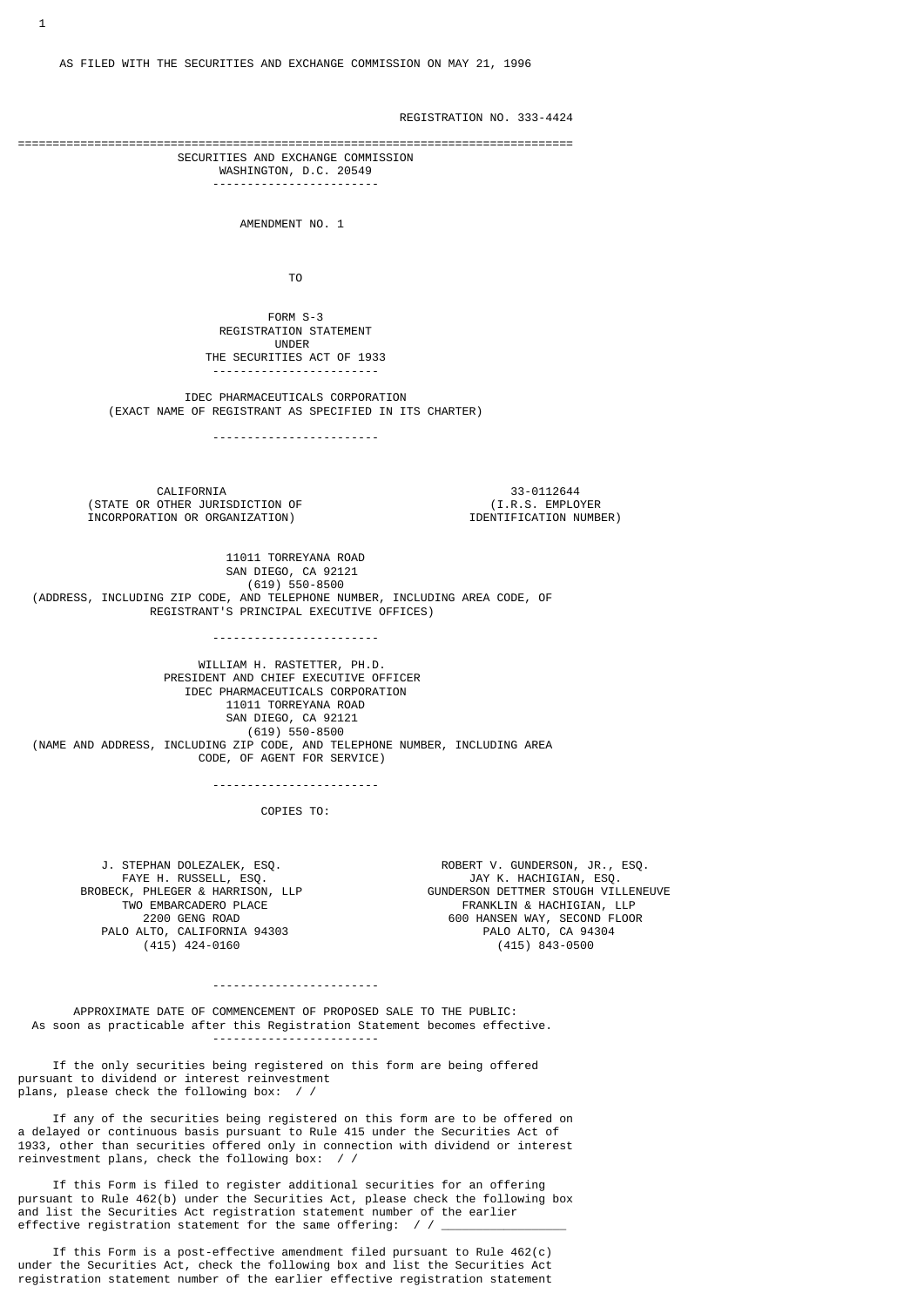for the same offering. //  $\equiv$ 

 If delivery of the prospectus is expected to be made pursuant to Rule 434, please check the following box: / / ------------------------

 THE REGISTRANT HEREBY AMENDS THIS REGISTRATION STATEMENT ON SUCH DATE OR DATES AS MAY BE NECESSARY TO DELAY ITS EFFECTIVE DATE UNTIL THE REGISTRANT SHALL FILE A FURTHER AMENDMENT WHICH SPECIFICALLY STATES THAT THE REGISTRATION STATEMENT SHALL THEREAFTER BECOME EFFECTIVE IN ACCORDANCE WITH SECTION 8(A) OF THE SECURITIES ACT OF 1933 OR UNTIL THE REGISTRATION STATEMENT SHALL BECOME EFFECTIVE ON SUCH DATE AS THE COMMISSION ACTING PURSUANT TO SAID SECTION 8(A) MAY DETERMINE. ================================================================================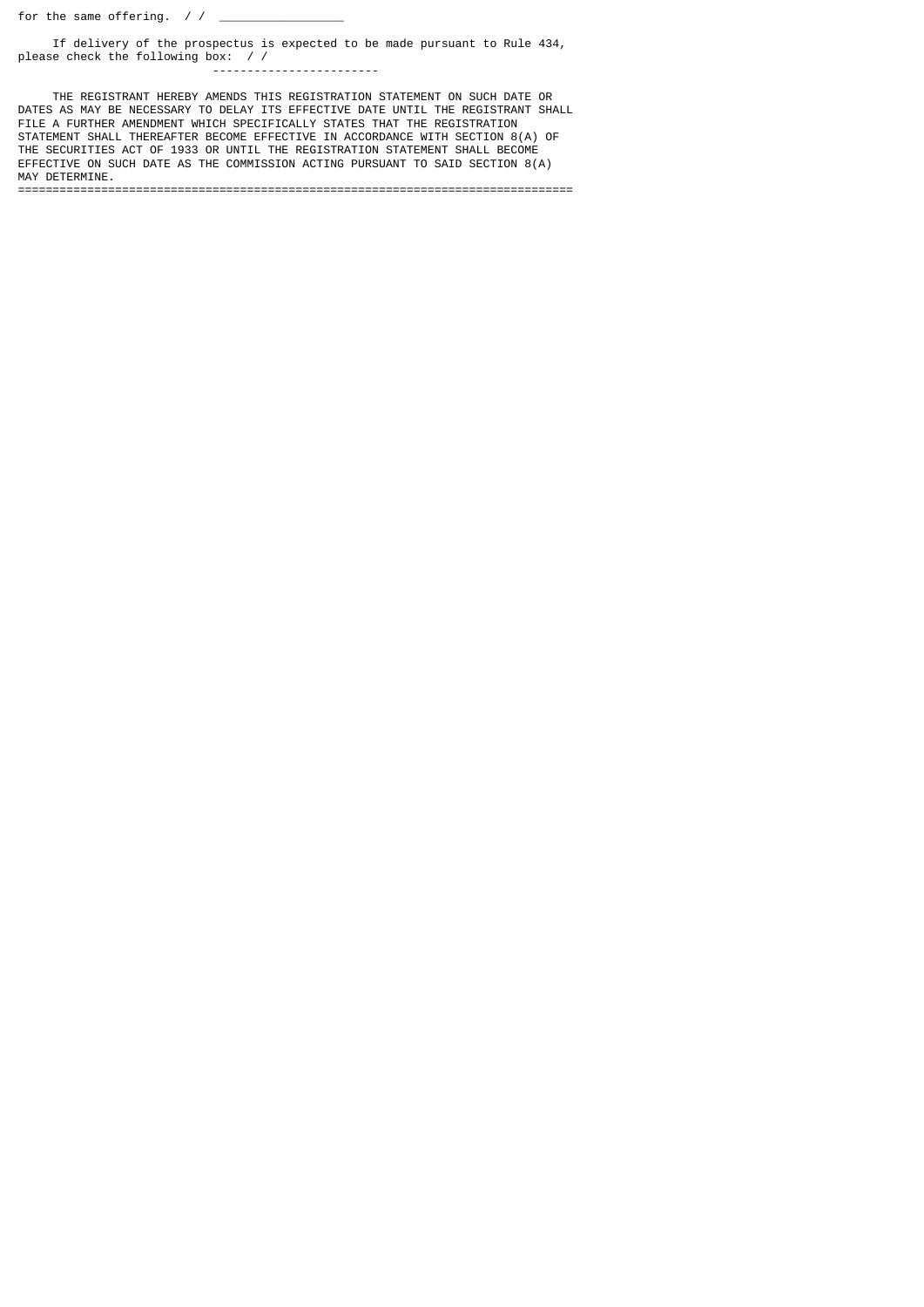INFORMATION CONTAINED HEREIN IS SUBJECT TO COMPLETION OR AMENDMENT. A REGISTRATION STATEMENT RELATING TO THESE SECURITIES HAS BEEN FILED WITH THE SECURITIES AND EXCHANGE COMMISSION. THESE SECURITIES MAY NOT BE SOLD NOR MAY OFFERS TO BUY BE ACCEPTED PRIOR TO THE TIME THE REGISTRATION STATEMENT BECOMES EFFECTIVE. THIS PROSPECTUS SHALL NOT CONSTITUTE AN OFFER TO SELL OR THE SOLICITATION OF AN OFFER TO BUY NOR SHALL THERE BE ANY SALE OF THESE SECURITIES IN ANY STATE IN WHICH SUCH OFFER, SOLICITATION OR SALE WOULD BE UNLAWFUL PRIOR TO REGISTRATION OR QUALIFICATION UNDER THE SECURITIES LAWS OF ANY SUCH STATE.

PROSPECTUS (Subject to Completion)

Issued May 21, 1996

 1,500,000 Shares LOGO

> COMMON STOCK ------------------------

ALL OF THE SHARES OF COMMON STOCK OFFERED HEREBY ARE BEING SOLD BY THE COMPANY. THE COMMON STOCK OF THE COMPANY IS QUOTED ON THE NASDAQ NATIONAL MARKET UNDER THE SYMBOL "IDPH." ON MAY 20, 1996, THE REPORTED LAST SALE PRICE OF THE COMMON STOCK ON THE NASDAQ NATIONAL MARKET WAS \$30 1/8 PER SHARE.

------------------------

THE OFFERING INVOLVES A HIGH DEGREE OF RISK. SEE "RISK FACTORS" BEGINNING ON PAGE 6 FOR INFORMATION THAT SHOULD BE CONSIDERED BY PROSPECTIVE INVESTORS. ------------------------ THESE SECURITIES HAVE NOT BEEN APPROVED OR DISAPPROVED BY THE SECURITIES AND EXCHANGE COMMISSION OR ANY STATE SECURITIES COMMISSION, NOR HAS THE SECURITIES AND EXCHANGE COMMISSION OR ANY STATE SECURITIES COMMISSION PASSED UPON THE ACCURACY OR ADEQUACY OF THIS PROSPECTUS. ANY REPRESENTATION TO THE CONTRARY IS A

CRIMINAL OFFENSE.

|  |  |  |  |  |  |  | ------------------------- |  |  |  |
|--|--|--|--|--|--|--|---------------------------|--|--|--|
|  |  |  |  |  |  |  |                           |  |  |  |
|  |  |  |  |  |  |  |                           |  |  |  |
|  |  |  |  |  |  |  |                           |  |  |  |

PRICE \$ A SHARE ------------------------

|           |          | UNDERWRITING       |             |
|-----------|----------|--------------------|-------------|
|           | PRICE TO | DISCOUNTS          | PROCEEDS TO |
|           | PUBLIC   | AND COMMISSIONS(1) | COMPANY(2)  |
|           |          |                    |             |
| Per Share |          |                    |             |
| Total(3)  |          | \$.                |             |

- ------------

- (1) The Company has agreed to indemnify the Underwriters against certain liabilities, including liabilities under the Securities Act of 1933, as amended.
- (2) Before deducting expenses payable by the Company estimated at \$275,000. (3) The Company has granted the Underwriters an option, exercisable within 30 days of the date hereof, to purchase up to an aggregate of 225,000 additional Shares at the price to public less underwriting discounts and commissions for the purpose of covering over-allotments, if any. If the Underwriters exercise such option in full, the total price to public, underwriting discounts and commissions and proceeds to Company will be \$, \$, and \$, respectively. See "Underwriters." , respectively. See "Underwriters."

------------------------

 The Shares are offered, subject to prior sale, when, as and if accepted by the Underwriters named herein and subject to the approval of certain legal matters by Gunderson Dettmer Stough Villeneuve Franklin & Hachigian, LLP, counsel for the Underwriters. It is expected that delivery of the Shares will be , 1996 at the offices of Morgan Stanley & Co. Incorporated, New York, N.Y., against payment therefor in same day funds. ------------------------

MORGAN STANLEY & CO. PUNK, ZIEGEL & KNOELL

Incorporated<br>June 1996 , 1996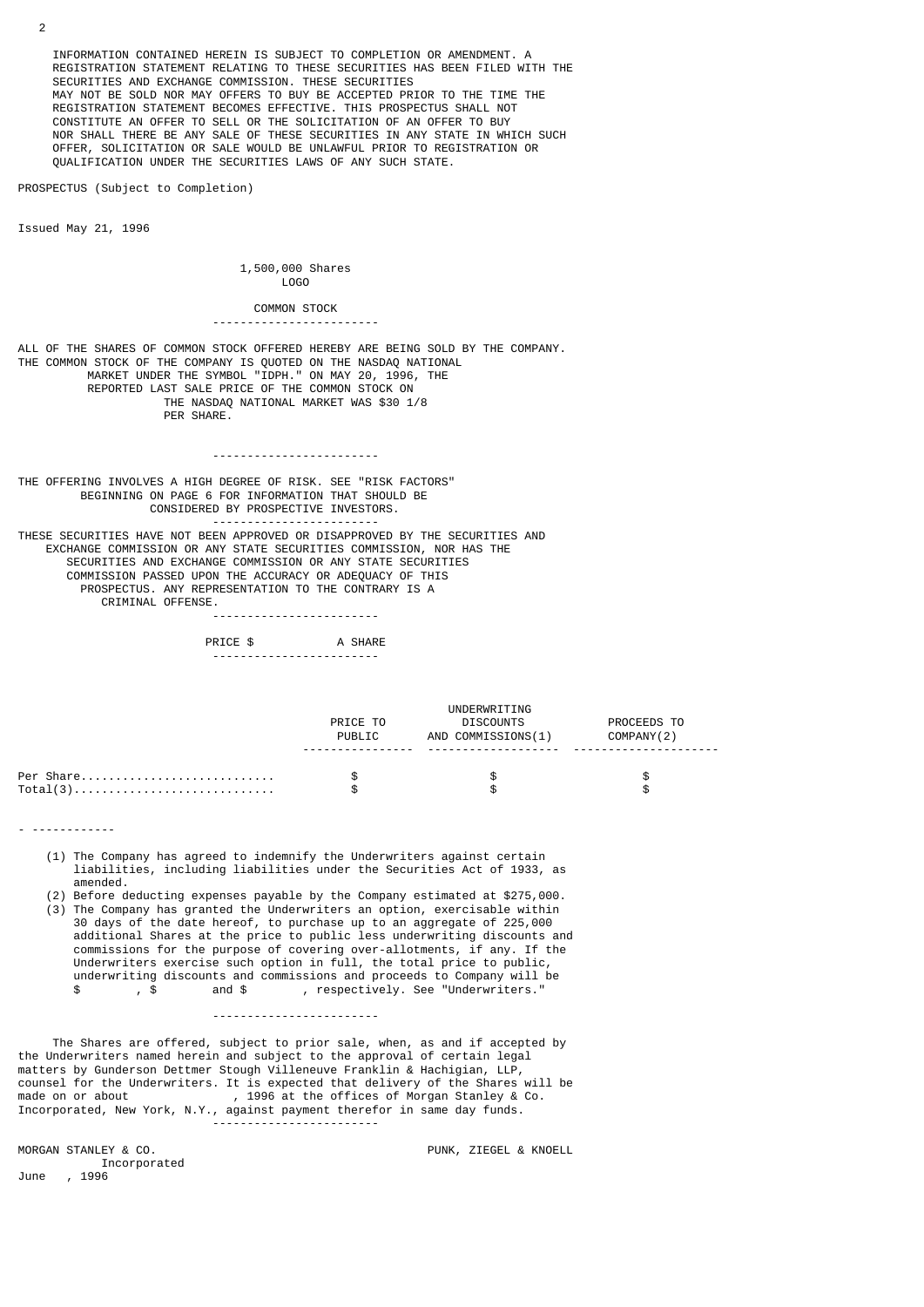NO PERSON IS AUTHORIZED IN CONNECTION WITH THE OFFERING MADE HEREBY TO GIVE ANY INFORMATION OR TO MAKE ANY REPRESENTATIONS OTHER THAN AS CONTAINED IN THIS PROSPECTUS AND, IF GIVEN OR MADE, SUCH INFORMATION OR REPRESENTATIONS MUST NOT BE RELIED UPON AS HAVING BEEN AUTHORIZED BY THE COMPANY OR ANY UNDERWRITER. THIS PROSPECTUS DOES NOT CONSTITUTE AN OFFER TO SELL OR A SOLICITATION OF AN OFFER TO BUY ANY SECURITIES OTHER THAN THE SHARES OF COMMON STOCK OFFERED HEREBY, NOR DOES IT CONSTITUTE AN OFFER TO SELL OR A SOLICITATION OF AN OFFER TO BUY ANY OF THE SHARES OFFERED HEREBY TO ANY PERSON IN ANY JURISDICTION IN WHICH SUCH OFFER OR SOLICITATION WOULD BE UNLAWFUL. NEITHER THE DELIVERY OF THIS PROSPECTUS NOR ANY SALE MADE HEREUNDER SHALL UNDER ANY CIRCUMSTANCES CREATE ANY IMPLICATION THAT THE INFORMATION CONTAINED HEREIN IS CORRECT AS OF ANY DATE SUBSEQUENT TO THE DATE HEREOF. ------------------------

#### TABLE OF CONTENTS

|                                                                                                                                                                                                                                                     | PAGF                                 |
|-----------------------------------------------------------------------------------------------------------------------------------------------------------------------------------------------------------------------------------------------------|--------------------------------------|
|                                                                                                                                                                                                                                                     | $- - - -$                            |
| Prospectus Summary<br>Risk Factors<br>Use of Proceeds<br>Common Stock Price Range and Dividends<br>Capitalization<br>Dilution<br>Selected Consolidated Financial Data<br>Management's Discussion and Analysis of<br>Financial Condition and Results | 3<br>6<br>13<br>13<br>14<br>15<br>16 |
| of Operations                                                                                                                                                                                                                                       | 17                                   |
|                                                                                                                                                                                                                                                     |                                      |
|                                                                                                                                                                                                                                                     | <b>PAGF</b><br>- - - -               |
|                                                                                                                                                                                                                                                     | 21                                   |
| Management                                                                                                                                                                                                                                          | 38                                   |
| Principal Shareholders                                                                                                                                                                                                                              | 41                                   |
| Description of Capital Stock                                                                                                                                                                                                                        | 43                                   |
| Underwriters                                                                                                                                                                                                                                        | 46                                   |
| Legal Matters                                                                                                                                                                                                                                       | 47                                   |
|                                                                                                                                                                                                                                                     | 47                                   |
| Available Information<br>Index to Consolidated Financial<br>Statements                                                                                                                                                                              | 47<br>$F - 1$                        |

#### ------------------------

# INCORPORATION OF CERTAIN DOCUMENTS BY REFERENCE

 The following documents or portions of documents filed by the Company (File No. 0-19311) with the Commission are incorporated herein by reference: (a) Annual Report on Form 10-K for the fiscal year ended December 31, 1995; (b) Quarterly Report on Form 10-Q for the quarter ended March 31, 1996; and (c) the description of the Company's Common Stock which is contained in its Registration Statement on Form 8-A filed under the Exchange Act on May 24, 1991, including any amendments or reports filed for the purpose of updating such description.

All reports and other documents subsequently filed by the Company pursuant to Sections  $13(a)$ ,  $13(c)$ ,  $14$  or  $15(d)$  of the Exchange Act, prior to the filing of a post-effective amendment which indicates that all securities offered hereby have been sold or which deregisters all securities remaining unsold, shall be deemed to be incorporated by reference herein and to be a part hereof from the date of filing of such reports and documents. Any statement contained in a document incorporated by reference herein shall be deemed modified or superseded for purposes of this Prospectus to the extent that a statement contained or incorporated by reference herein modifies or supersedes such statement. Any statement so modified or superseded shall not be deemed, except as so modified or superseded, to constitute a part of this Prospectus.

 The Company will provide without charge to each person to whom this Prospectus is delivered a copy of any or all of such documents which are incorporated herein by reference (other than exhibits to such documents unless such exhibits are specifically incorporated by reference into the documents that this Prospectus incorporates). Written or oral requests for copies should be directed to Secretary, IDEC Pharmaceuticals Corporation, at the Company's executive offices located at 11011 Torreyana Road, San Diego, CA 92121; (619) 550-8500.

#### ------------------------

 IDEC Pharmaceuticals(R), the Company's stylized logo and PRIMATIZED(R) are registered United States trademarks of the Company and PROVAX(TM) is a trademark of the Company.

------------------------

 IN CONNECTION WITH THIS OFFERING, THE UNDERWRITERS MAY OVER-ALLOT OR EFFECT TRANSACTIONS WHICH STABILIZE OR MAINTAIN THE MARKET PRICE OF THE COMPANY'S COMMON STOCK AT A LEVEL ABOVE THAT WHICH MIGHT OTHERWISE PREVAIL IN THE OPEN MARKET. SUCH STABILIZATION, IF COMMENCED, MAY BE DISCONTINUED AT ANY TIME. SUCH TRANSACTIONS MAY BE EFFECTED IN THE OVER-THE-COUNTER MARKET OR OTHERWISE.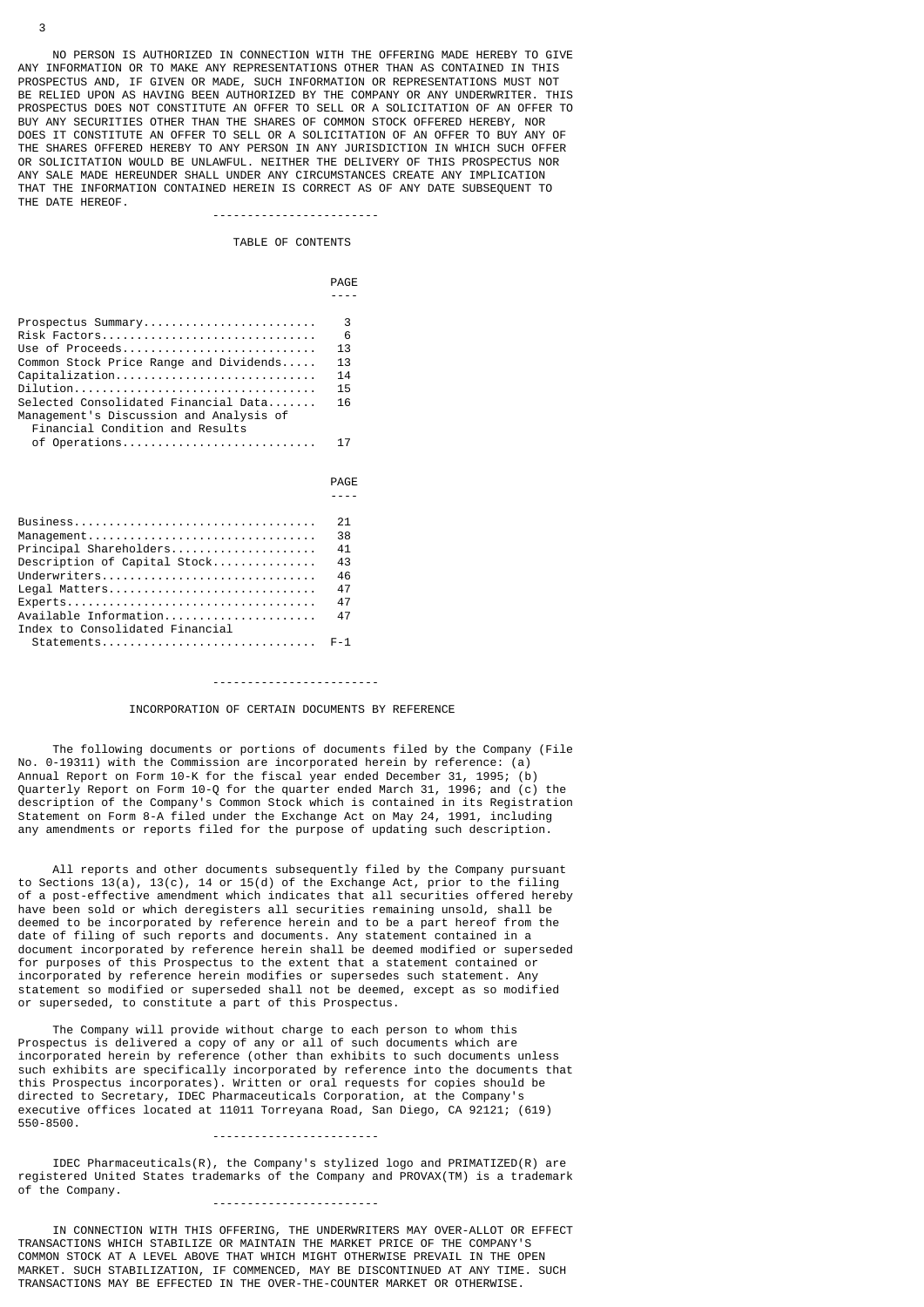IN CONNECTION WITH THIS OFFERING, CERTAIN UNDERWRITERS AND SELLING GROUP MEMBERS MAY ENGAGE IN PASSIVE MARKET MAKING TRANSACTIONS IN THE COMMON STOCK ON THE NASDAQ NATIONAL MARKET IN ACCORDANCE WITH RULE 10B-6A UNDER THE SECURITIES EXCHANGE ACT OF 1934, AS AMENDED (THE "EXCHANGE ACT"). SEE "UNDERWRITERS."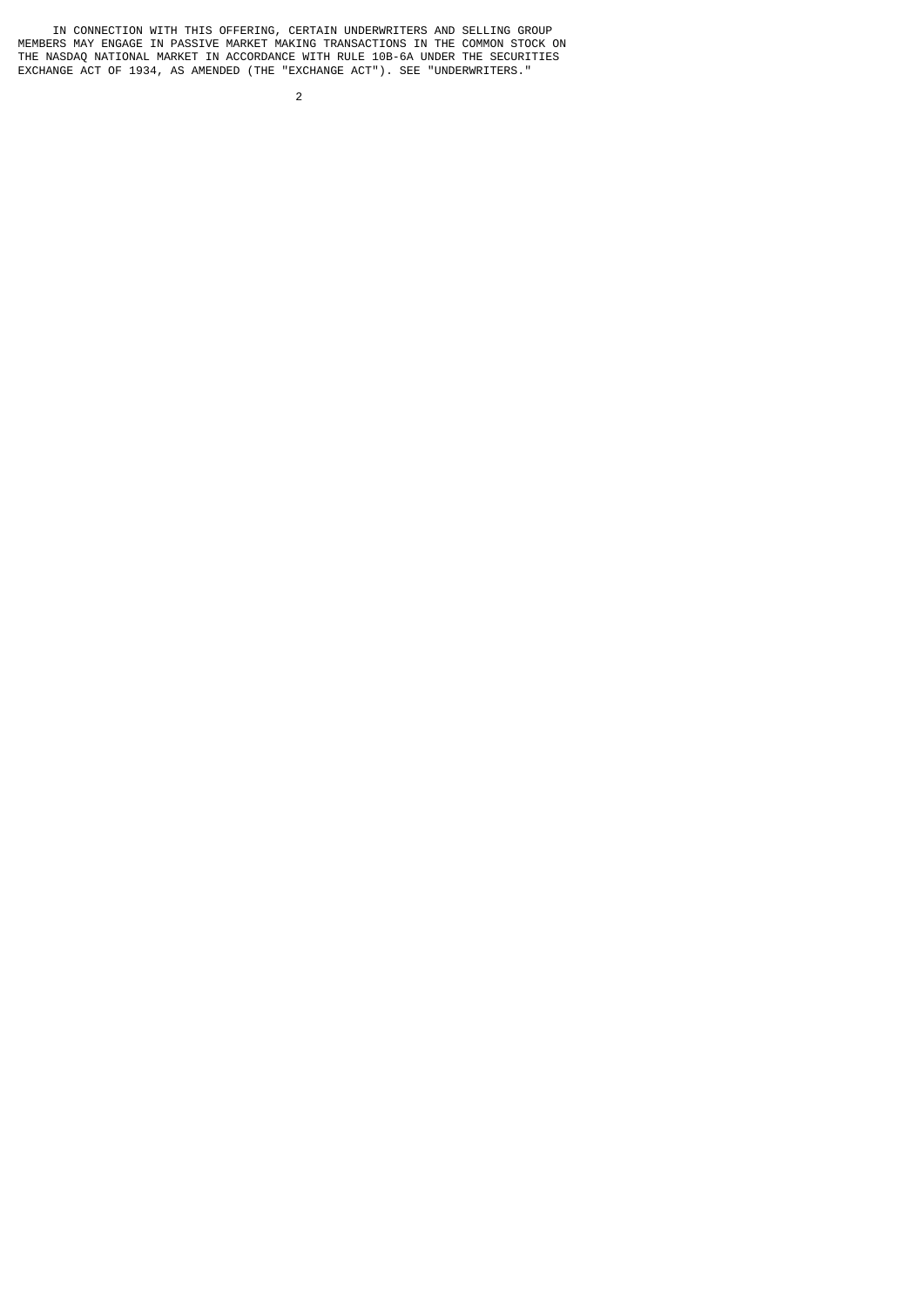#### PROSPECTUS SUMMARY

 The following summary is qualified in its entirety by the more detailed information and consolidated financial statements and notes thereto appearing elsewhere in this Prospectus. Unless otherwise indicated, the information contained in this Prospectus assumes no exercise of the Underwriters' over-allotment option. Unless the context otherwise requires, references in this Prospectus to "IDEC Pharmaceuticals" and the "Company" shall refer to IDEC Pharmaceuticals Corporation and its wholly owned subsidiary IDEC Seiyaku, a Japanese corporation. This Prospectus contains, in addition to historical information, forward-looking statements that involve risks and uncertainties. Investors should carefully consider the information set forth under the heading "Risk Factors."

## THE COMPANY

 IDEC Pharmaceuticals Corporation ("IDEC Pharmaceuticals" or the "Company") is a biopharmaceutical company developing products for the long-term management of immune system cancers and autoimmune and inflammatory diseases. The Company is currently focused on non-Hodgkin's B-cell lymphomas, which afflict approximately 225,000 patients in the United States, and rheumatoid arthritis, which afflicts approximately 2 million people in the United States. The Company's two antibody products for treatment of non-Hodgkin's B-cell lymphomas are being developed in collaboration with Genentech, Inc. ("Genentech") in the United States, Genentech's affiliate F. Hoffmann-LaRoche Ltd. ("Hoffmann-LaRoche") worldwide except the United States and Japan and Zenyaku Kogyo, Ltd. ("Zenyaku") in Japan. The Company's lead PRIMATIZED antibody product for the treatment of rheumatoid arthritis is being developed worldwide in collaboration with SmithKline Beecham, p.l.c. ("SmithKline Beecham"). IDEC Pharmaceuticals has seven additional product candidates in various stages of development.

 The Company's lead cancer product, IDEC-C2B8, is a pan-B antibody genetically engineered to harness the patient's own immune system for the treatment of non-Hodgkin's B-cell lymphomas. The Company has completed enrollment in a Phase III clinical trial of IDEC-C2B8 as a single agent. In May 1996, the Company announced preliminary results on the first 48 evaluable patients (out of 166 patients enrolled) in its Phase III trial which confirmed the response rate and safety profile seen in clinical trials to date. Specifically, of the first 48 evaluable patients, 23 responded to treatment with IDEC-C2B8, for an overall response rate of 47.9%. Six of these responses were complete responses (12.5%) and 17 were partial responses (35.4%). In these clinical trials, IDEC-C2B8 as a single agent has shown response rates that are equivalent to or greater than those produced by single agent chemotherapies, yet patients have suffered neither the bone marrow damage nor the range and severity of other toxicities associated with conventional cancer treatments. Furthermore, treatment with IDEC-C2B8 can be completed in a matter of weeks rather than over several months, which is typical of chemotherapy. In a Phase I/II clinical trial of IDEC-C2B8 involving 34 evaluable patients with relapsed disease, 17 patients (50%) experienced a complete or partial response (i.e., tumor shrinkage of 50% or greater) and five of these patients had tumor remissions lasting for more than 20 months, three of which are ongoing. The Company is also conducting a 40-patient Phase II trial of IDEC-C2B8 administered in combination with conventional chemotherapy. An interim analysis of the first 29 evaluable patients showed that all patients had experienced a complete or partial response, of which 28 have ongoing remissions of six to 22 months.

 The second cancer product under development with Genentech, IDEC-Y2B8, is an antibody linked to an yttrium radioisotope, a source of radiation suitable for outpatient radiotherapy, and is designed to provide a targeted, injectable treatment for non-Hodgkin's B-cell lymphomas. IDEC-Y2B8 is used in conjunction with IDEC-In2B8, which provides tumor imaging and dosing information prior to therapeutic administration of IDEC-Y2B8. The Company completed a Phase I study of IDEC-Y2B8 in 14 patients in early 1995; 64% of these patients experienced complete or partial responses following a single dose of IDEC-Y2B8. Single doses of IDEC-Y2B8 showed clinical activity comparable to that of intensive, multiple dose, salvage chemotherapy and provided response durations exceeding those of the patients' most recent chemotherapy. During 1996, the Company and Genentech plan to initiate a Phase I/II study with IDEC-Y2B8 using a kit that simplifies product administration.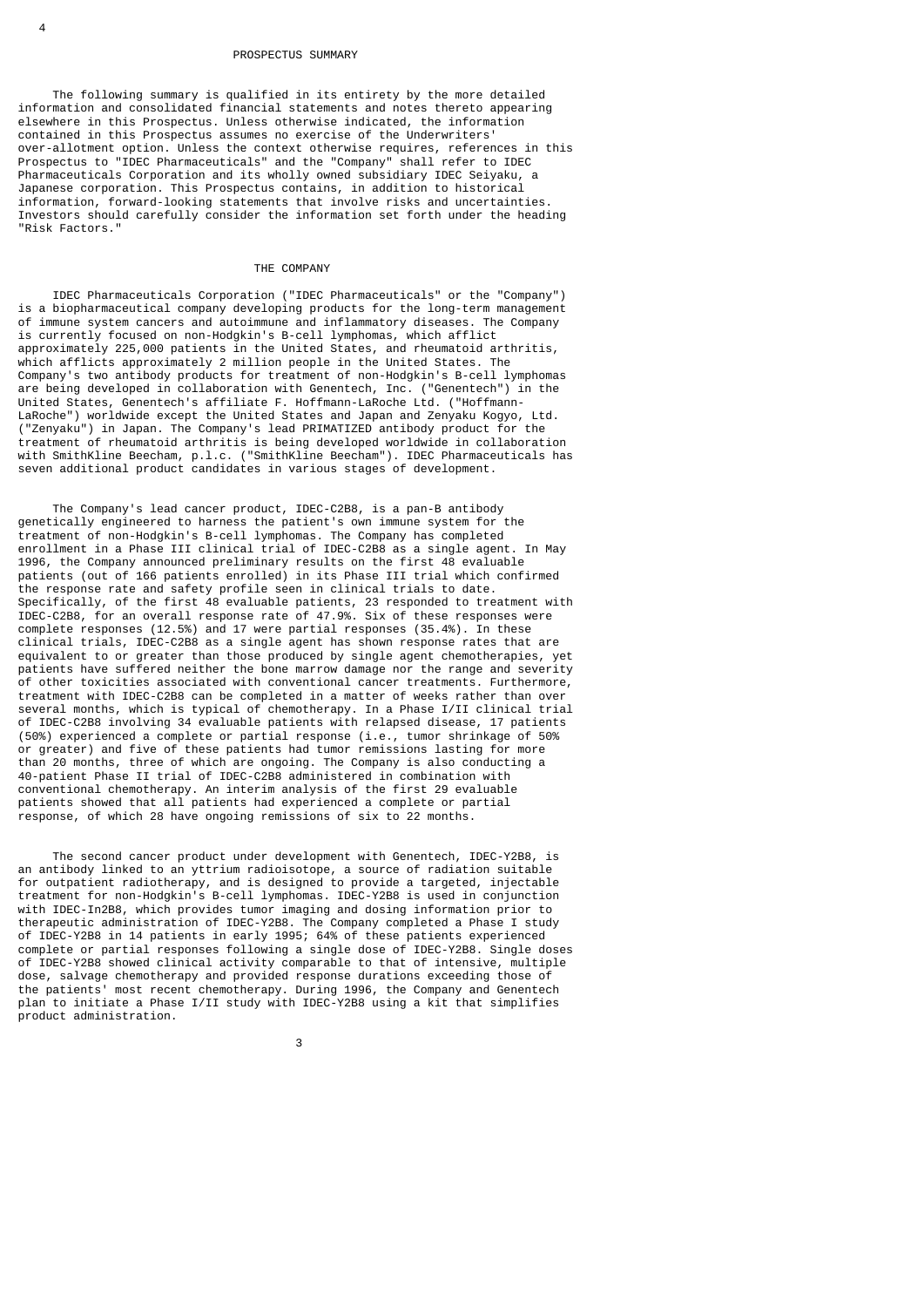Patient treatment has been completed in a Phase II randomized, placebo-controlled, double-blinded clinical trial of the Company's lead PRIMATIZED antibody product, IDEC-CE9.1, for the treatment of rheumatoid arthritis. PRIMATIZED antibodies are proprietary, genetically-engineered, monoclonal antibodies assembled from portions of monkey and human antibodies designed to avoid adverse immune reactions and are intended for use in the long-term management of chronic autoimmune diseases such as rheumatoid arthritis. In a Phase I/II clinical trial in patients with moderate to severe rheumatoid arthritis, 20 of 40 patients treated with IDEC-CE9.1 experienced clinically significant reductions of their rheumatoid arthritis symptoms. These results were obtained without infusion-related or serious therapy-related adverse effects, or diminution of therapeutic response following repeat administration. Currently clinical development of this product is being conducted by the Company's partner, SmithKline Beecham, which also has begun Phase II clinical trials for a second indication, severe asthma. The Company has extended its PRIMATIZED technology to other research and development collaborations with Mitsubishi Chemical Corporation ("Mitsubishi"), Seikagaku Corporation ("Seikagaku") and Eisai Co., Ltd. ("Eisai") directed at the development of additional proprietary products for treatment of autoimmune or inflammatory diseases.

 The Company has manufactured supplies of each of the antibodies used in its clinical programs and expects to meet early commercial demand for IDEC-C2B8 from its existing manufacturing facility. The Company's manufacturing process employs a proprietary technology involving a gene expression system that allows the efficient production of proteins at yields that may be significantly higher than current, competing cell-culture methods. During 1996, the Company will manufacture IDEC-C2B8, IDEC-Y2B8, IDEC-In2B8 and other product candidates for clinical trials and has provided production or process development services to several biopharmaceutical and pharmaceutical companies on a contract basis, including Pharmacia & Upjohn, Inc. ("Pharmacia & Upjohn") and OraVax, Inc. ("OraVax"). Additionally, the Company is performing contract cell-line development for Hoffmann-La Roche, Pharmacia & Upjohn and Biogen, Inc. ("Biogen") and has licensed its gene-expression technology to Genentech and Chugai Pharmaceutical Co., Ltd. ("Chugai").

 The Company's strategy is to capitalize on its specialized antibody development strengths by addressing serious and inadequately managed indications in immune system cancers and autoimmune and inflammatory diseases by: (i) developing products that target immune system cells and exert their therapeutic activity in a selective and relatively non-toxic manner; (ii) leveraging its technology platform to a number of disease indications representing significant unmet medical needs; (iii) utilizing its high-yield, proprietary, mammalian cell expression technology to become a world-class biologics manufacturer; (iv) establishing strategic alliances to cover pre-clinical and clinical development costs while retaining substantial North American marketing rights; and (v) focusing the Company's products on cost-effective long-term management of disease.

#### RISK FACTORS

 In addition to the other information contained in this Prospectus, the discussion of risk factors on pages 6 to 12 of this Prospectus should be considered carefully in evaluating an investment in the Common Stock. The risks of investing in the Common Stock include the following factors: "Uncertainties Associated with Clinical Trials;" "Reliance on Third Party Development and Marketing Efforts;" "Lengthy Regulatory Process; No Assurance of Regulatory Approvals;" "Additional Financing Requirements and Uncertain Access to Capital Markets;" "Limited Manufacturing Experience;" "Patents and Proprietary Rights;" "Dependence on Key Personnel;" "Rapid Technological Change and Substantial Competition;" "Limited Sales and Marketing Experience;" "History of Operating Losses; Accumulated Deficit;" "Possible Volatility of Stock Price;" "Uncertainties Regarding Health Care Reimbursement and Reform;" "Product Liability Exposure;" "Dilution;" "Effect of Certain Charter Provisions; Antitakeover Effects of Articles of Incorporation, California Law and Certain Agreements;" and "Environmental Concerns."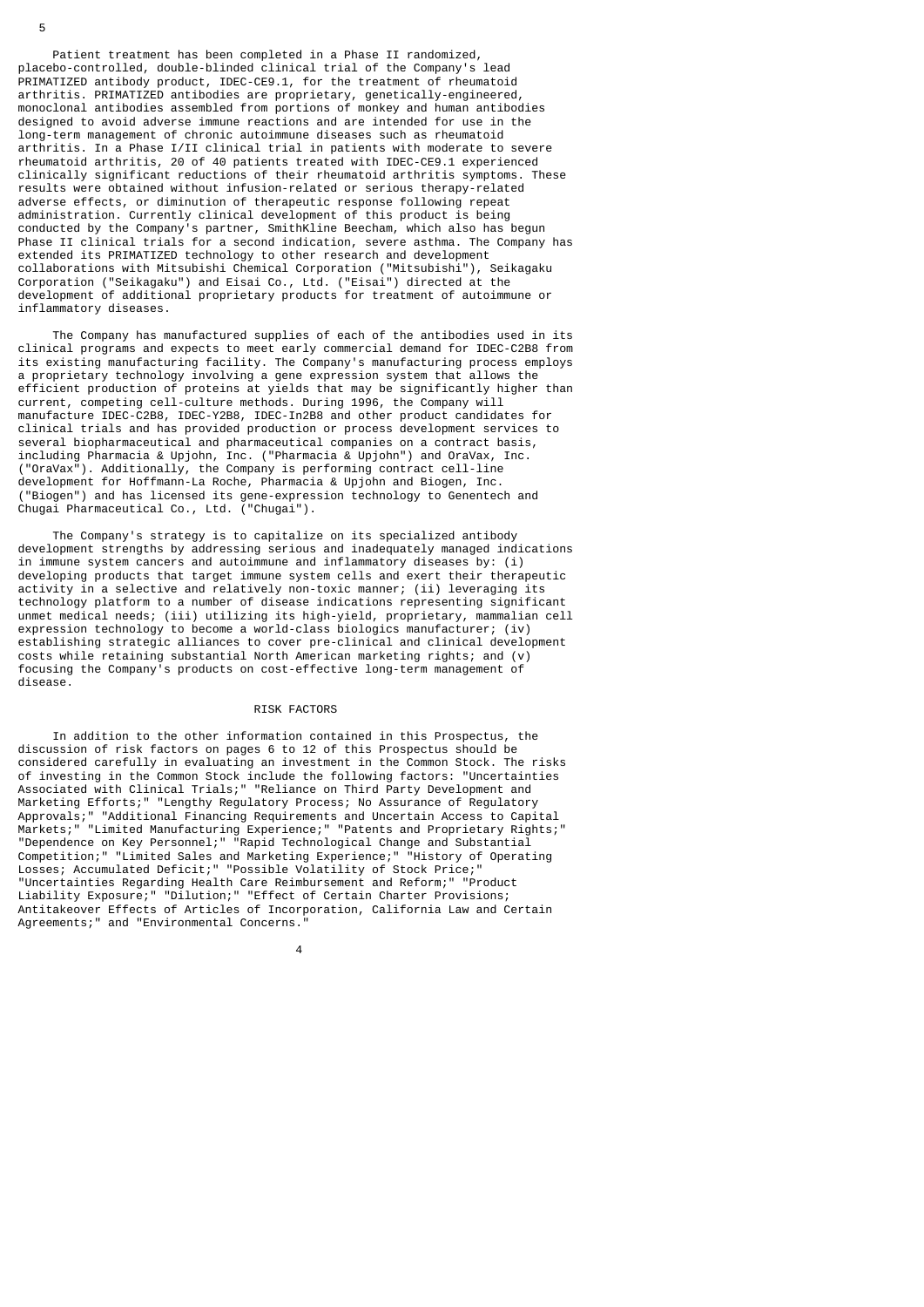| Common Stock to be outstanding after the |                                                                                       |
|------------------------------------------|---------------------------------------------------------------------------------------|
|                                          | $16,771,261$ shares $(1)(2)$<br>Primarily to fund the establishment of a              |
|                                          | marketing and sales infrastructure, to<br>fund detailed engineering studies for       |
|                                          | expansion of manufacturing capacity, to<br>secure additional office, laboratory and   |
|                                          | warehouse facilities, to provide working<br>capital for the product launch of         |
|                                          | IDEC-C2B8, if approved, and for general<br>corporate purposes. See "Use of Proceeds." |
| Nasdaq National Market symbol            | IDPH                                                                                  |

## SUMMARY CONSOLIDATED FINANCIAL DATA

|                                                                                                                                          |                                         |                                  | YEAR ENDED DECEMBER 31,                                  |                                 |                                   | THREE MONTHS<br>ENDED MARCH 31,                      |                                        |
|------------------------------------------------------------------------------------------------------------------------------------------|-----------------------------------------|----------------------------------|----------------------------------------------------------|---------------------------------|-----------------------------------|------------------------------------------------------|----------------------------------------|
|                                                                                                                                          | 1991                                    | 1992                             | 1993                                                     | 1994                            | 1995                              | 1995                                                 | 1996                                   |
|                                                                                                                                          |                                         |                                  | (IN THOUSANDS, EXCEPT SHARE DATA)                        |                                 |                                   |                                                      |                                        |
| CONSOLIDATED STATEMENTS OF OPERATIONS DATA:<br>Revenues:                                                                                 |                                         |                                  |                                                          |                                 |                                   |                                                      |                                        |
| Contract research revenue<br>License fees                                                                                                | \$5,233<br>1,000                        | \$3,212<br>2,000                 | \$ 4,329<br>8,385                                        | \$5,143<br>2,300                | \$12,136<br>11,500                | \$3,347<br>5,000                                     | \$2,936<br>7,000                       |
| Total revenues<br>$Total$ operating expenses(3)<br>Net income (loss)<br>Net income (loss) per share<br>Shares used in calculation of net | 6,233<br>13,139<br>\$(5,780)<br>\$(.88) | 5,212<br>\$(12, 704)<br>\$(1.39) | 12,714<br>20,715 22,985 25,959<br>\$ (8,882)<br>\$ (.96) | 7,443<br>\$(18,031)<br>\$(1.65) | 40,037<br>\$(17, 292)<br>\$(1.18) | 23,636 8,347<br>18,630<br>\$(10, 424)<br>\$<br>(.75) | 9,936<br>7,495<br>\$1,847<br>.10<br>\$ |
| $income$ (loss) per share                                                                                                                | 6,544                                   | 9,168                            | 9,265                                                    | 10,931                          | 14,650                            | 13,937                                               | 19,121                                 |

|                                                                   | AS OF MARCH 31, 1996 |                |
|-------------------------------------------------------------------|----------------------|----------------|
|                                                                   | ACTUAL               | AS ADJUSTED(4) |
|                                                                   |                      | (IN THOUSANDS) |
| CONSOLIDATED BALANCE SHEETS DATA:                                 |                      |                |
| Cash, cash equivalents and securities available-for-sale \$25,849 |                      | \$68,057       |
|                                                                   | 55,206               | 97,414         |
|                                                                   | 6,385                | 6,385          |
|                                                                   | 39,478               | 81,686         |

- (1) Assumes the Underwriters' over-allotment option is not exercised. See "Underwriters."
- (2) Excludes outstanding warrants to purchase 740,149 shares of Common Stock, outstanding options to purchase 3,267,539 shares of Common Stock and outstanding convertible preferred stock convertible into 2,067,120 shares of Common Stock as of March 31, 1996.
- (3) Includes a one-time charge of \$3,000,000 for the year ended December 31, 1992 for unification of the Company's operations in San Diego, California and \$11,437,000 for the year ended December 31, 1995 and during the three months ended March 31, 1995 for the repurchase of technology rights to the Company's lymphoma products from ML/MS Associates, L.P.
- (4) Adjusted to reflect the sale by the Company of 1,500,000 shares offered hereby and the anticipated use of proceeds.

- ------------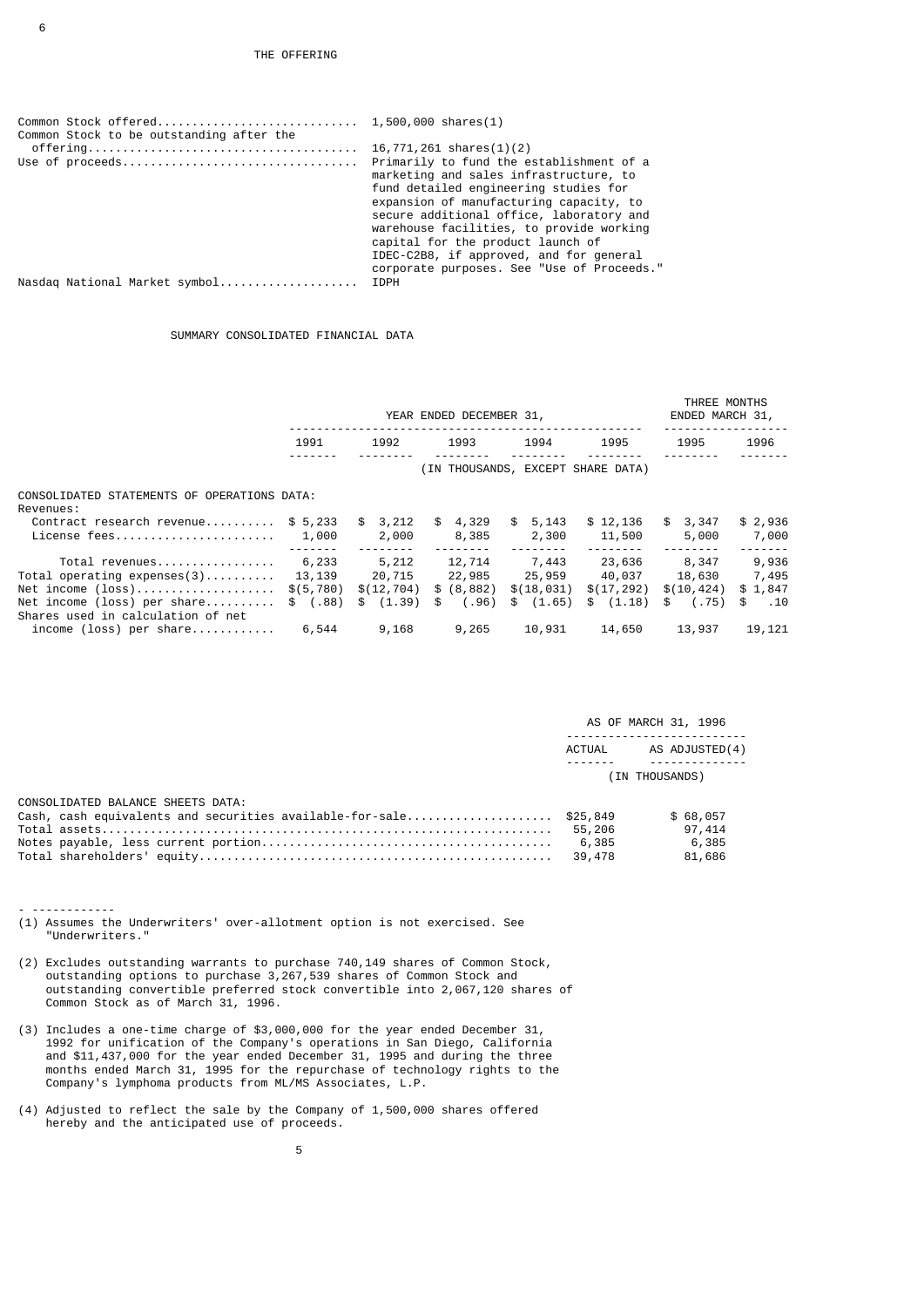#### RISK FACTORS

 Prospective purchasers of the Shares offered hereby should carefully consider the following risk factors in addition to the other information presented in this Prospectus.

# UNCERTAINTIES ASSOCIATED WITH CLINICAL TRIALS

 IDEC Pharmaceuticals Corporation ("IDEC Pharmaceuticals" or the "Company") has conducted and plans to continue to undertake extensive and costly clinical testing to assess the safety and efficacy of its potential products. The rate of completion of the Company's clinical trials is dependent upon, among other factors, the rate of patient enrollment. Patient enrollment is a function of many factors, including the nature of the Company's clinical trial protocols, existence of competing protocols, size of the patient population, proximity of patients to clinical sites and eligibility criteria for the study. Delays in patient enrollment will result in increased costs and delays, which could have a material adverse effect on the Company. The Company cannot assure that patients enrolled in the Company's clinical trials will respond to the Company's product candidates. Setbacks are to be expected in conducting human clinical trials. Failure to comply with the United States Food and Drug Administration ("FDA") regulations applicable to such testing can result in delay, suspension or cancellation of such testing, and/or refusal by the FDA to accept the results of such testing. In addition, the FDA may suspend clinical trials at any time if it concludes that the subjects or patients participating in such trials are being exposed to unacceptable health risks. Further, there can be no assurance that human clinical testing will show any current or future product candidate to be safe and effective or that data derived therefrom will be suitable for submission to the FDA. See "Business -- Government Regulation."

## RELIANCE ON THIRD PARTY DEVELOPMENT AND MARKETING EFFORTS

 The Company has adopted a research, development and product commercialization strategy that is dependent upon various arrangements with strategic partners and others. The success of the Company's products is substantially dependent upon the success of these outside parties in performing their obligations, which include, but are not limited to, providing funding and performing research and development with respect to the Company's products. Company's strategic partners may also develop products that may compete with the Company. Although IDEC Pharmaceuticals believes that its partners have an economic incentive to succeed in performing their contractual obligations, the amount and timing of resources that they devote to these activities is not within the control of the Company. There can be no assurance that these parties will perform their obligations as expected or that any revenue will be derived from such arrangements. The Company has entered into collaborative agreements with Genentech, Inc. ("Genentech"), Zenyaku Kogyo, Ltd. ("Zenyaku"), SmithKline Beecham, p.l.c. ("SmithKline Beecham"), Mitsubishi Chemical Corporation ("Mitsubishi"), Seikagaku Corporation ("Seikagaku") and Eisai Co., Ltd. ("Eisai"). These agreements generally may be terminated at any time by the strategic partner, typically on short notice to the Company. If one or more of these partners elect to terminate their relationship with the Company, or if the Company or its partners fail to achieve certain milestones, it could have a material adverse effect on the Company's ability to fund the related programs and to develop any products that may have resulted from such collaborations. There can be no assurance that these collaborations will be successful. In addition, some of the Company's current partners have certain rights to control the planning and execution of product development and clinical programs, and there can be no assurance that such partners' rights to control aspects of such programs will not impede the Company's ability to conduct such programs in accordance with the schedules currently contemplated by the Company for such programs and will not otherwise impact the Company's strategy. See "Management's Discussion and Analysis of Financial Condition and Results of Operations" and "Business -- Strategic Alliances."

LENGTHY REGULATORY PROCESS; NO ASSURANCE OF REGULATORY APPROVALS

 The testing, manufacturing, labeling, advertising, promotion, export and marketing, among other things, of the Company's proposed products are subject to extensive regulation by governmental authorities in the United States and other countries. In the United States, pharmaceutical products are regulated by the FDA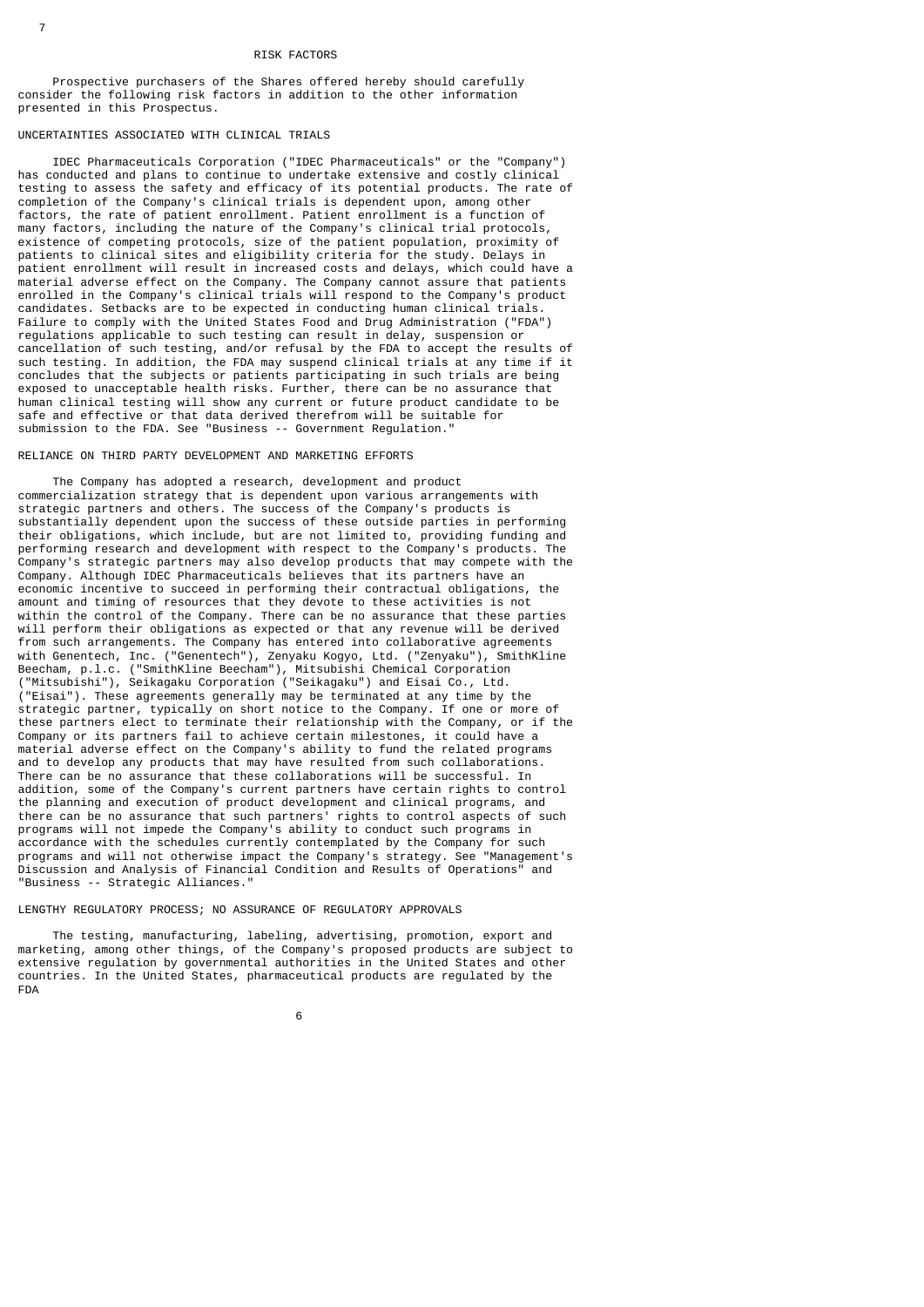under the Federal Food, Drug, and Cosmetic Act and other laws, including, in the case of biologics, the Public Health Service Act. At the present time, the Company believes that its products will be regulated by the FDA as biologics. Manufacturers of biologics may also be subject to state regulation.

 The steps required before a biologic may be approved for marketing in the United States generally include (i) preclinical laboratory tests and animal tests, (ii) the submission to the FDA of an Investigational New Drug application ("IND") for human clinical testing, which must become effective before human clinical trials may commence, (iii) adequate and well-controlled human clinical trials to establish the safety and efficacy of the product, (iv) the submission to the FDA of a Product License Application ("PLA") and Establishment License Application ("ELA"), (v) FDA review of the PLA and the ELA, and (vi) satisfactory completion of an FDA inspection of the manufacturing facility or facilities at which the product is made to assess compliance with Good Manufacturing Practices ("GMP"). The testing and approval process requires substantial time, effort, and financial resources and there can be no assurance that any approval will be granted on a timely basis, if at all. There can be no assurance that Phase I, Phase II or Phase III testing will be completed successfully within any specific time period, if at all, with respect to any of the Company's product candidates. Furthermore, the FDA may suspend clinical trials at any time on various grounds, including a finding that the subjects or patients are being exposed to an unacceptable health risk.

 The results of the preclinical studies and clinical studies, together with detailed information on the manufacture and composition of the product, are submitted to the FDA in the form of a PLA/ELA or BLA requesting approval to market the product. Before approving a PLA/ELA or BLA, the FDA will inspect the facilities at which the product is manufactured, and will not approve the product unless GMP compliance is satisfactory. The FDA may deny a PLA/ELA or BLA if applicable regulatory criteria are not satisfied, require additional testing or information, and/or require postmarketing testing and surveillance to monitor the safety or efficacy of a product. There can be no assurance that FDA approval of any PLA/ELA or BLA submitted by the Company will be granted on a timely basis or at all. Also, if regulatory approval of a product is granted, such approval may entail limitations on the indicated uses for which it may be marketed.

 Both before and after approval is obtained, violations of regulatory requirements, including the preclinical and clinical testing process, the PLA/ELA or BLA review process, or thereafter (including after approval) may result in various adverse consequences, including the FDA's delay in approving or refusal to approve a product, withdrawal of an approved product from the market, and/or the imposition of criminal penalties against the manufacturer and/or license holder. For example, license holders are required to report certain adverse reactions to the FDA, and to comply with certain requirements concerning advertising and promotional labeling for their products. Also, quality control and manufacturing procedures must continue to conform to GMP regulations after approval, and the FDA periodically inspects manufacturing facilities to assess compliance with GMP. Accordingly, manufacturers must continue to expend time, monies and effort in the area of production and quality control to maintain GMP compliance. In addition, discovery of problems may result in restrictions on a product, manufacturer or holder, including withdrawal of the product from the market. Also, new government requirements may be established that could delay or prevent regulatory approval of the Company's products under development.

 The Company will also be subject to a variety of foreign regulations governing clinical trials and sales of its products. Whether or not FDA approval has been obtained, approval of a product by the comparable regulatory authorities of foreign countries must be obtained prior to the commencement of marketing of the product in those countries. The approval process varies from country to country and the time may be longer or shorter than that required for FDA approval. At least initially, the Company intends, to the extent possible, to rely on foreign licensees to obtain regulatory approval for marketing its products in foreign countries.

 Under the Orphan Drug Act, the FDA may grant orphan drug designation to drugs intended to treat a "rare disease or condition," which generally is a disease or condition that affects fewer than 200,000 individuals in the United States. Orphan drug designation must be requested before submitting a PLA/ELA or BLA. After the FDA grants orphan drug designation, the generic identity of the therapeutic agent and its potential orphan use are publicly disclosed by the FDA. Orphan drug designation does not convey any advantage in, or shorten the duration of, the regulatory review and approval process. If a product that has an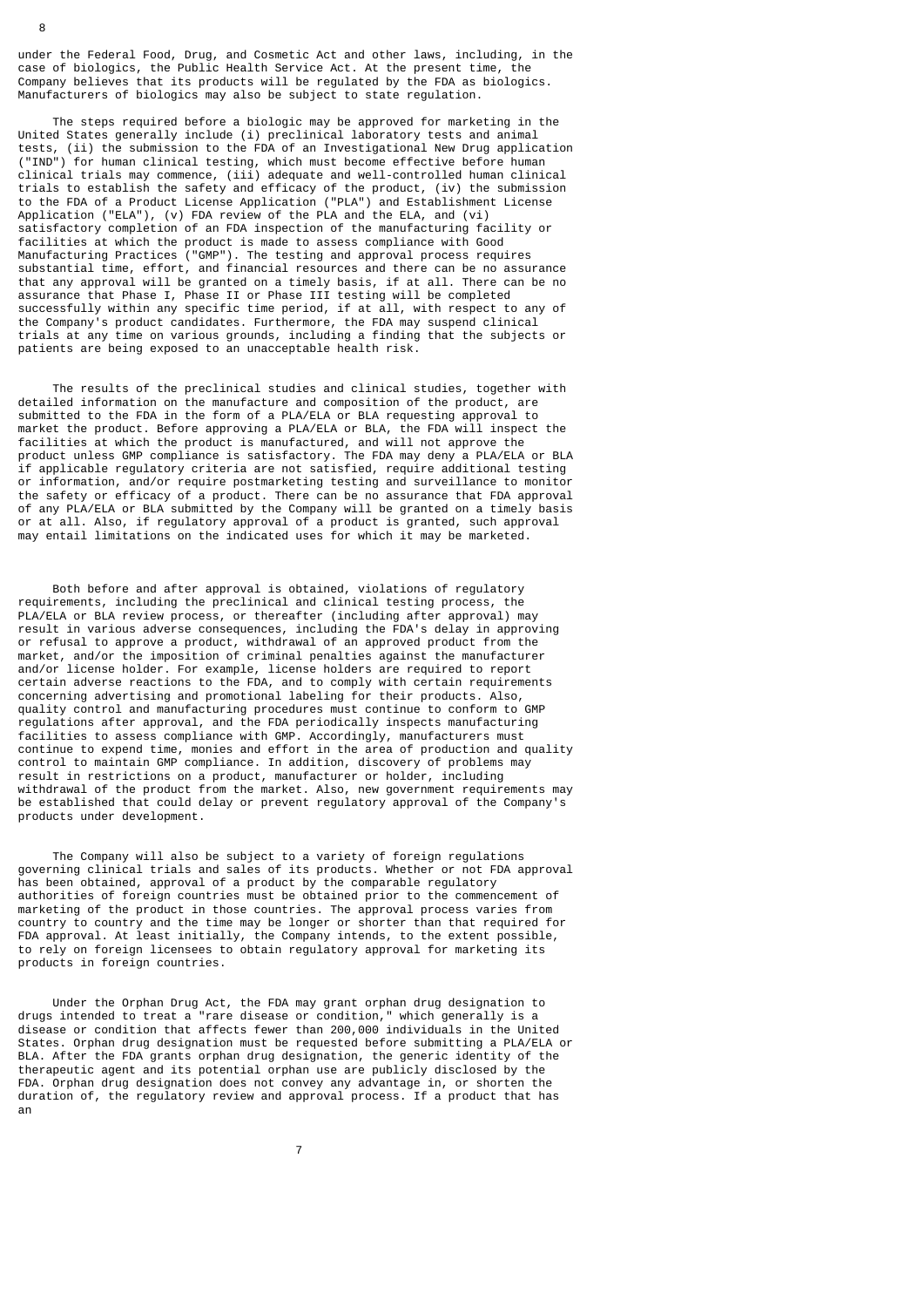orphan drug designation subsequently receives FDA approval for the indication for which it has such designation, the product is entitled to orphan exclusivity, i.e., the FDA may not approve any other applications to market the same drug for the same indication, except in certain very limited circumstances, for a period of seven years.

 In 1994, the Company obtained orphan drug designation for IDEC-C2B8, IDEC-Y2B8 and IDEC-In2B8 from the FDA to treat low-grade B-cell lymphoma. There can be no assurance that any of these compounds will receive orphan exclusivity for the low-grade B-cell lymphoma indication, and it is possible that competitors of the Company could obtain approval, and attendant orphan drug exclusivity, for these same compounds for the low-grade B-cell lymphoma indication, thus precluding the Company from marketing its products for the same indication in the United States. In addition, even if the Company does obtain orphan exclusivity for any of its compounds for low-grade B-cell lymphoma, there can be no assurance that competitors will not receive approval of other, different drugs or biologics for low-grade B-cell lymphoma. Although obtaining FDA approval to market a product with orphan drug exclusivity can be advantageous, there can be no assurance that the scope of protection or the level of marketing exclusivity that is currently afforded by orphan drug<br>designation will remain in effect in the future. See "Business -- Government designation will remain in effect in the future. See "Business Regulations."

## ADDITIONAL FINANCING REQUIREMENTS AND UNCERTAIN ACCESS TO CAPITAL MARKETS

 The Company has expended and will continue to expend substantial funds to complete the research, development, manufacturing and marketing of its products. The Company intends to seek additional funding for these purposes through a combination of new collaborative arrangements, strategic alliances, additional equity or debt financings or from other sources. There can be no assurance that such additional funds will be available on acceptable terms, if at all. Even if available, the cost of funds may result in substantial dilution to current shareholders. If adequate funds are not available from operations or additional sources of financing, the Company's business could be materially and adversely affected. See "Management's Discussion and Analysis of Financial Condition and Results of Operations -- Liquidity and Capital Resources."

## LIMITED MANUFACTURING EXPERIENCE

 The Company has not yet commercialized any products. To conduct clinical trials on a timely basis, to obtain regulatory approval and to be commercially successful, the Company must manufacture its products either directly or through third parties in commercial quantities in compliance with regulatory requirements and at an acceptable cost. Although the Company has produced its products in the laboratory, scaled its production process to pilot levels and has the ability to manufacture commercial quantities of certain of its products, the Company has not yet produced commercial quantities nor received regulatory approval for such production. The Company anticipates that production of its products in commercial quantities will create technical as well as financial challenges for the Company. The Company has limited experience in manufacturing, and no assurance can be given as to the ultimate performance of the Company's manufacturing facility in San Diego, its suitability for approval for commercial production or the Company's ability to make a successful transition to commercial production.

 During 1996, the Company will manufacture IDEC-C2B8, IDEC-Y2B8 and IDEC-In2B8 and other product candidates for clinical trials at its manufacturing facility in San Diego, California. The Company anticipates that its facility in San Diego should provide sufficient production capacity to meet clinical and early commercial requirements of IDEC-C2B8 product. However, there can be no assurance that the Company will be able to produce adequate quantities of its products to meet clinical and early commercial requirements in a cost-effective manner or that the Company's current manufacturing facility will be approved by the FDA.

 The Company is dependent upon Genentech to fulfill long-term manufacturing demands for its IDEC-C2B8 product and SmithKline Beecham to fulfill all of the manufacturing requirements for IDEC-CE9.1. Genentech is currently constructing a larger manufacturing plant to satisfy such long-term demands. The Company is considering the addition of another manufacturing facility to meet its long-term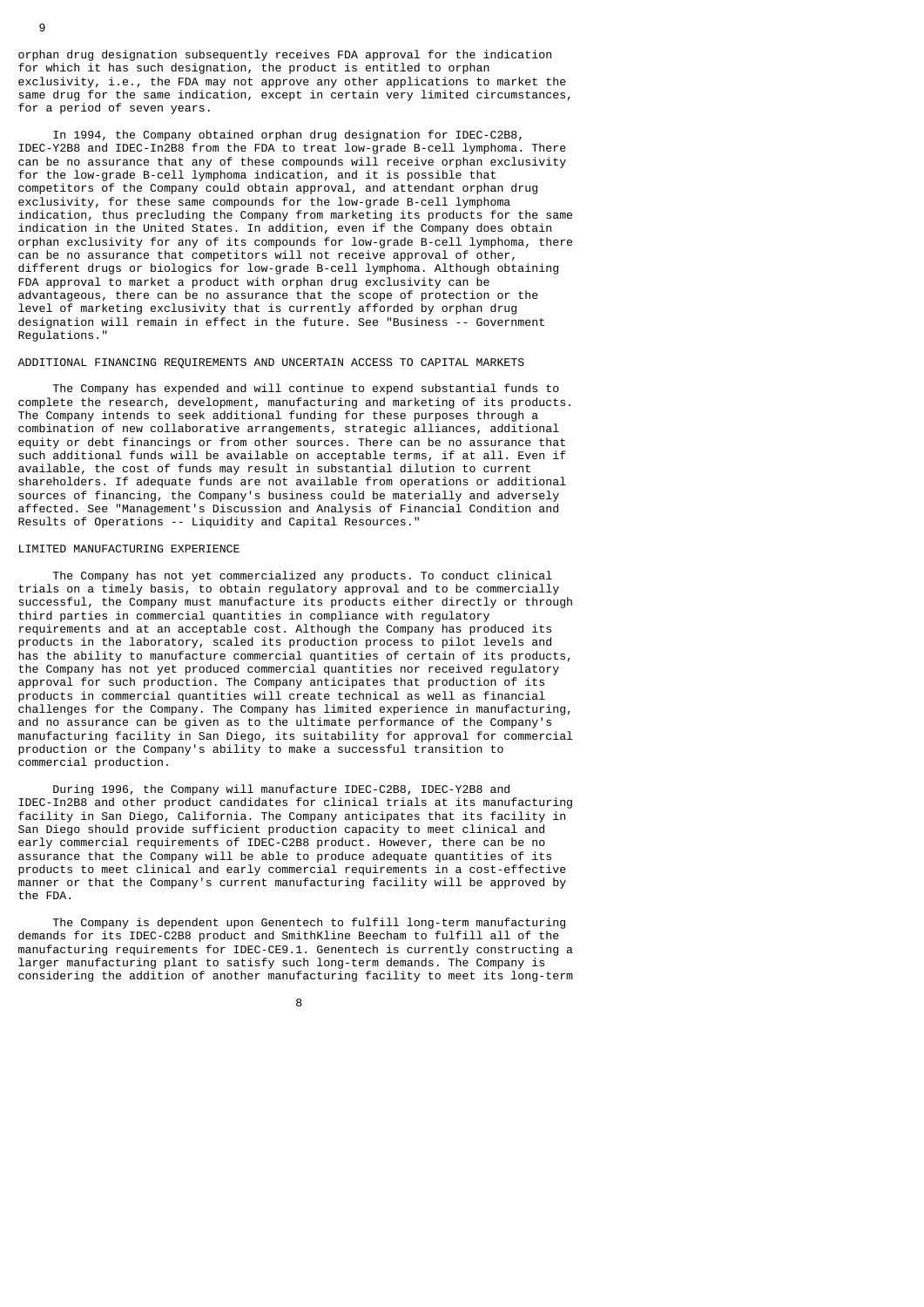requirements for additional products under development. Failure by the Company or its strategic partners to establish additional manufacturing capacity on a timely basis would have a material adverse effect on the Company. See "Business -- Manufacturing."

# PATENTS AND PROPRIETARY RIGHTS

 The Company's success will depend, in large part, on its ability to maintain a proprietary position in its products through patents, trade secret and orphan drug designation. IDEC Pharmaceuticals holds one issued and one allowed United States patent, 18 United States patent applications and numerous corresponding foreign patent applications, and has licenses to patents or patent applications of other entities. No assurance can be given, however, that the patent applications of the Company or the Company's licensors will be issued or that any issued patents will provide competitive advantages for the Company's products or will not be successfully challenged or circumvented by its competitors. Moreover, there can be no assurance that any patents issued to the Company or the Company's licensors will not be infringed by others or will be enforceable against others. In addition, there can be no assurance that the patents, if issued, would not be held invalid or unenforceable by a court of competent jurisdiction. Enforcement of the Company's patents may require substantial financial and human resources. Moreover, the Company may have to participate in interference proceedings if declared by the United States Patent and Trademark Office to determine priority of inventions, which typically take several years to resolve and could result in substantial cost to the Company.

 A substantial number of patents have already been issued to other biotechnology and biopharmaceutical companies. Particularly in the monoclonal antibody field, competitors may have filed applications for or have been issued patents and may obtain additional patents and proprietary rights relating to products or processes competitive with or similar to those of the Company. To date, no consistent policy has emerged regarding the breadth of claims allowed in biopharmaceutical patents. There can be no assurance that patents do not exist in the United States or in foreign countries or that patents will not be issued that would have an adverse effect on the Company's ability to market its products. Accordingly, the Company expects that commercializing monoclonal antibody-based products may require licensing and/or cross-licensing of patents with other companies in this field. There can be no assurance that the licenses, which might be required for the Company's processes or products, would be available, if at all, on commercially acceptable terms. The ability to license any such patents and the likelihood of successfully contesting the scope or validity of such patents are uncertain and the costs associated therewith may be significant. If the Company is required to acquire rights to valid and enforceable patents but cannot do so at a reasonable cost, the Company's ability to manufacture or market its products would be materially adversely affected.

Specifically, the Company is aware of several patents and patent applications which may affect the Company's ability to make, use and sell its products, including United States patent applications and foreign counterparts filed by Bristol-Myers that disclose antibodies to a B7 antigen, a recently issued United States patent assigned to Columbia University which the Company believes has been exclusively licensed to Biogen, Inc. ("Biogen") that discloses monoclonal antibodies to the 5C8 antigen found on T cells, a European patent issued in January 1996 to Protein Design Labs, Inc. ("Protein Design Labs") that discloses methods of making amino acid substitutions in antibody structures and a number of issued patents that relate to various aspects of radioimmunotherapy and methods of treating patients with anti-CD4 antibodies.

 The owners, or licensees of the owners, of these patents may assert that one or more of the Company's products infringe one or more claims of such patents. If legal action is commenced against the Company to enforce any of these patents and the plaintiff in such action prevails, the Company could be prevented from practicing the subject matter claimed in such patents. In such event or under other appropriate circumstances, the Company may attempt to obtain licenses to such patents. However, no assurance can be given that any owner would license the patents to the Company at all or on terms that would permit commercialization of the Company's products. An inability to commercialize such products could have a material adverse effect impact on the Company's operations and ability to pursue its long-term objectives.

 Furthermore, the patent position worldwide of biotechnology companies in relation to proprietary products is highly uncertain and involves complex legal and factual questions. There is a substantial backlog of

9 and 20 and 20 and 20 and 20 and 20 and 20 and 20 and 20 and 20 and 20 and 20 and 20 and 20 and 20 and 20 and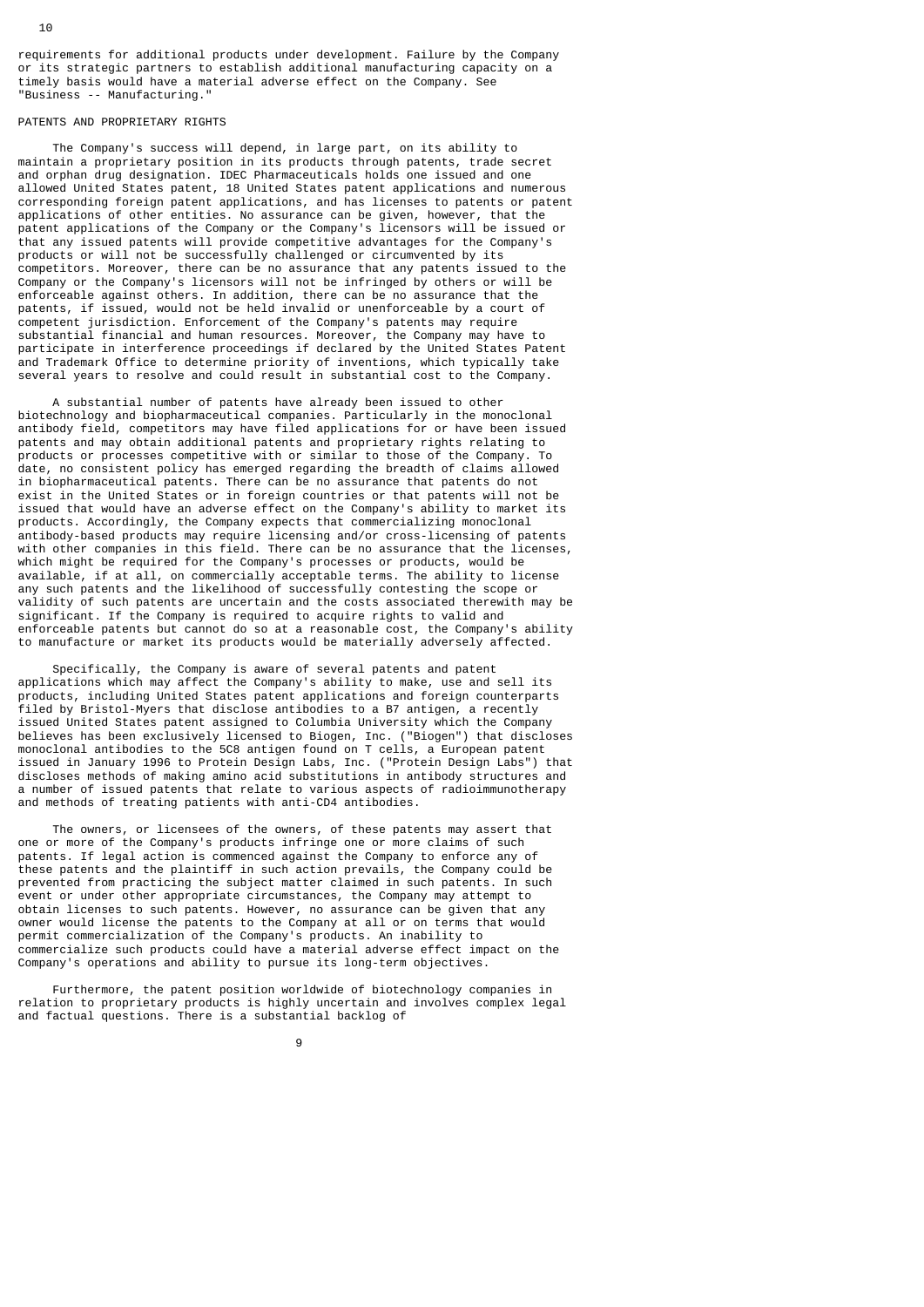biotechnology patents at the United States Patent and Trademark Office. The Company also relies on trade secrets and proprietary know-how which it seeks to protect, in part, by confidentiality agreements with its employees and consultants. There can be no assurance that these agreements will not be breached, that the Company will have adequate remedies for any breach, or that the Company's trade secrets will not otherwise become known or be independently developed by competitors. See "Business -- Patents and Proprietary Technology."

# DEPENDENCE ON KEY PERSONNEL

 The Company's success depends in part upon the continued contributions of its senior management and key scientific and technical personnel. The Company's success is also dependent upon its ability to attract and retain additional qualified scientific, technical, manufacturing and managerial personnel and to develop and maintain relationships with qualified clinical researchers. Significant competition exists among pharmaceutical and biotechnology companies for such personnel, and there can be no assurance that the Company will retain such personnel or that it will be able to attract, assimilate and retain such personnel as may be required in the future or to develop and maintain relationships with such researchers. The Company does not maintain or intend to purchase "key person" life insurance on any of its personnel. See "Business -- Employees" and "Management."

## RAPID TECHNOLOGICAL CHANGE AND SUBSTANTIAL COMPETITION

 The pharmaceutical industry is subject to rapid and substantial technological change. Technological competition in the industry from pharmaceutical and biotechnology companies, universities, governmental entities and others diversifying into the field is intense and is expected to increase. Most of these entities have significantly greater research and development capabilities than the Company, as well as substantially more marketing, financial and managerial resources, and represent significant competition for the Company. Acquisitions of or investments in competing biotechnology companies by large pharmaceutical companies could increase such competitors' financial, marketing and other resources. There can be no assurance that developments by others will not render the Company's products or technologies noncompetitive or that the Company will be able to keep pace with technological developments. Competitors have developed or are in the process of developing technologies that are or, in the future, may be the basis for competitive products. Some of these products may have an entirely different approach or means of accomplishing similar therapeutic effects to those products being developed by the Company. These competing products may be more effective and less costly than the products developed by the Company. In addition, conventional drug therapy, surgery and other more familiar treatments and modalities will offer competition to the Company's products. See "Business -- Competition."

## LIMITED SALES AND MARKETING EXPERIENCE

 Commercialization of the Company's products is expensive and time-consuming. The Company has adopted a strategy of pursuing collaborative agreements with strategic partners that provide for co-promotion of certain of the Company's products. In the event that the Company elects to participate in co-promotion efforts in the United States or Canada, and in those instances where the Company has retained exclusive marketing rights in specified territories, the Company will need to build a sales and marketing capability in the targeted markets. The Company currently has a limited marketing staff and no sales personnel. There can be no assurance that the Company will be able to establish a successful direct sales and marketing capability in any or all targeted markets or that it will be successful in gaining market acceptance for its products. To the extent that the Company enters into co-promotion or other licensing arrangements, any revenues received by the Company will be dependent on the efforts of third parties and there can be no assurance that such efforts will be successful. Outside of the United States and Canada, the Company has adopted a strategy to pursue collaborative arrangements with established pharmaceutical companies for marketing, distribution and sale of its products. There can be no assurance that any of these companies or their sublicensees will successfully market, distribute or sell the Company's products or that the Company will be able to establish and maintain successful co-promotion or distribution arrangements. Failure to establish a sales capability in the United States or outside the United States may have a material adverse effect on the Company. See "Business -- Sales and Marketing."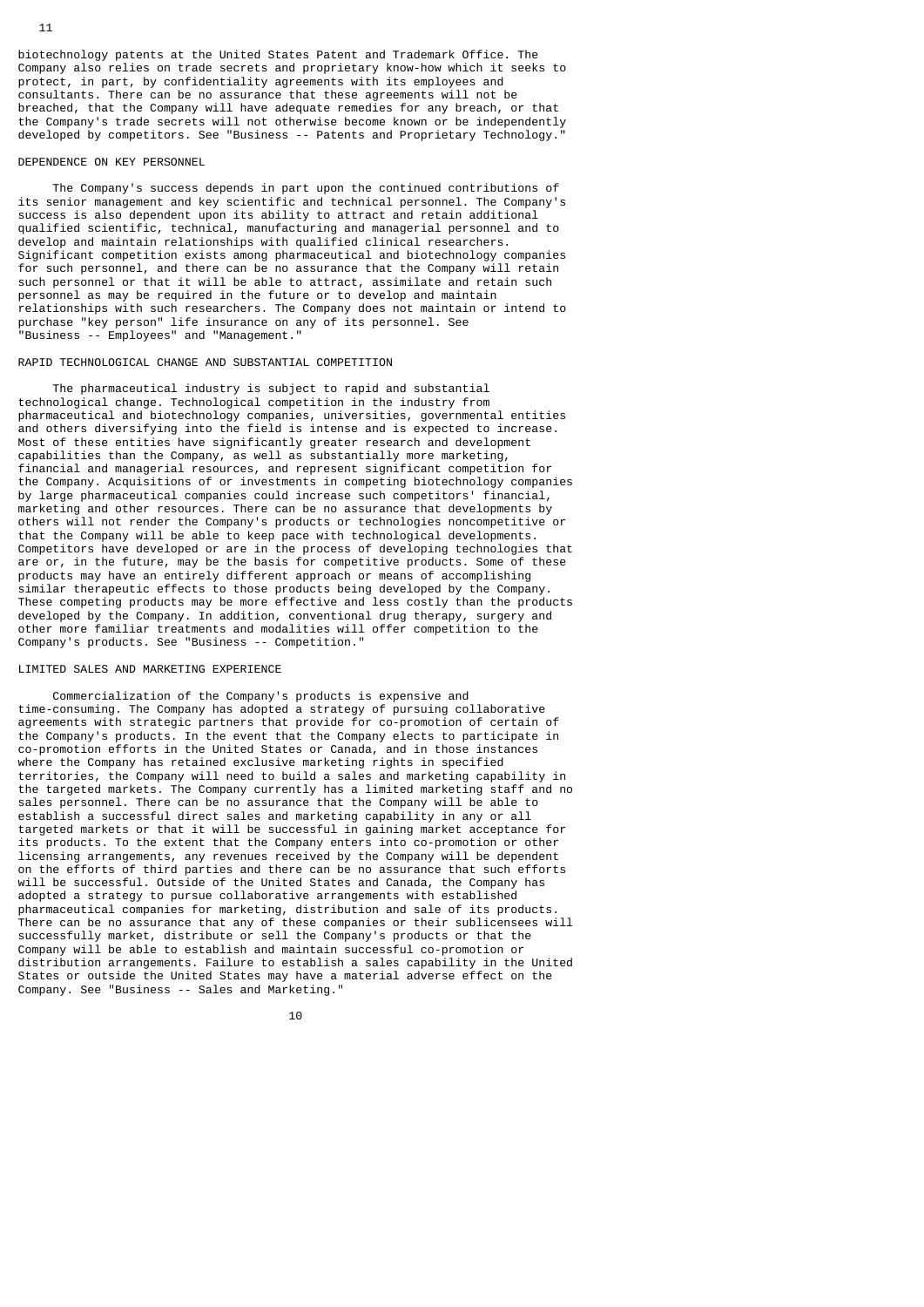# HISTORY OF OPERATING LOSSES; ACCUMULATED DEFICIT

 The Company has incurred annual operating losses since its inception in 1985. As of March 31, 1996, the Company's accumulated deficit was approximately \$77.0 million. The Company anticipates that such operating losses will continue for at least the next two years. Such losses have been and will be principally the result of the various costs associated with the Company's research and development, clinical and manufacturing activities. The Company has not generated operating profits from the commercial sale of its products. All revenues to date have resulted from collaborative research, development and licensing arrangements, research grants and interest income. The Company has no products approved by the FDA or any foreign authority and does not expect to achieve profitable operations on an annual basis unless product candidates now under development receive FDA or foreign regulatory approval and are thereafter commercialized successfully. See "Management's Discussion and Analysis of Financial Condition and Results of Operations."

## POSSIBLE VOLATILITY OF STOCK PRICE

 The stock market has from time to time experienced significant price and volume fluctuations that may be unrelated to the operating performance of particular companies. In addition, the market price of the Company's Common Stock, like the stock prices of many publicly traded biotechnology companies, has been highly volatile. Announcements of technological innovations or new commercial products by the Company or its competitors, developments or disputes concerning patent or proprietary rights, publicity regarding actual or potential medical results relating to products under development by the Company or its competitors, regulatory developments in both the United States and foreign countries, public concern as to the safety of biotechnology products and economic and other external factors, as well as period-to-period fluctuations in financial results may have a significant impact on the market price of the Company's Common Stock. It is likely that in some future quarter the Company's operating results will be below the expectations of public market analysts and investors. In such event, the price of the Company's Common Stock would likely be materially adversely affected.

# UNCERTAINTIES REGARDING HEALTH CARE REIMBURSEMENT AND REFORM

 The future revenues and profitability of biopharmaceutical companies as well as the availability of capital may be affected by the continuing efforts of government and third party payors to contain or reduce costs of health care through various means. For example, in certain foreign markets pricing or profitability of prescription pharmaceuticals is subject to government control. In the United States, there have been, and the Company expects that there will continue to be, a number of federal and state proposals to implement similar government controls. While the Company cannot predict whether any such legislative or regulatory proposals will be adopted, the announcement or adoption of such proposals could have a material adverse effect on the Company's business, financial condition or prospects.

 The Company's ability to commercialize its products successfully will depend in part on the extent which appropriate reimbursement levels for the cost of such products and related treatment are obtained from governmental authorities, private health insurers and other organizations, such as health maintenance organizations ("HMOs"). Third-party payors are increasingly challenging the prices charged for medical products and services. Also, the trend toward managed health care in the United States and the concurrent growth of organizations such as HMOs, which could control or significantly influence the purchase of health care services and products, as well as legislative proposals to reform health care or reduce government insurance programs may all result in lower prices for the Company's products. The cost containment measures that health care payors and providers are instituting and the effect of any health care reform could materially adversely affect the Company's ability to operate profitably. See "Business -- Pharmaceutical Pricing and Reimbursement."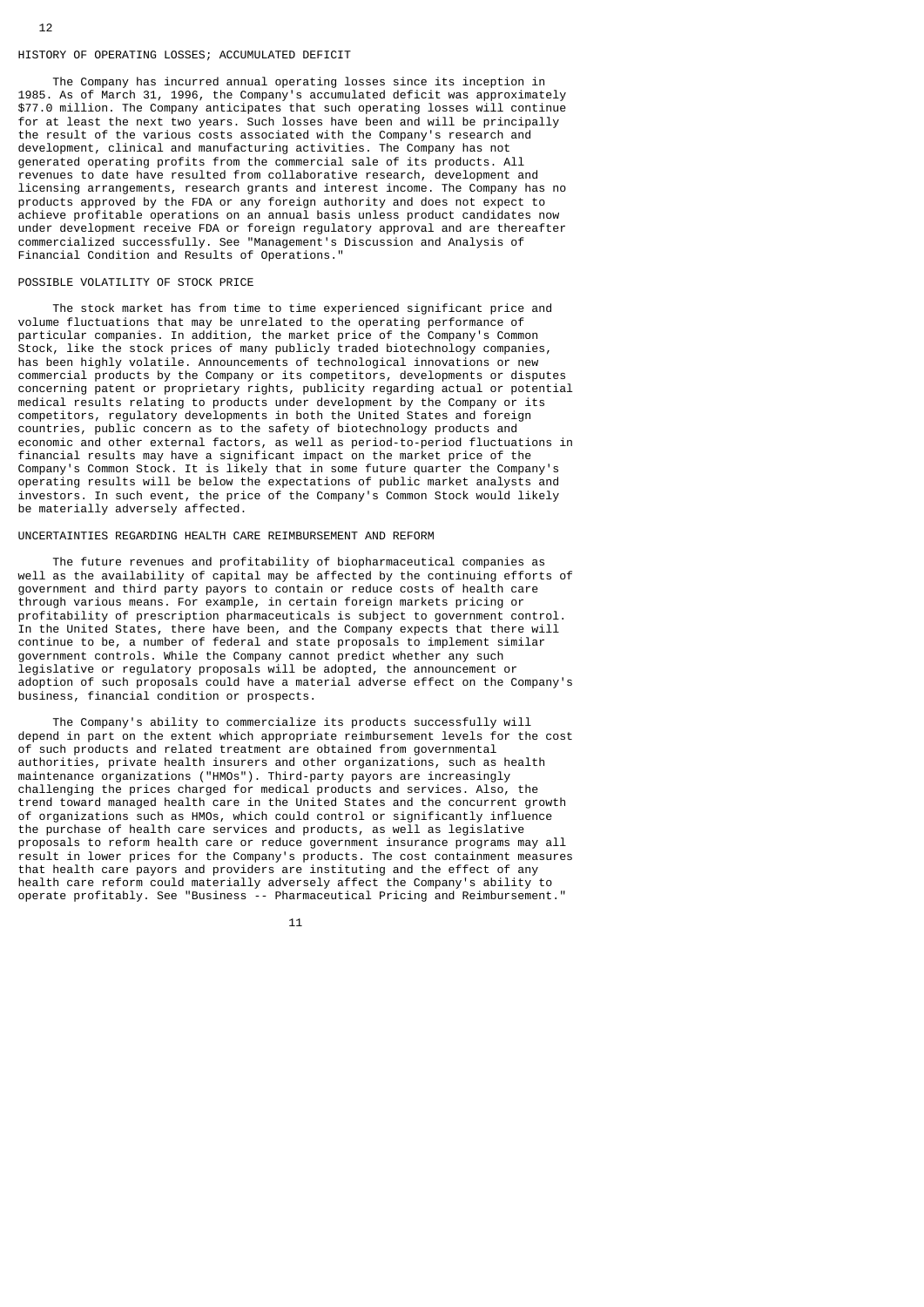#### PRODUCT LIABILITY EXPOSURE

 Clinical trials, manufacturing, marketing and sale of any of the Company's or its strategic partners' pharmaceutical products licensed by the Company may expose the Company to product liability claims. The Company currently carries limited product liability insurance. There can be no assurance that the Company or its strategic partners will be able to continue to maintain or obtain additional insurance or, if available, that sufficient coverage can be acquired at a reasonable cost. An inability to obtain sufficient insurance coverage at an acceptable cost or otherwise protect against potential product liability claims could prevent or inhibit the commercialization of pharmaceutical products developed by the Company or its strategic partners. A product liability claim or recall would have a material adverse effect on the business and financial condition of the Company.

## DTI UTTON

 The public offering price will exceed the Company's net tangible book value per share immediately after the offering. New investors will experience an immediate dilution in net tangible book value as of March 31, 1996 of approximately \$25.26 per share. See "Dilution." Additional dilution will occur upon exercise of outstanding options and warrants and conversion of convertible preferred stock. See "Description of Capital Stock."

## EFFECT OF CERTAIN CHARTER PROVISIONS; ANTITAKEOVER EFFECTS OF ARTICLES OF INCORPORATION, CALIFORNIA LAW AND CERTAIN AGREEMENTS

 The Company's Board of Directors has the authority to issue up to 8,000,000 shares of Preferred Stock and to determine the price, rights, preferences, privileges and restrictions, including voting and conversion rights of such shares, without any further vote or action by the Company's shareholders. The rights of the holders of Common Stock will be subject to, and may be adversely affected by, the rights of the holders of any Preferred Stock that may be issued in the future. The issuance of Preferred Stock, while providing desirable flexibility in connection with possible acquisitions and other corporate purposes, could have the effect of making it more difficult for a third party to acquire a majority of the outstanding voting stock of the Company. Further, certain provisions of the Company's Articles of Incorporation and of California law could delay or make more difficult a merger, tender offer or proxy contest involving the Company. In addition, the Company's collaborative agreement with Genentech provides Genentech with the right to purchase the Company's co-promotion rights under such agreement upon a change of control of the Company. All of the foregoing could discourage potential acquisition proposals for the Company. See "Business -- Strategic

Alliances" and "Description of Capital Stock -- Preferred Stock."

#### ENVIRONMENTAL CONCERNS

 The Company's research and development involves the controlled use of hazardous materials, chemicals and radioactive compounds. Although the Company believes that its safety procedures for handling and disposing of such materials comply with the standards prescribed by state and federal regulations, the risk of accidental contamination or injury from these materials cannot be completely eliminated. In the event of such an accident, the Company could be held liable for any damages that result and any such liability could exceed the resources of the Company. In addition, disposal of radioactive materials used by the Company in its research efforts may only be made at approved facilities. Approval of a site in California has been delayed indefinitely. The Company currently stores such radioactive materials on site. The Company may incur substantial cost to comply with environmental regulations. See "Business -- Environmental Regulation."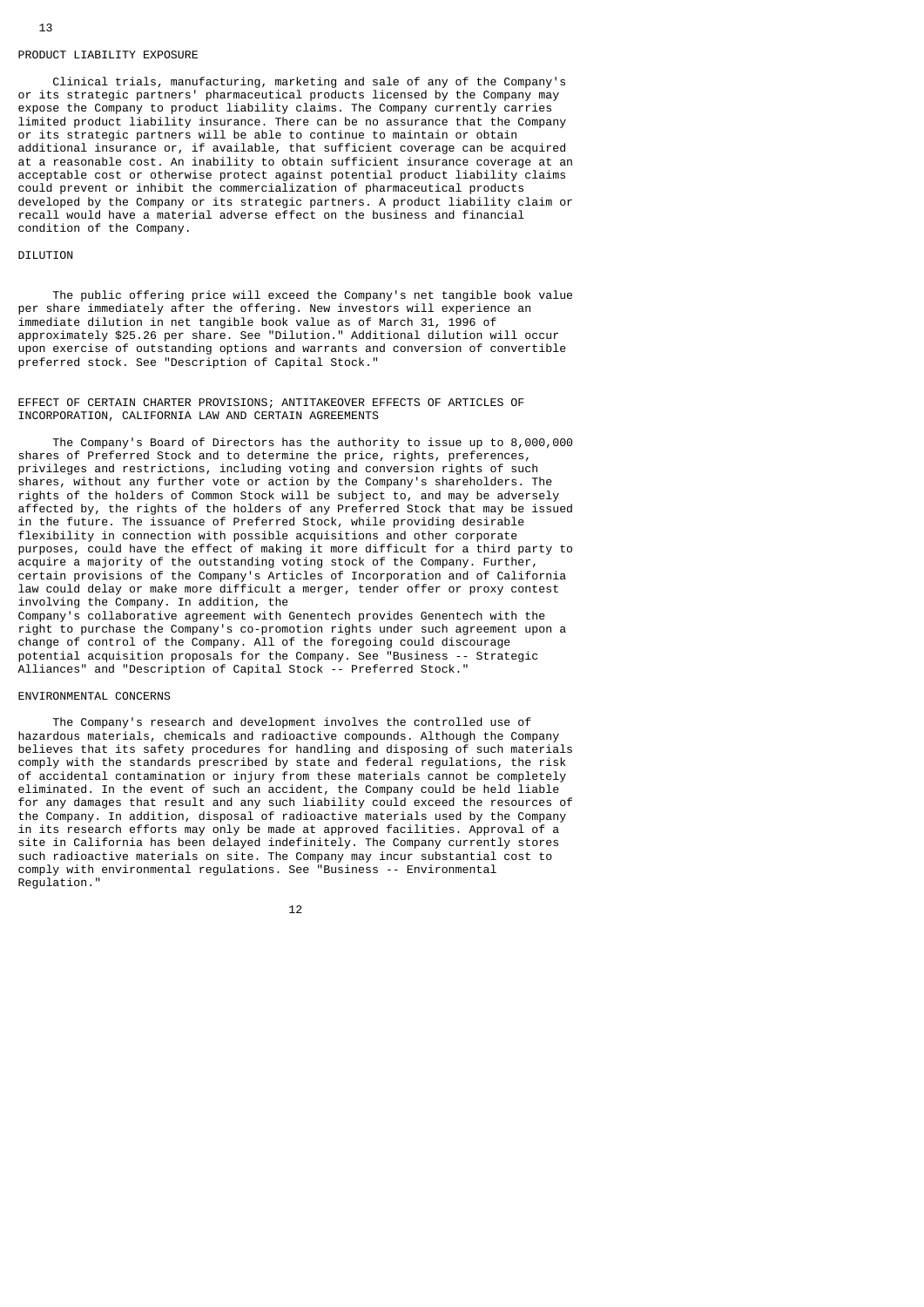#### USE OF PROCEEDS

 The net proceeds to the Company from the sale of the 1,500,000 shares of Common Stock offered hereby are estimated to be approximately \$42.2 million (\$48.6 million if the Underwriters' over-allotment option is exercised in full) after deducting underwriting discounts and commissions and expenses of the offering. The Company anticipates that the net proceeds of this offering will be used primarily to fund the Company's establishment of a marketing and sales infrastructure, to fund detailed engineering studies for expansion of its manufacturing capacity, to secure additional office, laboratory and warehouse facilities, to provide working capital for the product launch of IDEC-C2B8, if approved, and for general corporate purposes. The use of proceeds is subject to change based upon competitive developments, the rate of the Company's progress in product development, the timing of regulatory approval and the availability of various methods of financing, including agreements with other companies relating to the development and marketing of the Company's products. The Company reserves the right, at the discretion of its Board of Directors, to reallocate its use of the proceeds of this offering in response to these and other factors. Pending such uses, the net proceeds will be temporarily invested in investment-grade, interest-bearing marketable securities.

#### COMMON STOCK PRICE RANGE AND DIVIDENDS

 The Company's Common Stock is traded on The Nasdaq National Market under the symbol "IDPH." The following table sets forth for the periods indicated the high and low reported sale prices as reported by The Nasdaq National Market.

|                                       |                  | COMMON<br>STOCK PRICE       |
|---------------------------------------|------------------|-----------------------------|
|                                       | HIGH             | I OW                        |
|                                       |                  |                             |
| Year Ended December 31, 1994          |                  |                             |
|                                       |                  |                             |
|                                       |                  | $4 \frac{1}{2} \frac{1}{4}$ |
|                                       | $3 \frac{3}{16}$ | $2 \frac{3}{8}$             |
|                                       | 3                | 21/8                        |
| Year Ended December 31, 1995          |                  |                             |
|                                       | 45/8             | $2 \frac{1}{8}$             |
|                                       | $5\,5/8$         | $3 \frac{1}{2}$             |
|                                       | $8 \frac{3}{4}$  | $5 \frac{1}{4}$             |
|                                       | 23, 5/8          | 7 1/8                       |
| Year Ending December 31, 1996         |                  |                             |
|                                       | $23 \frac{1}{8}$ | $15 \frac{7}{8}$            |
| Second Quarter (through May 20, 1996) | 31               | $22 \frac{1}{8}$            |

 A recent reported last sale price for the Company's Common Stock as reported on The Nasdaq National Market is set forth on the cover page of this Prospectus. On April 1, 1996, there were approximately 508 holders of record of the Company's Common Stock.

 The Company has never declared or paid any cash dividends on the Common Stock. The Company expects to retain its earnings for the development and expansion of its business and, therefore, does not intend to pay dividends on its Common Stock in the foreseeable future. Any future determination to pay cash dividends will be at the discretion of the Company's Board of Directors and will depend upon the earnings of the Company, its financial condition, capital requirements and other factors as the Company's Board of Directors may deem relevant.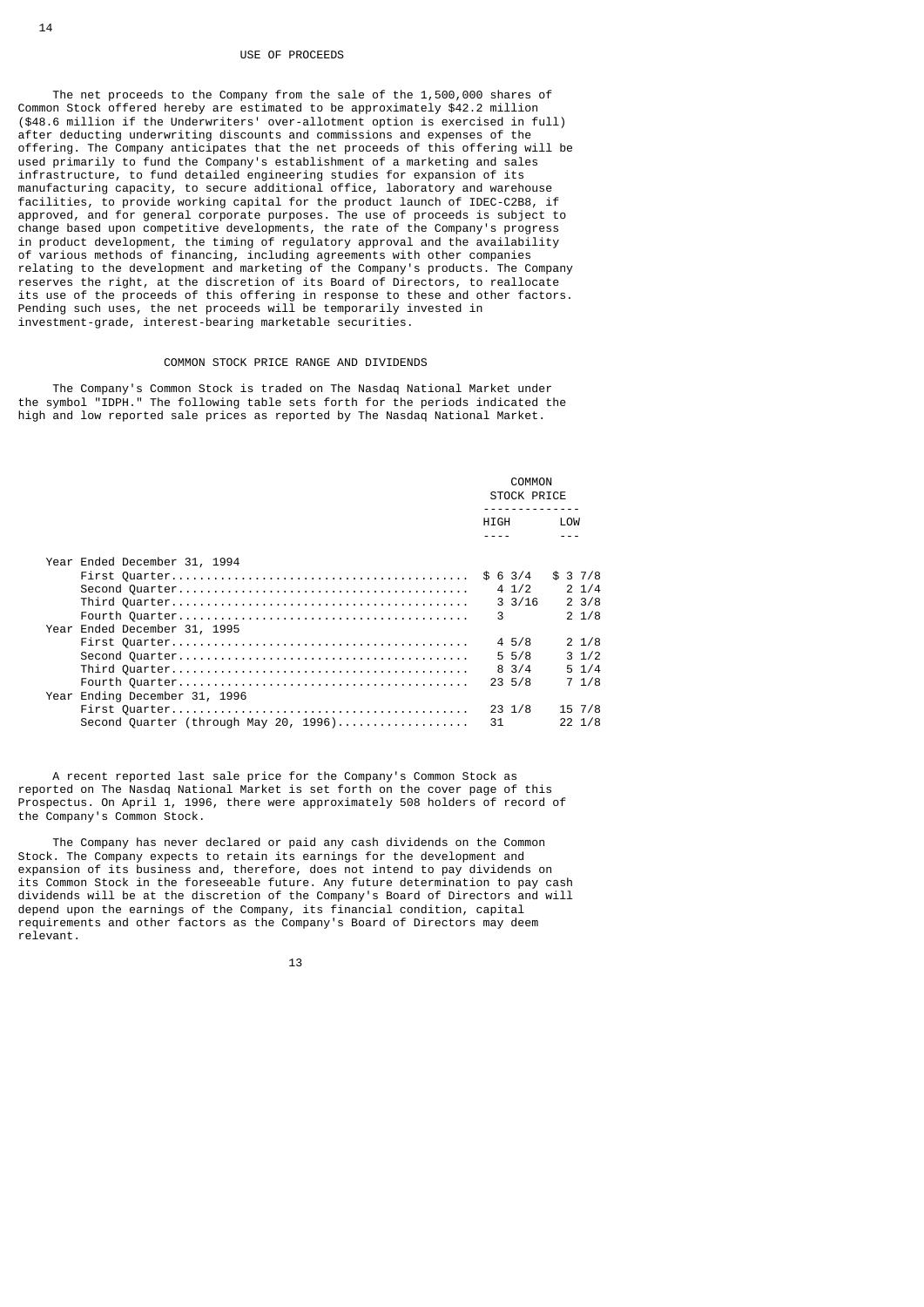#### CAPITALIZATION

 The following table sets forth the capitalization of the Company at March 31, 1996, and as adjusted to reflect the sale of 1,500,000 shares of Common Stock offered by the Company hereby and the application of the estimated net proceeds therefrom at an assumed public offering price of \$30.13 per share (after deducting estimated underwriting discounts and commissions and estimated offering expenses payable by the Company):

|                                                                                                                                                                                                                                                                         |          | MARCH 31, 1996                |
|-------------------------------------------------------------------------------------------------------------------------------------------------------------------------------------------------------------------------------------------------------------------------|----------|-------------------------------|
|                                                                                                                                                                                                                                                                         |          | ACTUAL AS ADJUSTED            |
|                                                                                                                                                                                                                                                                         |          | (UNAUDITED)<br>(IN THOUSANDS) |
| Notes payable, less current portion (1) \$ 6,385<br>Shareholders' equity:                                                                                                                                                                                               |          | \$<br>6,385                   |
| Convertible preferred stock, no par value, 8,000,000 shares<br>authorized; 229,889 shares issued and outstanding, at liquidation<br>Common stock, no par value, 50,000,000 shares authorized; 15,271,261<br>shares issued and outstanding; 16,771,261 shares issued and | 19,086   | 19,086                        |
|                                                                                                                                                                                                                                                                         | 94,476   | 136,684                       |
|                                                                                                                                                                                                                                                                         |          | 2,923 2,923                   |
|                                                                                                                                                                                                                                                                         | 6        | -6                            |
|                                                                                                                                                                                                                                                                         |          | $(77, 013)$ $(77, 013)$       |
|                                                                                                                                                                                                                                                                         | 39,478   | 81,686                        |
|                                                                                                                                                                                                                                                                         | \$45,863 | \$<br>88,071                  |
|                                                                                                                                                                                                                                                                         |          |                               |

- ---------------

- (1) See Note 5 of Notes to Consolidated Financial Statements for information concerning the Company's notes payable.
- (2) Excludes (i) warrants to purchase 740,149 shares of Common Stock, (ii) options to purchase 3,267,539 shares of Common Stock and (iii) convertible preferred stock convertible into 2,067,120 shares of Common Stock, each outstanding as of March 31, 1996. See Note 8 of Notes to Consolidated Financial Statements.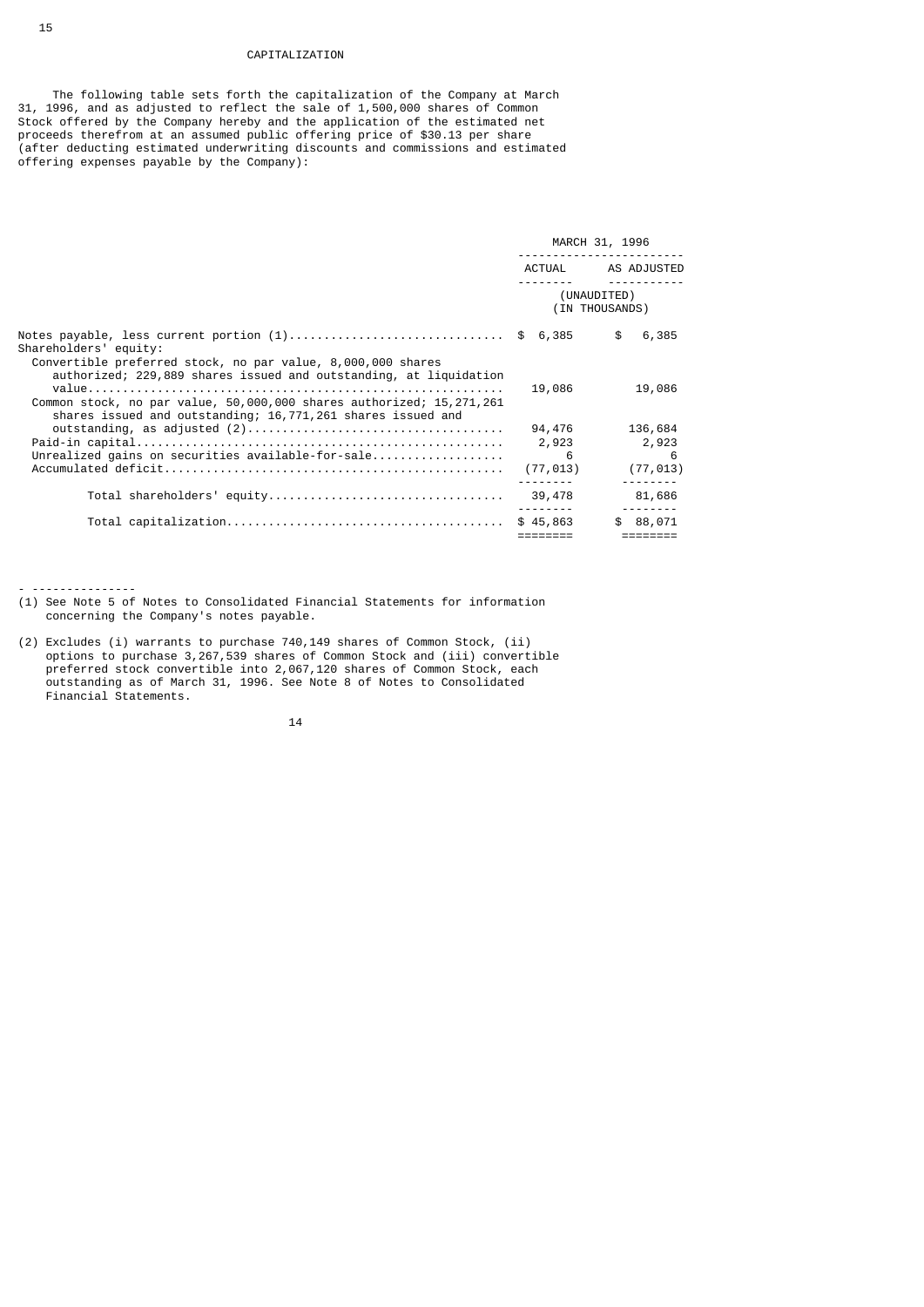#### DTI UTTON

 The net tangible book value of the Company at March 31, 1996 was \$39,478,000 or \$2.59 per share. Net tangible book value per share represents the amount of total tangible assets less total liabilities of the Company, divided by the number of shares of Common Stock outstanding. After giving effect to the sale by the Company of 1,500,000 shares of Common Stock in this offering at the assumed offering price of \$30.13 per share (calculated after deduction of underwriting discount and commissions and estimated expenses associated with the offering) the net tangible book value of the Company at March 31, 1996 would have been \$81,686,000 or \$4.87 per share of Common Stock. This represents an immediate increase in net tangible book value of \$2.28 per share to existing shareholders and an immediate dilution in net tangible book value of \$25.26 per share to the purchasers of the Common Stock in the offering.

 The following table illustrates the calculation of the per share dilution described above:

| Assumed public offering price per share(1)                                                                                           |      | \$30.13 |
|--------------------------------------------------------------------------------------------------------------------------------------|------|---------|
| Net tangible book value per share prior to the offering $$2.59$<br>Increase in net tangible book value per share attributable to new |      |         |
|                                                                                                                                      | 2.28 |         |
| Net tangible book value per share after giving effect to the                                                                         |      |         |
|                                                                                                                                      |      | 4.87    |
|                                                                                                                                      |      | \$25.26 |

- ------------

(1) Before deduction of underwriting discounts and commissions and estimated offering expenses associated with the offering to be paid by the Company.

 All of the above computations assume no exercise of outstanding warrants or options to purchase Common Stock and no conversion of outstanding convertible preferred stock. As of March 31, 1996, the Company also has an additional 740,149 shares of Common Stock issuable upon exercise of outstanding warrants. As of March 31, 1996, options to purchase 3,267,539 shares of Common Stock were outstanding under the Company's stock option plans. Finally, as of March 31, 1996, 2,067,120 shares of Common Stock are issuable upon conversion of outstanding convertible preferred stock. Further dilution may result from the exercise of such outstanding warrants and options or the conversion of such outstanding shares of preferred stock. See "Description of Capital Stock."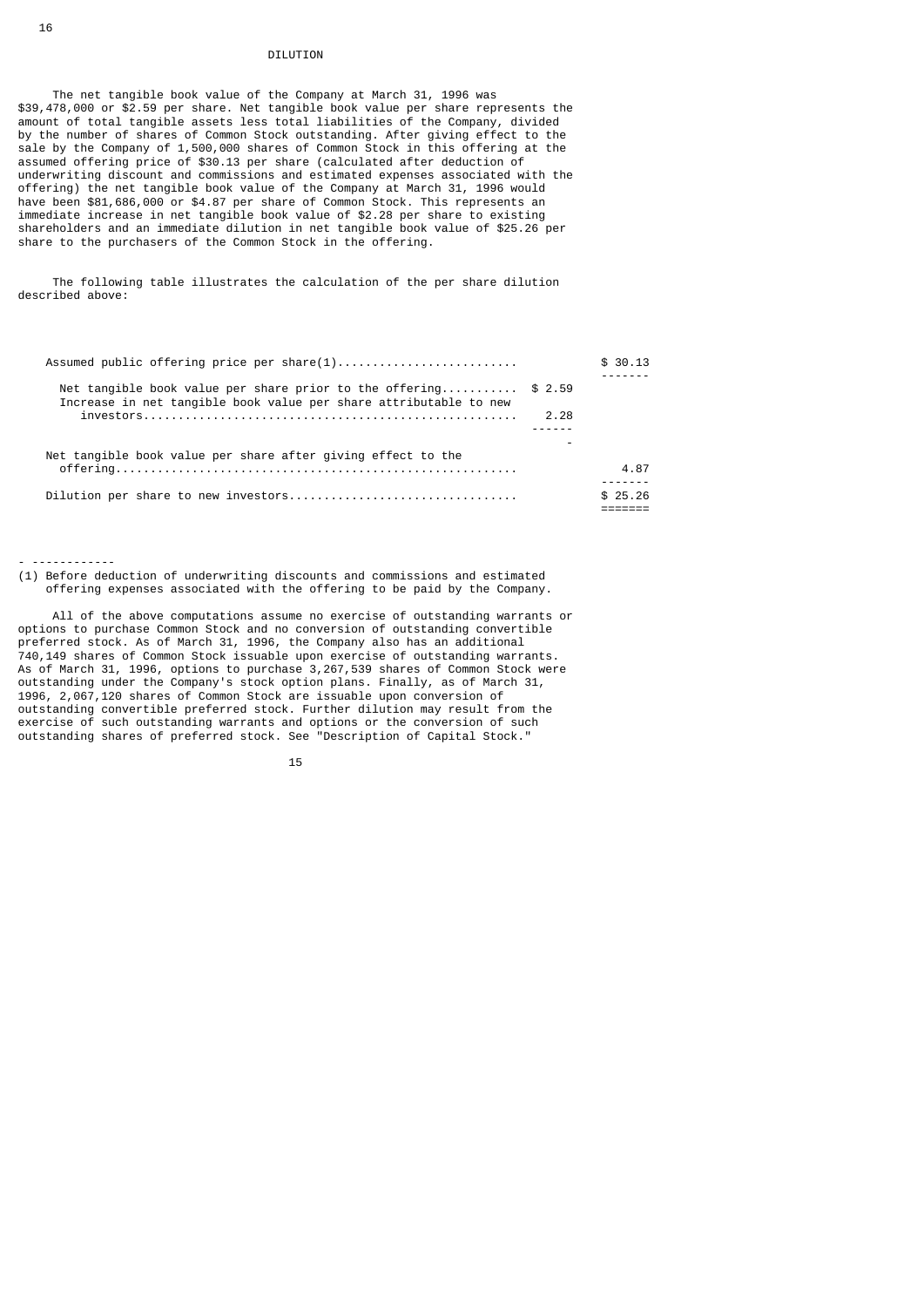### SELECTED CONSOLIDATED FINANCIAL DATA

 The selected consolidated financial data presented below under the captions "Consolidated Statements of Operations Data" and "Consolidated Balance Sheets Data" for, and as of the end of, each of the years in the five-year period ended December 31, 1995, are derived from the consolidated financial statements of the Company, which consolidated financial statements have been audited by KPMG Peat Marwick LLP, independent certified public accountants. The consolidated financial statements as of December 31, 1994 and 1995, and for each of the years in the three-year period ended December 31, 1995, and the report thereon, are included elsewhere in this Prospectus. The selected consolidated financial data presented below for the three months ended March 31, 1995 and 1996, and as of March 31, 1996, are derived from the unaudited consolidated financial statements of the Company included elsewhere in this Prospectus that, in the opinion of management, include all adjustments (consisting of normal recurring adjustments) necessary for a fair presentation of the information included therein. The information set forth below is not necessarily indicative of the results of future operations and should be read in conjunction with the Consolidated Financial Statements and related Notes thereto that are included in this Prospectus and with "Management's Discussion and Analysis of Financial Condition and Results of Operations."

|                                                                                      | YEAR ENDED DECEMBER 31,    |                                   |                           |                      |                                       |                          | THREE MONTHS<br>ENDED MARCH 31, |  |      |      |
|--------------------------------------------------------------------------------------|----------------------------|-----------------------------------|---------------------------|----------------------|---------------------------------------|--------------------------|---------------------------------|--|------|------|
|                                                                                      | 1991                       | 1992                              | 1993<br>1994              |                      |                                       |                          | 1995                            |  | 1995 | 1996 |
|                                                                                      |                            |                                   |                           |                      | (IN THOUSANDS, EXCEPT PER SHARE DATA) |                          |                                 |  |      |      |
| CONSOLIDATED STATEMENTS OF OPERATIONS DATA:<br>Revenues:                             |                            |                                   |                           |                      |                                       |                          |                                 |  |      |      |
| Contract research revenues                                                           | \$5,233<br>1,000           | 3,212<br>\$<br>2,000              | \$4,329<br>8,385          | 5,143<br>S.<br>2,300 | \$12,136<br>11,500                    | 3,347<br>\$<br>5,000     | 2,936<br>\$.<br>7,000           |  |      |      |
| Total revenues<br>Operating expenses:                                                | 6,233                      | 5,212                             | 12,714                    | 7,443                | 23,636                                | 8,347                    | 9,936                           |  |      |      |
| Research and development<br>General and administrative<br>Acquired technology rights | 10,928<br>2,211            | 14,519<br>3,196<br>$- -$          | 18,723<br>4,262<br>$- -$  | 21, 191<br>4,768     | 22,488<br>6,112<br>11,437             | 5,538<br>1,655<br>11,437 | 5,641<br>1,854<br>$- -$         |  |      |      |
| Unification costs                                                                    | $\sim$ $\sim$              | 3,000                             | $- -$                     | $- -$                | $- -$                                 | $- -$                    | $- -$                           |  |      |      |
| Total operating expenses                                                             | 13,139                     | 20,715                            | 22,985                    | 25,959               | 40,037                                | 18,630                   | 7,495                           |  |      |      |
| Interest income (expense), net                                                       | (6, 906)<br>1,126<br>$- -$ | (15, 503)<br>2,340<br>459         | (10, 271)<br>1,174<br>215 | (18, 516)<br>485     | (16, 401)<br>(891)                    | (10, 283)<br>(141)       | 2,441<br>(594)<br>$- -$         |  |      |      |
|                                                                                      | \$ (5, 780)                | \$(12, 704)                       | \$ (8, 882)               | \$(18, 031)          | \$(17, 292)                           | \$(10, 424)              | 1,847                           |  |      |      |
| Net income (loss) per share<br>Shares used in calculation of net income (loss)       | (.88)<br>\$<br>6,544       | (1.39)<br>$$\mathbb{S}$$<br>9,168 | (.96)<br>\$<br>9,265      | \$(1.65)<br>10,931   | \$(1.18)<br>14,650                    | (.75)<br>\$<br>13,937    | .10<br>\$<br>19,121             |  |      |      |
|                                                                                      |                            |                                   |                           |                      |                                       |                          |                                 |  |      |      |

|                                                                                       | AS OF DECEMBER 31,                     |                                       |                                          |                                         |                                         | AS OF<br>MARCH 31,                      |
|---------------------------------------------------------------------------------------|----------------------------------------|---------------------------------------|------------------------------------------|-----------------------------------------|-----------------------------------------|-----------------------------------------|
|                                                                                       | 1992<br>1991<br>1993<br>1994           |                                       |                                          |                                         | 1995                                    | 1996                                    |
|                                                                                       | (IN THOUSANDS)                         |                                       |                                          |                                         |                                         |                                         |
| CONSOLIDATED BALANCE SHEETS DATA:<br>Cash, cash equivalents and securities available- |                                        |                                       |                                          |                                         |                                         |                                         |
| Notes payable, less current portion<br>Total shareholders' equity                     | \$ 54,251<br>58,399<br>222<br>\$54,893 | \$43,624<br>52,649<br>156<br>\$43,787 | \$26,503<br>50,728<br>3.572<br>\$ 35,674 | \$20,601<br>45,494<br>7,386<br>\$27,896 | \$24.010<br>47,626<br>6,598<br>\$31,169 | \$25,849<br>55,206<br>6,385<br>\$39,478 |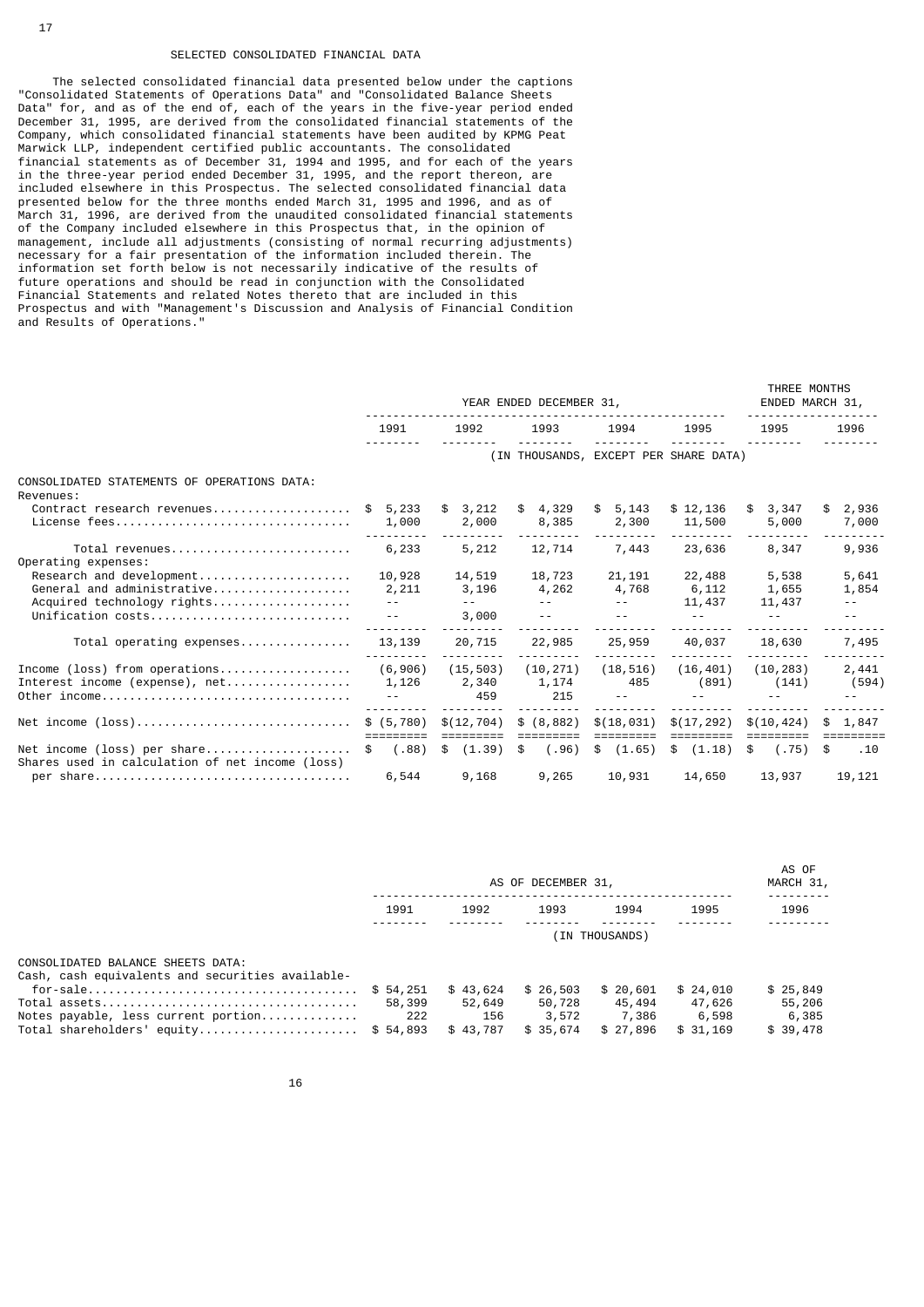## MANAGEMENT'S DISCUSSION AND ANALYSIS OF FINANCIAL CONDITION AND RESULTS OF OPERATIONS

 This Prospectus contains predictions, estimates and other forward-looking statements that involve a number of risks and uncertainties including, without limitation, those set forth in "Risk Factors." While this outlook represents the Company's current judgment on the future direction of its business, such risks and uncertainties could cause actual results to differ materially from any future performance suggested in this Management's Discussion and Analysis of Financial Condition and Results of Operations.

 The following discussion should be read in conjunction with the Consolidated Financial Statements and related Notes thereto of IDEC Pharmaceuticals.

## **OVERVIEW**

 IDEC Pharmaceuticals is primarily engaged in the research and development of products for the long-term management of immune system cancers and autoimmune and inflammatory diseases. To date, the Company has not received any revenue from the commercial sale of its products. The Company has funded its operations primarily through the sale of equity securities and the issuance of debt, as well as through contract research and license fee revenues received in connection with collaborative arrangements entered into with the Company's strategic partners. In 1995, the Company recognized aggregate contract research and license fee revenues of \$23.6 million.

 The Company has incurred increasing annual operating expenses and, as the Company prepares for product commercialization, it expects such trends to continue. In 1995, the Company incurred aggregate operating expenses of approximately \$40.0 million. The Company has incurred annual operating losses since its inception in 1985, and anticipates that such operating losses will continue for at least the next two years. As of March 31, 1996, the Company had incurred a cumulative net loss of approximately \$77.0 million.

## RESULTS OF OPERATIONS

## THREE MONTHS ENDED MARCH 31, 1996 AND 1995

 Contract Research Revenues. Contract research revenues totaled \$2.9 million for the three months ended March 31, 1996 compared to \$3.3 million for the comparable period in 1995. The decrease in contract research revenues was primarily due to decreased revenues from SmithKline Beecham as a result of the transfer of clinical development of IDEC-CE9.1 to SmithKline Beecham in late 1995, partially offset by revenues from a new collaboration entered into with Eisai in December 1995.

 License Fees. License fees totaled \$7.0 million for the three months ended March 31, 1996 compared to \$5.0 million for the comparable period in 1995. License fees for the first three months of 1996 included \$4.5 million for the license to Chugai of the Company's proprietary vector technology for high expression of recombinant proteins in mammalian cells, \$1.5 million from Genentech for the expansion of its collaboration with the Company to include two radioconjugates, IDEC-Y2B8 and IDEC-In2B8, for the treatment and imaging, respectively, of B-cell lymphomas and \$1.0 million from Seikagaku for the achievement of a product development milestone. License fees for the quarter ended March 31, 1995 consisted of one-time licensing fees from new strategic partnerships with Genentech and Seikagaku. License fee revenues can vary significantly from year to year based upon the consummation of new strategic alliances and the achievement of milestone events.

 Research and Development Expenses. Research and development expenses totaled \$5.6 million for the three months ended March 31, 1996 compared to \$5.5 million for the comparable period in 1995. Research and development expenses consist of basic research and development, preclinical and clinical testing of the Company's various products under development and manufacturing of products. The Company expects to incur higher research and development expenses in the future due to additional personnel to handle expanded manufacturing operations, expanded clinical trials and additional regulatory related costs associated with obtaining regulatory approvals for the Company's products and increased costs to support expanding research and development programs.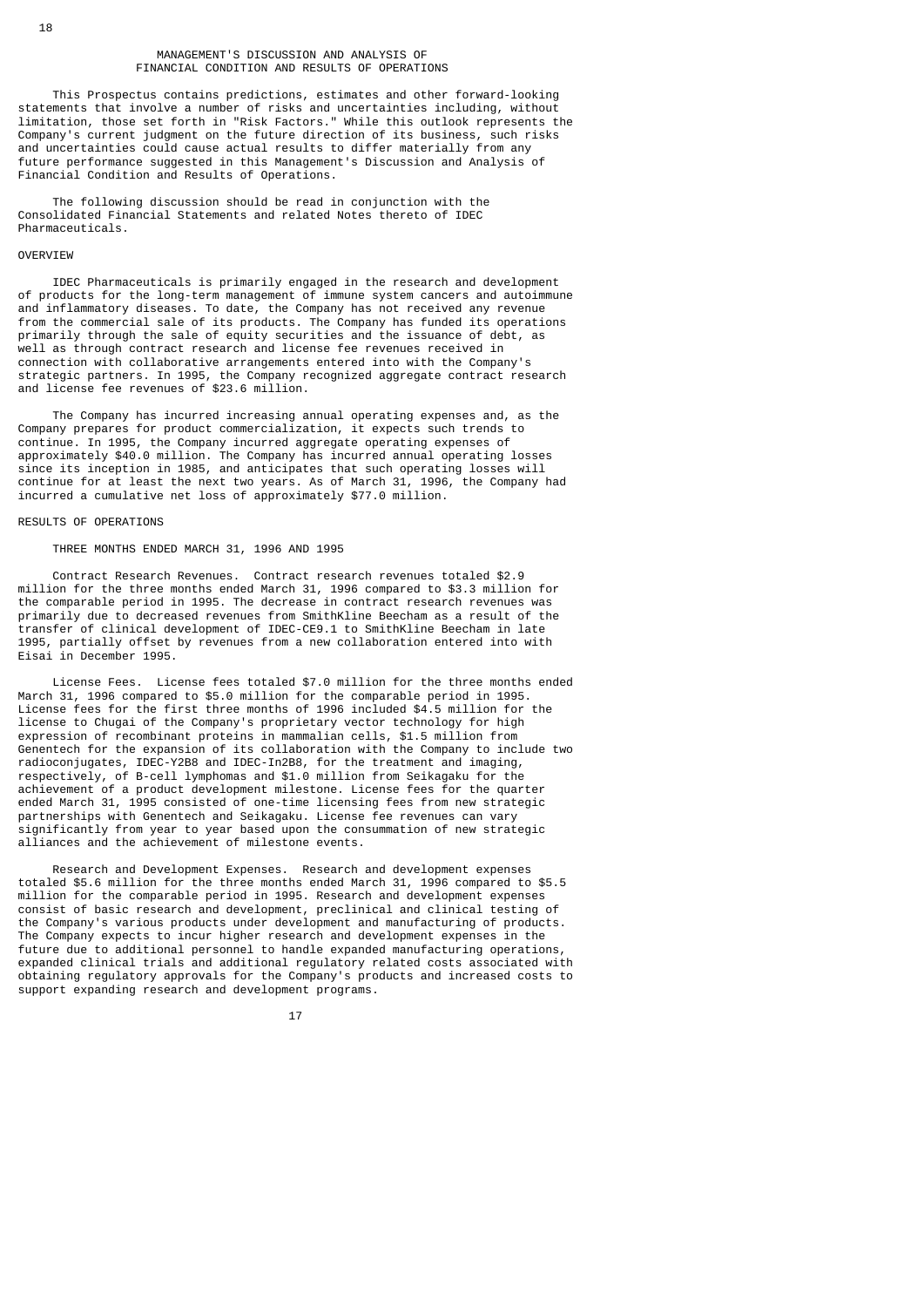Beginning in 1988, the Company obtained funds from ML/MS Associates, L.P. ("ML/MS") for the development of the Company's lymphoma products. In connection with such funding, ML/MS obtained rights in such products. In March 1995 the Company repurchased such rights by the issuance of 1.0 million shares of its Common Stock and 69,375 shares of 10% Series B Nonvoting Cumulative Convertible Preferred Stock to ML/MS. For the three months ended March 31, 1995, the Company recorded a noncash charge of \$11.4 million, representing the purchase of the acquired technology rights.

 General and Administrative Expenses. General and administrative expenses totaled \$1.9 million for the three months ended March 31, 1996 compared to \$1.7 million for the comparable period in 1995. General and administrative expenses increased due to higher personnel and patent related expenses. General and administrative expenses necessary to support expanded manufacturing operations, expanded clinical trials, research and development and the creation of a marketing and sales capability are expected to continue to increase for the foreseeable future.

 Net Interest Expense. Net interest expense totaled \$.6 million for the three months ended March 31, 1996 compared to \$.1 million during the comparable period in 1995. Net interest expense increased during the first quarter of 1996 and may increase significantly in the future due to an accounting requirement under which the Company records a noncash charge to interest expense for the excess of fair market value over the exercise price of certain common stock warrants issued in connection with a debt financing.

# YEARS ENDED DECEMBER 31, 1995 AND 1994

 Contract Research Revenues. Contract research revenues totaled \$12.1 million in 1995 compared to \$5.1 million in 1994. The increase in contract research revenues was primarily a result of the new collaborations entered into with Genentech and Eisai and ongoing efforts under a collaborative agreement entered into with Seikagaku in December 1994. The Company expects that contract research revenue derived from the SmithKline Beecham collaboration (\$3.5 million during 1995) will decrease significantly in future periods as the Company completes its responsibility for clinical development of IDEC-CE9.1.

 License Fees. License fees totaled \$11.5 million in 1995 compared to \$2.3 million in 1994. License fees increased in 1995 due to up-front licensing fees earned from the new collaborations with Genentech, Eisai and Seikagaku in addition to the licensing fees recognized from Zenyaku for the development and marketing rights for IDEC-C2B8 in Japan.

 Research and Development Expenses. Research and development expenses totaled \$22.5 million in 1995 compared to \$21.2 million in 1994. The increase in research and development expenses in 1995 was due primarily to higher personnel and related expenses and license fee payments to acquire certain technology and patent rights. In addition, the Company repurchased rights to its lymphoma products from ML/MS in March 1995. See "-- Three Months Ended March 31, 1996 and 1995."

 General and Administrative Expenses. General and administrative expenses totaled \$6.1 million in 1995 compared to \$4.8 million in 1994. The increase in general and administrative expenses in 1995 was due primarily to advisory and other professional fees associated with structuring collaborative agreements, including those associated with the Genentech collaboration, increased patent filing fees related to recently-enacted patent treaties and higher personnel and related expenses.

 Interest Income/Expense. Net interest expense totaled \$.9 million compared to net interest income of \$.5 million in 1994. The increase in net interest expense in 1995 was the result of higher interest rates on new notes payable, non-cash interest charges as described below, partially offset by increased interest earnings on cash, cash equivalents and securities available-for-sale.

 Interest expense in 1995 also increased over the prior years and may increase significantly in future periods due to an accounting requirement under which the Company records a non-cash charge to interest expense for the excess of the fair market value over the exercise price of certain common stock warrants issued in connection with a debt financing as described in Note 8 to the Consolidated Financial Statements. Interest expense for 1995 includes \$.7 million in such non-cash charges to interest expense.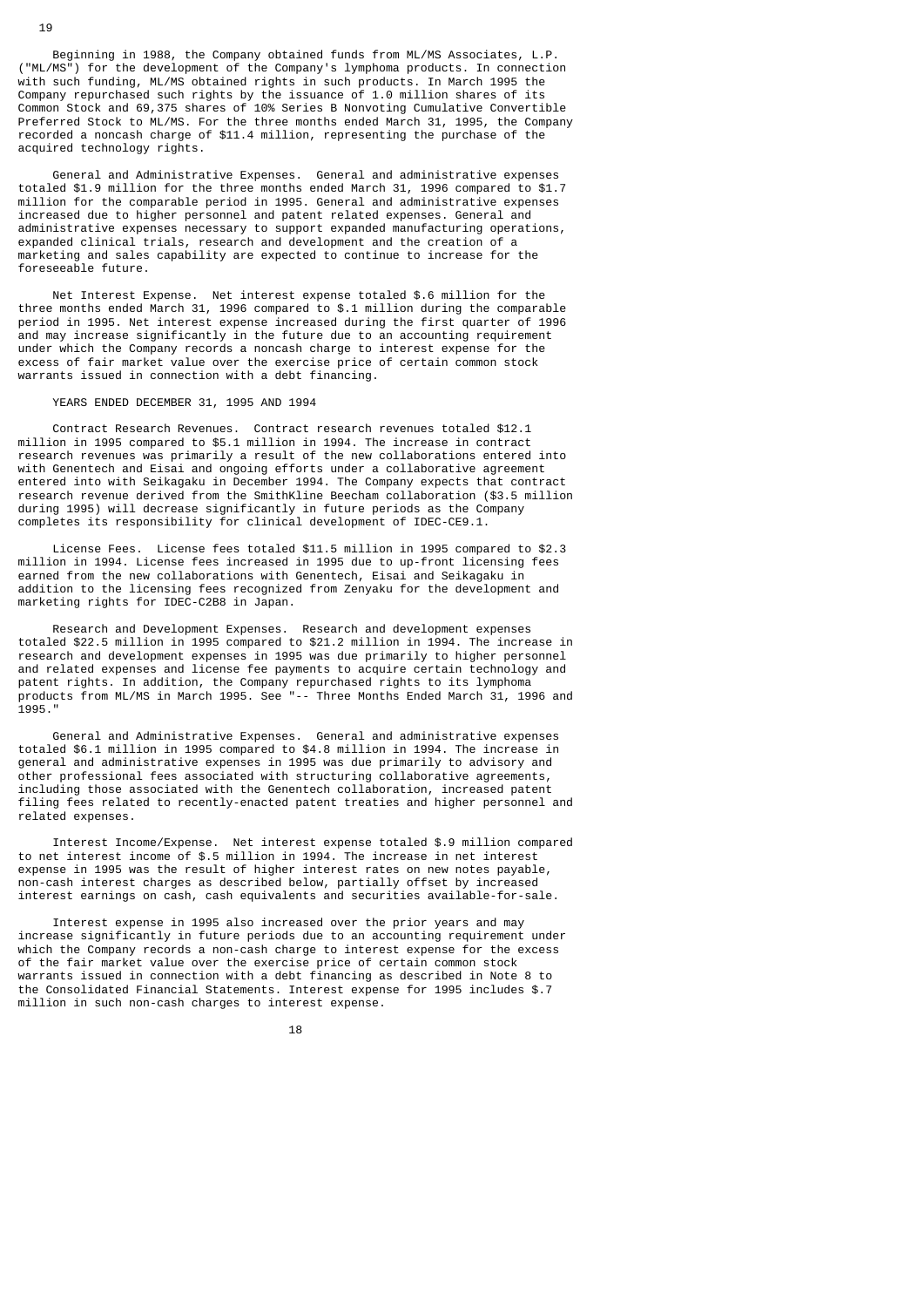Income Taxes. IDEC Pharmaceuticals has incurred losses on an annualized basis since inception; therefore, no provision for income taxes has been recorded. The Company's net operating loss carryforwards available to offset future taxable income are approximately \$61.8 million for federal income tax purposes and expire between 1999 and 2010. The future utilization of net operating loss carryforwards may be limited under the Internal Revenue Code due to an ownership change that occurred during 1991. However, the Company believes that such limitations will not have a material impact upon the utilization of the net operating loss carryforwards.

## YEARS ENDED DECEMBER 31, 1994 AND 1993

 Contract Research Revenues. Contract research revenues for the year ended December 31, 1994, increased to \$5.1 million from \$4.3 million in 1993. The increase in contract research revenues in 1994 were primarily related to the Company's ongoing collaborative efforts with SmithKline Beecham and Mitsubishi.

 License Fees. License fees totaled \$2.3 million in 1994 compared to \$8.4 million in 1993. License fees declined in 1994 due to the timing of license fee and milestone payments earned by the Company in 1993 for expanding its agreement with SmithKline Beecham.

 Research and Development Expenses. Research and development expenses increased to \$21.2 million in 1994 from \$18.7 million in 1993. The increase in research and development expenses in 1994 was due primarily to higher facility and manufacturing expenses, personnel and related expenses, and payments to medical centers in support of expanded clinical trials.

 General and Administrative Expenses. General and administrative expenses increased to \$4.8 million in 1994 from \$4.3 million in 1993. The increase from 1993 to 1994 was due to expenses necessary to support the Company's expansion of research and development.

 Interest Income/Expense. Net interest income for the year ended December 31, 1994 was \$.5 million compared to \$1.2 million in 1993. The decrease in net interest income from 1993 to 1994 is due to lower balances in cash, cash equivalents and securities available-for-sale, and an increase in interest expense resulting from increases in notes payable used to finance certain capital purchases.

# LIQUIDITY AND CAPITAL RESOURCES

 The Company has financed its operations and capital expenditures since inception principally through the sale of equity securities, contract research revenues, license fees, lease financing transactions and interest income. The Company expects to finance its current and planned operations principally through the proceeds of this offering, cash on hand and with funds from existing collaborative agreements and contracts, which the Company believes will be sufficient to meet its near-term operating requirements. Existing agreements and contracts however, could be canceled by the parties to such contracts. In addition, the Company intends to seek required additional funding through a combination of new collaborative agreements, strategic alliances, additional equity and debt financings or from other sources. There can be no assurance that such additional funds will be available on acceptable terms, if at all. Should the Company not enter into any such arrangements, the Company anticipates its cash (including the proceeds of this offering), cash equivalents and securities available-for-sale, together with the existing agreements and contracts, will be sufficient to finance the Company's currently anticipated needs for operating and capital expenditures through 1998. If adequate funds are not available from operations or from additional sources of financing, the Company's business could be materially and adversely affected.

 The Company's working capital and capital requirements will depend upon numerous factors, including: the progress of the Company's preclinical and clinical testing; manufacturing, research and development programs; timing and cost of obtaining regulatory approvals; levels of resources that the Company devotes to the development of manufacturing and marketing capabilities; technological advances; status of competitors; and the ability of the Company to establish collaborative arrangements with other organizations.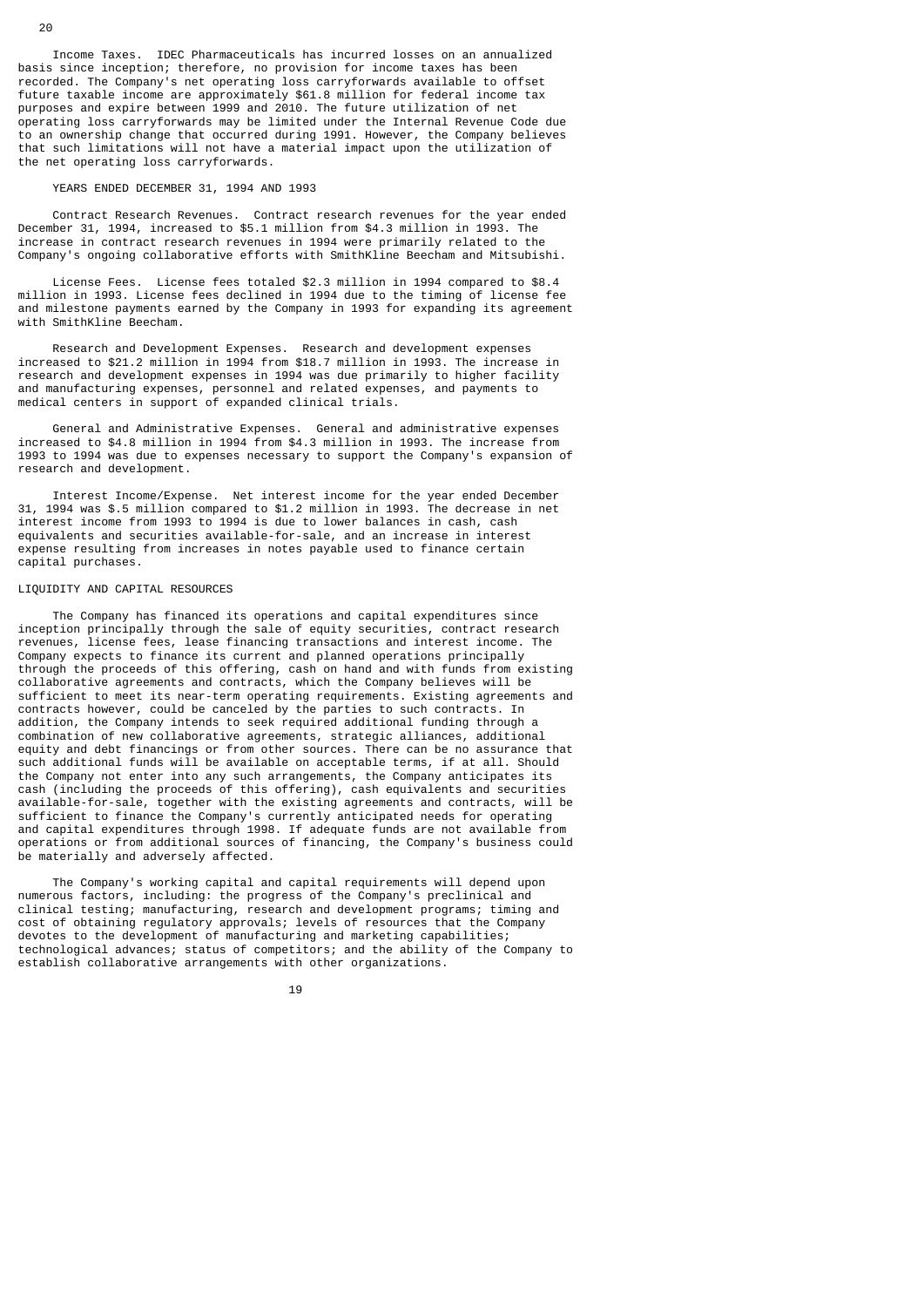Until required for operations, the Company's policy is to keep its cash reserves in bank deposits, certificates of deposit, commercial paper, corporate notes, United States government instruments and other readily marketable debt instruments, all of which are investment-grade quality.

 At March 31, 1996, the Company had \$25.8 million in cash, cash equivalents and securities available-for-sale compared to cash, cash equivalents and securities available-for-sale of \$24.0 million at December 31, 1995. Sources of cash, cash equivalents and securities available-for-sale at March 31, 1996 include \$5.6 million from the issuance of convertible preferred and common stock and \$.8 million from the funding under an existing lease line. Uses of cash, cash equivalents and securities available-for-sale during the three months ended March 31, 1996 include \$3.4 million used in operations and \$.8 million used to pay notes payable.

 In March 1995, the Company issued 1.0 million shares of its Common Stock and 69,375 shares of 10% Series B Nonvoting Cumulative Convertible Preferred Stock to ML/MS for the repurchase of all ML/MS rights in the Company's lymphoma products. In the first quarter of 1995, the Company recorded a non-cash charge of \$11.4 million, representing the purchase of the acquired technology rights.

 The Company issued to Genentech 100,000 shares of its Series A-1 Nonvoting Convertible Preferred Stock, 38,000 shares of its Series A-2 Nonvoting Convertible Preferred Stock, 23,000 shares of its Series A-3 Nonvoting Convertible Preferred Stock and 100,000 shares of its Series A-6 Nonvoting Convertible Preferred Stock in April 1995, August 1995, March 1996, and May 1996, respectively. The issuances resulted in net proceeds of \$19.6 million.

 In December 1995, the Company entered into a \$1.5 million lease financing agreement to finance equipment purchases. As of March 31, 1996, \$.8 million in capital equipment purchases have been funded under this agreement and the remaining funding under this agreement is available until July 1, 1996. Included in property and equipment at March 31, 1996, is \$.2 million in equipment that the Company anticipates financing under this agreement during the second quarter of 1996.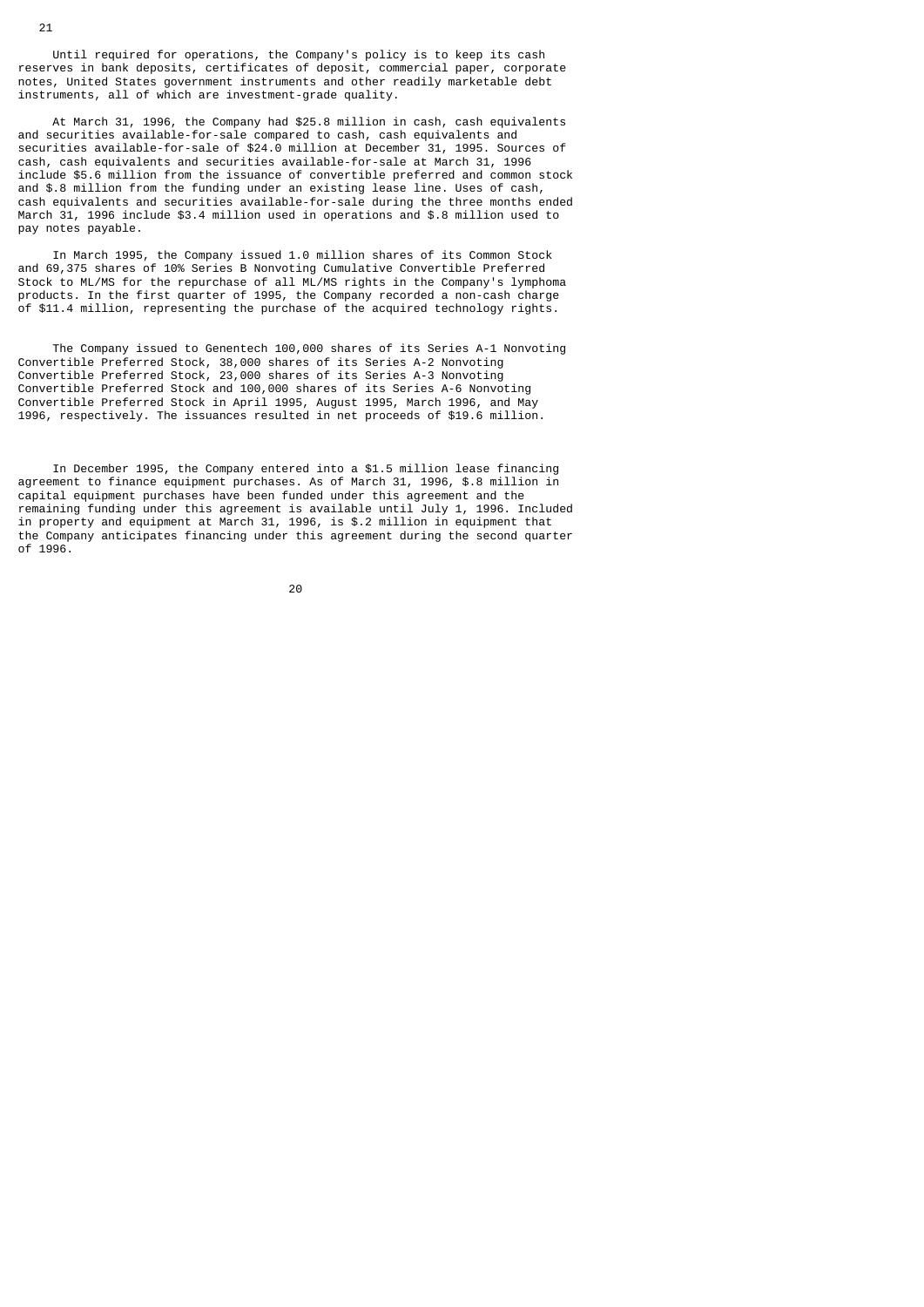#### **BUSTNESS**

 IDEC Pharmaceuticals is a biopharmaceutical company developing products for the long-term management of immune system cancers and autoimmune and inflammatory diseases. The Company is currently focused on non-Hodgkin's B-cell lymphomas, which afflict approximately 225,000 patients in the United States, and rheumatoid arthritis, which afflicts approximately 2 million people in the United States. The Company's two antibody products for treatment of non-Hodgkin's B-cell lymphomas are being developed in collaboration with Genentech in the United States, Genentech's affiliate Hoffmann-LaRoche worldwide except the United States and Japan and Zenyaku in Japan. The Company's lead PRIMATIZED antibody product for the treatment of rheumatoid arthritis is being developed worldwide in collaboration with SmithKline Beecham. IDEC Pharmaceuticals has seven additional product candidates in various stages of development.

# **BACKGROUND**

#### ANTIBODIES AND THE IMMUNE SYSTEM

 The immune system is composed of specialized cells, including B cells and T cells, that function in the recognition, destruction and elimination of disease causing foreign substances and of virally infected or malignant cells. The role of these specialized cells is determined by receptors on the cell surface which govern the interaction of the cell with foreign substances and with the rest of the immune system. For example, each differentiated B cell of the immune system has a different antibody anchored to its surface which serves as a receptor to recognize foreign substances. This antibody then triggers the production of additional antibodies which as free-floating molecules bind to and eliminate these foreign substances. Each foreign substance is individually identifiable by structures on its surface known as antigens, which serve as binding sites for the specific antibodies. T cells play more diverse roles, including the identification and destruction of virally infected or malignant cells.

 A variety of technologies have been developed to produce antibodies as therapeutic agents. These include hybridoma technology and molecular biology techniques such as gene cloning and expression, which can now be applied to the generation, selection and production of hybrid monoclonal antibody varieties known as chimeric and humanized antibodies, as well as strictly human antibodies. Chimeric antibodies are constructed from portions of non-human species (e.g., mouse) antibodies and human antibodies. In these applications, the portion of the antibody responsible for antigen binding (the "variable region") is taken from a non-human antibody and the remainder of the antibody (the "constant region") is taken from a human antibody. Compared to mouse ("murine") monoclonal antibodies, chimeric antibodies generally exhibit lower immunogenicity (the tendency to trigger an often adverse immune response such as a human anti-mouse antibody, or "HAMA" response), are cleared more slowly from the body, and function more naturally in the human immune system. Humanized antibodies can be constructed by grafting several small pieces of a murine antibody's variable region onto a constant region framework provided by a human antibody. This process, known as "CDR grafting," reduces the amount of foreign materials in the antibody, rendering it closer to a human antibody. However, the construction of humanized antibodies by CDR grafting requires complex computer modeling, and the properties of the resulting antibody are not completely predictable and may, in fact, still trigger a HAMA response.

#### NON-HODGKIN'S B-CELL LYMPHOMAS

 As with other cell types in the body, B cells and T cells may become malignant and grow as immune system tumors, such as lymphomas. Non-Hodgkin's B-cell lymphomas are cancers of the immune system which currently afflict approximately 225,000 patients in the United States. Although there are treatments for non-Hodgkin's B-cell lymphomas, there are currently no products in the United States that have been approved by the FDA for use in treating these cancers. Non-Hodgkin's B-cell lymphomas are diverse with respect to prognosis and treatment, and are generally classified into one of three groups (low, intermediate or high-grade) based on histology and clinical features. The Company estimates that approximately 146,000 patients in the United States have low-grade, 65,000 have intermediate-grade, and 14,000 have high-grade non-Hodgkin's B-cell lymphoma. Patients with low-grade lymphomas have a fairly long life expectancy from the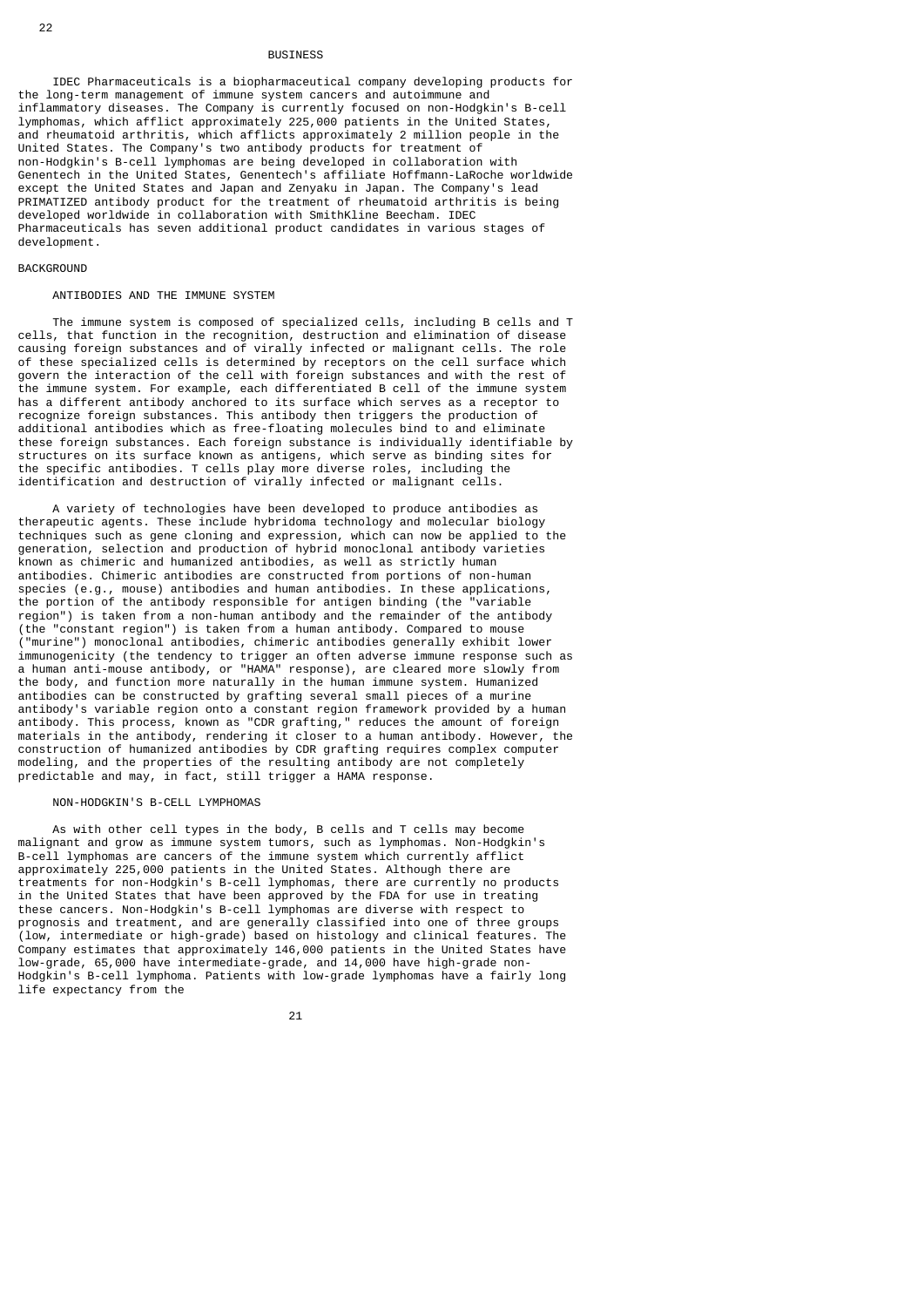time of diagnosis (median survival 6.6 years), despite the fact that low-grade lymphomas are almost always incurable. Intermediate-grade and high-grade lymphomas are more rapidly growing forms of these cancers, which in a minority of cases can be cured with early, aggressive chemotherapy. New diagnoses of non-Hodgkin's lymphomas have increased approximately 7% annually over the past decade, with 52,700 new diagnoses estimated for 1996. The increase is due in part to the increasing prevalence of lymphomas in the AIDS patient population. In approximately 90% of the cases in the United States, non-Hodgkin's lymphomas are of B-cell origin, the remainder are T-cell lymphomas.

 Owing to the fluid nature of the immune system, B-cell lymphomas are usually widely disseminated and characterized by multiple tumors at various sites throughout the body at first presentation. Treatment courses with chemotherapy or radiation therapy are the current standard of care and often result in a limited number of remissions for patients with B-cell lymphomas. The majority of patients in remission will relapse and ultimately die either from their cancer or from complications of standard therapy. Fewer patients achieve additional remissions following relapse and those remissions are generally of shorter duration as the tumors become increasingly resistant to subsequent courses of chemotherapy. Therapeutic product development efforts for these cancers have focused on both improving treatment results and minimizing the toxicities associated with standard treatment regimens. Immunotherapies with low toxicity and demonstrated efficacy can be expected to reduce treatment and hospitalization costs associated with side effects or opportunistic infections, which can result from the use of chemotherapy and radiation therapy.

# AUTOIMMUNE AND INFLAMMATORY DISEASES

 Rheumatoid arthritis, systemic lupus erythematosus ("SLE"), psoriasis, inflammatory bowel disease ("IBD") and multiple sclerosis ("MS") are autoimmune and inflammatory diseases that require ongoing therapy and afflict more than 6 million patients in the United States. Of these, approximately 2 million people are afflicted with rheumatoid arthritis. Autoimmune disease occurs when the patient's immune system goes awry, initiating a cascade of events which results in an attack by the patient's immune system against otherwise healthy tissue and often includes inflammation of the involved tissue. In rheumatoid arthritis, the disease attacks the synovial lining of the patient's joints, usually resulting in the destruction of the joints of the hands, hips and knees. The patient's condition evolves from constantly painful joints to the disability of deformed, misaligned joints. Autoimmune diseases such as rheumatoid arthritis are typically treated with products such as steroids and nonsteroidal, anti-inflammatory agents and with other therapies, all of which are limited for several reasons, including their lack of specificity and ineffectiveness when used chronically. Furthermore, steroids suppress the immune system and make the patient susceptible to infections while nonsteroidal, anti-inflammatory agents have been implicated in the formation of gastro-intestinal ulcerations.

#### ANTIBODIES AND THE REGULATION OF IMMUNE SYSTEM CELLS

 Monoclonal antibodies may be used to bind to specific subsets of human immune system cells and may act to deplete or to suppress the activity of the targeted cells. Indeed, the high specificity of monoclonal antibodies enables them to discriminately act against different types of B cells or T cells. Depletion of diseased immune cells or suppression of disease-causing immune activities may be possible by using antibodies that attach to specific determinants on the surface of target immune system cells. In particular, the individual B and T cells of the immune system express a broad variety of surface determinants (cell surface markers). Such determinants not only differentiate one cell type from another, but also differentiate individual cells from other cells with specificity for different antigens.

# IDEC PHARMACEUTICALS' TECHNOLOGY

 IDEC Pharmaceuticals is developing products for the long-term management of immune system cancers and autoimmune and inflammatory diseases. The Company's antibody products bind to specific subsets of human immune system cells and act to deplete or to suppress the activity of these targeted cells. The products are administered intravenously and target cells located in easily accessible compartments of the body, specifically the blood, the lymphatic fluid and the synovial fluid.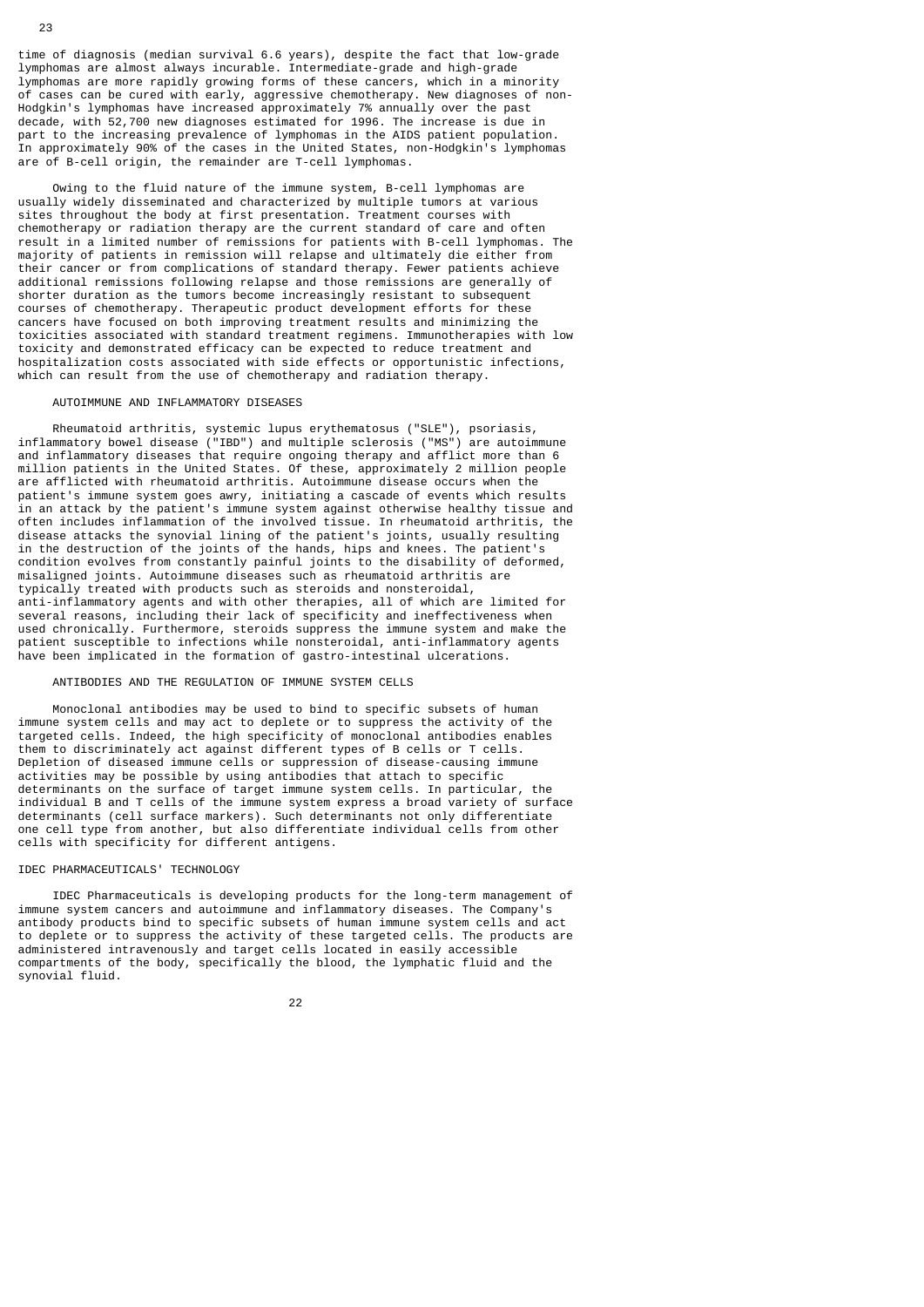For treatment of non-Hodgkin's B-cell lymphomas, the Company's products target a cell surface marker known as CD20 which is present only on B cells but not on B cell precursors. These products act to reduce total B cell levels, including both malignant and normal B cells. The depletion of normal B cells observed in clinical experience, to date, has been only temporary, with regeneration occurring within months. The Company believes that the successful development of immunotherapeutic agents, such as IDEC-C2B8 and IDEC-Y2B8, will complement and, in some cases, replace chemotherapeutic agents in the treatment of non-Hodgkin's B-cell lymphomas.

 Due to their specificity and affinity for cell surface receptors, monoclonal antibodies are also an attractive means by which to treat autoimmune diseases. Attachment of monoclonal antibodies to specific cell surface receptors can be used to suppress aberrant and unwanted immune activity. Historically, however, the use of monoclonal antibodies as a ongoing therapy has been limited by the body's rejection of the mouse derived components of the antibodies. Murine monoclonal antibodies, which are structurally different from human antibodies, tend to trigger adverse immune reactions when used as therapies. These reactions include a HAMA response in which the patient's immune system produces antibodies against the therapeutic antibody, thus limiting its effectiveness.

 The Company has developed a proprietary PRIMATIZED antibody technology to overcome HAMA responses and to avoid other immunogenicity problems by developing monoclonal antibodies from primate rather than mouse B cells. These antibodies are characterized by their strong similarity to human antibodies and by the absence of mouse components. In March 1996, the Company received a Notice of Allowance for a United States patent application claiming the Company's PRIMATIZED antibodies. Underlying this proprietary technology is the Company's discovery that macaque monkeys produce antibodies that are structurally indistinguishable from human antibodies in their variable (antigen-binding) regions. Further, the Company found that the macaque monkey can be immunized to make antibodies that react with human, but not with macaque, antigens. Genetic engineering techniques are then used to isolate the portions of the macaque antibody gene which encode the variable region from a macaque B cell. This genetic material is combined with constant region genetic material from a human B cell and inserted into a host cell line which then expresses the desired antibody specific to the given antigen. The result is a part human, part macaque PRIMATIZED antibody which appears structurally to be so similar to human antibodies that it may be accepted by the patient's immune system as "self." This development allows the possibility of therapeutic intervention in chronic diseases or other conditions that are not amenable to treatment with antibodies containing mouse components.

 The Company has also discovered a proprietary antigen formulation, PROVAX, which has shown the ability to induce cellular immunity, manifested by cytotoxic T lymphocytes, in animals immunized with protein antigens. Cellular immunity is a counterpart to antibody-based immunity and is responsible for the direct destruction of virally infected and malignant cells. PROVAX is a combination of defined chemical entities and may provide a practical means for the development of effective immunotherapies that act through the induction of both antibody and cell-mediated immunity. The Company believes such immunotherapies may be useful for the treatment of certain cancers and viral diseases. Preliminary studies also indicate that PROVAX can be safely administered by injection to human subjects. The Company intends to make PROVAX available through licenses and collaborations to interested partners for development of immunotherapeutic vaccines.

<u>23 and 23</u>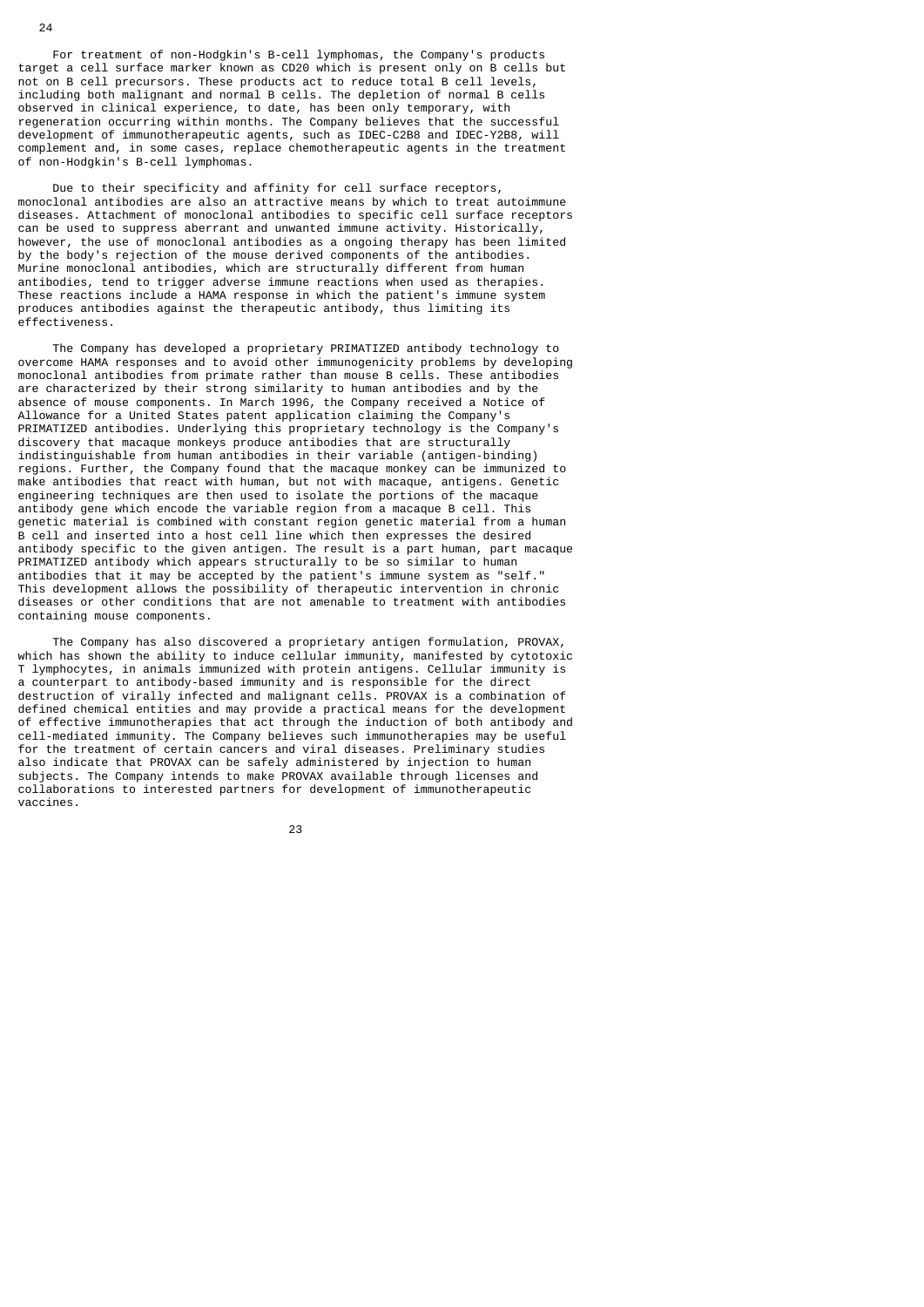#### **STRATEGY**

 IDEC Pharmaceuticals' strategy is to capitalize on its specialized antibody development strengths by addressing serious and inadequately managed indications in immune system cancers and autoimmune and inflammatory diseases. The key elements of the Company's strategy include:

# DEVELOPING PRODUCTS THAT TARGET IMMUNE SYSTEM CELLS

 The Company has focused its development efforts to date on immune system cancers and autoimmune diseases where current therapies are inadequate and where monoclonal antibodies directed against immune system cells can play a therapeutic role.

#### LEVERAGING ITS TECHNOLOGY PLATFORM

 The Company's products share characteristics that allow the Company to leverage its human and financial resources efficiently by applying a single technology platform to a number of disease targets representing significant unmet medical needs. Specifically, these products all target easily accessible cells within the immune system and they are made using the same proprietary mammalian cell expression technology and manufacturing process.

 UTILIZING ITS HIGH-YIELD, PROPRIETARY, MAMMALIAN CELL EXPRESSION TECHNOLOGY TO BECOME A WORLD-CLASS BIOLOGICS MANUFACTURER

 The Company's highly productive mammalian cell expression technology allows the Company to use its current "pilot" facility to manufacture commercial quantities of product using a simple, reproducible cell culture process. Exploiting a highly efficient recovery and purification process, the Company is able to manufacture its products at a relatively low cost. The current facility was completed in 1994 and its capacity was doubled in 1995.

## ESTABLISHING STRATEGIC ALLIANCES

 The Company's strategic partnering arrangements provide research and development funding for the Company's North American product development. These arrangements have also allowed the Company to postpone significant infrastructure investments until revenue and cash flow from its products can support these functions and until they are needed for the launch of products which the Company has retained for itself in North America. Until then, the Company plans to rely on its partners for the infrastructure required to support product sales, such as through co-promotion, customer service, order entry, etc. Outside of North America, the Company will rely on its partners to provide access to foreign markets and potentially to act as customers for its manufacturing capacity.

 FOCUSING THE COMPANY'S PRODUCTS ON COST-EFFECTIVE LONG-TERM MANAGEMENT OF **DISEASE** 

 The Company is developing products that exert their therapeutic activity in a targeted manner, thus having significant therapeutic effect without the unwanted side-effects of less targeted therapies. The ease of use of these products, when combined with their favorable side-effect profile allows their use in outpatient settings, thereby potentially lowering the cost of treatment and improving the patient's quality of life during therapy. The Company's targeted physician audience is made up of the approximately 2,000 community-based oncology group practices and 3,000 rheumatologists in the United States, which are easily definable and can be accessed with a relatively small United States-based sales force.

<u>24</u>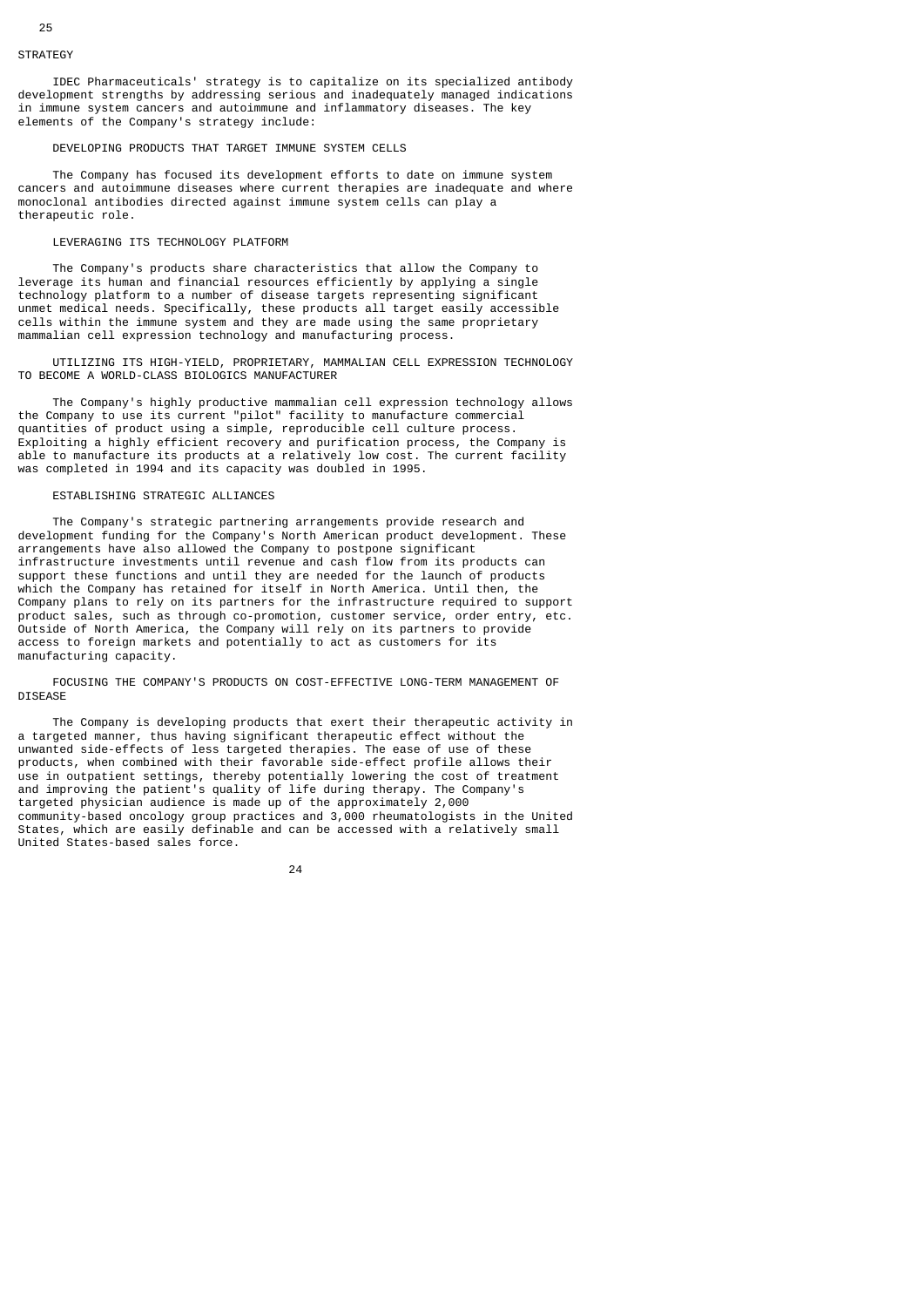# PRODUCTS UNDER DEVELOPMENT

26

 The Company's primary products under development address immune system cancers, such as lymphomas, and autoimmune and inflammatory diseases, such as rheumatoid arthritis. In addition, the Company has discovered certain other products through the application of its technology platform. The products in pre-clinical and clinical development by the Company include the following.

| PRODUCT CANDIDATE                       | INDICATION                                                         | STATUS(1)                                                                                        | DEVELOPMENT/MARKETING<br>PARTNER AND TERRITORY                                                    |
|-----------------------------------------|--------------------------------------------------------------------|--------------------------------------------------------------------------------------------------|---------------------------------------------------------------------------------------------------|
| IMMUNE SYSTEM CANCER PRODUCTS           |                                                                    |                                                                                                  |                                                                                                   |
| IDEC-C2B8                               | Non-Hodgkin's B-cell<br>lymphomas                                  | Phase III (patient<br>accrual completed)                                                         | Genentech (U.S.)<br>Zenyaku (Japan)<br>Hoffmann-La Roche<br>(through Genentech, rest<br>of world) |
| IDEC-Y2B8                               | Non-Hodgkin's B-cell<br>lymphomas<br>(radioimmunotherapy)          | Phase I/II                                                                                       | Genentech (worldwide)                                                                             |
| IDEC-In2B8                              | Non-Hodgkin's B-cell<br>lymphomas (tumor imaging<br>and dosimetry) | Phase I/II                                                                                       | Genentech (worldwide)                                                                             |
| AUTOIMMUNE AND INFLAMMATORY PRODUCTS    |                                                                    |                                                                                                  |                                                                                                   |
| PRIMATIZED<br>IDEC-CE9.1                | Rheumatoid arthritis                                               | Phase II (randomized,<br>double-blinded, placebo-<br>controlled; patient<br>treatment completed) | SmithKline Beecham<br>(worldwide)                                                                 |
| PRIMATIZED<br>IDEC-CE9.1                | Asthma                                                             | Phase II                                                                                         | SmithKline Beecham<br>(worldwide)                                                                 |
| PRIMATIZED<br>Anti-B7                   | Various autoimmune<br>diseases                                     | Lead compound selected                                                                           | Mitsubishi (Asia)                                                                                 |
| PRIMATIZED<br>Anti-CD23                 | Various allergic<br>conditions                                     | Lead compound selected                                                                           | Seikagaku (Europe and<br>Asia)                                                                    |
| Humanized<br>Anti-gp39                  | Various autoimmune<br>diseases                                     | Lead compound selected                                                                           | Eisai (Europe and Asia)                                                                           |
| PRIMATIZED<br>Anti-gp39                 | Various autoimmune<br>diseases                                     | Discovery                                                                                        | Eisai (Europe and Asia)                                                                           |
| OTHER PRODUCTS                          |                                                                    |                                                                                                  |                                                                                                   |
| Human Anti-<br><b>RSV</b><br>Antibodies | Respiratory syncytial<br>virus infection                           | Lead compounds selected                                                                          | No current partner                                                                                |
| PROVAX                                  | Antigen formulation for<br>therapeutic vaccination                 | Phase I                                                                                          | No current partner                                                                                |

- ------------

(1) "Lead compound selected" means agents have been identified that meet preselected criteria in assays for activity and potency. "Phase I" means initial human studies designed to establish the safety, dose tolerance and pharmacokinetics of a compound. "Phase I/II" means initial human studies designed to establish the safety, dose tolerance and pharmacokinetics of a compound and which maybe designed to show preliminary activity of a compound in patients with the targeted disease. "Phase II" means human studies designed to establish safety, optimal dosage and preliminary activity of a compound. "Phase III" means human studies designed to lead to accumulation of data sufficient to support a PLA, including data relating to efficacy.

<u>25 and 25 and 26 and 26 and 26 and 26 and 26 and 26 and 26 and 26 and 26 and 26 and 26 and 26 and 26 and 26 and 26 and 26 and 26 and 26 and 26 and 26 and 26 and 26 and 26 and 27 and 27 and 27 and 27 and 27 and 27 and 27 a</u>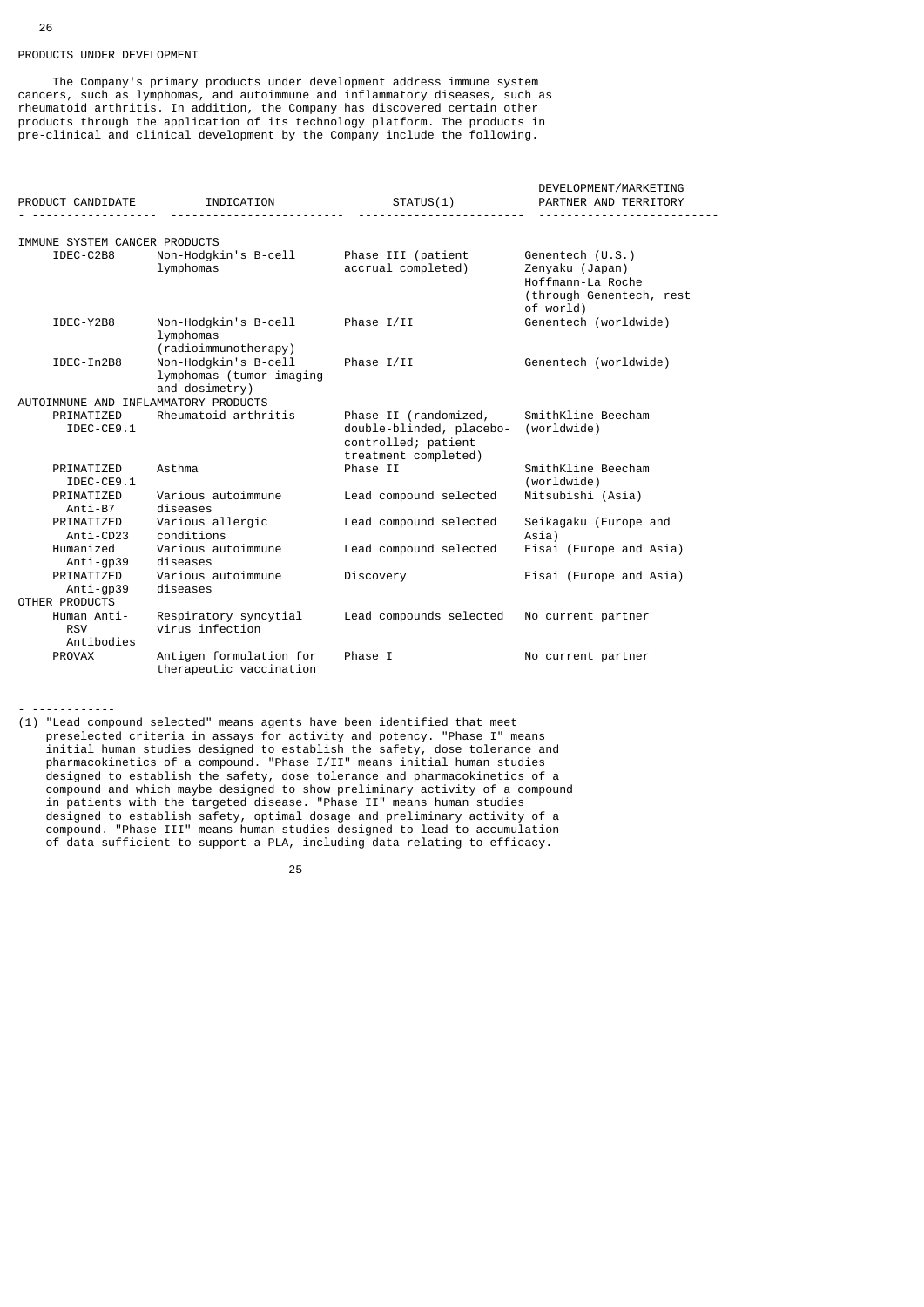## IMMUNE SYSTEM CANCER PRODUCTS

 IDEC Pharmaceuticals' objective with respect to treating non-Hodgkin's B-cell lymphomas is to use its pan-B antibodies to target, bind to and selectively eliminate both the patient's normal and malignant B cells.

 IDEC-C2B8. IDEC-C2B8 is a genetically engineered, chimeric pan-B antibody designed to harness the patient's own immune mechanisms to destroy tumor cells. Laboratory studies performed by the Company have shown that the antibody attaches to the CD20 antigen on B cells and activates a group of proteins known<br>as "complement" leading to normal and malignant B-cell destruction 'complement," leading to normal and malignant B-cell destruction. Additionally, the antibody, when bound to the CD20 antigen, recruits macrophages and natural killer cells to attack the B cell. Through these and other mechanisms, the antibody utilizes the body's immune defenses to lyse (rupture) and deplete B cells. B cells have the capacity to regenerate from early precursor cells that do not express the CD20 determinant. The depletion of normal B cells observed in clinical experience to date has been only temporary, with normal B cell regeneration occurring within months. The capacity of a tumor to regrow after treatment with IDEC-C2B8 will depend on the number of malignant B cells, or malignant B-cell precursors (if the malignancy first appeared within a precursor cell), remaining after treatment.

 In April 1995, the Company and Genentech began a pivotal Phase III trial of IDEC-C2B8 at over 30 clinical sites including leading cancer centers in the United States and Canada. Patient enrollment for this trial was completed in March 1996. In this single-arm, single-agent Phase III clinical trial, patients with low-grade or follicular non-Hodgkin's B-cell lymphomas receive four weekly infusions of IDEC-C2B8. The study will evaluate the tumor response rate to treatment and duration of response in approximately 150 patients with relapsed disease. In May 1996, the Company announced preliminary results on the first 48 evaluable patients (out of 166 patients enrolled) in its pivotal Phase III trial of IDEC-C2B8. The preliminary results confirmed the response rate and safety profile of the antibody seen in clinical trials to date. Specifically, of the first 48 evaluable patients, 23 responded to treatment with IDEC-C2B8, for an overall response rate of 47.9%. Six of these responses were complete responses (12.5%) and 17 were partial responses (35.4%).

 In October 1994, the Company completed the Phase II portion of a Phase I/II clinical trial with IDEC-C2B8 involving 34 evaluable patients with relapsed low-grade or follicular lymphomas who received four weekly infusions of IDEC-C2B8. In this trial, 17 of 34 (50%) evaluable patients experienced a complete or partial response (i.e., tumor shrinkage of 50% or greater), with five of these patients having tumor remissions lasting for more than 20 months without maintenance therapy; three of these remissions are ongoing for periods ranging from over 20 months to over 23 months. In clinical trials to date, IDEC-C2B8 as a single agent has shown response rates which are equivalent to or greater than that produced by single agent chemotherapy, yet patients have suffered neither the bone marrow damage nor the range and severity of other toxicities associated with conventional cancer treatments. Furthermore, treatment with IDEC-C2B8 can be completed in a matter of weeks rather than over several months, which is typical of chemotherapy.

 In November 1995, the Company completed enrollment for a Phase II clinical trial of IDEC-C2B8 in combination with chemotherapy for the treatment of low-grade, B-cell lymphoma. In this trial, patients were given alternating cycles of IDEC-C2B8 and CHOP combination chemotherapy (cyclophosphamide, doxorubicin, vincristine and prednisone), beginning and ending with the antibody. In this ongoing combination therapy trial, all of the patients treated to date have responded (100% overall response rate), while 28 out of 29 patients have ongoing responses ranging from over six to over 22 months. Of the 29 patients completing all scheduled treatments, 19 (66%) have achieved a complete response and 10 (34%) have achieved a partial response. In addition, because IDEC-C2B8's mode of action is separate from that of conventional anti-cancer drugs, the two treatments do not exhibit overlapping toxicities. The addition of IDEC-C2B8 to the conventional chemotherapy regimen is designed to extend both the quality and duration of tumor remissions achievable with chemotherapy alone, without adding significantly to the toxicity of chemotherapy. This trial is being conducted in parallel with ongoing studies of IDEC-C2B8 as a single agent for treatment of lymphoma, and is an additional step in the development of this product to show the possible breadth of applications of antibody therapy for treatment of lymphomas.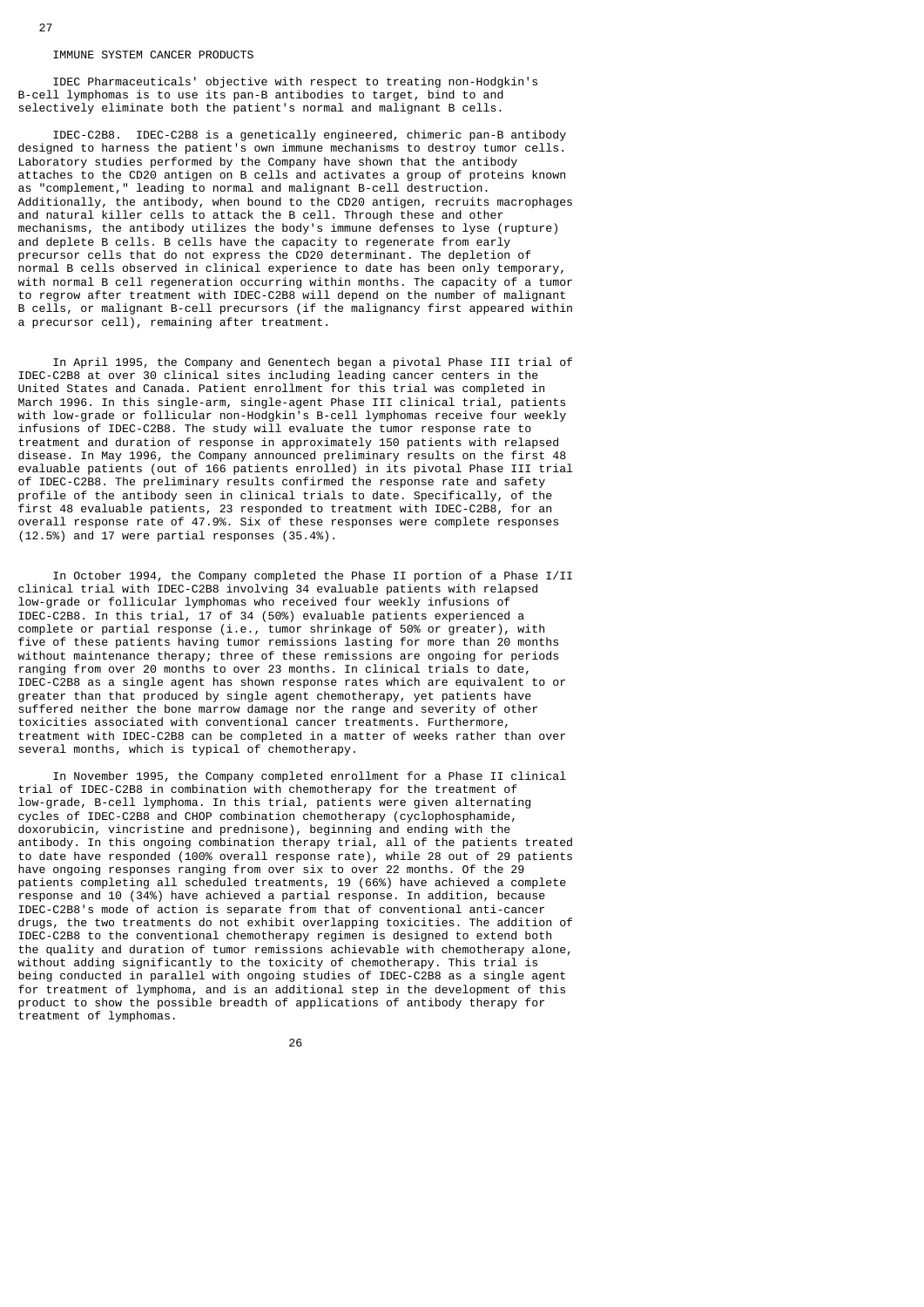In addition to these findings, the Company observed, following combination treatment with chemotherapy in six of seven patients, the disappearance from their bone marrow of bcl-2, a chromosomal marker associated with malignant cells, which was present prior to treatment. In the pivotal Phase III trial as reported in May 1996, 28 patients who had completed therapy with IDEC-C2B8 were evaluated for the presence of the bcl-2 tumor marker either in the blood or in the marrow. The blood test showed 12 of 16 patients converting from positive to negative bcl-2 status and the marrow sampling showed six of 12 patients converting. Tracking this marker may provide information on patient outcome, as well as a way to monitor minimal residual disease after therapy. Research has shown that patients treated with conventional chemotherapy alone do not become bcl-2 negative in the bone marrow. In addition, the presence of residual bcl-2 positive cells in reinfused, purged autologous bone marrow appears to correspond to a significantly increased risk of relapse in lymphoma patients undergoing bone marrow transplantation. In future clinical studies, the Company plans to evaluate further the effect of IDEC-C2B8 on this chromosomal marker.

 IDEC-Y2B8 and IDEC-In2B8. Due to the sensitivity of B-cell tumors to radiation, radiation therapy has historically played, and continues to play, an important role in the management of B-cell lymphomas. Radiation therapy currently consists of external beam radiation focused on certain areas of the body with tumor burden. IDEC Pharmaceuticals is developing two antibody products which are intended to deliver targeted immunotherapy by means of injectable radiation to target sites expressing the CD20 determinant, such as lymphatic B-cell tumors. In clinical testing, IDEC-In2B8 is first used to image the patient's tumor and to provide information for determining the proper dose of the therapeutic product. The low-energy gamma particle emitted by IDEC-In2B8 is detectable outside the body, thereby allowing an image to be taken. The companion therapeutic product, IDEC-Y2B8, provides targeted radiation therapy by emitting a high-energy beta particle which is absorbed by surrounding tissue, leading to tumor destruction. The Company's objective with these products is to provide safer, more effective radiation therapy than is possible with external beam radiation and to provide this radiation therapy in an outpatient setting.

 IDEC-Y2B8 is an anti-CD20 murine antibody that is radiolabeled with the isotope yttrium-90. This radioisotope is well suited for therapeutic purposes because of its energy, radius of activity and half-life. It emits only beta radiation. Other radioisotopes, such as iodine-131, emit both beta and gamma radiation and at certain therapeutic doses require that the patient be hospitalized and isolated in a lead-shielded room for several days. In contrast, the beta particle emitted by yttrium-90 is absorbed by tissue immediately adjacent to the antibody. The Company believes that this short penetrating radiation will permit the use of the product in outpatient therapy.

 The Company completed a dose-escalating Phase I clinical trial with IDEC-Y2B8 in early 1995. Response rates for this trial from single doses of IDEC-Y2B8 in 14 patients included four complete responses (28%) and five partial responses (36%) for an overall response rate (complete plus partial responses) of 64%. Single doses of IDEC-Y2B8 showed clinical activity comparable to that of intensive, multiple dose, salvage chemotherapy, with response durations exceeding those of the patients' most recent chemotherapy. Starting at low doses (20 milliCuries of yttrium-90), each patient in a group of three was given a measured dose of radiation. As each radiation dose level was shown to be well tolerated, each patient in a subsequent group was given a higher dose (up to 50 milliCuries of yttrium-90). As expected, at higher radiation doses, there was observed destruction of cells in the bone marrow in addition to anti-tumor activity. This adverse side effect was managed through autologous bone marrow transplantation, involving the reconstitution of bone marrow from the patient's own bone marrow cells and/or peripheral blood stem cells which were harvested and, to the extent possible, purged of malignant cells prior to radiation therapy. Three patients over 17 courses of therapy required this type of supportive treatment following radiation therapy with IDEC-Y2B8. During 1996, the Company and Genentech plan to initiate a Phase I/II clinical trial of IDEC-Y2B8 using a kit that simplifies product administration.

# AUTOIMMUNE AND INFLAMMATORY PRODUCTS

 IDEC Pharmaceuticals is developing a new class of antibodies, termed PRIMATIZED antibodies, that are of part human, part macaque monkey, origin. These antibodies are structurally similar to, and potentially indistinguishable by a patient's immune system from, human antibodies. PRIMATIZED antibodies may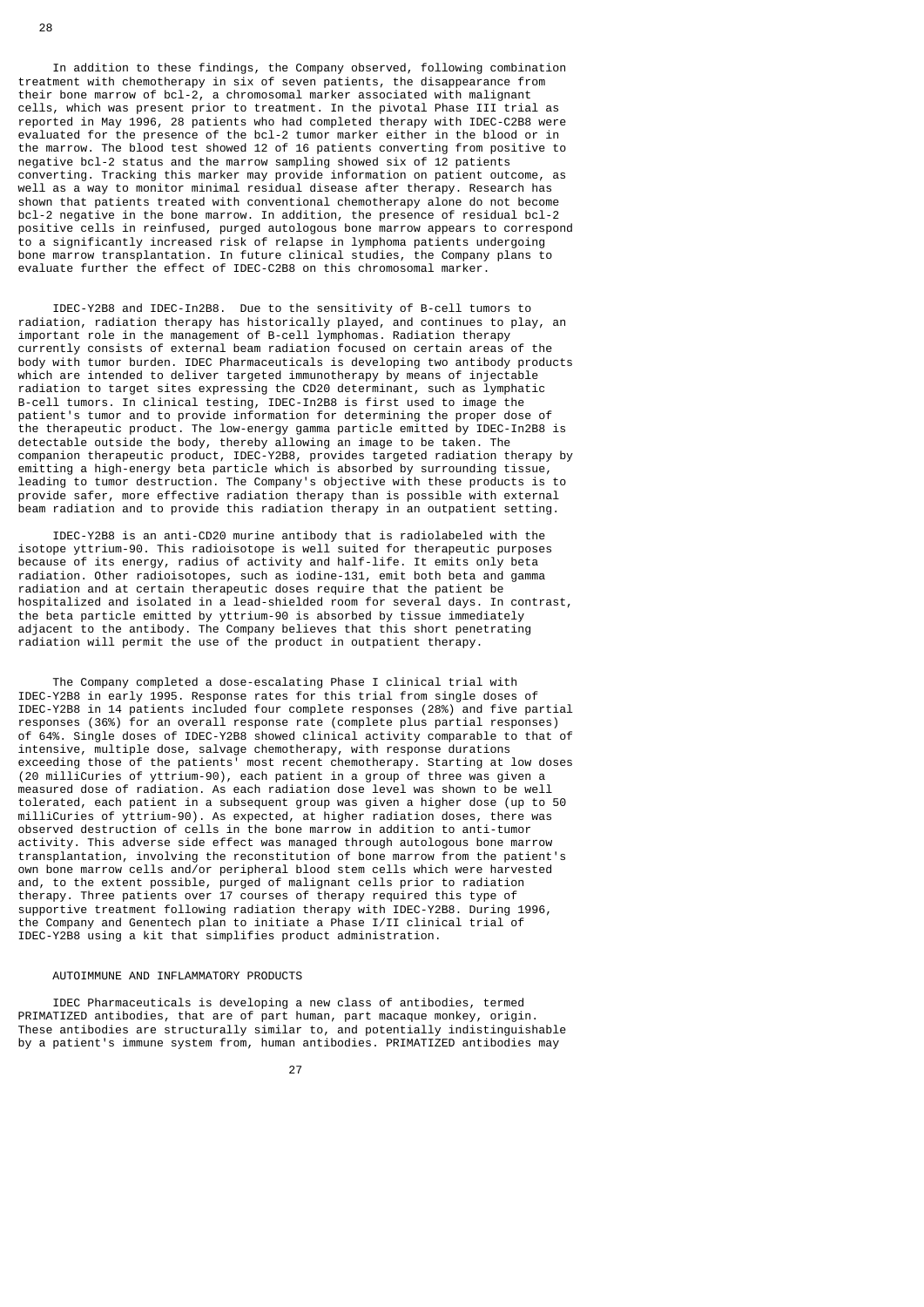provide therapeutic intervention for diseases or conditions not amenable to chronic treatment with mouse-derived antibodies. The Company's objective with its PRIMATIZED antibodies is to provide therapies that can be used to control autoimmune diseases characterized by overactive immune functions. The Company has entered into research and development collaborations with SmithKline Beecham, Mitsubishi, Seikagaku and Eisai which all utilize the Company's PRIMATIZED technology and which target distinct, cell surface determinants. See "-- Strategic Alliances."

 PRIMATIZED IDEC-CE9.1. Through its collaboration with SmithKline Beecham, IDEC Pharmaceuticals is developing therapeutic products for the treatment of autoimmune disease based on PRIMATIZED anti-CD4 antibodies. In order to develop a PRIMATIZED anti-CD4 antibody, Company scientists immunized macaque monkeys with the human CD4 antigen and harvested the resulting antibody-producing immune cells. The gene responsible for the production of the desired anti-CD4 antibody was isolated and used to develop the PRIMATIZED anti-CD4 antibody, IDEC-CE9.1. This antibody consists of a variable region from a macaque monkey and a constant region, that portion responsible for interaction with the immune system, from a human. Upon analysis of the amino acid sequences comprising the IDEC-CE9.1 antibody, its structure was found to be indistinguishable from antibodies normally produced by humans. In addition, IDEC-CE9.1 binds tightly to the CD4 antigen and exhibits desirable immunosuppressive activities. In October 1995, the Company and SmithKline Beecham completed a Phase I/II clinical trial of IDEC-CE9.1. The Phase I/II trial was a multi-dose, dose-escalating study of IDEC-CE9.1 in 40 patients with moderate to severe rheumatoid arthritis. In the study, 20 of the 40 patients treated over all dose groups experienced a reduction of at least 20% in their rheumatoid arthritis symptoms (as measured by the American College of Rheumatology criteria) and 13 of these responders showed improvement of greater than 50%. These results were obtained without infusion-related or serious therapy-related adverse effects, diminution of therapeutic response following repeat administration or prolonged T-cell depletion that others have observed with other anti-CD4 antibodies. SmithKline Beecham is conducting a second, larger Phase II study of IDEC-CE9.1 in patients with rheumatoid arthritis, that is randomized, double-blinded and placebocontrolled; patient treatment in this trial was completed in the first quarter of 1996. In addition, IDEC Pharmaceuticals and SmithKline Beecham have begun expanding their investigation of IDEC-CE9.1 for potential use in the treatment of asthma.

 PRIMATIZED Anti-B7. In November 1993, the Company entered into a research and development collaboration with Mitsubishi that focuses on the development of PRIMATIZED antibodies directed at a B7 determinant. This B7 determinant appears on the surface of antigen-presenting cells and is involved in the interaction of these cells with T cells in triggering a cascade of immune system responses. Antibodies directed at B7 determinants may block this cascade and, therefore, may be useful in preventing unwanted immune responses in certain inflammatory and chronic autoimmune conditions. Mitsubishi has actively shared in the development process, generating animal models and participating in research with the Company. This effort has resulted in the identification of a PRIMATIZED antibody lead candidate which will undergo preclinical testing, process development and manufacturing of clinical material during 1996.

 PRIMATIZED Anti-CD23. In December 1994, the Company entered into a collaboration with Seikagaku aimed at the development of PRIMATIZED anti-CD23 antibodies for the potential treatment of allergic rhinitis, asthma and other allergic conditions. Antibodies against the CD23 receptor on certain white blood cells inhibit the production of immune system molecules called immunoglobulin class E, or IgE, which are known to trigger allergic conditions. At the same time, anti-CD23 antibodies do not affect the production of the immunoglobulins (the patient's own antibodies) responsible for granting protective immunity to infectious agents. Thus, PRIMATIZED anti-CD23 antibodies may provide a unique new approach to treating chronic illnesses such as allergic rhinitis and asthma. This effort has resulted in the identification of a PRIMATIZED antibody lead candidate which will undergo preclinical testing, process development and manufacturing of clinical material during 1997.

 Humanized and PRIMATIZED Anti-gp39. In December 1995, the Company entered into a research and development collaborative agreement with Eisai. The collaboration focuses on developing humanized and PRIMATIZED antibodies against the gp39 antigen. This antigen, also referred to as the CD40 ligand, is an essential immune system trigger for B-cell activation and antibody production. Potential target indications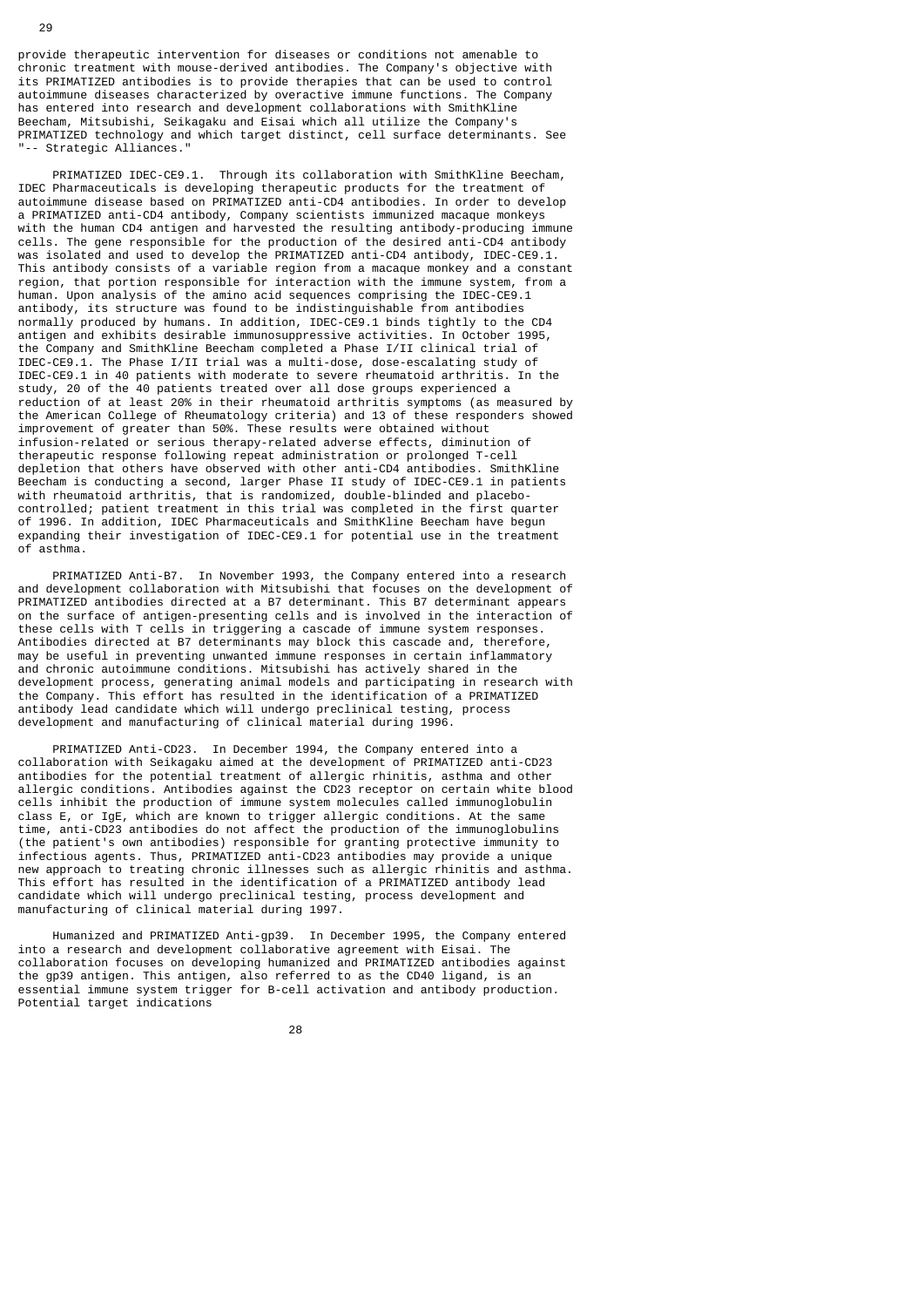include transplantation and antibody-mediated autoimmune diseases such as idiopathic thrombocytopenic purpura ("ITP") and SLE.

 The development of a humanized anti-gp39 antibody is based on technology that the Company licensed from Dartmouth University where researchers have shown that the binding of gp39 to its CD40 receptor on B cells is essential for proper immune system function. These researchers generated anti-gp39 antibodies that blocked this T-cell and B-cell interaction and halted disease progression in a variety of animal models of disease characterized by abnormal or unwanted immune response. Moreover, when researchers ended the animals' anti-gp39 treatments, the animals' antibody-producing capacity returned to normal levels, but their disease remained suppressed. Treatment with the anti-gp39 antibodies appeared to have reset the animals' immune systems and restored a normal immune response. Under the collaborative agreement, the Company and Eisai have agreed to develop a humanized anti-gp39 antibody and launch additional efforts to develop a second generation, PRIMATIZED anti-gp39 antibody. This effort has resulted in the identification of a humanized anti-gp39 antibody lead candidate which will undergo preclinical testing, process development and manufacturing of clinical trial material in late 1996 or early 1997.

## OTHER PRODUCTS

 The Company has discovered certain other products through the application of its technology platform.

 Human Anti-RSV Antibodies. The Company has applied its technology to the discovery and generation of fully human antibodies directed against the respiratory syncytial virus ("RSV") which infects the lungs. RSV is responsible for approximately 100,000 hospitalizations in the United States each year. The Company intends to seek a commercial strategic partner with an infectious disease franchise to conduct human clinical studies and to commercialize the anti-RSV antibodies.

 PROVAX. The Company has developed a proprietary antigen formulation, PROVAX, that when mixed with soluble antigens, safely induces specific cytotoxic T-lymphocyte ("CTL") responses, as well as strong antibody responses. CTLs are important effectors of the immune response against virally infected or cancerous cells and act by recognizing specific antigen fragments on those cells. The Company announced in December 1995 that it had received a notice of allowance for a United States patent covering methods using PROVAX to induce specific CTL-mediated responses in humans and animals. The Company intends to seek strategic partners for the development of PROVAX as an antigen formulation for therapeutic vaccines.

 Research and development expenses of the Company were \$18.7 million, \$21.2 million and \$22.5 million in 1993, 1994 and 1995, respectively, and \$5.5 million and \$5.6 million in the three months ended March 31, 1995 and 1996, respectively. See "-- Strategic Alliances."

# STRATEGIC ALLIANCES

 The Company has entered into one or more strategic partnering arrangements for each of its principal product development programs. Through these strategic partners, the Company is funding a significant portion of its product development costs and is capitalizing on the production, development, regulatory, marketing and sales capabilities of its partners. Unless otherwise indicated, the amounts shown below as potential payments include license fees, research and development fees and, with respect to Genentech, SmithKline Beecham and Zenyaku, equity investments, but do not include potential royalties. The Company's entitlement to such payments depends on achieving milestones related to development, clinical trials results and regulatory approvals and other factors. These arrangements include:

 Genentech, Inc. In March 1995, the Company and Genentech entered into a collaborative agreement for the clinical development and commercialization of the Company's anti-CD20 monoclonal antibody, IDEC-C2B8, for the treatment of non-Hodgkin's B-cell lymphomas. In February 1996, the parties extended this collaboration to include two radioconjugates, IDEC-Y2B8 and IDEC-In2B8. Concurrent with the collaborative agreement, the Company and Genentech also entered into an expression technology license agreement for a proprietary gene expression technology developed by the Company and a preferred stock purchase agreement providing for certain equity investments in the Company by Genentech. Under the terms of these agreements, the Company may receive payments totaling \$57.0 million, subject to the attainment of certain milestones, of which \$19.5 million has been recognized as of March 31, 1996. In addition, the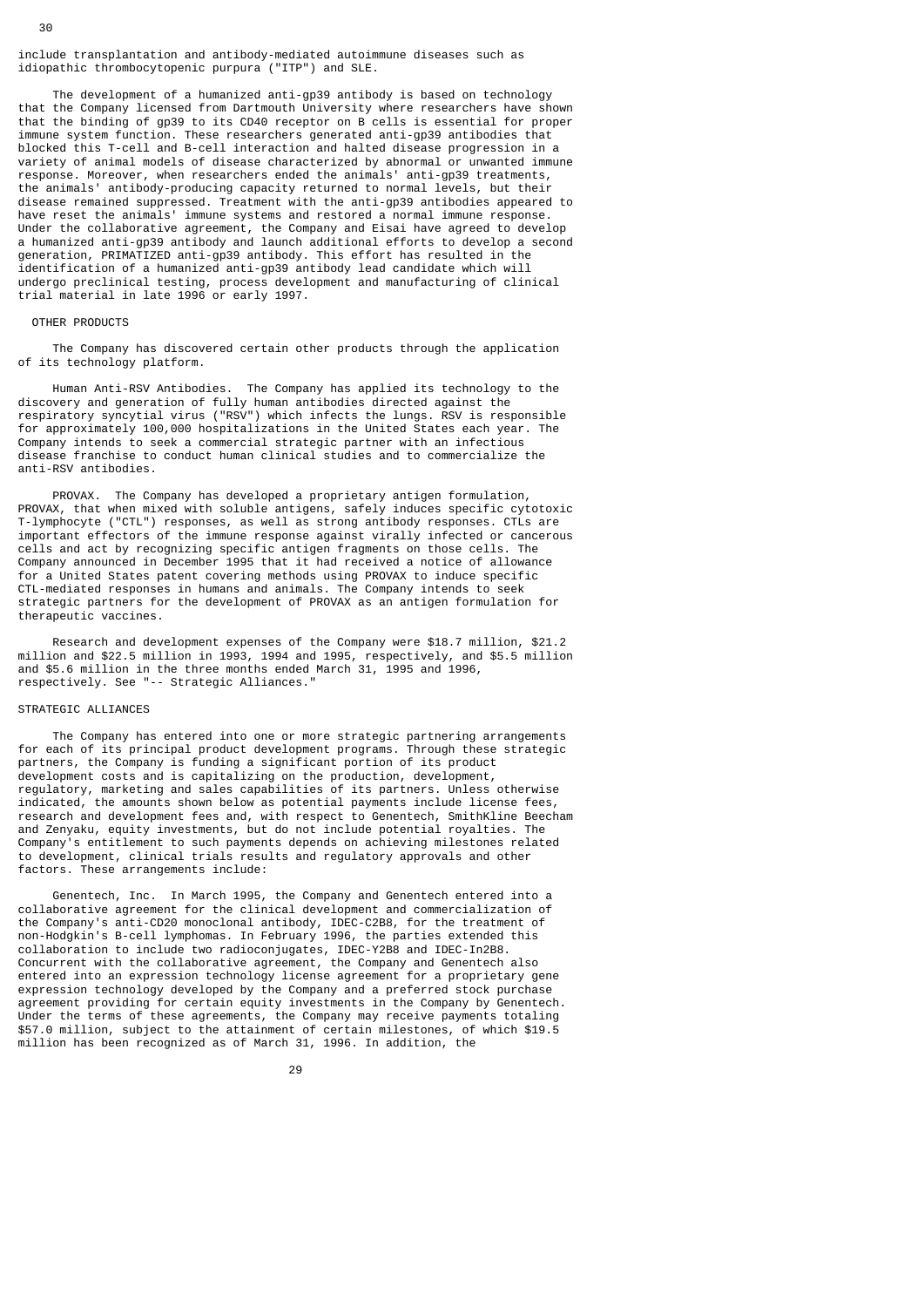Company and Genentech will co-promote IDEC-C2B8 in the United States and the Company and Genentech or its sublicensee will co-promote IDEC-C2B8 in Canada, with the Company receiving a share of profits. Genentech will retain commercialization rights throughout the rest of the world, except in Japan where Zenyaku will be responsible for development, marketing and sales. Genentech has granted Hoffmann-La Roche marketing rights outside of the United States. The Company will receive royalties on sales outside the United States and Canada. Additionally, pursuant to an expression technology license agreement, the Company is entitled to receive royalties on sales of Genentech products manufactured using the Company's proprietary gene expression technology. Genentech may terminate this agreement for any reason beginning on the date of availability of data from the first Phase III clinical trial of IDEC-C2B8. In connection with the collaboration, Genentech purchased shares of the Company's convertible preferred stock. The collaborative agreement between the Company and Genentech provides two independent mechanisms by which either party may purchase or sell its rights in the co-promotion territory from/to the other party. Upon the occurrence of certain events that constitute a change of control of the Company, Genentech may elect to present an offer to the Company to purchase the 's co-promotion rights. The Company must then accept Genentech's offer or purchase Genentech's co-promotion rights for an amount scaled (using the profit sharing ratio between the parties) to Genentech's offer. Under a second mechanism, after a specified period of commercial sales and (i) upon a certain number of years of declining co-promotion profits or (ii) if Genentech files for U.S. regulatory approval on a competitive product during a limited period of time, either party may offer to purchase the other party's co-promotion rights. The offeree may either accept the offer price or purchase the offeror's co-promotion rights at the offer price scaled to the offeror's share of co-promotion profits. See "Principal Shareholders" and "Description of Capital Stock."

 SmithKline Beecham, p.l.c. In October 1992, the Company and SmithKline Beecham entered into an exclusive worldwide collaborative research and license agreement limited to the development and commercialization of therapeutic products based on the Company's PRIMATIZED anti-CD4 antibodies. Under the terms of this agreement, the Company may receive payments in excess of \$60.0 million, subject to the attainment of certain milestones, of which \$28.6 million has been recognized as of March 31, 1996. The Company will receive funding for anti-CD4 related research and development programs, as well as royalties and a share of co-promotion profits in the United States and Canada on sales of products which may be commercialized as a result of the collaboration. At any time, SmithKline Beecham may terminate this agreement by giving the Company 30 days' written notice based on a reasonable determination that the products do not justify continued development or marketing. In connection with the collaboration, SmithKline Beecham purchased shares of Common Stock and warrants exercisable into Common Stock. See "Principal Shareholders."

 Mitsubishi Chemical Corporation. In November 1993, the Company entered into a three-year collaborative agreement with Mitsubishi for the development of a PRIMATIZED anti-B7 antibody. The Company and Mitsubishi are currently in discussions with Mitsubishi to extend the term of the agreement; there can be no assurance that such discussions will be successful. Under the terms of the agreement, the Company may receive payments totaling \$12.2 million to fund research of the PRIMATIZED anti-B7 antibody, subject to the attainment of certain milestones, of which \$5.7 million has been recognized as of March 31, 1996. Under the agreement, the Company has granted Mitsubishi an exclusive license in Asia to make, use and sell PRIMATIZED anti-B7 antibody products. The Company will receive royalties on sales of the developed products by Mitsubishi. At any time, Mitsubishi may terminate this agreement by giving the Company 30 days' written notice based on a reasonable determination that the products do not justify continued development or marketing or based on failure to reach milestones.

 Seikagaku Corporation. In December 1994, the Company and Seikagaku entered into a collaborative development agreement and a license agreement aimed at the development and commercialization of therapeutic products based on the Company's PRIMATIZED anti-CD23 antibodies. Under the terms of these agreements, Seikagaku may provide up to \$26.0 million in milestone payments and support for research and development, subject to the attainment of certain milestones, of which \$5.4 million has been recognized as of March 31, 1996. Under the agreement, Seikagaku has received exclusive rights in Europe and Asia to all products emerging from the collaboration. The Company will receive royalties on eventual product sales by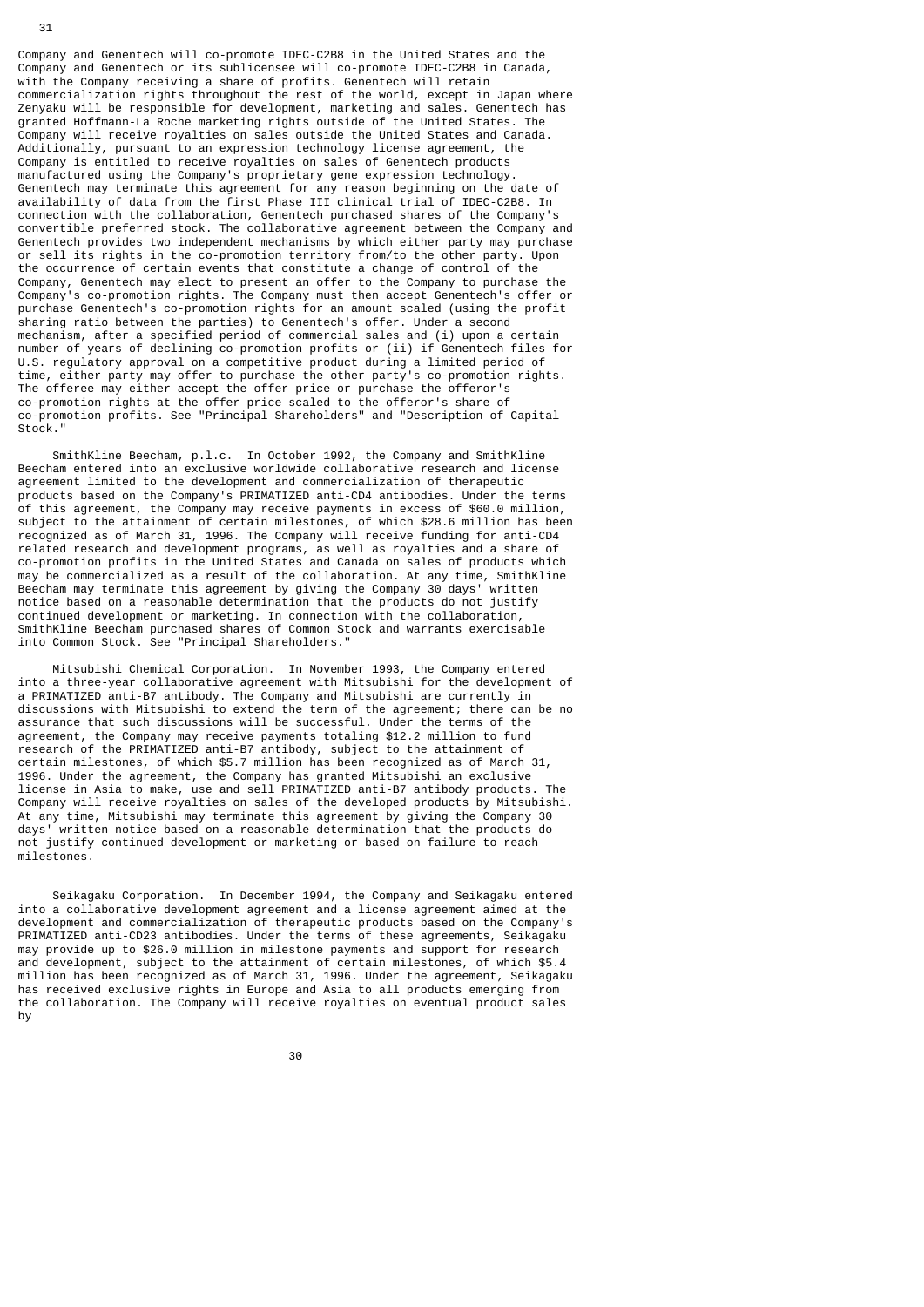Seikagaku. At any time, Seikagaku may terminate this agreement by giving the Company 60 days' written notice based on a reasonable determination that the products do not justify continued development or marketing.

 Eisai Co., Ltd. In December 1995, the Company and Eisai entered into a collaborative development agreement and a license agreement aimed at the development and commercialization of humanized and PRIMATIZED anti-gp39 antibodies. Under the terms of these agreements, Eisai may provide up to \$37.5 million in milestone payments and support for research and development, subject to the attainment of certain milestones, of which \$5.9 million has been recognized as of March 31, 1996. Eisai will receive exclusive rights in Asia and Europe to develop and market resulting products emerging from the collaboration, with the Company receiving royalties on eventual product sales by Eisai. At any time, Eisai may terminate this agreement by giving the Company 60 days' written notice based on a reasonable determination that the products do not justify continued development or marketing.

 Chugai Pharmaceutical Co., Ltd. In March 1996, the Company and Chugai entered into a worldwide license agreement (co-exclusive with IDEC Pharmaceuticals, Genentech and up to two additional companies) for IDEC Pharmaceuticals' proprietary vector technology for high expression of recombinant proteins in mammalian cells. As part of the agreement, Chugai paid an upfront licensing fee of \$4.5 million to IDEC Pharmaceuticals, and will pay royalties on sales of Chugai products manufactured using the technology.

#### MANUFACTURING

 From its inception, the Company has focused on establishing and maintaining a leadership position in cell culture techniques for antibody manufacturing. Cell culture provides a method for GMP manufacturing of clinical and commercial grade protein products by reproducible techniques at various scales, up to many kilograms of antibody. The Company's state-of-the-art manufacturing facility is based on the suspension culture of mammalian cells in stainless steel vessels. Suspension culture fermentation provides greater flexibility and more rapid production of the large amounts of antibodies required for pivotal trials than the bench-scale systems that were previously utilized by the Company. During 1995, the Company doubled the cell culture manufacturing capacity of its facility with the installation of a second 2,750-liter production vessel that is supported by existing upstream and downstream equipment. Consequently, the Company believes it may be able to utilize its current facility for the early commercialization of IDEC-C2B8 in the United States prior to relying on additional capacity from a larger manufacturing plant currently under construction by Genentech. Currently, the manufacturing facility is used to produce clinical material for IDEC and to do contract manufacturing for Upjohn & Pharmacia and Oravax. However, commercial sale of product manufactured at the Company's manufacturing facility may occur only after approval of a BLA including facility inspection by the FDA. See "-- Government Regulation." The Company's facility is designed to provide same-site, same-scale manufacture of products for both pivotal trial and commercial uses.

 During 1996, the Company will manufacture IDEC-C2B8, IDEC-Y2B8, IDEC-In2B8 and other product candidates for clinical trials at its manufacturing facility in San Diego, California. The Company anticipates that its facility in San Diego should provide sufficient production capacity to meet clinical and early commercial requirements of IDEC-C2B8. The Company is relying on Genentech to fulfill long-term manufacturing demands for its IDEC-C2B8 product and SmithKline Beecham to fulfill all of the manufacturing requirements for IDEC-CE9.1. The Company is considering the addition of another manufacturing facility to meet its long-term requirements for its future pipeline products.

 The Company has developed a method of engineering mammalian cell cultures using a proprietary gene expression technology that rapidly and reproducibly selects for stable cells, producing high levels of desired proteins. This technology allows the efficient production of proteins at yields that may be significantly higher, and costs that may be significantly lower, than current, competing cell culture methods. IDEC Pharmaceuticals has successfully applied this technology to the commercial scale production of IDEC-C2B8.

 The Company has made its production technology platform available for licensing to a small number of other biopharmaceutical and pharmaceutical companies. In March 1995, Genentech, one of the premier companies in recombinant DNA-based production, became the first to license the Company's gene expression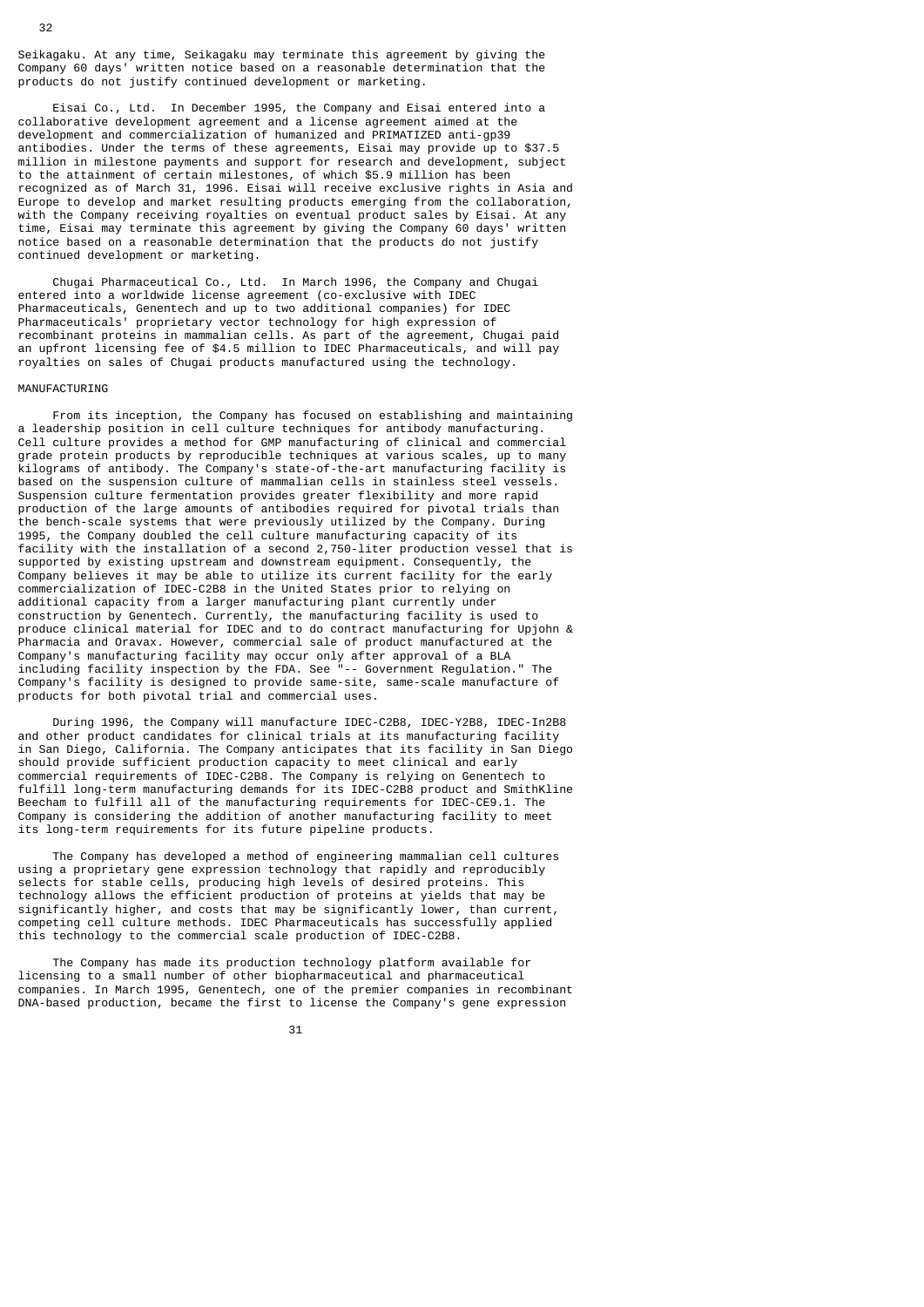technology for its own product development efforts. This technology has also been licensed to Chugai. Additionally, the Company is applying its gene expression technology on a contract basis to develop specific high-yielding cell lines for firms seeking to shorten product development cycles and reduce production costs. In 1995, the Company established cell line development contracts with Hoffmann-La Roche, Biogen and Pharmacia & Upjohn and manufacturing contracts with OraVax and Pharmacia & Upjohn.

# PATENTS AND PROPRIETARY TECHNOLOGY

 The biopharmaceutical field is characterized by a large number of patent filings. A substantial number of patents have already been issued to other biotechnology and biopharmaceutical companies. Particularly in the monoclonal antibody field, competitors may have filed applications for or have been issued patents and may obtain additional patents and proprietary rights relating to products or processes competitive with or similar to those of the Company. To date, no consistent policy has emerged regarding the breadth of claims allowed in biopharmaceutical patents. There can be no assurance that patents do not exist in the United States or in foreign countries or that patents will not be issued that would have an adverse effect on the Company's ability to market its products. Accordingly, the Company expects that commercializing monoclonal antibody-based products may require licensing and/or cross-licensing of patents with other companies in the field. There can be no assurance that the licenses, which might be required for the Company's processes or products, would be available on commercially acceptable terms, it at all. The ability to license any such patents and the likelihood of successfully contesting the scope or validity of such patents are uncertain and the costs associated therewith may be significant. If the Company is required to acquire rights to valid and enforceable patents but cannot do so at a reasonable cost, the Company's ability to manufacture or market its products would be materially adversely affected.

 IDEC Pharmaceuticals holds one issued and one allowed United States patent, 18 United States patent applications and numerous corresponding foreign patent applications. Certain other patents and/or applications owned by third parties have been exclusively licensed, as in the case of anti-gp39 technology licensed from Dartmouth University, or non-exclusively licensed by IDEC Pharmaceuticals. The Company has filed trademark applications in the United States, Canada and in certain international markets for the trademarks "PRIMATIZED," "PROVAX," "IDEC Pharmaceuticals" and the Company's stylized logo. "IDEC Pharmaceuticals," the logo and "PRIMATIZED" have been registered as trademarks in the United States.

 The Company has a pending United States patent application and foreign counterparts broadly directed to its pan-B antibody technology, including IDEC-C2B8, and the radioimmunoconjugates, IDEC-Y2B8 and IDEC-In2B8. The Company's radioimmunoconjugate products include a patented chelating agent that is non-exclusively licensed to the Company. The Company has received a notice of intent to grant from the European Patent Office on a patent covering IDEC-C2B8. Genentech, IDEC Pharmaceuticals' collaborative partner for IDEC-C2B8, has recently secured an exclusive license to a United States patent and counterpart foreign patent applications assigned to Xoma Corporation ("XOMA") that relate to chimeric antibodies against the CD20 antigen. Genentech has granted IDEC Pharmaceuticals a sublicense to make, have made, use, and sell certain products, including IDEC-C2B8, under such patents/applications. Genentech and the Company will share certain up-front licensing fees and any royalties due to XOMA in the Genentech/IDEC co-promotion territory.

 The Company has filed for worldwide patent protection on its PRIMATIZED antibody technology. In March 1996, the Company received a Notice of Allowance for a United States patent application claiming the Company's PRIMATIZED antibodies. These applications generically and specifically cover the Company's PRIMATIZED antibody technology.

 PROVAX, the Company's antigen formulation, is the subject matter of an issued United States Patent; foreign counterparts are pending. In addition, United States and foreign patent applications have been filed on aspects of the Company's proprietary high-yield gene expression technology.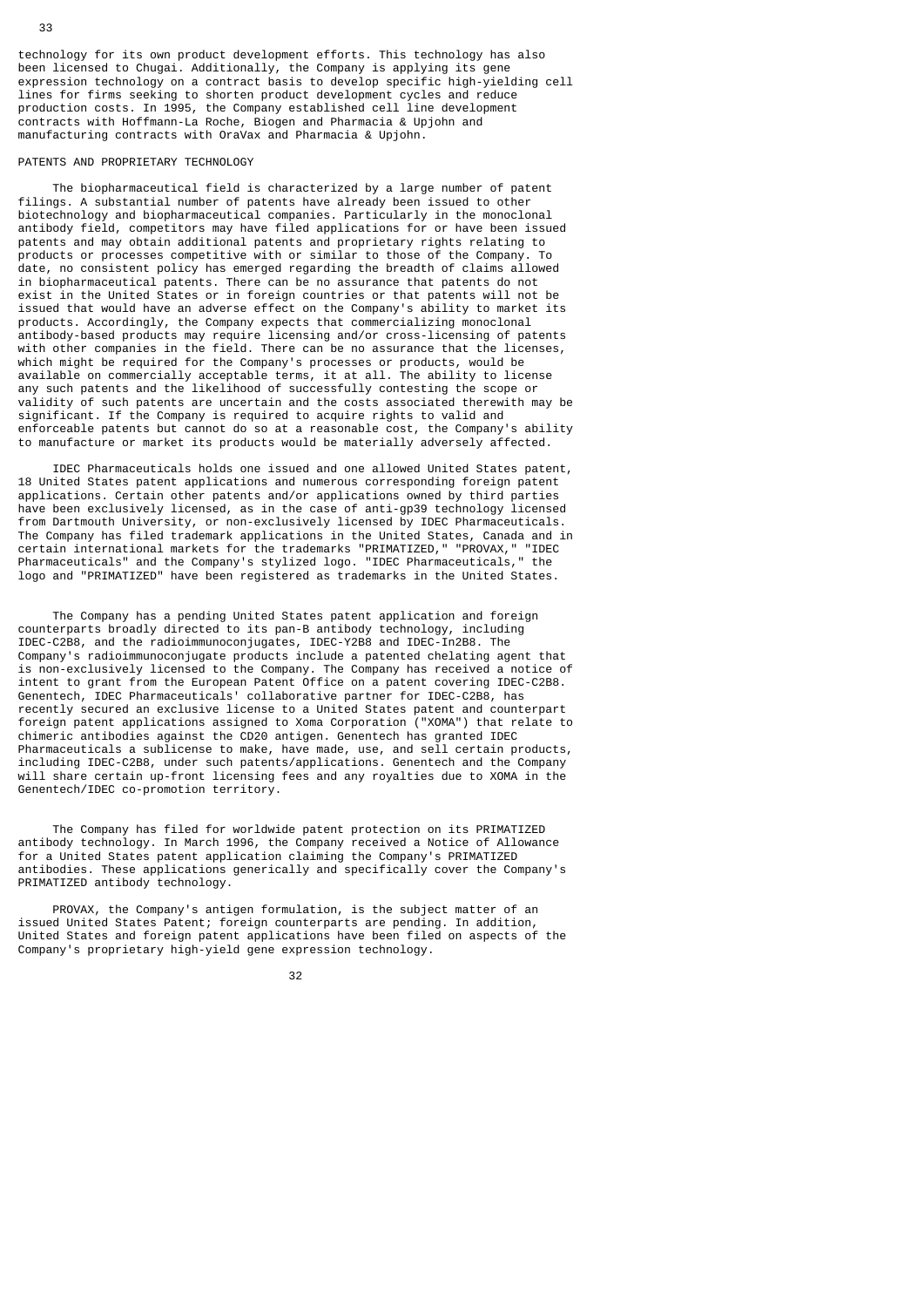Specifically, the Company is aware of several patents and patent applications which may affect the Company's ability to make, use and sell its products, including:

 (i) United States patent applications and foreign counterparts filed by Bristol-Myers that disclose antibodies to a B7 antigen.

 (ii) A recently issued United States patent assigned to Columbia University which the Company believes has been exclusively licensed to Biogen, disclosing monoclonal antibodies to the 5C8 antigen found on T cells. The Company believes the 5C8 antigen and gp39, the target for the Company's anti-gp39 antibodies and its collaboration with Eisai, may be the same protein expressed on the surface of T cells.

 (iii) A European patent issued in January 1996 to Protein Design Labs which discloses methods of making amino acid substitutions in antibody structures and may relate to the Company's "humanized" anti-gp39 antibody being developed in collaboration with Eisai.

 (iv) A number of issued patents that relate to various aspects of radioimmunotherapy and to methods of treating patients with anti-CD4 antibodies.

 The owners, or licensees of the owners, of these patents may assert that one or more of the Company's products infringe one or more claims of such patents. If legal action is commenced against the Company to enforce any of these patents and the plaintiff in such action prevails, the Company could be prevented from practicing the subject matter claimed in such patents. In such event or under other appropriate circumstances, the Company may attempt to obtain licenses to such patents. However, no assurance can be given that any owner would license the patents to the Company, at all or on terms that would permit commercialization of the Company's products using such technology. An inability to commercialize such products would have a material adverse effect on the Company's operations and ability to pursue its long-term objectives.

 If the Company is required to enforce any of its patents, such enforcement may require the use of substantial financial and human resources of the Company. The Company may also have to participate in interference proceedings if declared by the United State Patent and Trademark Office to determine priority of invention, which typically take years to resolve and could also result in substantial costs to the Company. Moreover, should the Company need to circumvent existing patents, substantial delays and expense in product redesign and development or significant legal expense and uncertainty in asserting non-infringement, invalidity and/or unenforceability of any patent may also result. The Company also relies upon unpatented trade secrets, and no assurance can be given that others will not independently develop substantially equivalent proprietary information and techniques or otherwise gain access to the Company's trade secrets or disclose such technology, or that the Company can meaningfully protect such rights.

 IDEC Pharmaceuticals requires its employees, consultants, outside scientific collaborators and sponsored researchers and other advisers to execute confidentiality agreements upon the commencement of employment or consulting relationships with the Company. These agreements provide that all confidential information developed or made known to the individual during the course of the individual's relationship with IDEC Pharmaceuticals is to be kept confidential and not disclosed to third parties except in specific circumstances. In the case of employees of the Company, the agreement provides that all inventions conceived by such employees shall be the exclusive property of the Company. There can be no assurance, however, that these agreements will provide meaningful protection or adequate remedies for the Company's trade secrets in the event of unauthorized use or disclosure of such information.

#### **COMPETITION**

 The development of therapeutic agents for human disease is intensely competitive. Many different approaches are being developed or have already been adopted into routine use for the management of diseases targeted by the Company. Competitive approaches to the Company's products include radioimmunotherapies and antibody-drug and antibody-toxin conjugates for cancers, and chemotherapeutic agents and various immunologically based agents for cancers and autoimmune disorders. Ultimately, the Company believes that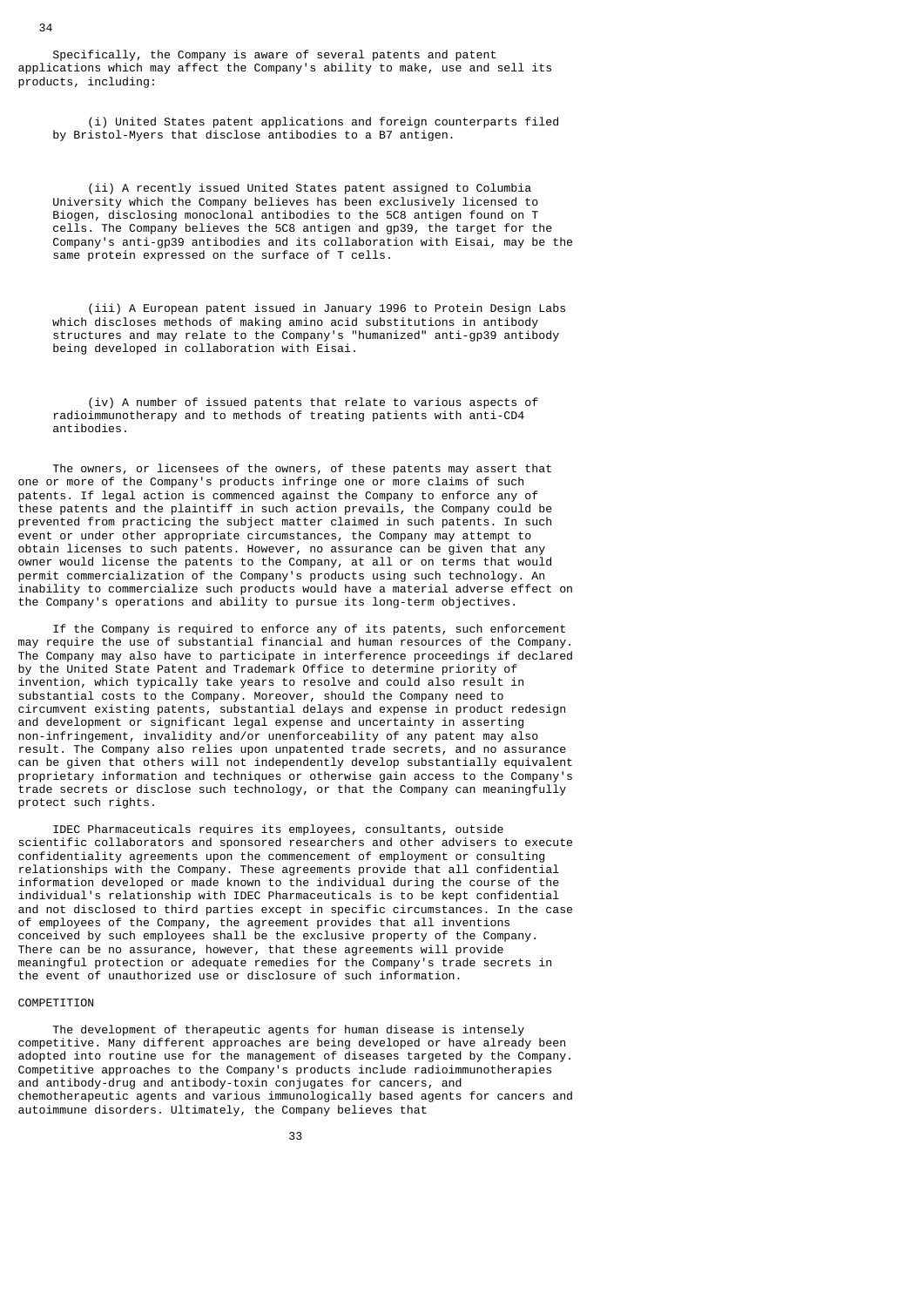its products will be competitive or complementary to existing products and other products still in development. In some cases, the Company's products may be used along with other agents in "combination therapies."

 Many of the Company's existing or potential competitors have substantially greater financial, technical and human resources than the Company and may be better equipped to develop, manufacture and market products. In addition, many of these companies have extensive experience in preclinical testing and human clinical trials. These companies may develop and introduce products and processes competitive with or superior to those of the Company. The Company is aware that certain other companies are in the process of clinical testing of potentially competitive biotechnology-based products. If approved for the same indications for which the Company is developing products, such products may make it more difficult for the Company to obtain approval of its own products or reduce the potential market shares for the Company's products.

 The Company's competition will be determined in part by the potential indications for which the Company's antibodies are developed and ultimately approved by regulatory authorities. For certain of the Company's potential products, an important factor in competition may be the timing of market introduction versus that of competitive products. Accordingly, the relative speed with which the Company develops its products, completes the required approval processes and generates and markets commercial product quantities are expected to be important competitive factors. The Company expects that competition among products approved for sale will be based, among other factors, on product activity, safety, reliability, availability, price, patent position and new usage and purchasing patterns established by managed care and other group purchasing organizations.

 The Company's competitive position also depends upon its ability to attract and retain qualified personnel, obtain patent protection or otherwise develop proprietary products or processes, secure sufficient capital resources to complete product development and regulatory processes, to build a marketing and sales organization, and to build or obtain large-scale manufacturing facilities, if required beyond its facility in San Diego.

# GOVERNMENT REGULATION

 The testing, manufacturing, labeling, advertising, promotion, export and marketing, among other things, of the Company's proposed products are subject to extensive regulation by governmental authorities in the United States and other countries. In the United States, pharmaceutical products are regulated by the FDA under the Federal Food, Drug, and Cosmetic Act and other laws, including, in the case of biologics, the Public Health Service Act. At the present time, the Company believes that its products will be regulated by the FDA as biologics. Manufacturers of biologics may also be subject to state regulation.

 The steps required before a biologic may be approved for marketing in the United States generally include (i) preclinical laboratory tests and animal tests, (ii) the submission to the FDA of an IND for human clinical testing, which must become effective before human clinical trials may commence, (iii) adequate and well-controlled human clinical trials to establish the safety and efficacy of the product, (iv) the submission to the FDA of a PLA and ELA, or in certain circumstances (discussed below) a BLA, (v) FDA review of the PLA and the ELA, or, where applicable, the BLA, and (vi) satisfactory completion of an FDA inspection of the manufacturing facility or facilities at which the product is made to assess compliance with GMP. The testing and approval process requires substantial time, effort, and financial resources and there can be no assurance that any approval will be granted on a timely basis, if at all.

 Preclinical tests include laboratory evaluation of the product, as well as animal studies to assess the potential safety and efficacy of the product. The results of the preclinical tests, together with manufacturing information and analytical data, are submitted to the FDA as part of an IND, which must become effective before human clinical trials may be commenced. The IND will automatically become effective 30 days after receipt by the FDA, unless the FDA before that time raises concerns or questions about the conduct of the trials as outlined in the IND. In such a case, the IND sponsor and the FDA must resolve any outstanding concerns before clinical trials can proceed. There can be no assurance that submission of an IND will result in FDA authorization to commence clinical trials.

34 and 34 and 34 and 34 and 34 and 34 and 34 and 34 and 35 and 35 and 35 and 35 and 35 and 35 and 35 and 35 an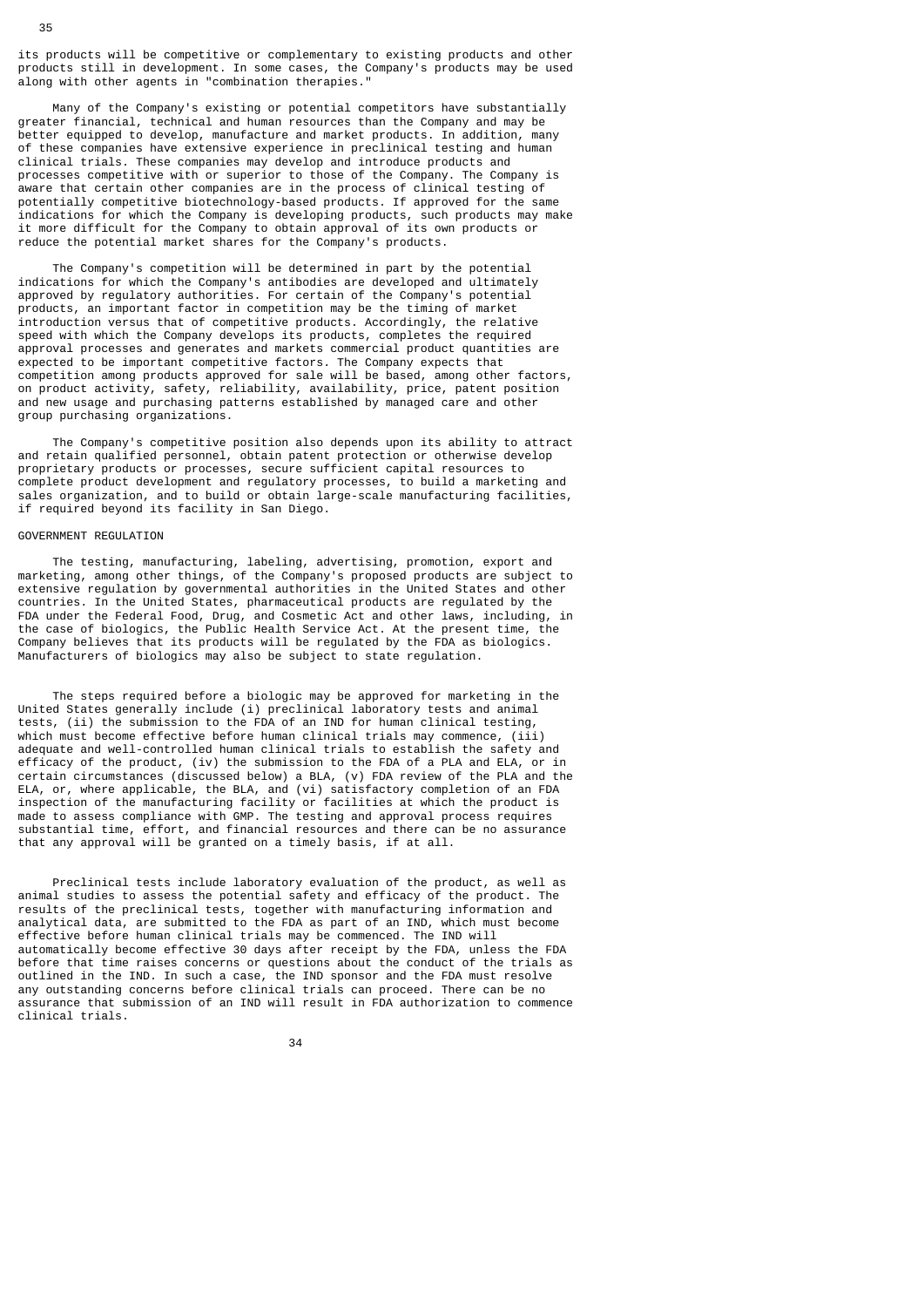Clinical trials involve the administration of the investigational product to healthy volunteers or patients under the supervision of a qualified principal investigator. Further, each clinical study must be reviewed and approved by an independent Institutional Review Board.

 Clinical trials typically are conducted in three sequential phases, but the phases may overlap. In Phase I, the initial introduction of the drug into human subjects, the drug is usually tested for safety (adverse effects), dosage tolerance, absorption, metabolism, distribution, excretion and pharmacodynamics. Phase II usually involves studies in a limited patient population to (i) evaluate preliminarily the efficacy of the drug for specific, targeted indications, (ii) determine dosage tolerance and optimal dosage and (iii) identify possible adverse effects and safety risks. Phase III trials generally further evaluate clinical efficacy and test further for safety within an expanded patient population.

 In the case of products for severe or life-threatening diseases, the initial human testing is sometimes done in patients rather than in healthy volunteers. Since these patients are already afflicted with the target disease, it is possible that such studies may provide evidence of efficacy traditionally obtained in Phase II trials. These trials are frequently referred to as "Phase I/II" trials. There can be no assurance that Phase I, Phase II or Phase III testing will be completed successfully within any specific time period, if at all, with respect to any of the Company's product candidates. Furthermore, the FDA may suspend clinical trials at any time on various grounds, including a finding that the subjects or patients are being exposed to an unacceptable health risk.

 The results of the preclinical studies and clinical studies, together with detailed information on the manufacture and composition of the product, are submitted to the FDA in the form of a PLA/ELA or BLA requesting approval to market the product. Before approving a PLA/ELA or BLA, the FDA will inspect the facilities at which the product is manufactured, and will not approve the product unless GMP compliance is satisfactory. The FDA may deny a PLA/ELA or BLA if applicable regulatory criteria are not satisfied, require additional testing or information, and/or require postmarketing testing and surveillance to monitor the safety or efficacy of a product. There can be no assurance that FDA approval of any PLA/ELA or BLA submitted by the Company will be granted on a timely basis or at all. Also, if regulatory approval of a product is granted, such approval may entail limitations on the indicated uses for which it may be marketed.

 On May 14, 1996, the FDA adopted a new regulation, effective May 24, 1996, regarding the license application process for certain biological products. Those biological products that fall within the regulation will be reviewed on the basis of a single BLA, rather than a PLA/ELA. The BLA includes the same information as the current PLA, but certain of the data now required as part of the ELA do not have to be submitted or reviewed during the approval process. This new rule is intended, at least in part, to lessen the regulatory burden on manufacturers of certain biologics and accelerate the approval process. The Company believes that its products currently in clinical trials fall within the new regulation as monoclonal antibody products for in-vivo use. There can be no assurance, however, that the FDA will consider the new regulation applicable to any of the Company's products, or that the BLA process, if applicable to the Company's products, will have the intended effect of reducing review times.

 Additionally, in March 1996, the FDA announced a new policy intended to accelerate the approval process for cancer therapies. Previously, cancer therapies have been approved primarily on the basis of data regarding patient survival rates and/or improved quality of life. Evidence of partial tumor shrinkage, while often part of the data relied on for approval, was considered insufficient by itself to warrant approval of a cancer therapy, except in limited situations. Under the FDA's new policy, which became effective immediately, the FDA has significantly broadened the circumstances in which evidence of partial tumor shrinkage is considered sufficient for approval. This policy is intended to make it easier to study cancer therapies and shorten the total time for marketing approvals.

 As a general matter, data regarding partial tumor shrinkage can be developed in less time than survival data, and it may therefore be possible under this policy to submit a BLA (or PLA/ELA if necessary) for cancer therapies earlier than had previously been anticipated. There can be no assurance, however, that the FDA's new policy will be deemed to apply to IDEC-C2B8 or any of the Company's other products, or that, if applicable, the policy will, in fact, accelerate the approval process. Moreover, the accelerated approval process does not necessarily increase the likelihood that any of the Company's products will be approved by the FDA.

<u>35 and 200 and 200 and 200 and 200 and 200 and 200 and 200 and 200 and 200 and 200 and 200 and 200 and 200 and 200 and 200 and 200 and 200 and 200 and 200 and 200 and 200 and 200 and 200 and 200 and 200 and 200 and 200 an</u>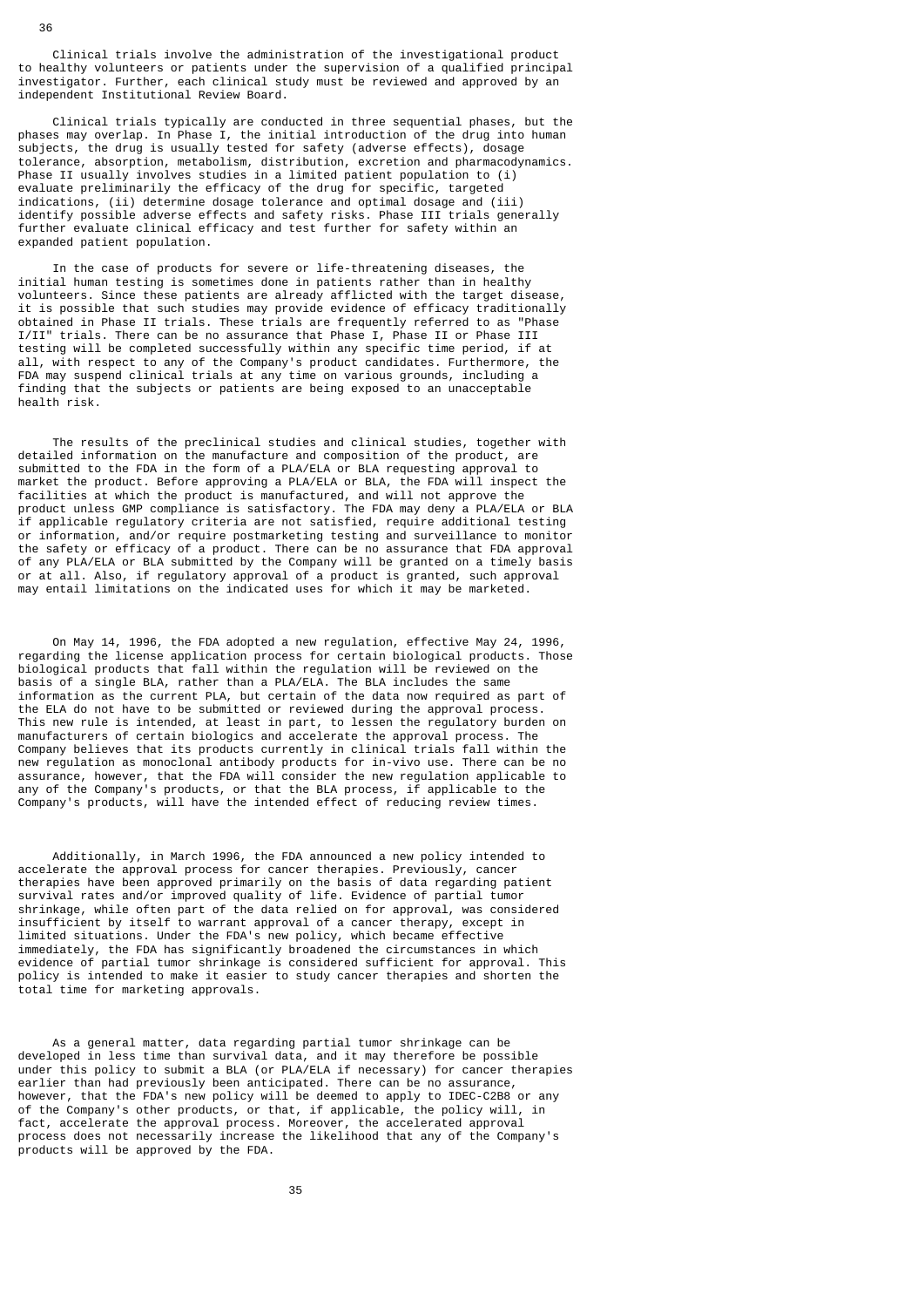Both before and after approval is obtained, violations of regulatory requirements, including the preclinical and clinical testing process, the PLA/ELA or BLA review process, or thereafter (including after approval) may result in various adverse consequences, including the FDA's delay in approving or refusal to approve a product, withdrawal of an approved product from the market, and/or the imposition of criminal penalties against the manufacturer and/or license holder. For example, license holders are required to report certain adverse reactions to the FDA, and to comply with certain requirements concerning advertising and promotional labeling for their products. Also, quality control and manufacturing procedures must continue to conform to GMP regulations after approval, and the FDA periodically inspects manufacturing facilities to assess compliance with GMP. Accordingly, manufacturers must continue to expend time, monies and effort in the area of production and quality control to maintain GMP compliance. In addition, discovery of problems may result in restrictions on a product, manufacturer or license holder, including withdrawal of the product from the market. Also, new government requirements may be established that could delay or prevent regulatory approval of the Company's products under development.

 The Company will also be subject to a variety of foreign regulations governing clinical trials and sales of its products. Whether or not FDA approval has been obtained, approval of a product by the comparable regulatory authorities of foreign countries must be obtained prior to the commencement of marketing of the product in those countries. The approval process varies from country to country and the time may be longer or shorter than that required for FDA approval. At least initially, the Company intends, to the extent possible, to rely on foreign licensees to obtain regulatory approval for marketing its products in foreign countries.

 Orphan Drug Designation. Under the Orphan Drug Act, the FDA may grant orphan drug designation to drugs intended to treat a "rare disease or condition," which generally is a disease or condition that affects fewer than 200,000 individuals in the United States. Orphan drug designation must be requested before submitting a PLA/ELA or BLA. After the FDA grants orphan drug designation, the generic identity of the therapeutic agent and its potential orphan use are publicly disclosed by the FDA. Orphan drug designation does not convey any advantage in, or shorten the duration of, the regulatory review and approval process. If a product which has an orphan drug designation subsequently receives FDA approval for the indication for which it has such designation, the product is entitled to orphan exclusivity, i.e., the FDA may not approve any other applications to market the same drug for the same indication, except in certain very limited circumstances, for a period of seven years.

 In 1994, the Company obtained orphan drug designation for IDEC-C2B8, IDEC-Y2B8, and IDEC-In2B8 from the FDA to treat low-grade B-cell lymphoma. There can be no assurance that any of these compounds will receive orphan exclusivity for the low-grade B-cell lymphoma indication, and it is possible that competitors of the Company could obtain approval, and attendant orphan drug exclusivity, for these same compounds for the low-grade B-cell lymphoma indication, thus precluding the Company from marketing its product(s) for the same indication in the United States. In addition, even if the Company does obtain orphan exclusivity for any of its compounds for low-grade B-cell lymphoma, there can be no assurance that competitors will not receive approval of other, different drugs or biologics for low-grade B-cell lymphoma. Although obtaining FDA approval to market a product with orphan drug exclusivity can be advantageous, there can be no assurance that the scope of protection or the level of marketing exclusivity that is currently afforded by orphan drug designation will remain in effect in the future.

#### PHARMACEUTICAL PRICING AND REIMBURSEMENT

 The future revenues and profitability of biopharmaceutical companies as well as the availability of capital may be affected by the continuing efforts of government and third party payors to contain or reduce costs of health care through various means. In the United States, there have been, and the Company expects that there will continue to be, a number of federal and state proposals to implement governmental control on pharmaceutical pricing. While the Company cannot predict whether any such legislative or regulatory proposals will be adopted, the adoption of such proposals could have a material adverse effect on the Company's business, financial condition or prospects. In addition, the Company's ability to commercialize its products successfully will depend in part on the extent which appropriate reimbursement levels for the cost of such products and related treatment are obtained from governmental authorities, private health insurers and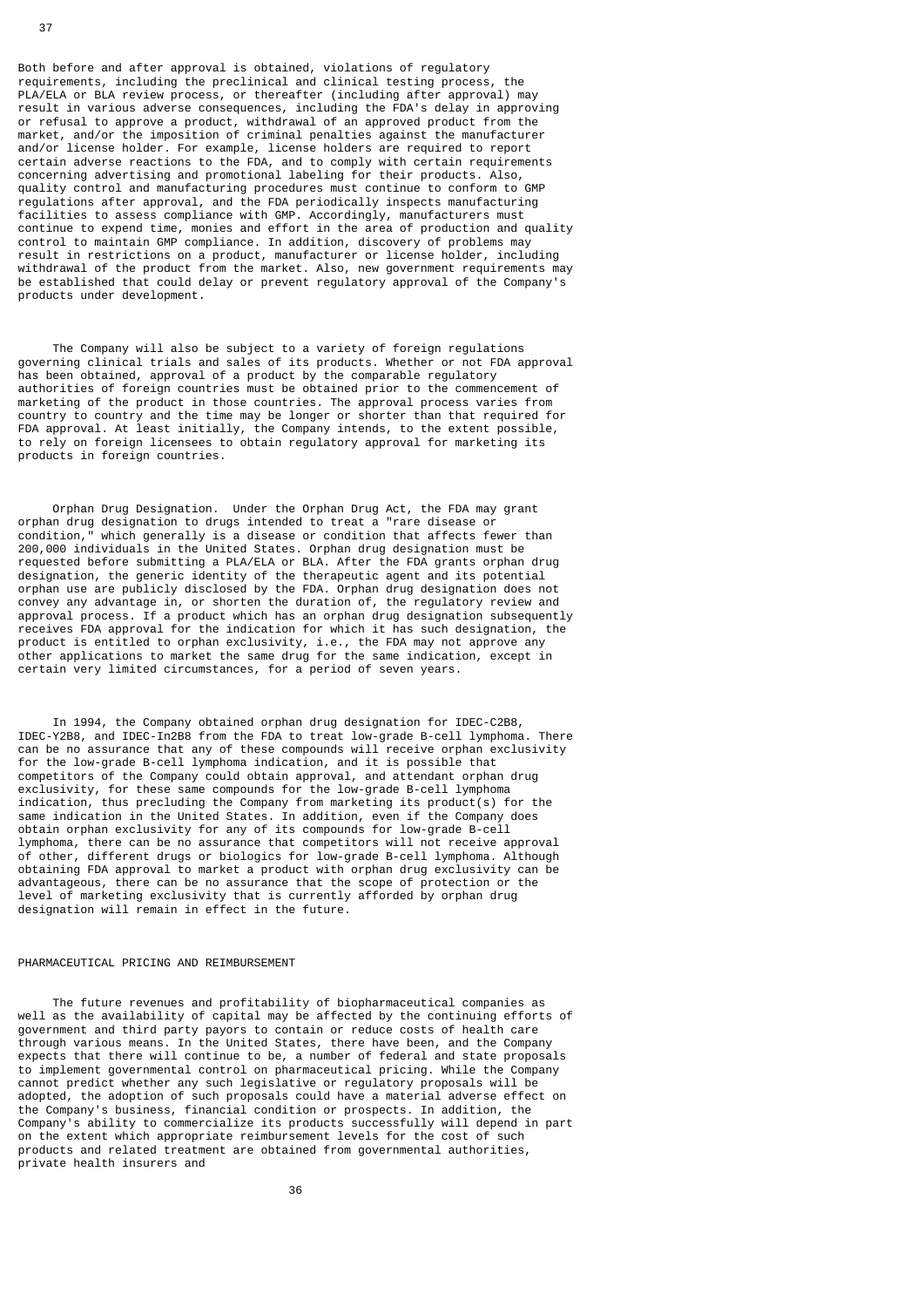other organizations, such as HMOs. Third party payors are increasingly challenging the prices charged for medical products and services. Also, the trend toward managed health care in the United States and the concurrent growth of organizations such as HMOs, which could control or significantly influence the purchase of health care services and products, as well as legislative proposals to reform health care or reduce government insurance programs may all result in lower prices for the Company's products. The cost containment measures that health care payors and providers are instituting and the effect of any health care reform could adversely affect the Company's ability to sell its products and may have a material adverse effect on the Company.

## SALES AND MARKETTNG

 Commercialization of the Company's products is expensive and time-consuming. The Company has adopted a strategy of pursuing collaborative agreements with strategic partners that provide for co-promotion of certain of the Company's products. In the event that the Company elects to participate in co-promotion efforts in the United States or Canada, and in those instances where the Company has retained exclusive marketing rights in specified territories, the Company will need to build a sales and marketing capability in the targeted markets. The Company currently has a limited marketing staff. There can be no assurance that the Company will be able to establish a sales and marketing capability in any or all targeted markets or that it will be successful in gaining market acceptance for its products. To the extent that the Company enters into co-promotion or other licensing arrangements, any revenues received by the Company will be dependent on the efforts of third parties and there can be no assurance that such efforts will be successful.

 Outside of the United States and Canada, the Company has adopted a strategy to pursue collaborative arrangements with established pharmaceutical companies for marketing, distribution and sales of its products. There can be no assurance that any of these companies or their sublicensees will successfully market or distribute the Company's products or that the Company will be able to establish a successful direct sales organization, co-promotion or distribution arrangements.

# EMPLOYEES

 As of March 31, 1996, the Company employed 185 persons, including 180 full-time and five part-time employees. The Company has 134 employees in research and development, of whom 23 hold Ph.D. or M.D. degrees. In addition, the Company retains 22 independent contractors. None of the Company's employees are represented by a labor union or bound by a collective bargaining agreement. Management believes that its overall relations with its employees are good.

# ENVIRONMENTAL REGULATION

 The Company's research and development involves the controlled use of hazardous materials, chemicals and various radioactive compounds. Although the Company believes that its safety procedures for handling and disposing of such materials comply with the standards prescribed by state and federal regulations, the risk of accidental contamination or injury from these materials cannot be completely eliminated. In the event of such an accident, the Company could be held liable for any damages that result and any such liability could exceed the resources of the Company. The Company may incur substantial cost to comply with environmental regulations. The Company anticipates no material capital expenditures to be incurred for environmental compliance in fiscal year 1996. In addition, disposal of radioactive materials used by the Company in its research efforts may only be made at approved facilities. Approval of a site in California has been delayed indefinitely. The Company currently stores such radioactive materials on site.

37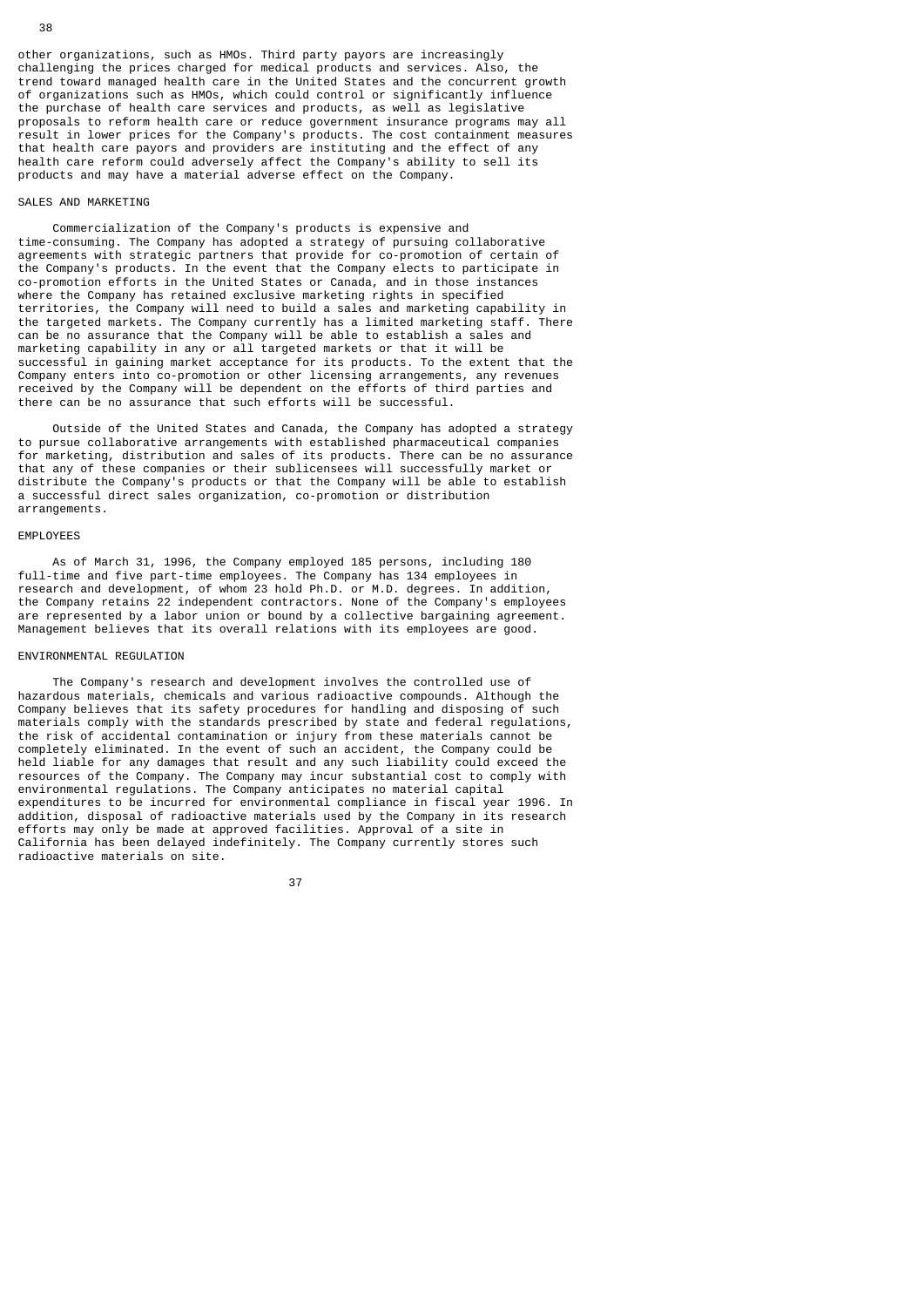#### MANAGEMENT

 Certain information about the Company's executive officers and directors as of March 31, 1996 is set forth below:

| <b>NAME</b>                  | AGE | TITLE                                                                 |
|------------------------------|-----|-----------------------------------------------------------------------|
| <u>.</u>                     |     |                                                                       |
| William H. Rastetter, Ph.D   | 47  | President, Chief Executive Officer and<br>Director                    |
| Antonio J. Grillo-Lopez, M.D | 56  | Senior Vice President, Medical and Regulatory<br>Affairs              |
| Nabil Hanna, Ph.D            | 52  | Senior Vice President, Research and<br>Preclinical Development        |
| William R. Rohn              | 52  | Senior Vice President, Commercial and<br>Corporate Development        |
| Christopher J. Burman        | 46  | Vice President, Manufacturing Sciences                                |
| Connie L. Matsui             | 42  | Vice President, Planning and Resource<br>Development                  |
| Phillip M. Schneider         | 39  | Vice President and Chief Financial Officer                            |
| Kenneth J. Woolcott          | 37  | Vice President, Secretary, General Counsel and<br>Licensing Executive |
| Brook H. Byers $(1)$         | 50  | Chairman of the Board of Directors                                    |
| Charles C. Edwards, M.D      | 72  | Director                                                              |
| John Groom                   | 57  | Director                                                              |
| Kazuhiro Hashimoto           | 55  | Director                                                              |
| Peter Barton Hutt            | 61  | Director                                                              |
| Franklin P. Johnson, Jr      | 67  | Director                                                              |
| John P. McLaughlin           | 44  | Director                                                              |
| The Honorable Lynn Schenk    | 51  | Director                                                              |

- --------------- (1) Mr. Byers is not standing for re-election at the Company's annual meeting of shareholders to be held May 22, 1996.

 DR. RASTETTER has served as President and Chief Executive Officer of the Company since December 1986 and Chief Financial Officer from 1988 to 1993. Dr. Rastetter has served as a Director of the Company since 1986. From 1984 to 1986, he was Director of Corporate Ventures at Genentech. From 1982 to 1984, Dr. Rastetter served in a scientific capacity at Genentech, directing the Biocatalysis and Chemical Sciences groups. From 1975 to 1982, he held various faculty positions at the Massachusetts Institute of Technology. Dr. Rastetter received his Ph.D. in chemistry from Harvard University in 1975.

 DR. GRILLO-LOPEZ joined the Company as Vice President, Medical and Regulatory Affairs in November 1992 from Du Pont Merck Pharmaceutical Company. In January 1996, he was promoted to Senior Vice President, Medical and Regulatory Affairs. He was employed by Du Pont Merck from 1987 to 1992, where he most recently was Executive Medical Director for International Clinical Research and Development and previously held various clinical and medical director positions at the company. From 1980 to 1987, Dr. Grillo-Lopez was a Vice President in charge of clinical therapeutics and Director of Clinical Oncology Research at Warner Lambert Company's Parke Davis Pharmaceutical Research Division. He trained as a hematologist and oncologist at the University of Puerto Rico School of Medicine, San Juan, where he received his medical degree and subsequently held faculty appointments. He has been an adjunct associate professor in the Department of Medicine (Hematology and Medical Oncology) at the University of Michigan Medical School; was a founder of the Puerto Rico Society of Hematology and the Latin American Society of Hematology; and is a fellow of the International Society of Hematology and the Royal Society of Medicine (London).

 DR. HANNA joined the Company in February 1990 as Vice President, Research and Preclinical Development. In 1993, Dr. Hanna was promoted to Senior Vice President, Research and Preclinical Development. From 1981 to 1990, Dr. Hanna served as Associate Director and then Director of the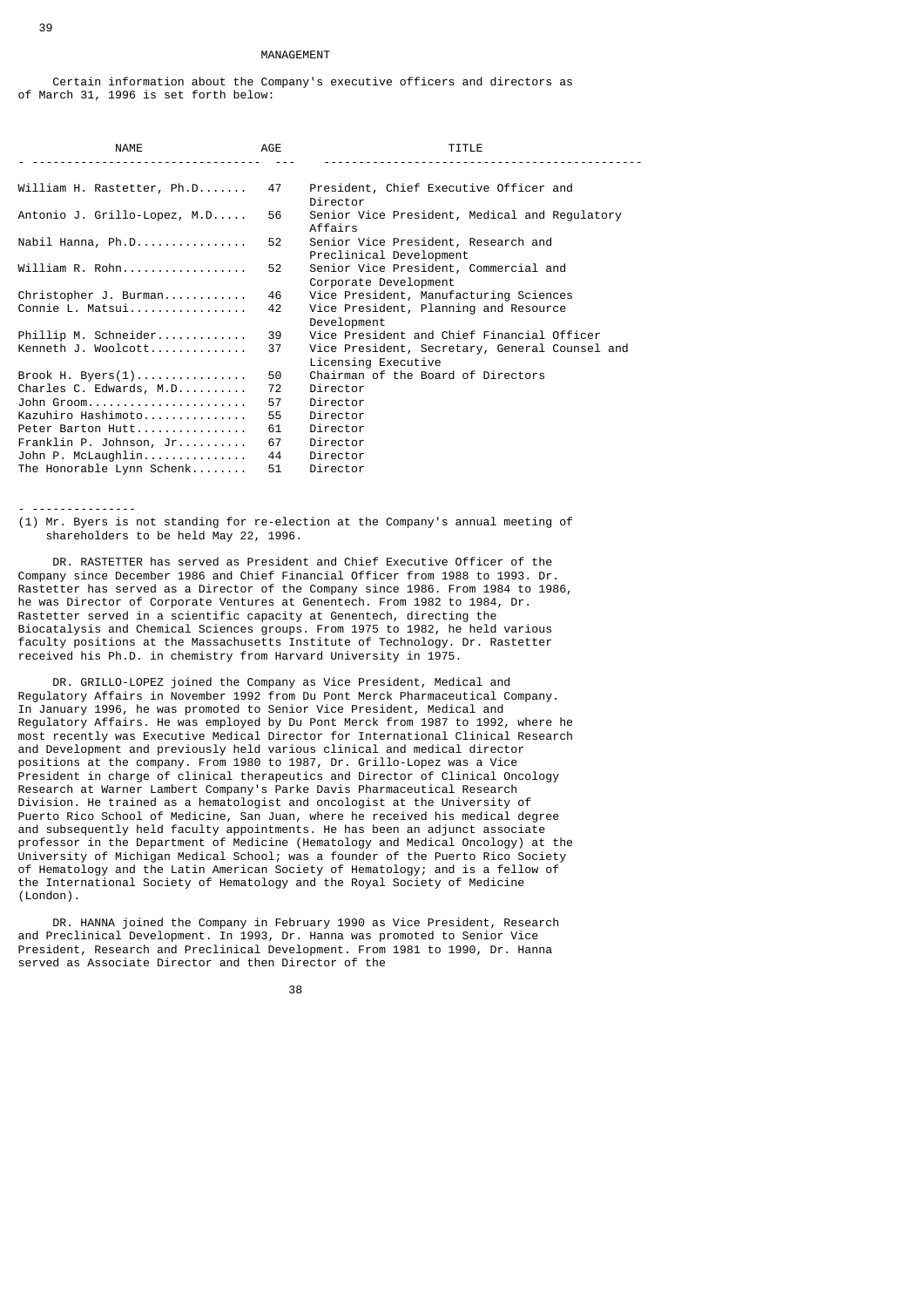Department of Immunology at a SmithKline Beecham company focusing on autoimmune and chronic inflammatory diseases. From 1978 to 1981, he was a research scientist at the NCI-Frederick Cancer Research Center, where he studied the role of immune system cells in host defenses against cancer. From 1973 to 1978, Dr. Hanna was a lecturer in the Department of Immunology at the Hebrew University Medical School in Israel, where he received his Ph.D. in immunology.

 MR. ROHN joined the Company in August 1993 as Senior Vice President, Commercial and Corporate Development. Prior to joining IDEC Pharmaceuticals, Mr. Rohn was employed by Adria Laboratories from 1984, most recently as Senior Vice President of Sales and Marketing with responsibilities for strategic and commercial partnerships as well as all sales and marketing functions in the United States. Prior to Adria, Mr. Rohn held marketing and sales management positions at Abbott Laboratories, Warren-Teed Pharmaceuticals, Miles Laboratories and Mead Johnson Laboratories. Mr. Rohn has a B.A. from Michigan State University.

 MR. BURMAN joined the Company in May 1992 as Vice President, Manufacturing Sciences. He previously served from 1989 to 1992 as Director of Manufacturing Technology at Life Sciences International. From 1985 to 1989, he was t-PA Operations and Technical Services Manager at Genentech, where he was responsible for the start-up of the t-PA manufacturing facility and commercial-scale manufacturing operations. From 1967 to 1985, he held a series of positions at Wellcome Biotech Ltd., culminating in responsibility for worldwide cell culture manufacturing operations. Mr. Burman holds a B.Sc. degree with honors in Applied Biology from the Council for National Academic Awards in the United Kingdom. He also holds graduate qualifications in Industrial Microbiology.

 MS. MATSUI joined the Company in November 1992 as Senior Director, Planning and Resource Development with primary responsibility for strategic planning and human resources. In December 1994, Ms. Matsui was promoted to Vice President, Planning and Resource Development. As a consultant during 1992, Ms. Matsui assisted in the planning and implementation of the Company's unification from sites in Northern and Southern California to its present site in San Diego. From 1977 to 1991, she served in a variety of marketing and general management positions at Wells Fargo Bank including Vice President and Manager responsible for Consumer Retirement Programs and Vice President and Manager in charge of company wide Employee Relations and Communications. Ms. Matsui has a B.A. and an M.B.A. from Stanford University.

 MR. SCHNEIDER joined the Company in February 1987 as Director, Finance and Administration and served as Senior Director, Finance and Administration from 1990 to 1991. In 1991, he became Vice President, Finance and Administration and in 1996 he was appointed Vice President and Chief Financial Officer. From 1984 to 1987, Mr. Schneider served as the Manager of Financial Reporting and as a Senior Analyst for Syntex Laboratories. He earned his C.P.A. while working for KPMG Peat Marwick LLP as a Senior Accountant, received his M.B.A. at the University of Southern California and received a B.S. from University of California, Davis in biochemistry.

 MR. WOOLCOTT joined the Company in March 1989 as Intellectual Property Counsel. In 1990, he became Intellectual Property and Licensing Counsel. Mr. Woolcott was promoted to Deputy General Counsel in 1991 and General Counsel in 1992. In 1993, Mr. Woolcott was appointed Secretary of the Company. In 1994, he was promoted to Vice President, Secretary, General Counsel & Licensing Executive. From 1985 to 1987, he served as Patent Counsel and Associate Counsel at Hybritech, Inc. From 1987 to 1989, he was engaged in the private practice of law in Seattle, Washington. Mr. Woolcott earned his J.D. from George Washington University and a B.S. from Pacific Lutheran University in biochemistry.

 MR. BYERS has been a Director of the Company since its founding, has served as Chairman of the Board since April 1986, and was its President and Chief Executive Officer through November 1986. He has been a General Partner since 1977 at Kleiner Perkins Caufield & Byers, an investor in the Company and was the founding president of four life science companies, including Hybritech, Inc. Mr. Byers is a Director of five other publicly traded life sciences companies, Arris Pharmaceuticals, InSite Vision Incorporated, Athena Neurosciences, Inc., Pharmacopeia, Inc. and Ligand Pharmaceuticals Incorporated. Mr. Byers also sits on the Foundation Board of Directors of the University of California at San Francisco, and is a Director of seven

39 and 2012 and 2013 and 2014 and 2014 and 2014 and 2014 and 2014 and 2014 and 2014 and 2014 and 2014 and 2014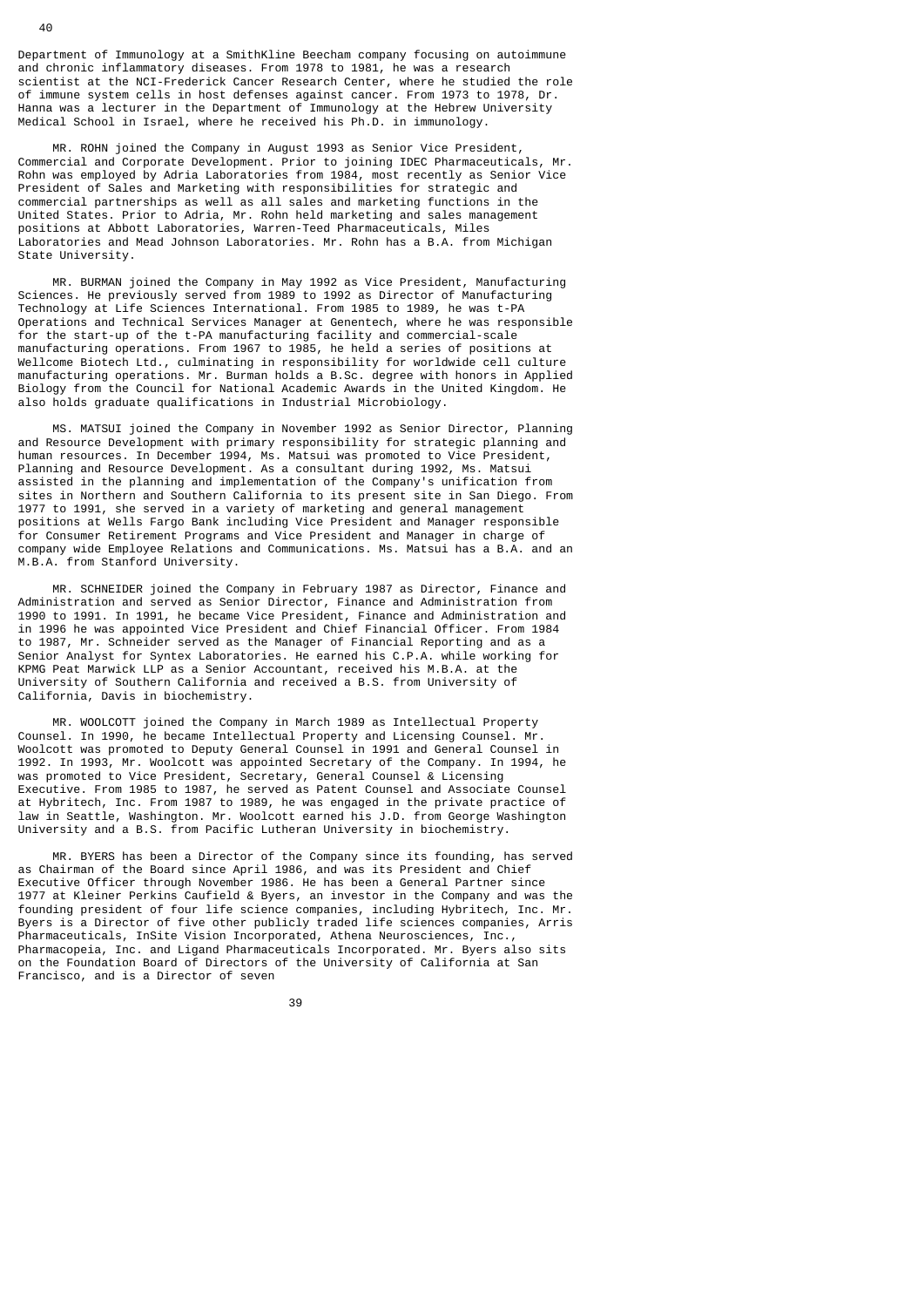privately held companies. He is a graduate of the Georgia Institute of Technology and holds an M.B.A. from Stanford Graduate School of Business.

 DR. EDWARDS is the retired President and Chief Executive Officer of Scripps Institution of Medicine and Science, having joined the Institution in 1991. Dr. Edwards served as the President and Chief Executive Officer of Scripps Clinic and Research Foundation from 1977 to 1991. Previously, Dr. Edwards held a number of positions with private, public and governmental entities including Commissioner of the U. S. Food and Drug Administration and several positions with the American Medical Association. Dr. Edwards is director of three other publicly traded companies, Bergen Brunswig Corporation, Molecular Biosystems, Inc. and Northern Trust of California. He received his B.S., M.D. and Honorary Degree, Doctor of Science from the University of Colorado and received his M.S. of Surgery from the University of Minnesota. Dr. Edwards has served as a Director of the Company since May 1995.

 MR. GROOM has been President, Chief Executive Officer, and a Director of Athena Neurosciences, Inc. since 1987. Mr. Groom also serves as a Director of Ligand Pharmaceuticals Incorporated. From 1960 to 1985, Mr. Groom was employed by Smith Kline & French Laboratories (SK&F), the pharmaceutical division of the former SmithKline Beckman Corporation. He held a number of positions at SK&F, including: President of SK&F International from 1980 to 1985; Vice President, Europe; Managing Director, United Kingdom; Regional Director of Africa, Asia and the Middle East; Managing Director, India; and Managing Director, Pakistan. Mr. Groom has also served as Chairman of the International Section of the Pharmaceutical Manufacturers Association. Mr. Groom is a Fellow of the Association of Certified Accountants (UK) and has served as a Director of the Company since September 1992.

 MR. HASHIMOTO has been, since 1981, Director of Research and Development of Zenyaku, a private pharmaceutical company in Tokyo, Japan, and an investor in the Company. Mr. Hashimoto was promoted to President of Zenyaku in July 1994. He has served on Zenyaku's Board of Directors since 1977 and is a Director of two privately held companies. Mr. Hashimoto has served as a Director of the Company since July 1991.

 MR. HUTT, former Chief Counsel of the U. S. Food and Drug Administration, is a Partner of the law firm of Covington & Burling in Washington, D.C., having joined the firm in 1960. Mr. Hutt is a Director of CellGenesys, Inc., Emisphere Technologies, Inc., Sparta Pharmaceuticals, Inc., Vivus, Inc., Parexel International, Inc. and Interneuron Pharmaceuticals, Inc., as well as a Director of one privately held company. Mr. Hutt received his L.L.B. degree from Harvard University, received an L.L.M. degree from New York University and received an A.B. degree from Yale University. He has served as a Director of the Company since March 1991.

 MR. JOHNSON has been a General Partner at AMC Partners 84 since 1984. AMC Partners 84 is the General Partner of Asset Management Associates 1984, an investor in the Company. Mr. Johnson is also a Director of Amgen, Inc., Boole & Babbage, Inc., and Tandem Computers Incorporated, as well as a Director of four privately held companies. He has served as a Director of the Company since 1986.

 MR. MCLAUGHLIN joined Genentech, an investor in and corporate partner of the Company, in 1987 as Vice President of Government Affairs. In February 1989, Mr. McLaughlin was named Vice President, General Counsel and Secretary, and in June 1993 he was named Senior Vice President and Secretary. In December 1995, Mr. McLaughlin was appointed Executive Vice President and Secretary of Genentech. Before joining Genentech, Mr. McLaughlin was a partner in Royer, Shacknai & Mehle, where he represented major pharmaceutical companies and other manufacturers. Previously, Mr. McLaughlin was counsel to the House Energy and Commerce Subcommittee on Health and the Environment. He obtained his B.A. from the University of Notre Dame and his J.D. from the Catholic University of America. Mr. McLaughlin has served as a Director of the Company since May 1995.

 MS. SCHENK, currently an attorney, previously served as the United States Congresswoman for the 49th District of the State of California from 1993 to 1995. She previously was an attorney in private practice from 1983 to 1993 and served as the California Secretary of Business, Transportation and Housing from 1980 to 1983. Ms. Schenk is also a Director of Toy Biz, Inc. She received her B.A. in Political Science from the University of California at Los Angeles, earned her J.D. from the University of San Diego and attended the London School of Economics. Ms. Schenk has served as a Director of the Company since May 1995.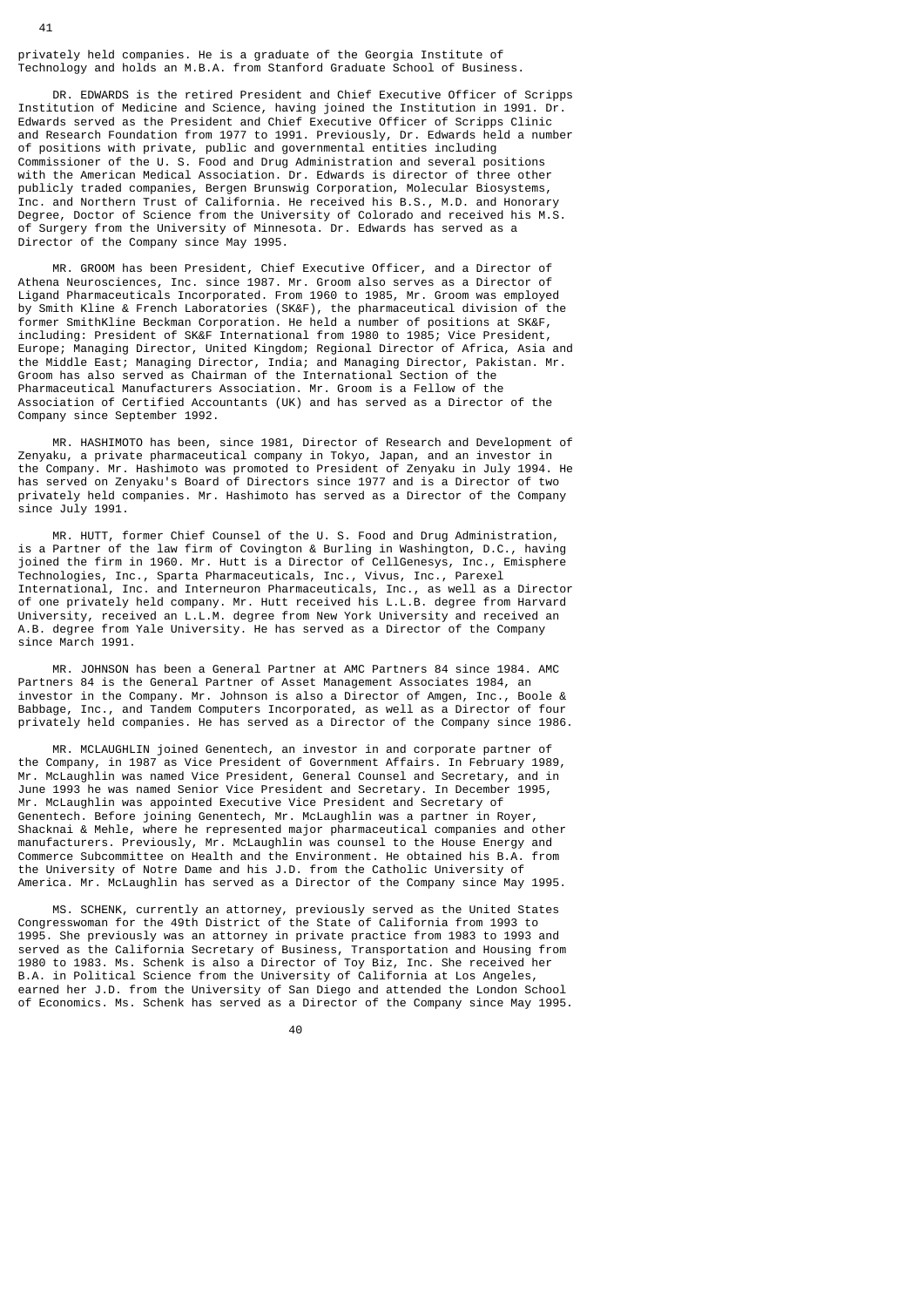### PRINCIPAL SHAREHOLDERS

 The following table sets forth certain information known to the Company with respect to the beneficial ownership of the Company's Common Stock as of March 31, 1996, by (i) all persons who are beneficial owners of five percent or more of the Company's Common Stock, (ii) each director; (iii) certain executive officers, and (iv) all current directors and executive officers as a group.

|                                                                                                           | <b>SHARES</b>         | BENEFICIALLY OWNED(1)<br>.     | PERCENTAGE OF SHARES |
|-----------------------------------------------------------------------------------------------------------|-----------------------|--------------------------------|----------------------|
| NAME AND ADDRESS OF BENEFICIAL OWNER                                                                      | BENEFICIALLY<br>OWNED | BEFORE<br>OFFERING<br><u>.</u> | AFTER<br>OFFERING    |
| New Horizons Court<br>Brentford, Middlesex TW8 9EP England                                                | 2,440,860             | 15.6%                          | 14.2%                |
| 460 Point San Bruno Boulevard<br>South San Francisco, California 94080                                    | 1,605,140             | 9.5                            | 8.7                  |
| c/o Sprout Group<br>3000 Sand Hill Road 4-270<br>Building 3, Suite 250<br>Menlo Park, California 94025    | 1,000,000             | 6.5                            | 6.0                  |
| Amerindo Investment Advisors Inc<br>One Embarcadero Center, Suite 2300<br>San Francisco, California 94111 | 773,500               | 5.1                            | 4.6                  |
|                                                                                                           | 72,407                | $\star$                        | $\star$              |
|                                                                                                           | 62,383                | $\star$                        | $\star$              |
|                                                                                                           | 23,500                |                                | $\star$              |
| Antonio J. Grillo-Lopez, M.D. (7)                                                                         | 83,747                | $\star$                        | $\star$              |
|                                                                                                           | 31,041                | $\star$                        | $\star$              |
|                                                                                                           | 189,614               | 1.2                            | 1.1                  |
|                                                                                                           | 681,667               | 4.5                            | 4.1                  |
|                                                                                                           | 32,500                | $\star$                        | $\star$              |
|                                                                                                           | 71,737                | $\star$                        | $\star$              |
|                                                                                                           | 1,605,140             | 9.5                            | 8.7                  |
|                                                                                                           | 347,044               | 2.2                            | 2.0                  |
|                                                                                                           | 86,896                | $\star$                        | $\star$              |
| The Honorable Lynn Schenk (15)<br>All directors and executive officers as a group (16 persons)            | 24,500                | $\star$                        | $\star$              |
|                                                                                                           | 3,497,027             | 19.6                           | 18.1                 |

# - ---------------

# \* Less than 1%

- (1) Percentage of beneficial ownership is calculated assuming 15,271,261 shares of Common Stock were outstanding on March 31, 1996. Beneficial ownership is determined in accordance with the rules of the United States Securities and Exchange Commission and generally includes voting or investment power with respect to securities. Shares of Common Stock subject to options and warrants currently exercisable or exercisable within 60 days after March 31, 1996, as well as Nonvoting Convertible Preferred Stock, are deemed outstanding for computing the percentage of the person holding such options but are not deemed outstanding for computing the percentage of any other person. Except as indicated by footnote, and subject to community property laws where applicable, the persons named in the table have sole voting and investment power with respect to all shares of Common Stock shown as beneficially owned by them.
- (2) Includes 1,440,860 shares owned by SmithKline Beecham Corporation and warrants to purchase 400,000 shares held by S.R. One Limited ("S.R. One"). SmithKline Beecham Corporation is a wholly-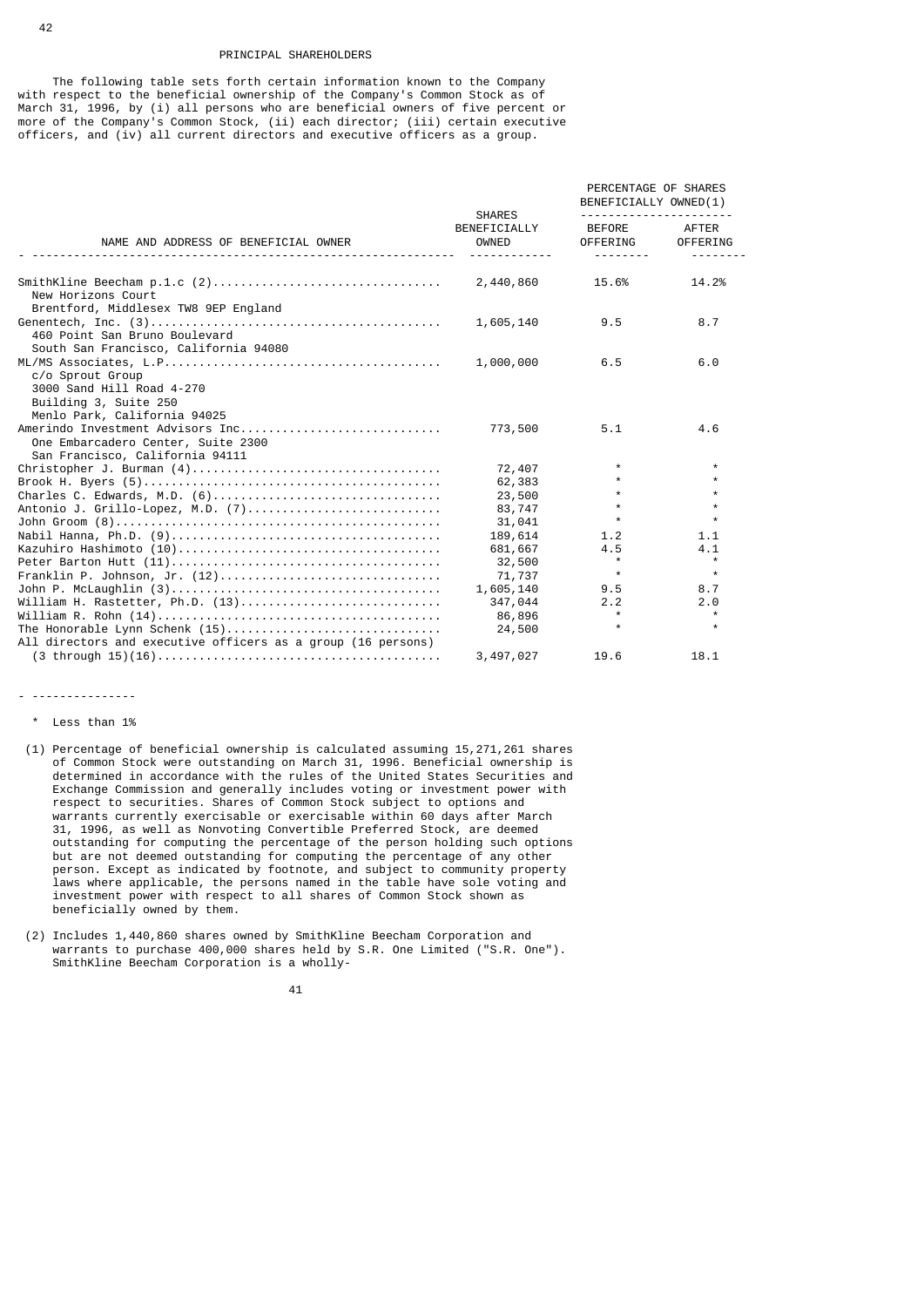owned subsidiary of SmithKline Beecham and S.R. One is the venture capital subsidiary of SmithKline Beecham.

- (3) Includes Nonvoting Convertible Preferred Stock convertible into 1,605,140 shares held by Genentech. Mr. McLaughlin, a director of the Company, disclaims beneficial ownership of the Nonvoting Convertible Preferred Stock held by Genentech. Does not include 100,000 shares of Nonvoting Convertible Preferred Stock issued to Genentech in May 1996. See "Description of Capital Stock -- Preferred Stock."
- (4) Includes options to purchase 72,407 shares held by Mr. Burman.
- (5) Includes 1,747 shares beneficially owned by Kleiner Perkins Caufield & Byers IV Associates ("KPCB IV Associates"). Mr. Byers is a General Partner of Kleiner Perkins Caufield & Byers, which is the Manager of KPCB IV Associates. Pursuant to a Form 4 dated October 1995 and filed with the United States Securities and Exchange Commission on November 8, 1995, Mr. Byers, a director of the Company, disclaims beneficial ownership of such shares except to the extent of his pecuniary interest arising from his General and Limited Partner interest in KPCB IV Associates. Includes options to purchase 15,000 shares held by Mr. Byers.
- (6) Includes options to purchase 22,500 shares held by Dr. Edwards.
- (7) Includes options to purchase 79,256 shares held by Dr. Grillo-Lopez.
- (8) Includes options to purchase 31,041 shares held by Mr. Groom.
- (9) Includes options to purchase 172,744 shares held by Dr. Hanna.
- (10) Includes 666,667 shares held by Zenyaku. Mr. Hashimoto, a director of the Company, disclaims beneficial ownership of such shares. Includes options to purchase 15,000 shares held by Mr. Hashimoto.
- (11) Includes options to purchase 32,500 shares held by Mr. Hutt.
- (12) Includes 34,303 shares beneficially owned by Asset Management Partners. Mr. Johnson, a director of the Company, is the sole General Partner of Asset Management Partners. Mr. Johnson disclaims beneficial ownership of such shares except to the extent of his pecuniary interest arising from his general partner interest in Asset Management Partners. Includes options to purchase 15,000 shares held by Mr. Johnson.
- (13) Includes options to purchase 253,263 shares held by Dr. Rastetter.
- (14) Includes options to purchase 77,071 shares held by Mr. Rohn.
- (15) Includes options to purchase 22,500 shares held by Ms. Schenk.
- (16) Includes options to purchase 961,252 shares and Nonvoting Convertible Preferred Stock exercisable into 1,605,140 shares.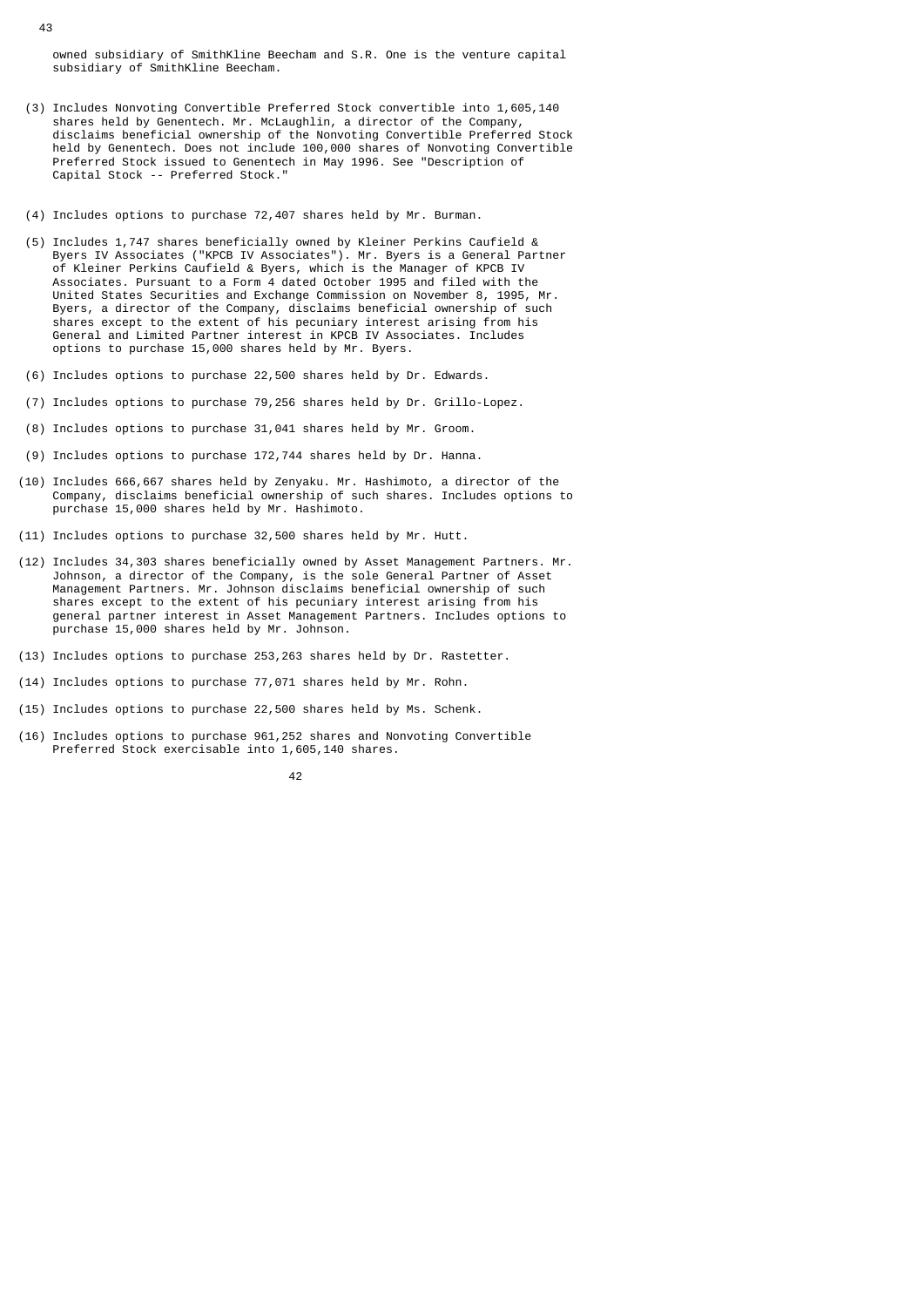The authorized capital stock of the Company consists of 50,000,000 shares of Common Stock, no par value ("Common Stock") and 8,000,000 shares of Preferred Stock, no par value ("Preferred Stock").

# COMMON STOCK

 As of March 31, 1996, there were approximately 15,271,261 shares of Common Stock outstanding. See "Capitalization." The stock is held by 508 shareholders of record. There will be 16,771,261 shares of Common Stock outstanding after giving effect to the sale of the shares of Common Stock offered hereby. The holders of Common Stock are entitled to one vote for each share held of record on all matters submitted to a vote of the shareholders. Subject to preferential rights with respect to any outstanding Preferred Stock, holders of Common Stock are entitled to receive ratably such dividends, if any, as may be declared by the Board of Directors out of funds legally available therefor. In the event of a liquidation, dissolution or winding up of the Company, the holders of Common Stock are entitled to share ratably in all assets remaining after payment of liabilities and satisfaction of preemptive rights. The Common Stock has no conversion rights or other subscription rights. There are no redemption or sinking fund provisions applicable to the Common Stock. The outstanding shares of Common Stock are, and the Common Stock to be outstanding upon completion of the offering will be, fully paid and nonassessable.

#### PREFERRED STOCK

 As of March 31, 1996, there were 229,889 shares of Preferred Stock outstanding. Pursuant to the Company's Articles of Incorporation, the Board of Directors is authorized to issue up to an aggregate of 8,000,000 shares of Preferred Stock in one or more series and to fix the rights, preferences, privileges and restrictions, including the dividend rights, conversion rights, voting rights, rights and terms of redemption, redemption price or prices, liquidation preferences and the number of shares constituting any series or the designations of such series, without any further vote or action by the shareholders. The issuance of Preferred Stock in certain circumstances may have the effect of delaying, deferring, or preventing a change in control of the Company without further actions of the shareholders. The issuance of Preferred Stock with voting and conversion rights may adversely affect the voting power of the holders of Common Stock, including the loss of voting control to others.

 In March 1995, the Company issued 69,375 shares of 10% Series B Nonvoting Cumulative Convertible Preferred Stock ("Series B Preferred Stock") in connection with the repurchase of all ML/MS rights in the Company's lymphoma products. Dividends on the Series B Preferred Stock accrue until March 15, 1997; thereafter, accrued dividends are payable quarterly. No dividends or other distribution will be paid or declared, other than Common Stock dividends in the Company's Common Stock, or on Series A-7 Convertible Preferred Stock which is not yet issued, unless and until accrued dividends on the Series B Preferred Stock have been paid. On March 16, 1997, the Series B Preferred Stock and accrued dividends will automatically be converted into Common Stock. Each share of Series B Preferred Stock is convertible into the number of shares of Common Stock equal to 100 divided by the higher of \$3.75 or the average price of the Company's Common Stock as reported by the Nasdaq National Market for the 20 trading days ending on March 1, 1997.

 Additionally, the Company issued 100,000 shares of its Series A-1 Nonvoting Convertible Preferred Stock ("Series A-1 Preferred Stock") in April 1995, 37,521 shares of its Series A-2 Nonvoting Convertible Preferred Stock ("Series A-2 Preferred Stock") in August 1995 and 22,993 shares of its Series A-3 Nonvoting Convertible Preferred Stock ("Series A-3 Preferred Stock") in March 1996, to Genentech pursuant to the terms of a preferred stock purchase agreement. Each share of Series A-1, A-2 and A-3 Preferred Stock is convertible at any time into 10 shares of Common Stock.

 In May 1996, the Company issued 100,000 shares of its Series A-6 Nonvoting Convertible Preferred Stock ("Series A-6 Preferred Stock") to Genentech pursuant to the terms of a preferred stock purchase agreement. Each share of Series A-6 Preferred Stock is convertible into the number of shares of Common Stock equal to 75 divided by the average closing price of the Company's Common Stock as reported by the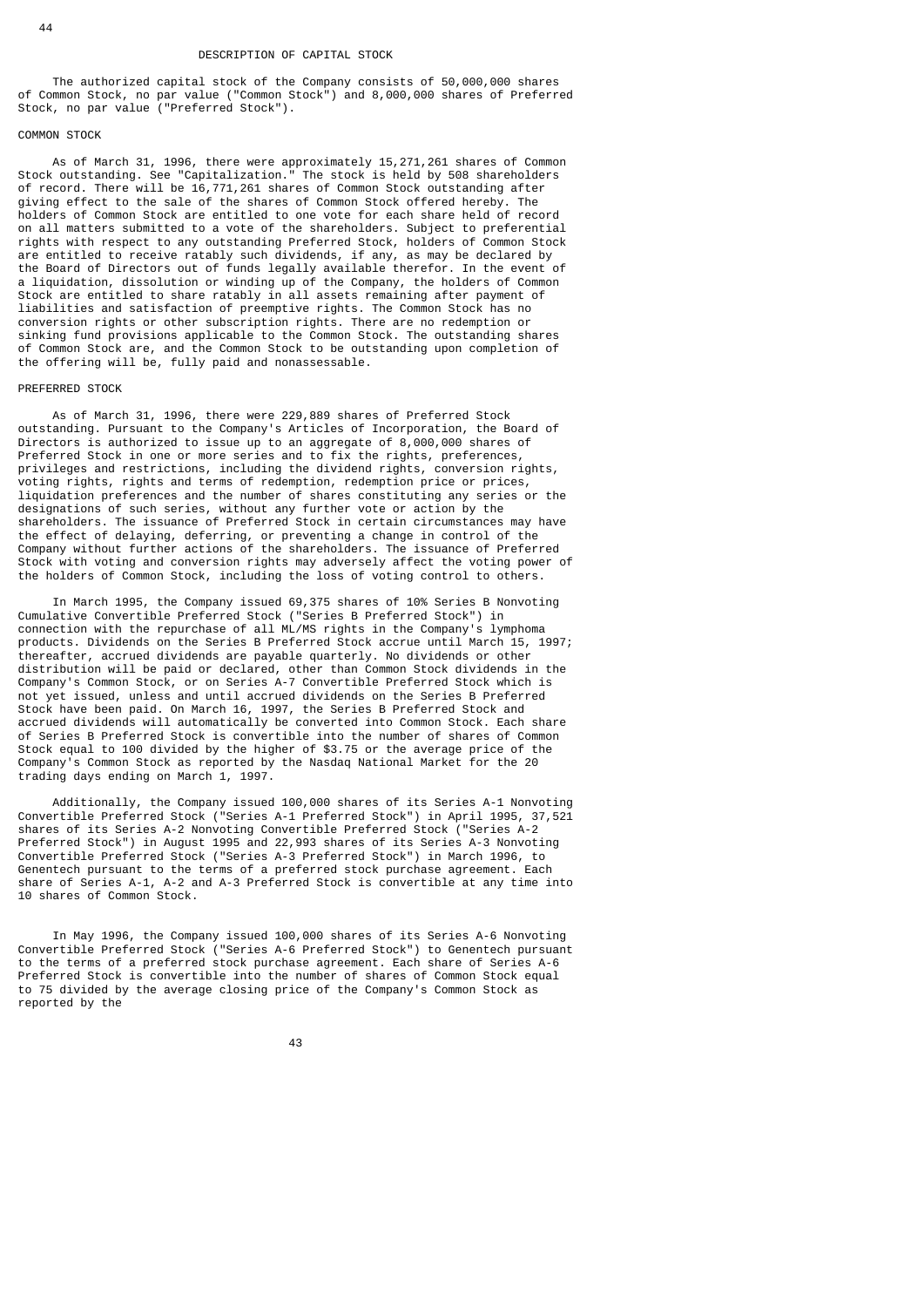Nasdaq National Market for the 20 trading days following the earlier of (i) FDA approval of IDEC-C2B8 or (ii) September 16, 2000.

#### OPTIONS

 As of March 31, 1996, options to purchase 3,147,539 shares of Common Stock and 120,000 shares were outstanding under its 1988 Employee Stock Option Plan and its 1993 Non-Employee Directors Stock Option Plan, respectively, 1,152,041 of which were exercisable in total on that date.

# WARRANTS

 Under an investment agreement, the Company issued to S.R. One warrants exercisable into 400,000 shares of Common Stock. Such warrants have a seven-year term and are immediately exercisable at \$12 per share. The Company has the right to require that the warrants be automatically exercised under certain conditions and the Company has notified S.R. One that it will require the exercise thereof upon effectiveness of a registration statement covering resale of the underlying shares. In connection with such exercise, S.R. One and SmithKline Beecham have agreed not to sell any of the shares of the Company held by them for a period of 90 days from the date of this offering, except that number of shares held by S.R. One that will equal \$4.8 million in proceeds, which shares may be sold by S.R. One at prices equal to or greater than the price to the public in this offering. The Company expects to file the registration statement covering such resales by S.R. One shortly after completing this offering.

 The Company also has issued warrants, in connection with lease equipment arrangements, exercisable into 340,000 shares of Common Stock. Such warrants have a six-year term and are immediately exercisable at prices ranging between \$2.29 and \$6.22 per share. The holders of the warrants have the option to exchange their warrants, without the payment of cash or consideration, for a number of Common Shares equal to the difference between the number of shares resulting by dividing the aggregate exercise price of the warrants by the fair market value of the Common Stock on the date of exercise and the number of shares that would have been otherwise issued under the exercise.

### REGISTRATION RIGHTS

 Under the terms of the 1992 Amended and Restated Registration Rights Agreement among the Company and the holders of the securities registrable thereunder (the "1992 Registrable Securities"), if the Company proposes to register any of its securities under the Act, either for its own account or for the account of other security holders exercising registration rights, such holders are entitled to notice of such registration and are entitled to include shares of such Common Stock therein. These rights are subject to certain conditions and limitations, among them the right of the underwriters of an offering subject to the registration to limit the number of shares included in such registration. Following this offering, the holders of approximately 666,667 shares of Common Stock and 400,000 shares of Common Stock issuable upon exercise of outstanding warrants, or their transferees, will be entitled to certain rights with respect to the registration of their 1992 Registrable Securities under the Securities Act. The holders of the 1992 Registrable Securities may also require the Company on not more than two occasions to file a registration statement under the Act at its expense with respect to their shares of Common Stock (and on not more than one occasion to file a registration statement under the Act at its expense with respect to shares issuable upon the exercise of certain warrants), and the Company is required to use its best efforts to effect such registration, subject to certain conditions and limitations. Further, certain of such holders may require the Company to file additional registration statements on Form S-3, subject to certain conditions and limitations. The holders of the 1992 Registrable Securities have waived their registration rights in connection with the offering made hereby.

 Under the terms of the 1994 Registration Rights Agreement among the Company and the holders of warrants exercisable into 340,149 shares of Common Stock (the "1994 Registrable Securities"), if the Company proposes to register any of its securities under the Act for its own account, such holders are entitled to notice of such registration and are entitled to include shares of the 1994 Registrable Securities therein. These rights are subject to certain conditions and limitations, among them the right of the underwriters of an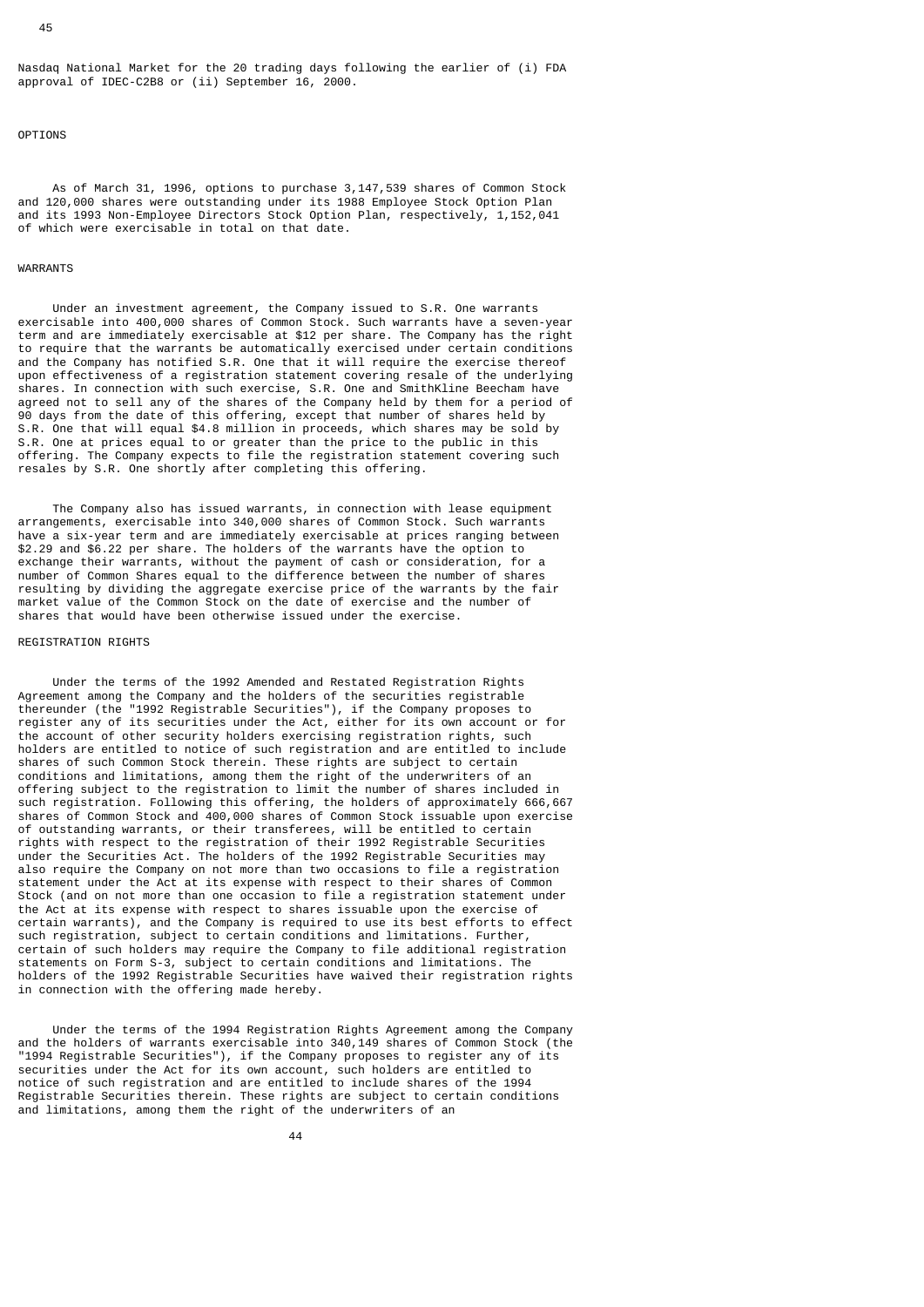offering subject to the registration to limit the number of shares included in such registration. The holders of 1994 Registrable Securities have waived their registration rights in connection with the offering made hereby.

 Under the terms of the 1995 Registration Rights Agreement among the Company, Genentech and ML/MS, if the Company proposes to register any of its securities under the Act, either for its own account or for the account of other security holders exercising registration rights, Genentech is entitled to notice of such registration and is entitled to include 1995 Registrable Securities therein. These rights are subject to certain conditions and limitations, among them the right of the underwriters of an offering subject to the registration to limit the number of shares included in such registration. Genentech has waived its piggyback registration rights in connection with the offering made hereby. Genentech may also require the Company to file a registration statement under the Act at its expense with respect to its 1995 Registrable Securities, and the Company is required to use its best efforts to effect such registration, subject to certain conditions and limitations. Further, after March 15, 1997 ML/MS may require the Company to file a single registration statement on Form S-3, subject to certain conditions and limitations.

# TRANSFER AGENT AND REGISTRAR

 The transfer agent and registrar for the Company's Common Stock is Wells Fargo Bank, N.A., Los Angeles, California.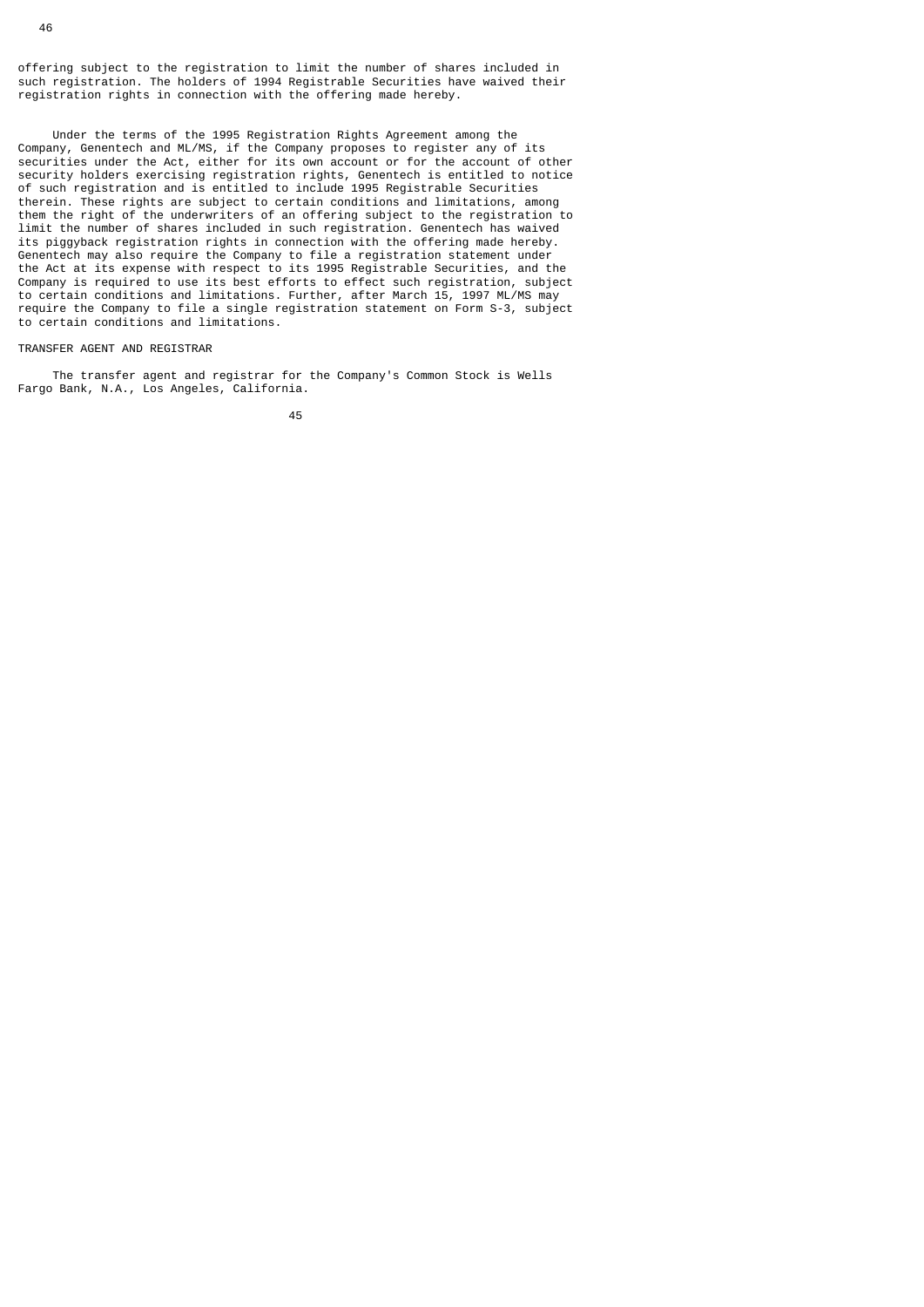#### UNDERWRITERS

 Under the terms and subject to the conditions contained in an Underwriting Agreement dated the date hereof, the Underwriters named below have severally agreed to purchase, and the Company has agreed to sell to them, severally, the respective number of shares of Common Stock set forth opposite their respective names of such Underwriters below:

|             | NUMBER OF     |
|-------------|---------------|
| <b>NAME</b> | <b>SHARES</b> |
|             |               |
|             |               |
|             |               |

| -----<br>- - - |
|----------------|
| -000<br>500    |
| ____<br>----   |

 The Underwriting Agreement provides that the obligations of the several Underwriters to pay for and accept delivery of the shares of Common Stock offered hereby are subject to the approval of certain legal matters by their counsel, and to certain other conditions. The Underwriters are obligated to take and pay for all of the shares of Common Stock offered hereby (other than those covered by the over-allotment option described below) if any such shares are taken.

 The Underwriters initially propose to offer part of the shares of Common Stock offered hereby directly to the public at the public offering price set forth on the cover page hereof and part to certain dealers at a price that represents a concession not in excess of \$ per share under the public offering price. Any Underwriter may allow, and such dealers may reallow, a concession not in excess of \$ per share to other Underwriters or to certain other dealers.

 The Company and the Underwriters have agreed to indemnify each other against certain liabilities, including liabilities under the Securities Act.

 The Company has granted to the Underwriters an option, exercisable for 30 days from the date of this Prospectus, to purchase up to 225,000 additional shares of Common Stock at the public offering price set forth on the cover page hereof, less underwriting discounts and commission. The Underwriters may exercise such option to purchase solely for the purpose of covering over-allotments, if any, made in connection with the offering of the shares of Common Stock offered hereby. To the extent such option is exercised, each Underwriter will become obligated, subject to certain conditions, to purchase approximately the same percentage of such additional shares of Common Stock as the number set forth next to such Underwriter's name in the preceding table bears to the total number of shares of Common Stock offered by the Underwriters hereby.

 The Underwriters have informed the Company that they do not intend to confirm sales to accounts over which they exercise discretionary authority.

 The Company and its executive officers and directors and certain shareholders of the Company have agreed not to (a) offer, pledge, sell, contract to sell, sell any option or contract to purchase, purchase any option or contract to sell, grant any option, right or warrant to purchase, or otherwise transfer or dispose of, directly or indirectly, any shares of Common Stock or any securities convertible into or exercisable or exchangeable for Common Stock, or (b) enter into any swap or other arrangement that transfers to another, in whole or in part, any of the economic consequences of ownership of the Common Stock, whether any such transaction described in clause (a) or (b) above is to be settled by delivery of Common Stock or such other securities, in cash or otherwise for a 90-day period after the date of this Prospectus, without the prior written consent of Morgan Stanley & Co. Incorporated, except that the Company may, without such consent, grant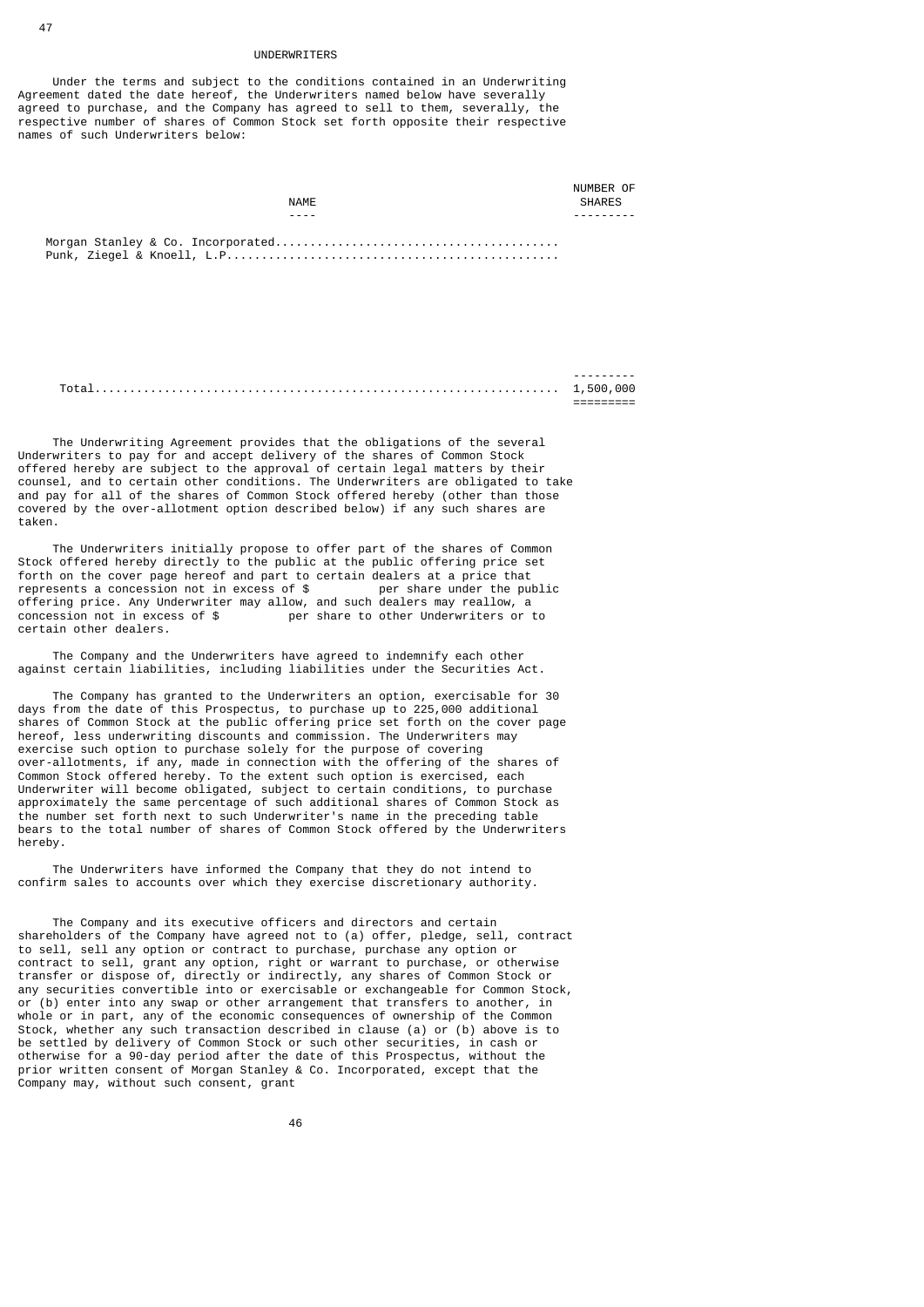options or issue stock upon the exercise of outstanding stock options, pursuant to the Company's stock option plans, and issue stock upon exercise of the warrants.

 Pursuant to regulations promulgated by the Commission, market makers in the Common Stock who are Underwriters or prospective underwriters ("passive market makers") may, subject to certain limitations, make bids for or purchases of shares of Common Stock until the earlier of the time of commencement (the "Commencement Date") of offers or sales of the Common Stock contemplated by this Prospectus or the time at which a stabilizing bid for such shares is made. In general, on and after the date two business days prior to the Commencement Date (1) such market maker's net daily purchases of the Common Stock may not exceed 30% of its average daily trading volume in such stock for the two full consecutive calendar months immediately preceding the filing date of the Registration Statement of which this Prospectus forms a part, (2) such market maker may not effect transactions in, or display bids for, the Common Stock at a price that exceeds the highest bid for the Common Stock by persons who are not passive market makers and (3) bids made by passive market makers must be identified as such.

# LEGAL MATTERS

 Certain legal matters with respect to the validity of the shares of Common Stock offered hereby are being passed upon for the Company by Brobeck, Phleger & Harrison LLP, Palo Alto, California. Certain legal matters are being passed upon for the Underwriters by Gunderson Dettmer Stough Villeneuve Franklin & Hachigian LLP, Palo Alto, California.

# EXPERTS

 The consolidated financial statements and schedule of IDEC Pharmaceuticals as of December 31, 1994 and 1995, and for each of the years in the three-year period ended December 31, 1995, have been included herein and incorporated by reference herein and in the Registration Statement in reliance upon the reports of KPMG Peat Marwick LLP, independent certified public accountants, appearing elsewhere herein and incorporated by reference herein, and upon the authority of said firm as experts in accounting and auditing.

# AVAILABLE INFORMATION

 This Prospectus, which constitutes a part of a Registration Statement on Form S-3 (the "Registration Statement") filed by the Company with the Securities and Exchange Commission (the "Commission") under the Securities Act of 1933, as amended (the "Securities Act"), omits certain of the information set forth in the Registration Statement. Reference is hereby made to the Registration Statement and to the exhibits thereto for further information with respect to the Company and the securities offered hereby. Copies of the Registration Statement and the exhibits thereto are on file at the offices of the Commission and may be obtained upon payment of the prescribed fee or may be examined without charge at the public reference facilities of the Commission described below.

 The Company is subject to the informational requirements of the Exchange Act and in accordance therewith files reports, proxy statements and other information with the Commission. Such reports, proxy statements and other information filed by the Company with the Commission can be inspected and copied at the public reference facilities maintained by the Commission at Judiciary Plaza, 450 Fifth Street, N.W., Room 1024, Washington, D.C. 20549, and the following regional offices of the Commission: New York Regional Office, Seven World Trade Center, 13th Floor, New York, New York 10048; and Chicago Regional Office, Citicorp Center, 500 West Madison Street, Suite 1400, Chicago, Illinois 60661. Copies of such material can also be obtained from the Public Reference Section of the Commission at 450 Fifth Street, N.W., Washington, D.C. 20549, upon payment of prescribed rates. The Company's Common Stock is quoted on the Nasdaq National Market. Reports, proxy statements and other information concerning the Company may be inspected at the National Association of Securities Dealers, Inc. at 1735 K Street, N.W., Washington, D.C. 20006.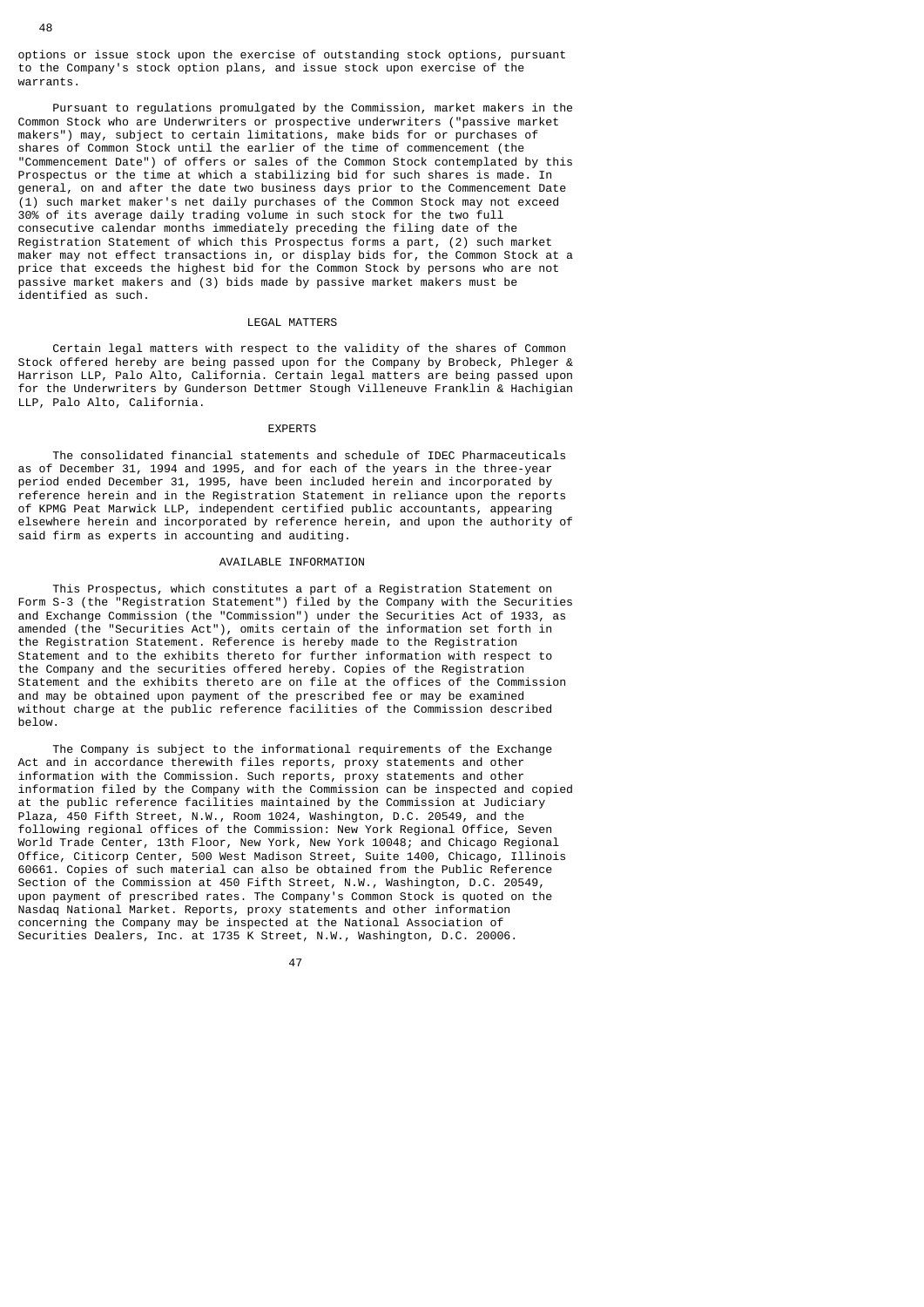# INDEX TO CONSOLIDATED FINANCIAL STATEMENTS

PAGE And the contract of the contract of the contract of the contract of the contract of the contract of the contract of the contract of the contract of the contract of the contract of the contract of the contract of the c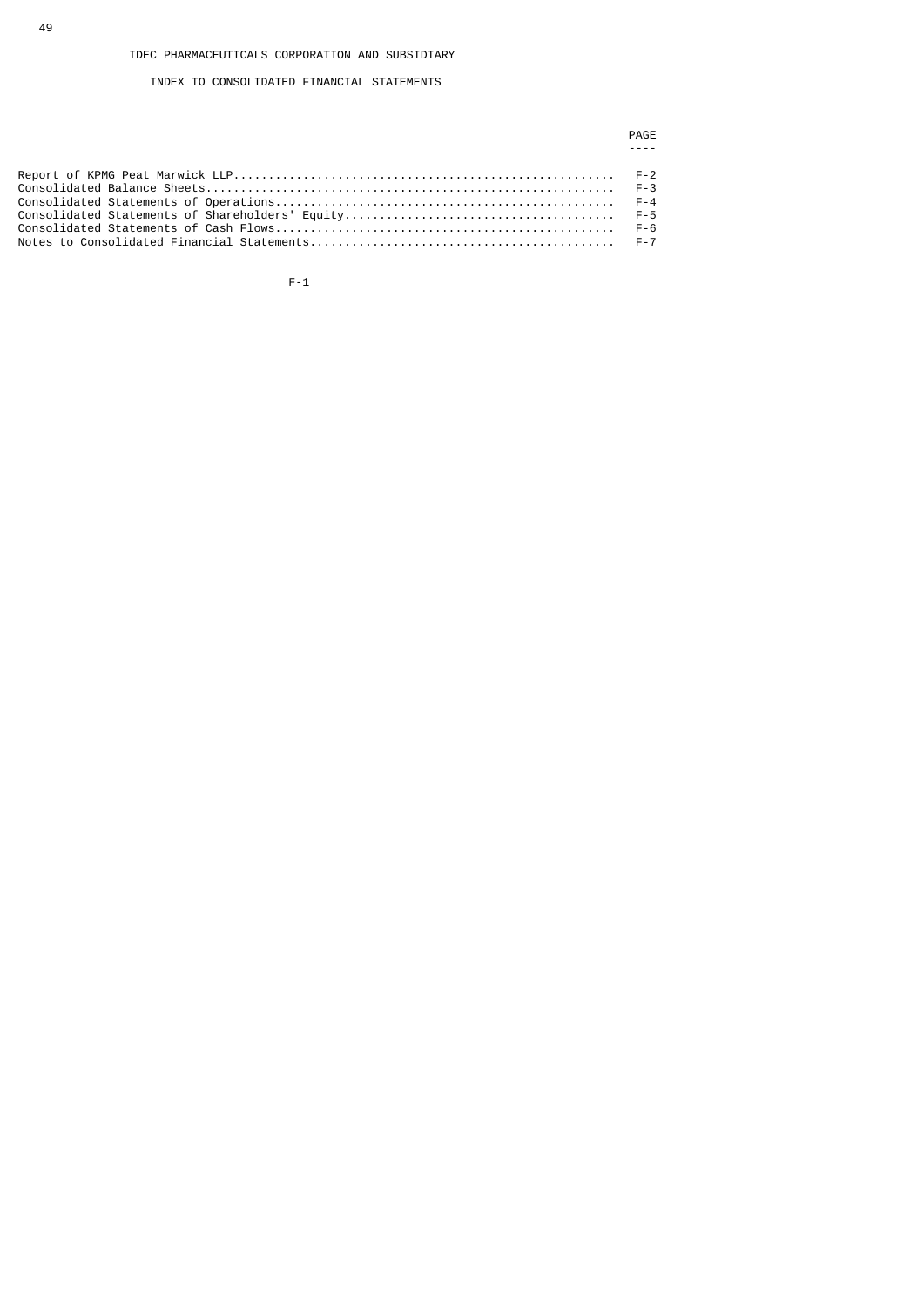The Board of Directors and Shareholders IDEC Pharmaceuticals Corporation:

 We have audited the accompanying consolidated balance sheets of IDEC Pharmaceuticals Corporation and subsidiary as of December 31, 1994 and 1995, and the related consolidated statements of operations, shareholders' equity, and cash flows for each of the years in the three-year period ended December 31, 1995. These consolidated financial statements are the responsibility of the Company's management. Our responsibility is to express an opinion on these consolidated financial statements based on our audits.

 We conducted our audits in accordance with generally accepted auditing standards. Those standards require that we plan and perform the audit to obtain reasonable assurance about whether the financial statements are free of material misstatement. An audit includes examining, on a test basis, evidence supporting the amounts and disclosures in the financial statements. An audit also includes assessing the accounting principles used and significant estimates made by management, as well as evaluating the overall financial statement presentation. We believe that our audits provide a reasonable basis for our opinion.

 In our opinion, the consolidated financial statements referred to above present fairly, in all material respects, the financial position of IDEC Pharmaceuticals Corporation and subsidiary as of December 31, 1994 and 1995, and the results of their operations and their cash flows for each of the years in the three-year period ended December 31, 1995, in conformity with generally accepted accounting principles.

KPMG PEAT MARWICK LLP

San Diego, California February 2, 1996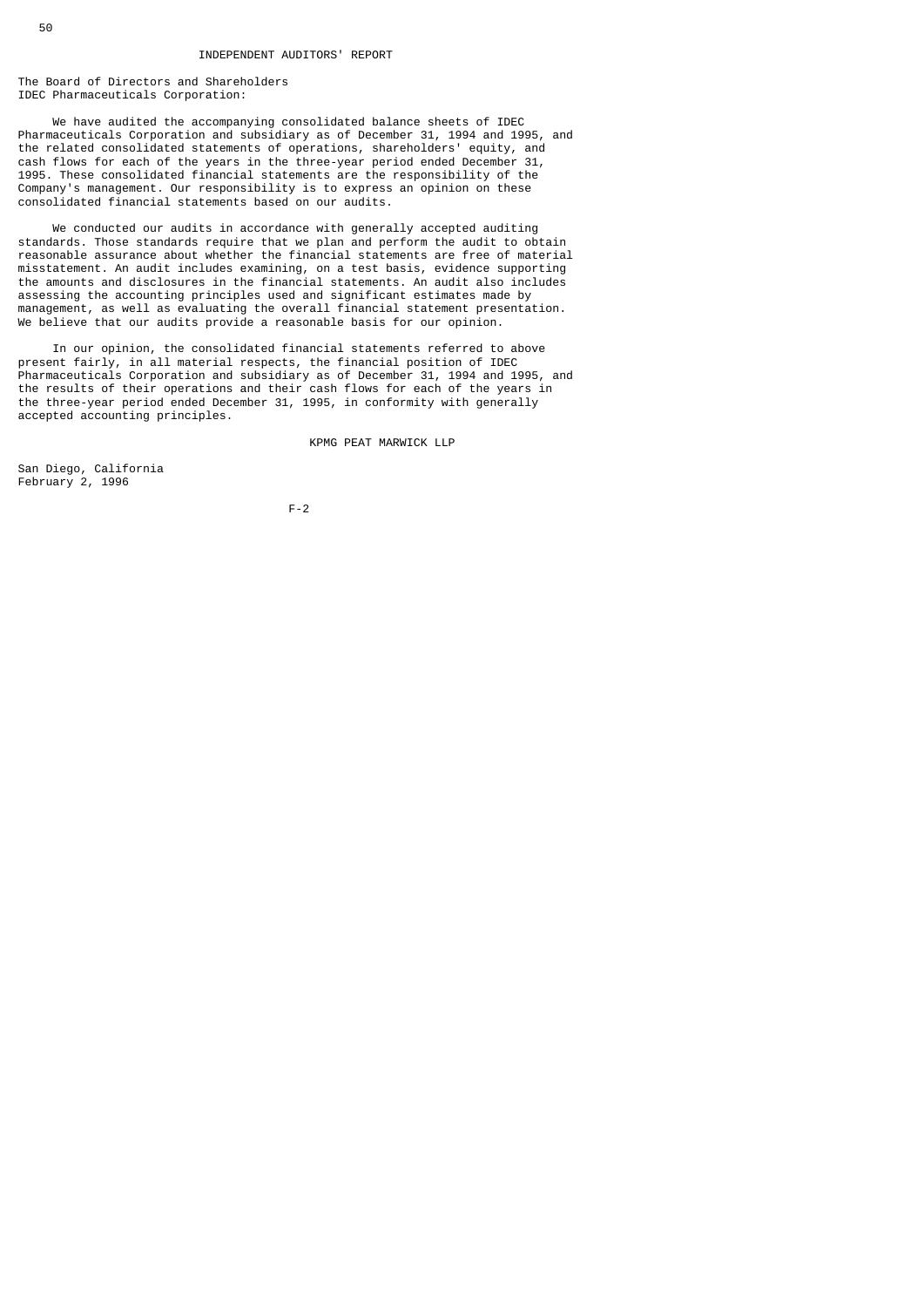## CONSOLIDATED BALANCE SHEETS (IN THOUSANDS)

|                                                               | DECEMBER 31,        |                 |                          |
|---------------------------------------------------------------|---------------------|-----------------|--------------------------|
|                                                               | 1994                | .<br>1995       | MARCH 31,<br>1996        |
|                                                               | .                   | <u>.</u>        | ---------<br>(UNAUDITED) |
| <b>ASSETS</b>                                                 |                     |                 |                          |
| Current assets:                                               |                     |                 |                          |
|                                                               | \$13,691            | \$18,828        | \$<br>18,524             |
|                                                               | 6,910               | 5,182           | 7,325                    |
| Current portion of note receivable (note 4)                   | 494                 | 640             | 680                      |
| Contract research revenue receivables (note 7)                | 835<br>$\sim$ $  -$ | 1,455<br>$  \,$ | 2,747<br>4,500           |
|                                                               |                     | $- -$           | 911                      |
| Prepaid expenses and other current assets                     | 707                 | 1,333           | 914                      |
|                                                               |                     |                 | <u>.</u>                 |
| Total current assets                                          | 22,637              | 27,438          | 35,601                   |
| Restricted marketable security (note 5)                       | 1,500               | 750             | 750                      |
| Property and equipment, net (notes 3 and $5)$                 | 19,041              | 17,955          | 17,569                   |
| Note receivable, less current portion (note 4)                | 1,889               | 1,249           | 1,060                    |
|                                                               | 427                 | 234             | 226<br>$- - - -$         |
|                                                               | \$45,494            | \$47,626        | \$55,206                 |
|                                                               | ========            |                 |                          |
| LIABILITIES AND SHAREHOLDERS' EQUITY                          |                     |                 |                          |
| Current liabilities:                                          |                     |                 |                          |
| Current portion of notes payable (note $5)$                   | \$<br>3,676         | \$<br>3,248     | \$<br>3,392              |
| $Trade$ payable -- clinical materials                         | 781                 | 238             | $ -$                     |
|                                                               | 653<br>2,293        | 970<br>4,280    | 514<br>4,220             |
| Deferred contract research revenue (note 7)                   | 2,024               | $ -$            |                          |
|                                                               | <u>.</u>            | <u>.</u>        |                          |
| Total current liabilities                                     | 9,427               | 8,736           | 8,126<br>.               |
| Notes payable, less current portion (note $5)$                | 7,386               | 6,598           | 6,385                    |
|                                                               | 785                 | 1,123           | 1,217                    |
| Shareholders' equity (notes 2 and 8):                         |                     |                 |                          |
| Convertible preferred stock, no par value, 8,000 shares       |                     |                 |                          |
| authorized; issued and outstanding: 207 shares at             |                     |                 |                          |
| December 31, 1995 and 230 share at March 31, 1996, at         | $- -$               | 14,086          | 19,086                   |
| Common stock, no par value, 25,000 shares authorized; issued  |                     |                 |                          |
| and outstanding: 13,728 shares and 15,061 shares at           |                     |                 |                          |
| December 31, 1994 and 1995, respectively, and 15,271          |                     |                 |                          |
|                                                               | 87,779              | 93,554          | 94,476                   |
|                                                               | 1,699               | 2,379           | 2,923                    |
| Unrealized gains (losses) on securities                       |                     |                 |                          |
|                                                               | (14)<br>(61, 568)   | 10<br>(78, 860) | 6<br>(77, 013)           |
|                                                               | . <sub>.</sub>      |                 |                          |
| Total shareholders' equity<br>Commitments (notes 5, 7 and 10) | 27,896              | 31,169          | 39,478                   |
|                                                               | .                   | <u>.</u>        |                          |
|                                                               | \$45,494            | \$47,626        | \$55,206                 |
|                                                               | ========            | ========        | =========                |

See accompanying notes to consolidated financial statements.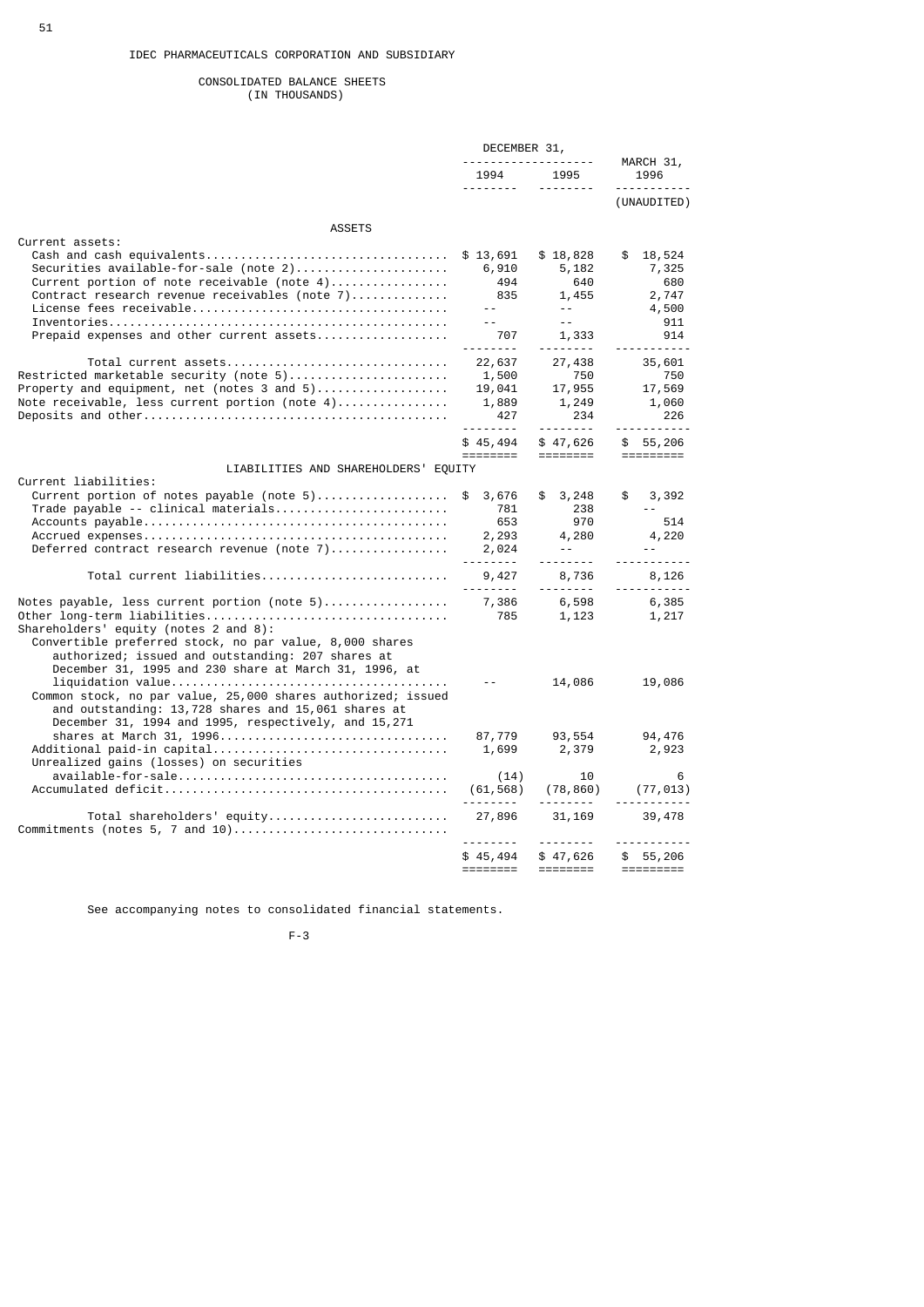CONSOLIDATED STATEMENTS OF OPERATIONS (IN THOUSANDS, EXCEPT PER SHARE DATA)

|                                                                                                                                                                                   |                                               | YEARS ENDED DECEMBER 31,                          |                                                           | THREE MONTHS ENDED<br>MARCH 31,<br>--------------------- |                                                                                                                                                                                                                                                                                                                                                                                                                                                                                                      |  |
|-----------------------------------------------------------------------------------------------------------------------------------------------------------------------------------|-----------------------------------------------|---------------------------------------------------|-----------------------------------------------------------|----------------------------------------------------------|------------------------------------------------------------------------------------------------------------------------------------------------------------------------------------------------------------------------------------------------------------------------------------------------------------------------------------------------------------------------------------------------------------------------------------------------------------------------------------------------------|--|
|                                                                                                                                                                                   |                                               | 1993 1994                                         | 1995                                                      | 1995 1996                                                |                                                                                                                                                                                                                                                                                                                                                                                                                                                                                                      |  |
|                                                                                                                                                                                   | <u>.</u>                                      | __________                                        | <u> - - - - - - - -</u>                                   | (UNAUDITED)                                              | $\begin{array}{cccccccccccccc} \multicolumn{2}{c}{} & \multicolumn{2}{c}{} & \multicolumn{2}{c}{} & \multicolumn{2}{c}{} & \multicolumn{2}{c}{} & \multicolumn{2}{c}{} & \multicolumn{2}{c}{} & \multicolumn{2}{c}{} & \multicolumn{2}{c}{} & \multicolumn{2}{c}{} & \multicolumn{2}{c}{} & \multicolumn{2}{c}{} & \multicolumn{2}{c}{} & \multicolumn{2}{c}{} & \multicolumn{2}{c}{} & \multicolumn{2}{c}{} & \multicolumn{2}{c}{} & \multicolumn{2}{c}{} & \multicolumn{2}{c}{} & \$               |  |
| Revenues (note 7):<br>Contract research revenues                                                                                                                                  | \$4,329                                       | $$5,143$ $$12,136$<br>2,300                       | 11,500                                                    | \$3,347<br>5,000<br><u> - - - - - - - -</u>              | \$ 2,936<br>7,000<br>$- - - - - -$                                                                                                                                                                                                                                                                                                                                                                                                                                                                   |  |
| Total revenues (including<br>related party revenues of<br>\$8,583 for the year ended<br>December 31, 1995 and \$4,000<br>and \$1,523 for the three<br>months ended March 31, 1995 |                                               |                                                   |                                                           |                                                          |                                                                                                                                                                                                                                                                                                                                                                                                                                                                                                      |  |
| and $1996$ , respectively)<br>Operating expenses:<br>Research and development                                                                                                     |                                               | 12,714 7,443                                      | 23,636                                                    | 8,347                                                    | 9,936                                                                                                                                                                                                                                                                                                                                                                                                                                                                                                |  |
| $(note 7) \dots \dots \dots \dots \dots \dots \dots \dots$<br>General and administrative<br>Acquired technology rights                                                            |                                               | 18,723 21,191 22,488 5,538<br>4,262 4,768         | 6,112                                                     | 1,655                                                    | 5,641<br>1,854                                                                                                                                                                                                                                                                                                                                                                                                                                                                                       |  |
| $(note 8) \dots \dots \dots \dots \dots \dots \dots \dots$                                                                                                                        | <b>Contract Contract Street</b><br><u>.</u> . | and the state of the state                        | 11,437 11,437<br>---------                                | <u> - - - - - - - -</u>                                  | <b>Service State</b>                                                                                                                                                                                                                                                                                                                                                                                                                                                                                 |  |
| Total operating expenses 22,985                                                                                                                                                   | <u>.</u>                                      | 25,959<br><u>.</u> .                              | 40,037<br><u>.</u>                                        | 18,630<br><u> - - - - - - - -</u>                        | $\frac{1}{2} \left( \frac{1}{2} \right) \left( \frac{1}{2} \right) \left( \frac{1}{2} \right) \left( \frac{1}{2} \right) \left( \frac{1}{2} \right) \left( \frac{1}{2} \right) \left( \frac{1}{2} \right) \left( \frac{1}{2} \right) \left( \frac{1}{2} \right) \left( \frac{1}{2} \right) \left( \frac{1}{2} \right) \left( \frac{1}{2} \right) \left( \frac{1}{2} \right) \left( \frac{1}{2} \right) \left( \frac{1}{2} \right) \left( \frac{1}{2} \right) \left( \frac$<br>7,495                  |  |
| Income (loss) from operations $(10, 271)$                                                                                                                                         | <u>.</u> .                                    | (18, 516)<br><u>.</u> .                           | (16, 401)<br><u> - - - - - - - -</u>                      | (10, 283)<br><u>.</u>                                    | 2,441<br>------                                                                                                                                                                                                                                                                                                                                                                                                                                                                                      |  |
| Other income (expense):<br>Interest income<br>Interest expense<br>Other income                                                                                                    | 1,553<br>(379)<br>215<br><u>.</u>             | 956<br>(471)<br>$\sim$ $\sim$ $ \sim$<br><u>.</u> | 1,387<br>(2, 278)<br><b>Contract Contract</b><br><u>.</u> | 319<br>(460)<br>$\sim$ $\sim$ $ \sim$<br><u>.</u>        | 353<br>(947)<br>$\sim$ $\sim$ $ \sim$                                                                                                                                                                                                                                                                                                                                                                                                                                                                |  |
| Total other income $(expense) \ldots$ .                                                                                                                                           | 1,389                                         | 485<br>---------                                  | (891)<br>---------                                        | (141)<br>---------                                       | $- - - - - -$<br>(594)<br>$\frac{1}{2} \left( \frac{1}{2} \right) \left( \frac{1}{2} \right) \left( \frac{1}{2} \right) \left( \frac{1}{2} \right) \left( \frac{1}{2} \right) \left( \frac{1}{2} \right) \left( \frac{1}{2} \right) \left( \frac{1}{2} \right) \left( \frac{1}{2} \right) \left( \frac{1}{2} \right) \left( \frac{1}{2} \right) \left( \frac{1}{2} \right) \left( \frac{1}{2} \right) \left( \frac{1}{2} \right) \left( \frac{1}{2} \right) \left( \frac{1}{2} \right) \left( \frac$ |  |
| Net income $(\text{loss}) \dots \dots \dots \dots \dots \dots$                                                                                                                    | \$ (8, 882)<br>========                       | \$(18, 031)<br>========                           | \$(17, 292)<br>========                                   | \$(10, 424)<br>========                                  | \$1,847<br>======                                                                                                                                                                                                                                                                                                                                                                                                                                                                                    |  |
| Net income (loss) per share                                                                                                                                                       | \$ (0.96)<br>========                         | \$(1.65)<br>========                              | \$(1.18)<br>========                                      | \$ (0.75)<br>========                                    | \$0.10<br>$=$ $=$ $=$ $=$ $=$ $=$                                                                                                                                                                                                                                                                                                                                                                                                                                                                    |  |
| Shares used in computing net income<br>$(\text{loss})$ per share                                                                                                                  | 9,265                                         | 10,931                                            | 14,650                                                    | 13,937                                                   | 19,121                                                                                                                                                                                                                                                                                                                                                                                                                                                                                               |  |

See accompanying notes to consolidated financial statements.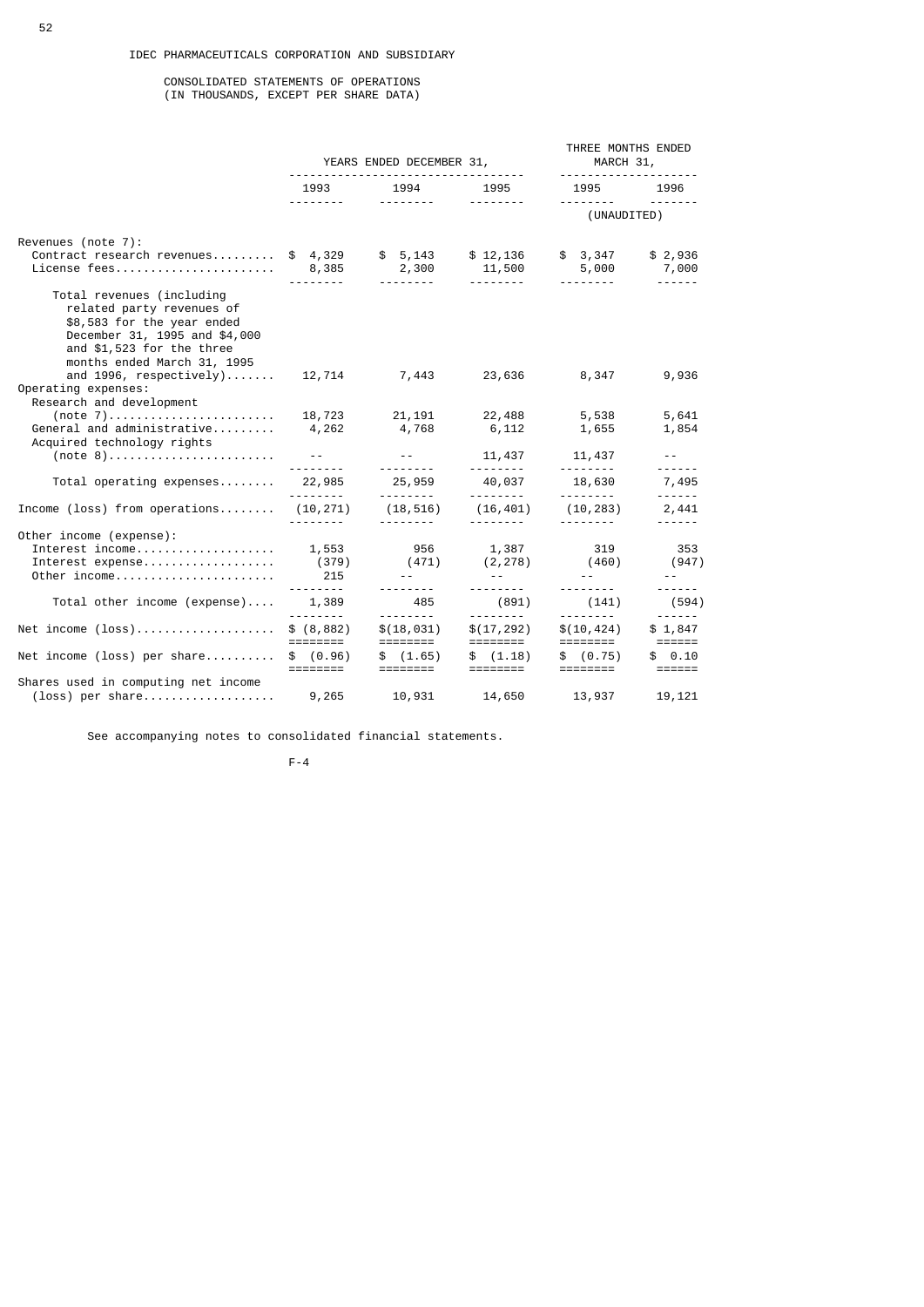CONSOLIDATED STATEMENTS OF SHAREHOLDERS' EQUITY (IN THOUSANDS)

|                                                                                                                                                       | CONVERTIBLE<br>PREFERRED STOCK |                   | COMMON STOCK            |               | ADDITIONAL<br>PAID-IN | UNREALIZED GAINS<br>(LOSSES) ON SECURITIES | ACCUMULATED            | <b>TOTAL</b><br>SHAREHOLDERS' |
|-------------------------------------------------------------------------------------------------------------------------------------------------------|--------------------------------|-------------------|-------------------------|---------------|-----------------------|--------------------------------------------|------------------------|-------------------------------|
|                                                                                                                                                       | <b>SHARES</b><br>------        | AMOUNT<br>------- | <b>SHARES</b><br>------ | AMOUNT        | CAPITAL<br>--------   | AVAILABLE-FOR-SALE                         | DEFICIT                | EQUITY                        |
| Balance at December                                                                                                                                   |                                |                   |                         |               |                       |                                            |                        |                               |
| $31, 1992 \ldots$<br>Issuance of common<br>stock under stock                                                                                          | $ -$                           | $$ - -$           | 9,292                   | \$77,343      | \$1,099               | $$ - -$                                    | \$ (34, 655)           | \$ 43,787                     |
| option plan<br>Issuance of common<br>stock under                                                                                                      | $ -$                           | - -               | 117                     | 101           | $ -$                  | $\sim$ $-$                                 | $\sim$ $-$             | 101                           |
| employee stock<br>purchase plan<br>Issuance of common                                                                                                 | - -                            | $ -$              | 16                      | 68            | $ -$                  | $\sim$ $-$                                 | $\sim$ $-$             | 68                            |
| stock warrants                                                                                                                                        | - -                            |                   |                         | $\sim$ $\sim$ | 600                   | $\overline{a}$                             | $\sim$ $-$             | 600                           |
| $Net loss$                                                                                                                                            | $ -$                           | $\sim$ $\sim$     |                         |               |                       | $\sim$ $\sim$                              | (8, 882)<br>. <u>.</u> | (8, 882)<br>$- - - - -$       |
| Balance at December                                                                                                                                   |                                |                   |                         |               |                       |                                            |                        |                               |
| $31, 1993 \ldots$<br>Issuance of common<br>stock under stock                                                                                          | - -                            |                   | 9,425                   | 77,512        | 1,699                 | - -                                        | (43, 537)              | 35,674                        |
| option plan<br>Issuance of common<br>stock under<br>employee stock                                                                                    | $ -$                           | $- -$             | 24                      | 26            | $ -$                  | $\sim$ $-$                                 | $ -$                   | 26                            |
| purchase plan<br>Issuance of common<br>stock in stock                                                                                                 | $- -$                          | - -               | 38                      | 85            | $ -$                  | $- -$                                      | $\sim$ $-$             | 85                            |
| $offerings$<br>Change in unrealized<br>gains (losses) on<br>securities                                                                                | $ -$                           |                   | 4,241                   | 10,156        |                       | $- -$                                      | - -                    | 10,156                        |
| available-for-sale.                                                                                                                                   | $ -$                           |                   |                         |               |                       | (14)                                       | $- -$                  | (14)                          |
| $Net loss$                                                                                                                                            | $- -$                          |                   |                         |               |                       | $- -$<br>- - - -                           | (18, 031)              | (18, 031)                     |
| Balance at December                                                                                                                                   |                                |                   |                         |               |                       |                                            |                        |                               |
| 31, 1994<br>Issuance of common<br>stock under stock                                                                                                   | $ -$                           | - -               | 13,728                  | 87,779        | 1,699                 | (14)                                       | (61, 568)              | 27,896                        |
| option plans<br>Issuance of common<br>stock under                                                                                                     | $ -$                           | $- -$             | 167                     | 697           | $ -$                  | $\sim$ $-$                                 | $ -$                   | 697                           |
| employee stock<br>purchase plan<br>Issuance of series<br>$A-1$ and $A-2$<br>convertible<br>preferred stock<br>pursuant to terms<br>of a collaborative | $ -$                           | $- -$             | 63                      | 256           | $ -$                  | $ -$                                       |                        | 256                           |
| agreement<br>Issuance of common<br>stock and series B<br>convertible<br>preferred stock to<br>acquire technology                                      | 138                            | 7,149             |                         |               |                       | $\sim$ $\sim$                              | $ -$                   | 7,149                         |
| rights<br>Issuance of common<br>stock for                                                                                                             | 69                             | 6,937             | 1,000                   | 4,500         |                       | $\sim$ $-$                                 | $\sim$ $-$             | 11,437                        |
| services<br>Amortization of fair<br>value change in<br>common stock                                                                                   | $\overline{a}$                 |                   | 103                     | 322           | - -                   | $- -$                                      | $- -$                  | 322                           |
| warrants<br>Change in unrealized<br>gains (losses) on<br>securities                                                                                   |                                |                   |                         |               | 680                   | $- -$                                      | $- -$                  | 680                           |
| available-for-sale.<br>$Net loss$                                                                                                                     | - -                            |                   |                         |               |                       | 24<br>$\sim$ $\sim$                        | $ -$<br>(17, 292)      | 24<br>(17, 292)               |
|                                                                                                                                                       |                                |                   |                         |               |                       |                                            |                        |                               |
| Balance at December<br>31, 1995                                                                                                                       | 207                            | 14,086            | 15,061                  | 93,554        | 2,379                 | 10                                         | (78, 860)              | 31,169                        |
| Issuance of common<br>stock under stock                                                                                                               |                                |                   |                         |               |                       |                                            |                        |                               |
| option plans<br>Issuance of common<br>stock under                                                                                                     | $- -$                          |                   | 150                     | 352           | $ -$                  | $\sim$ $-$                                 | $\sim$ $-$             | 352                           |
| employee stock<br>purchase plan<br>Issuance of series<br>A-3 convertible<br>preferred stock<br>pursuant to terms<br>of a collaborative                |                                |                   | 43                      | 211           |                       |                                            | $- -$                  | 211                           |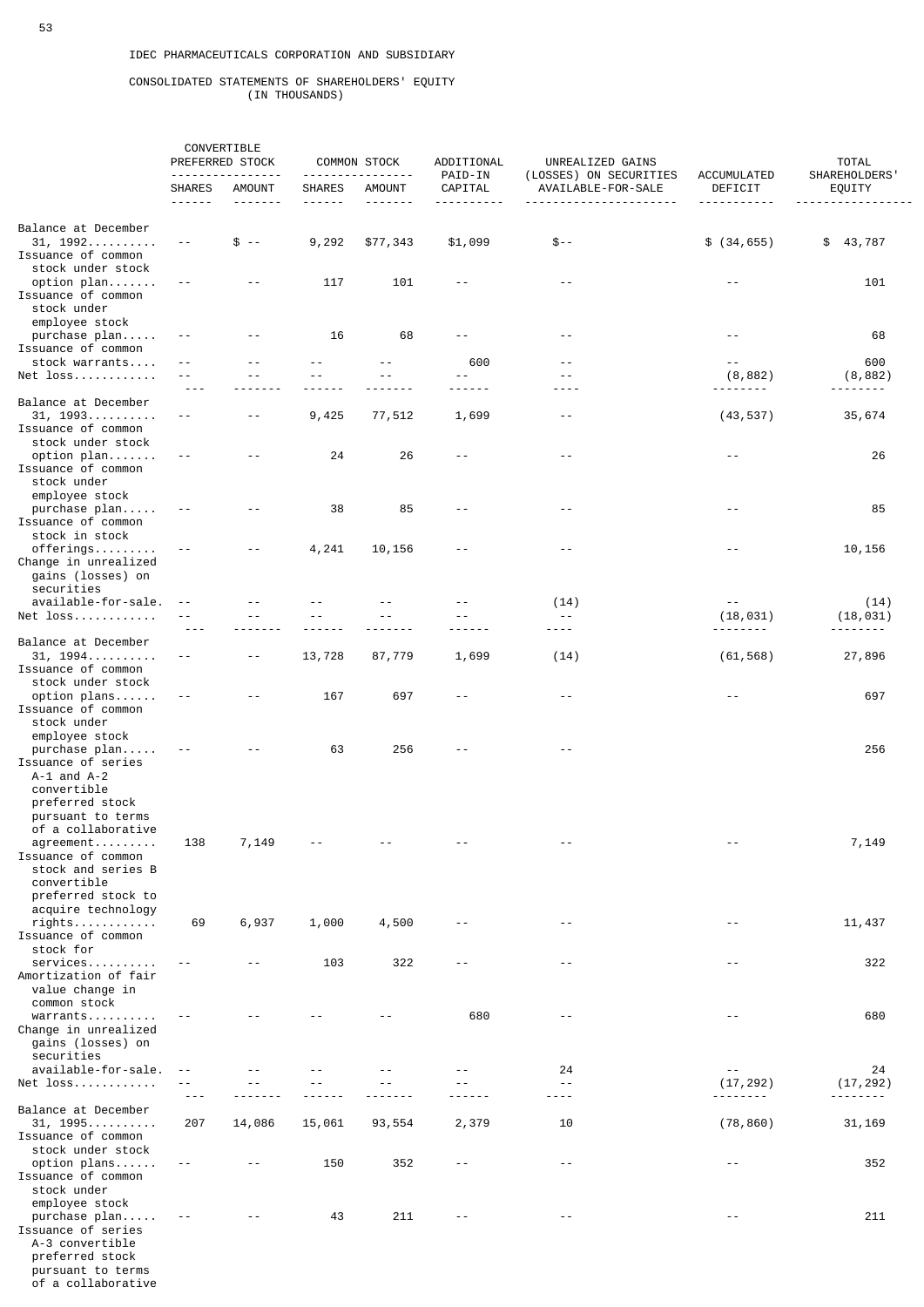| agreement<br>Issuance of common                                                | - 23  | 5,000    | $ -$   |          |         | $ -$     | $- -$       | 5,000        |
|--------------------------------------------------------------------------------|-------|----------|--------|----------|---------|----------|-------------|--------------|
| stock for services.<br>Amortization of fair<br>value change in<br>common stock | $ -$  | $ -$     | 17     | 359      | $ -$    | $ -$     | $ -$        | 359          |
| warrants<br>Change in unrealized<br>gains (losses) on<br>securities            | $- -$ |          |        |          | 544     | $ -$     | $ -$        | 544          |
| available-for-sale.                                                            | $ -$  |          | $ -$   | $ -$     |         | (4)      | $ -$        | (4)          |
| Net income                                                                     | $ -$  | - -      | $ -$   | $ -$     | $ -$    | $ -$     | 1,847       | 1,847        |
|                                                                                |       |          |        |          |         |          |             |              |
| Balance at March 31,<br>1996 (unaudited)                                       | 230   | \$19,086 | 15,271 | \$94,476 | \$2,923 | \$<br>-6 | \$(77, 013) | \$<br>39,478 |

See accompanying notes to consolidated financial statements.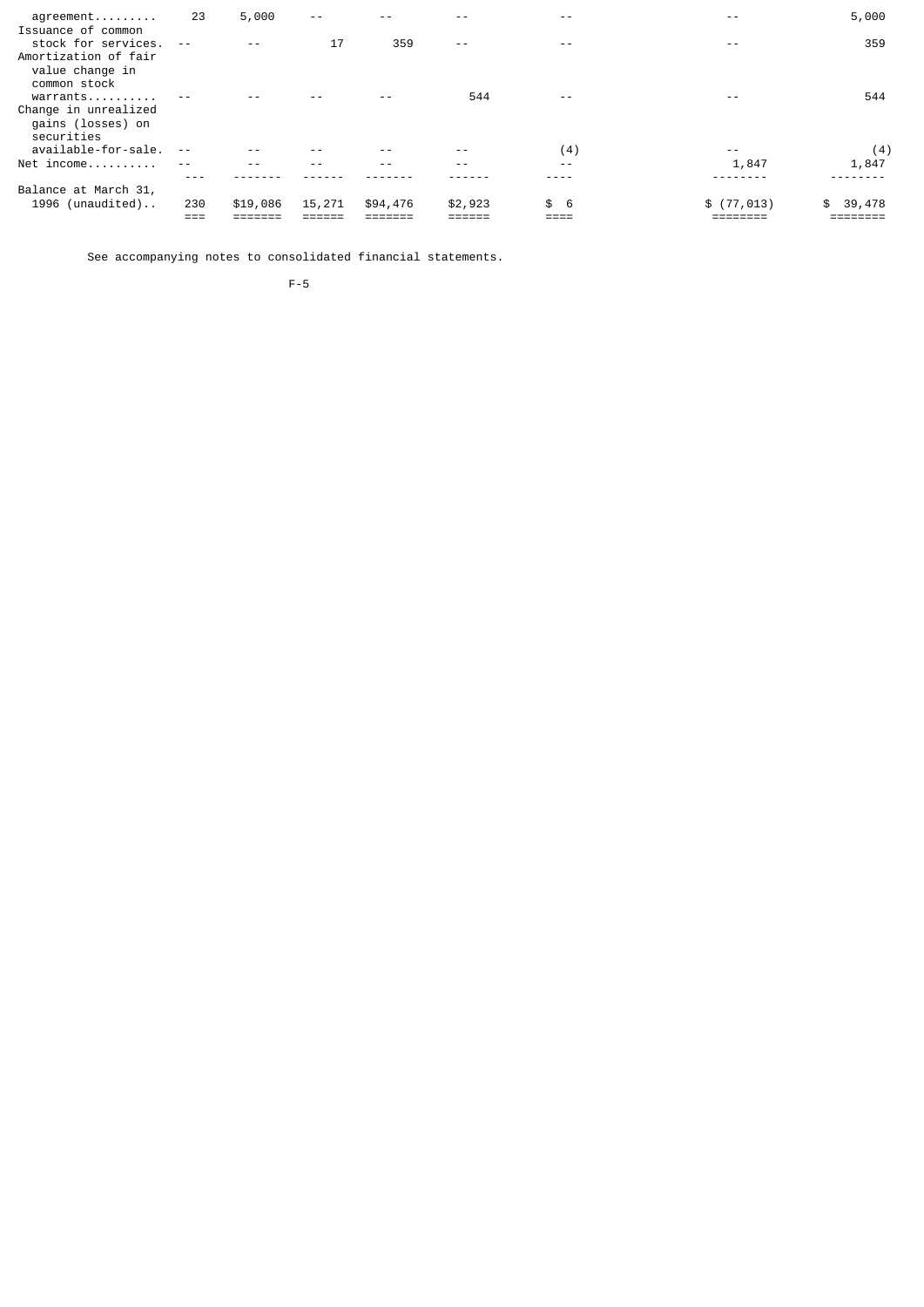CONSOLIDATED STATEMENTS OF CASH FLOWS (IN THOUSANDS)

|                                                                                                                             | YEARS ENDED DECEMBER 31,            |                          |                          | THREE MONTHS ENDED<br>MARCH 31,     |                          |  |
|-----------------------------------------------------------------------------------------------------------------------------|-------------------------------------|--------------------------|--------------------------|-------------------------------------|--------------------------|--|
|                                                                                                                             | 1993<br><u>.</u>                    | 1994<br><u>.</u>         | 1995                     | 1995<br>$- - - - -$                 | 1996                     |  |
|                                                                                                                             |                                     |                          |                          | (UNAUDITED)                         |                          |  |
| Cash flows from operating activities:<br>Adjustments to reconcile net income (loss) to net                                  |                                     | \$(18, 031)              | \$(17, 292)              | \$(10, 424)                         | \$1,847                  |  |
| cash provided by (used in) operating activities:<br>Depreciation and amortization<br>Amortization of premiums on marketable | 716                                 | 2,422                    | 2,401                    | 587                                 | 644                      |  |
| Payments on note receivable<br>Amortization of discount on trade                                                            | 404<br>255                          | 562                      | 495                      | 114                                 | 148                      |  |
| payable -- clinical materials<br>Gains (losses) on sales of marketable securities                                           | 305                                 |                          |                          |                                     |                          |  |
| and securities available-for-sale<br>Acquired technology rights<br>Issuance of common stock for services                    | (27)<br>$ -$                        | (1)<br>$- -$<br>$- -$    | 5<br>11,437<br>322       | $- -$<br>11,437<br>148              | $ -$<br>359              |  |
| Amortization of fair value change in common stock<br>Change in assets and liabilities:                                      | $- -$                               | - -                      | 680                      | 25                                  | 544                      |  |
| $Inventories.$<br>License fees receivable                                                                                   | 1,913                               | $ -$                     |                          | $ -$<br>$- -$                       | (911)<br>(4, 500)        |  |
| Prepaid expenses, deposits and other assets<br>Accounts payable, accrued expenses and other                                 | 137<br>1,819                        | (268)<br>(315)           | (713)<br>2,643           | (2,040)<br>544                      | (864)<br>(423)           |  |
| $Trade$ payable -- clinical materials<br>Accrued unification costs                                                          | (175)<br>(2, 246)                   | (3, 506)<br>$\sim$ $-$   | (543)<br>$- -$           |                                     | (238)<br>$- -$           |  |
| Deferred contract research revenue                                                                                          | 1,315                               | $ -$                     | (2, 024)                 |                                     |                          |  |
| Net cash provided by (used in) operating<br>activities<br>Cash flows from investing activities:                             | (4, 466)                            | (19, 137)                | (2, 589)                 | 391                                 | (3, 394)                 |  |
| Purchase of property and equipment<br>Purchase of marketable securities and securities                                      | (17, 523)                           | (1, 619)                 | (1, 315)                 | (178)                               | (258)                    |  |
| available-for-sale<br>Sales and maturities of marketable securities and<br>securities available-for-sale                    | (34, 116)<br>55,873                 | (6, 551)<br>14,962       | (8, 218)                 | (1, 490)<br>1,000                   | (5, 977)<br>3,830        |  |
| Net cash provided by (used in) investing                                                                                    |                                     |                          | 10,715                   |                                     |                          |  |
| Cash flows from financing activities:                                                                                       | 4,234                               | 6,792                    | 1,182                    | (668)                               | (2, 405)                 |  |
| Proceeds from notes payable<br>Payments on notes payable                                                                    | 4,616<br>(140)                      | 7,500<br>(1, 400)        | 2,500<br>(4, 058)        | (1, 917)                            | 779<br>(847)             |  |
| Proceeds from issuance of common stock, net<br>Proceeds from issuance of convertible preferred                              | 169                                 | 10,267                   | 953                      | 16                                  | 563                      |  |
| Proceeds from issuance of common stock warrants,                                                                            | 600                                 |                          | 7,149                    |                                     | 5,000<br>$-$             |  |
| Net cash provided by (used in) financing                                                                                    | - - - - - - - -                     | ---------                | --------                 | - - - - - - - -                     | --------                 |  |
| Net increase (decrease) in cash and cash equivalents<br>Cash and cash equivalents, beginning of $period$                    | 5, 245<br>5,013<br>4,656            | 16,367<br>4,022<br>9,669 | 6,544<br>5,137<br>13,691 | (1, 901)<br>(2, 178)<br>13,691      | 5,495<br>(304)<br>18,828 |  |
| Cash and cash equivalents, end of $period$                                                                                  | --------<br>9,669<br>\$<br>======== | \$13,691<br>=========    | ---<br>\$18,828          | $ -$<br>\$11,513<br><b>EDECEDED</b> | --------<br>\$18,524     |  |
| Supplemental disclosures of cash flow information:<br>Cash paid during the period for interest                              | \$<br>51                            | 466<br>\$                | \$1,518                  | \$<br>334                           | \$<br>408                |  |

See accompanying notes to consolidated financial statements.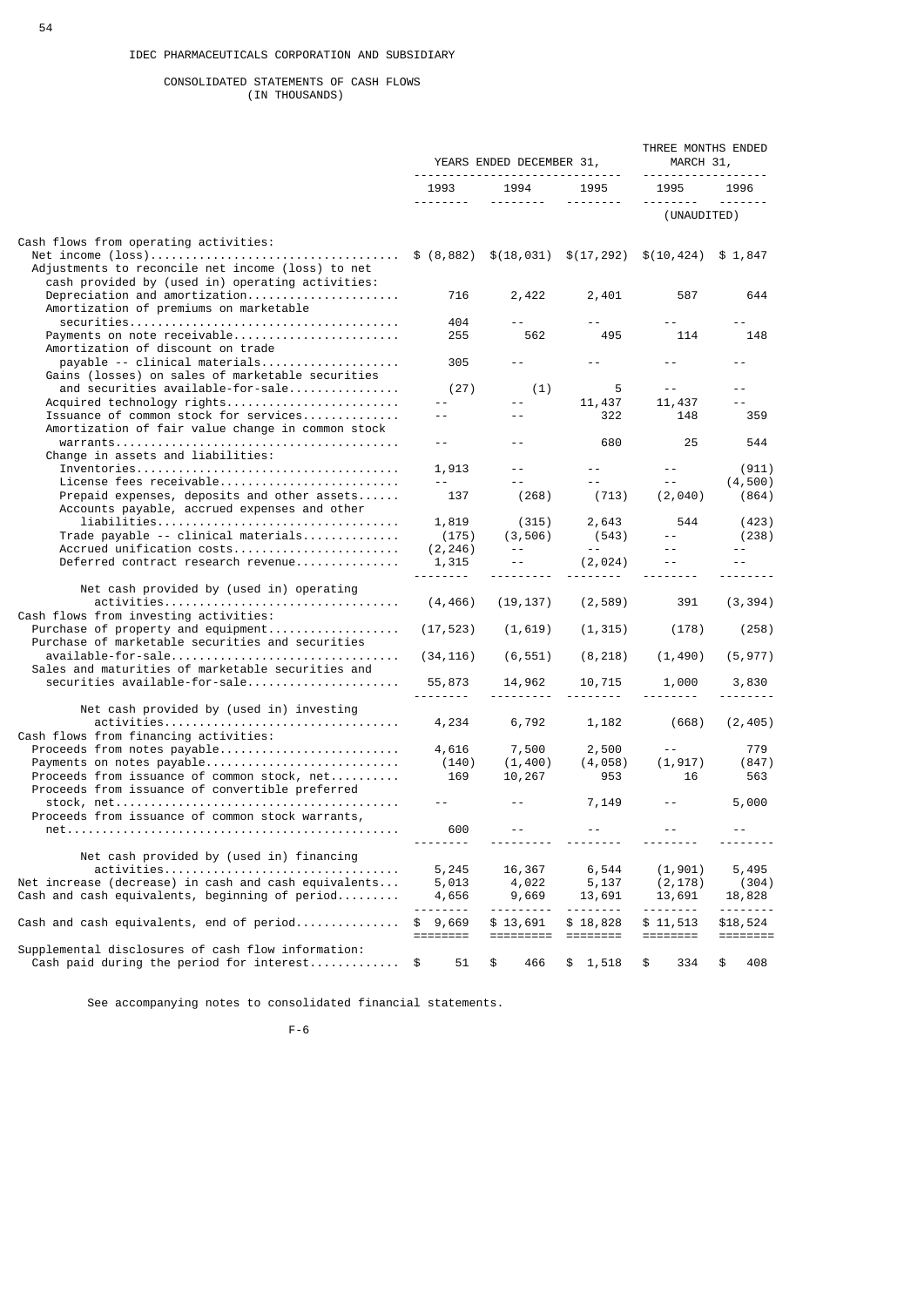NOTES TO CONSOLIDATED FINANCIAL STATEMENTS (THE FINANCIAL INFORMATION AS OF MARCH 31, 1996 AND FOR THE THREE MONTHS ENDED MARCH 31, 1995 AND 1996 IS UNAUDITED)

NOTE 1: ORGANIZATION AND SUMMARY OF SIGNIFICANT ACCOUNTING POLICIES

 Organization and Business: IDEC Pharmaceuticals Corporation (the "Company") was incorporated on July 19, 1985, under the laws of the State of California to engage in the research and development of targeted immunotherapies for cancer and autoimmune diseases.

 Principles of Consolidation: The consolidated financial statements include the financial statements of IDEC Pharmaceuticals Corporation and its wholly owned subsidiary IDEC Seiyaku. All significant intercompany balances and transactions have been eliminated in consolidation.

 Cash and Cash Equivalents: For the purposes of financial statement presentation, the Company considers all highly liquid investments in debt securities with original maturities of three months or less to be cash equivalents.

 Securities Available-for-Sale: Securities available-for-sale are carried at fair value, with unrealized gains and losses, net of tax, reported as a separate component of shareholders' equity. The cost of securities sold is based on the specific identification method.

 Inventories: Inventories are stated at the lower of cost or market. Cost is determined in a manner which approximates the first-in, first-out (FIFO) method. Inventories consist of work-in process at March 31, 1996.

 Property and Equipment: Property and equipment are stated at cost. Depreciation on property and equipment is calculated using the straight-line method over the estimated useful lives of the assets, generally ranging from three to seven years. Leasehold improvements are amortized straight-line over the shorter of the lease term or estimated useful life of the asset.

 Fair Value of Financial Instruments: Statement of Financial Accounting Standards No. 107, "Disclosures About Fair Value of Financial Instruments," requires that fair values be disclosed for most of the Company's financial instruments. The carrying amount of cash, cash equivalents and securities available-for-sale, note receivable, contract research revenue receivables, accounts payable, accrued expenses, trade payable -- clinical materials and notes payable are considered to be representative of their respective fair values.

 Research and Development Costs: All research and development costs are expensed in the period incurred. Clinical grant costs are fully accrued upon patient enrollment.

 Contract Research Revenues and License Fees: Contract research revenues are recognized at the time research and development activities are performed under the terms of the research contracts. Contract payments received in excess of amounts earned are classified as deferred contract research revenue. Contract research revenue earned in excess of contract payments received is classified as contract research revenue receivables. License fees include milestone payments and non-refundable fees from the sale of product rights under agreements with third parties. Revenues from milestone payments are recognized when the results or events stipulated in the agreement have been achieved.

 Income Taxes: Income taxes are accounted for under the asset and liability method where deferred tax assets and liabilities are recognized for the future tax consequences attributable to differences between the financial statement carrying amounts of existing assets and liabilities and their respective tax bases and operating loss and tax credit carryforwards. Deferred tax assets and liabilities are measured using enacted tax rates expected to apply to taxable income in the years in which those temporary differences are expected to be recovered or settled.

 Net Income (Loss) Per Share: Net income per share is computed in accordance with the treasury stock method. Net income per share is based upon the weighted average number of common shares and dilutive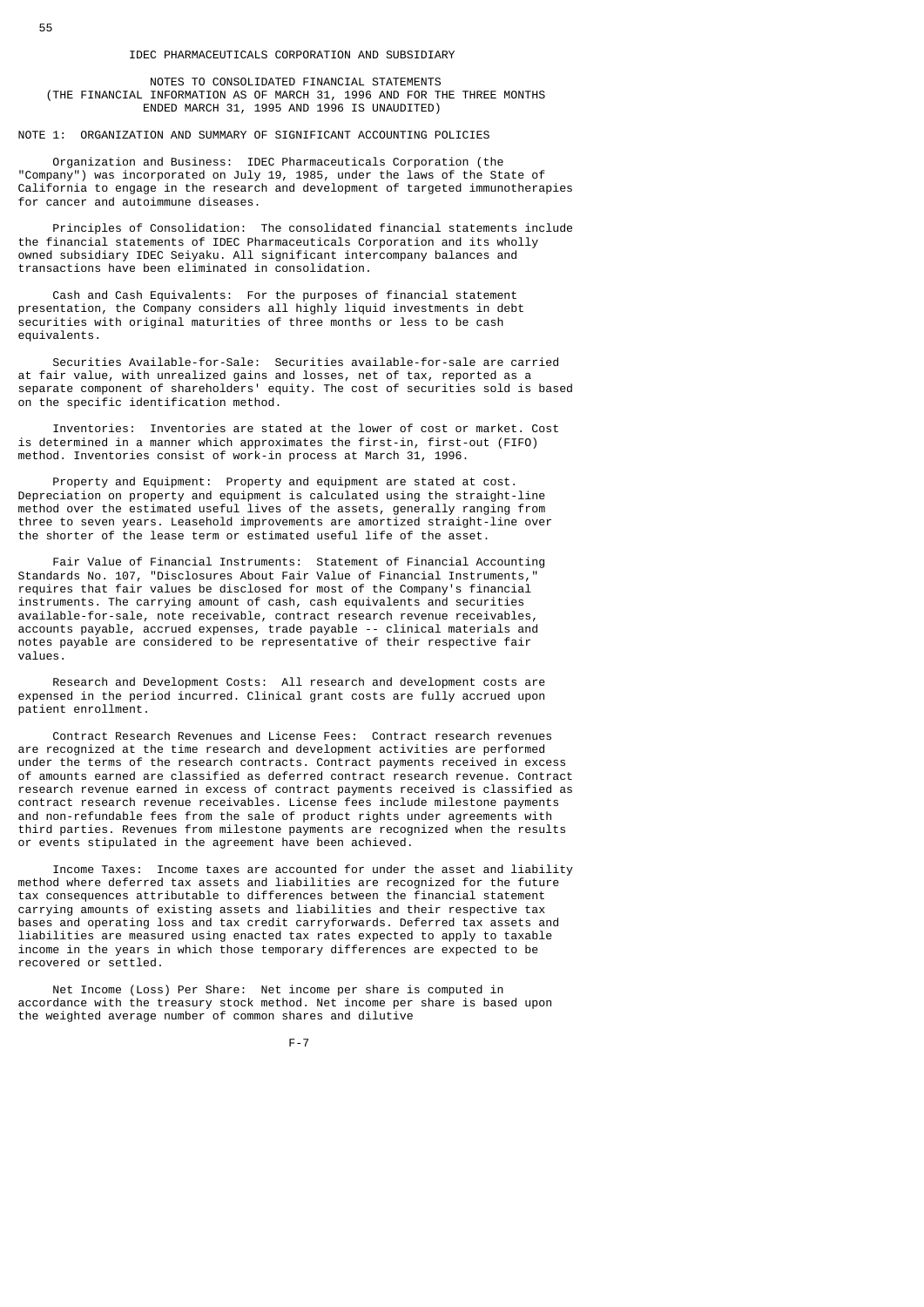### NOTES TO CONSOLIDATED FINANCIAL STATEMENTS -- (CONTINUED) (THE FINANCIAL INFORMATION AS OF MARCH 31, 1996 AND FOR THE THREE MONTHS ENDED MARCH 31, 1995 AND 1996 IS UNAUDITED)

common stock equivalents during the period in which they are outstanding. Common stock equivalents include outstanding stock options under the Company's stock option plans, outstanding warrants to purchase the Company's common stock and outstanding convertible preferred stock convertible into shares of the Company's common stock. Dual presentation of primary and fully diluted net income per share is not shown on the face of the statements of operations because the differences are insignificant. Computations of net loss per share use the weighted average number of common shares outstanding. Common equivalent shares from common stock options, warrants and convertible preferred stock are excluded from the computations as their effect is anti-dilutive.

 Use of Estimates: Management of the Company has made a number of estimates and assumptions relating to the reporting of assets and liabilities and the disclosure of contingent liabilities to prepare these consolidated financial statements in conformity with generally accepted accounting principles. Actual results could differ from these estimates.

 Unaudited Financial Information: The financial information as of March 31, 1996 and for the three months ended March 31, 1995 and 1996 is unaudited. In the opinion of management, such information includes all adjustments, consisting of normal recurring adjustments, necessary for the fair presentation of results for the interim periods presented. Interim results are not necessarily indicative of results for a full year.

 New Accounting Standards: Effective January 1, 1996, the Company adopted Financial Accounting Standards Board Statement No. 123, "Accounting for Stock-Based Compensation" ("Statement No. 123"), which does not have a material effect on the Company's consolidated financial statements. Statement No. 123 allows companies to expand the use of fair value accounting for stock compensation plans or requires companies that elect to retain the current approach for recognizing stock-based compensation expense to make annual pro forma disclosures of the Company's operating results as if they had adopted the fair value method. Management of the Company has retained the current approach for recognizing stock-based compensation will provide pro forma disclosures in the notes to the annual 1996 consolidated financial statements.

 Effective January 1, 1996, the Company adopted Financial Accounting Standards Board Statement No. 121, "Accounting for the Impairment of Long-Lived Assets and for Long-Lived Assets to be Disposed Of" ("Statement No. 121"). Statement No. 121 requires losses from impairment to be recorded on long-lived assets used in operations when indicators of impairment are present and the undiscounted cash flows estimated to be generated by those assets are less than the assets' carrying amount. The adoption of Statement No. 121 did not have a material effect on the Company's consolidated financial statements for the three months ended March 31, 1996.

## NOTE 2: SECURITIES AVAILABLE-FOR-SALE

 Securities available-for-sale consist of the following (tables in thousands):

|                                                                            | DECEMBER 31, 1994      |                                     |                                             |                        |  |
|----------------------------------------------------------------------------|------------------------|-------------------------------------|---------------------------------------------|------------------------|--|
|                                                                            | AMORTIZED<br>COSTS     | <b>GROSS</b><br>UNREALIZED<br>GAINS | <b>GROSS</b><br>UNREALIZED<br><b>LOSSES</b> | MARKET<br>VALUE        |  |
| Corporate securities<br>Certificate of deposit<br>U.S. government agencies | \$2,999<br>75<br>3,850 | \$2<br>- -<br>5                     | \$ (3)<br>$ -$<br>(18)                      | \$2,998<br>75<br>3,837 |  |
|                                                                            | \$6,924                | \$.                                 | \$(21)                                      | \$6,910                |  |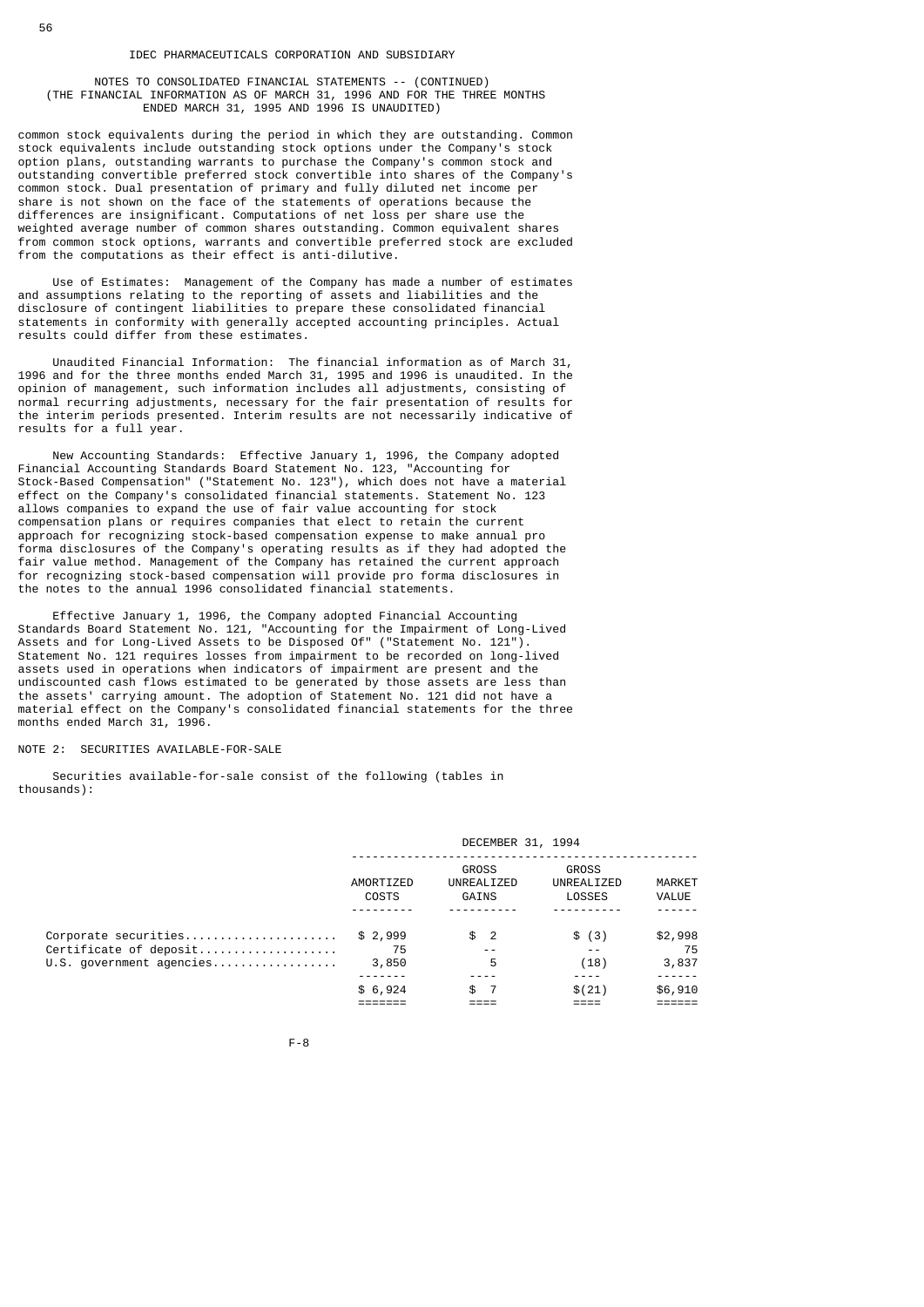## NOTES TO CONSOLIDATED FINANCIAL STATEMENTS -- (CONTINUED) (THE FINANCIAL INFORMATION AS OF MARCH 31, 1996 AND FOR THE THREE MONTHS ENDED MARCH 31, 1995 AND 1996 IS UNAUDITED)

|                                                  | DECEMBER 31, 1995         |                                     |                                             |                        |
|--------------------------------------------------|---------------------------|-------------------------------------|---------------------------------------------|------------------------|
|                                                  | AMORTIZED<br><b>COSTS</b> | <b>GROSS</b><br>UNREALIZED<br>GAINS | <b>GROSS</b><br>UNREALIZED<br><b>LOSSES</b> | <b>MARKET</b><br>VALUE |
| Corporate securities<br>U.S. government agencies | \$2,828<br>2,344          | \$1<br>9                            | -\$-<br>$ -$                                | \$2,829<br>2,353       |
|                                                  | \$5,172                   | \$10                                | $-5-$                                       | \$5,182                |

|                                                  |                    | MARCH 31, 1996                      |                                             |                        |
|--------------------------------------------------|--------------------|-------------------------------------|---------------------------------------------|------------------------|
|                                                  | AMORTIZED<br>COSTS | <b>GROSS</b><br>UNREALIZED<br>GAINS | <b>GROSS</b><br>UNREALIZED<br><b>LOSSES</b> | <b>MARKET</b><br>VALUE |
| Corporate securities<br>U.S. government agencies | \$6,475<br>844     | \$1<br>5                            | -\$-<br>$ -$                                | \$6,476<br>849         |
|                                                  |                    |                                     |                                             |                        |
|                                                  | \$7,319            | \$.<br>- 6                          | -\$-                                        | \$7,325                |

 The net unrealized holding gain (loss) on securities available-for-sale included as a separate component of shareholders' equity at December 31, 1994, 1995 and March 31, 1996 totaled \$(14,000), \$10,000 and \$6,000, respectively. The gross realized gains on sales of securities available-for-sale for the years ended December 31, 1994, and 1995 totaled \$9,000 and \$4,000, respectively, and the gross realized losses for the years ended December 31, 1994 and 1995 totaled \$8,000 and \$9,000, respectively.

 The amortized cost and estimated fair value of securities available-for-sale by contractual maturity are shown below (table in thousands):

|                                                                   | DECEMBER 31, 1995 |                                | MARCH 31, 1996    |                                |  |
|-------------------------------------------------------------------|-------------------|--------------------------------|-------------------|--------------------------------|--|
|                                                                   | AMORTIZED<br>COST | ESTIMATED<br><b>FAIR VALUE</b> | AMORTIZED<br>COST | ESTIMATED<br><b>FAIR VALUE</b> |  |
|                                                                   |                   |                                |                   |                                |  |
| Due in one year or less<br>Due after one year through three years | \$4,672<br>500    | \$4,681<br>501                 | \$7,319<br>$ -$   | \$7,325<br>$ -$                |  |
|                                                                   | \$5,172           | \$5,182                        | \$7,319           | \$7,325                        |  |

# NOTE 3: PROPERTY AND EQUIPMENT

Property and equipment consists of the following (table in thousands):

|                                                                             | DECEMBER 31,<br>.             |                              |                                |  |
|-----------------------------------------------------------------------------|-------------------------------|------------------------------|--------------------------------|--|
|                                                                             | 1994                          | 1995                         | MARCH 31,<br>1996              |  |
| Furniture and fixtures<br>Machinery and equipment<br>Leasehold improvements | 596<br>\$.<br>7,506<br>15,205 | \$<br>608<br>8,153<br>15,639 | - 697<br>\$<br>8,349<br>15,612 |  |
| Accumulated depreciation and amortization                                   | 23,307<br>(4, 266)            | 4,400<br>(6, 445)            | 24,658<br>(7,089)              |  |
|                                                                             | \$19,041                      | \$17,955                     | \$17,569                       |  |

# NOTE 4: NOTE RECEIVABLE

 In November 1992, the Company loaned \$3,200,000 to the landlord of its headquarters in San Diego, California, to assist in financing construction of leasehold improvements. The promissory note bears interest at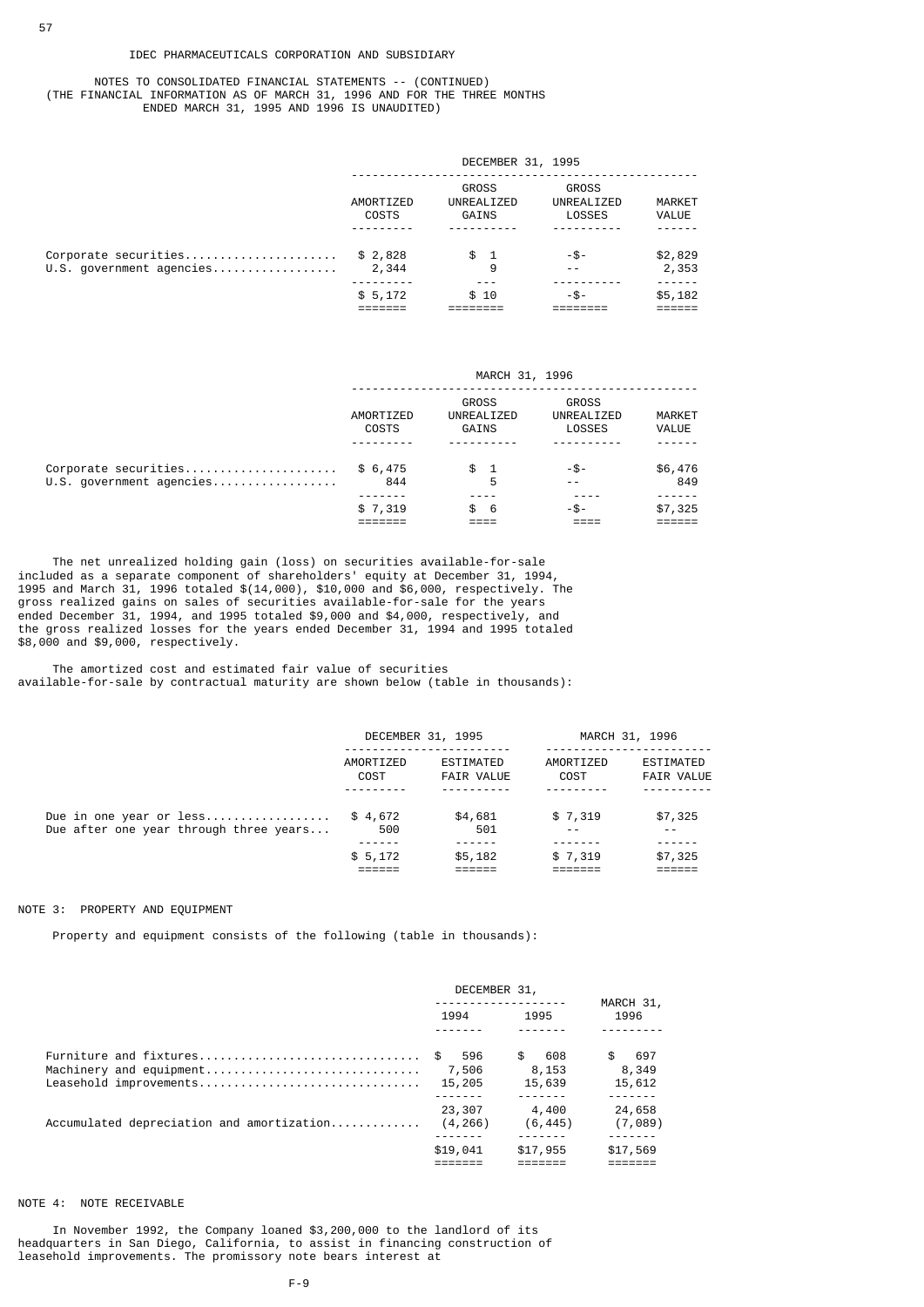NOTES TO CONSOLIDATED FINANCIAL STATEMENTS -- (CONTINUED) (THE FINANCIAL INFORMATION AS OF MARCH 31, 1996 AND FOR THE THREE MONTHS ENDED MARCH 31, 1995 AND 1996 IS UNAUDITED)

8.75 percent and matures in January 2000. Interest and principal payments are due monthly and are paid from the landlord's rents received from the Company (Note 10).

### NOTE 5: NOTES PAYABLE

Notes payable consist of the following (table in thousands):

|                                                                                                                                                                                                                                                                                                                                                                            |         | DECEMBER 31,<br>------------------- |                            |
|----------------------------------------------------------------------------------------------------------------------------------------------------------------------------------------------------------------------------------------------------------------------------------------------------------------------------------------------------------------------------|---------|-------------------------------------|----------------------------|
|                                                                                                                                                                                                                                                                                                                                                                            |         | 1994 1995                           | MARCH 31,<br>1996          |
| 17.74% notes, due in monthly installments, with a final<br>payment of \$1,125 due at maturity in 1998, secured by<br>equipment, lease deed of trust, and a patent and trademark<br>17.53% note, due in monthly installments, with a final payment<br>of \$375 due at maturity in 1999, secured by equipment, lease<br>deed of trust, and a patent and trademark collateral |         | $$7,357$ $$5,758$                   | \$5,363                    |
|                                                                                                                                                                                                                                                                                                                                                                            |         | 2,245                               | 2,128                      |
| 10.39% note, due in monthly installments, maturing 1995,<br>10.18% note, due in monthly installments, maturing 1997,                                                                                                                                                                                                                                                       | 257     | $- -$                               | $- -$                      |
|                                                                                                                                                                                                                                                                                                                                                                            | 2,048   | 1,413                               | 1,244                      |
| 10.17% note, due in monthly installments, maturing 1995,<br>9.32% note, due in monthly installments, maturing 1997,                                                                                                                                                                                                                                                        | 886     |                                     |                            |
|                                                                                                                                                                                                                                                                                                                                                                            |         |                                     | 749                        |
| 9.92% note, due in monthly installments, maturing 1997,<br>Other notes, due in monthly installments, maturing thru 1997,                                                                                                                                                                                                                                                   | 192     | 130                                 | 114                        |
|                                                                                                                                                                                                                                                                                                                                                                            | 322     | 300                                 | 179                        |
|                                                                                                                                                                                                                                                                                                                                                                            | 11,062  | 9,846                               | $- - - - - - - -$<br>9,777 |
|                                                                                                                                                                                                                                                                                                                                                                            | \$7,386 | \$6,598<br><b>EEEEEEE</b>           | \$6,385                    |

 In December 1995, the Company entered into a \$1,500,000 lease financing agreement to finance equipment. As of March 31, 1996 and December 31, 1995, the unfunded borrowing capacity under this agreement was \$712,000 and \$1,500,000, respectively, and is available until July 1, 1996, at an interest rate equal to 9.15 percent adjusted for changes in the three-year Treasury Notes at the date of funding.

 The Company provided additional security for \$2,240,000, \$1,543,000 and \$1,358,000 of the notes payable at December 31, 1994, 1995 and March 31, 1996, respectively, with a \$1,500,000 irrevocable standby letter of credit at December 31, 1994 and a \$750,000 irrevocable standby letter of credit at December 31, 1995 and March 31, 1996, that renews annually with a final expiration in 1999. During 1994, the Company pledged as collateral a marketable security to secure the irrevocable standby letter of credit. The restricted marketable security is stated at cost, which approximates market.

 Certain notes payable contain financial covenants, including restrictions on incurring certain additional indebtedness, working capital and a requirement for maintaining minimum aggregated cash, cash equivalents and securities available-for-sale balances of \$12,000,000. At March 31, 1996 and December 31, 1995, the Company was in compliance with all covenants.

 The aggregate maturities of notes payable for each of the five years subsequent to December 31, 1995, are as follows: 1996, \$3,248,000; 1997, \$3,404,000; 1998, \$2,754,000; and 1999, \$440,000.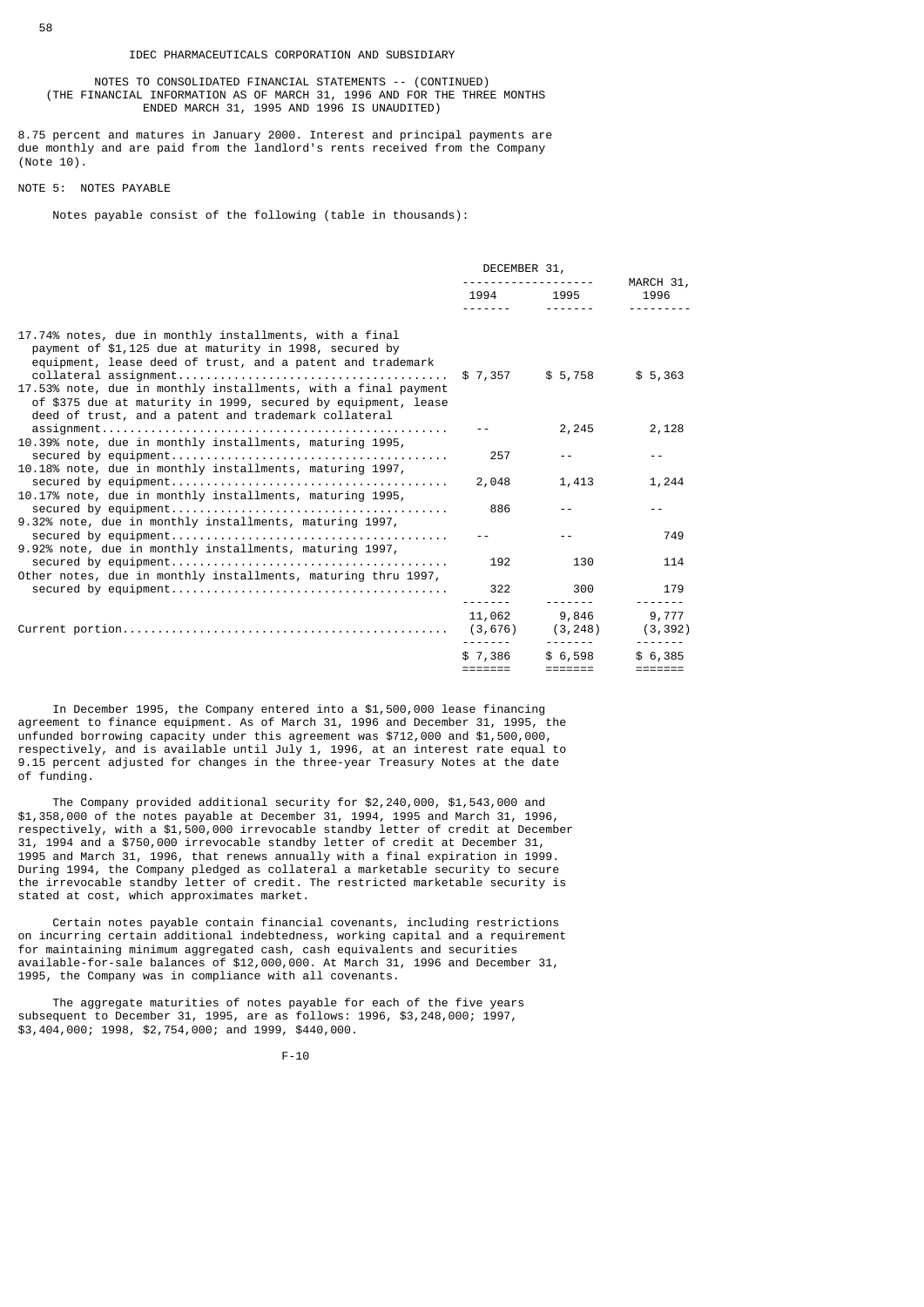NOTES TO CONSOLIDATED FINANCIAL STATEMENTS -- (CONTINUED) (THE FINANCIAL INFORMATION AS OF MARCH 31, 1996 AND FOR THE THREE MONTHS ENDED MARCH 31, 1995 AND 1996 IS UNAUDITED)

NOTE 6: 401(K) EMPLOYEE SAVINGS PLAN

 The Company has a qualified 401(k) Employee Savings Plan ("401(k) Plan"), available to substantially all employees over the age of 21. The Company may make discretionary contributions to the 401(k) Plan, which vest immediately. There were no discretionary contributions for the years ended December 31, 1993, 1994, 1995 and the three months ended March 31, 1996.

#### NOTE 7: RESEARCH AND DEVELOPMENT

 In December 1995, the Company and Eisai Co. Ltd. ("Eisai") entered into a collaborative development agreement and a license agreement aimed at the development and commercialization of humanized and PRIMATIZED anti-gp39 antibodies. Under the terms of these agreements, Eisai may provide up to \$37,500,000 in milestone payments and support for research and development. Eisai will receive exclusive rights in Asia and Europe to develop and market resulting products emerging from the collaboration, with the Company receiving royalties on eventual product sales by Eisai. Eisai may terminate these agreements based on a reasonable determination that the products do not justify continued development or marketing. Included in contract research revenues for the year ended December 31, 1995 and for the three months ended March 31, 1996 is \$2,500,000 and \$1,375,000, respectively, to fund product development, which approximates the research and development costs incurred under the program. Included in license fees for the year ended December 31, 1995, is \$2,000,000 earned under these agreements.

 In December 1994, the Company and Seikagaku Corporation ("Seikagaku") entered into a collaborative development agreement and a license agreement aimed at the development and commercialization of a PRIMATIZED anti-CD23 antibody. Under the terms of these agreements, Seikagaku may provide up to \$26,000,000 in milestone payments and support for research and development. The Company and Seikagaku will share co-exclusive, worldwide rights to all products emerging from the collaboration, with the Company receiving royalties on eventual product sales by Seikagaku. Seikagaku may terminate these agreements based on a reasonable determination that the products do not justify continued development or marketing. Included in contract research revenues for the year ended December 31, 1995 and the three months ended March 31, 1996 is \$2,500,000 and \$875,000, respectively, to fund product development, which approximates the research and respectively, to fund product development, which approximates the research and development costs incurred under the program. Included in license fees for the year ended December 31, 1995 and the three months ended March 31, 1996, is \$1,000,000 earned under these agreements for each of the respective periods.

 In November 1993, the Company entered into a collaborative research and development agreement and a license agreement with Mitsubishi Chemical Corporation ("Mitsubishi Chemical"), for the development of a PRIMATIZED anti-B7 antibody. Under the terms of the collaboration, Mitsubishi may provide up to \$12,000,000 in milestone payments and support for research and development. The Company will be reimbursed for its research efforts, receive milestone payments, retain certain marketing rights and receive royalties on sales of any products commercialized by Mitsubishi Chemical. Mitsubishi Chemical may terminate this agreement if certain development objectives are not attained. Included in contract research revenues for the years ended December 31, 1994, 1995 and the three months ended March 31, 1996 is \$1,500,000, \$2,047,000 and \$500,000, respectively, to fund product development, which approximates the research and development costs incurred under the program. Included in license fees are milestone and licensing payments of \$385,000, \$300,000 and \$1,000,000 for the years ended December 31, 1993, 1994 and 1995, respectively, earned under these agreements.

 In October 1992, the Company and SmithKline Beecham p.1.c. ("SmithKline Beecham") entered into a collaborative research and license agreement aimed at the development and commercialization of therapeutic products based on the Company's PRIMATIZED anti-CD4 antibodies. Under the terms of the agreement,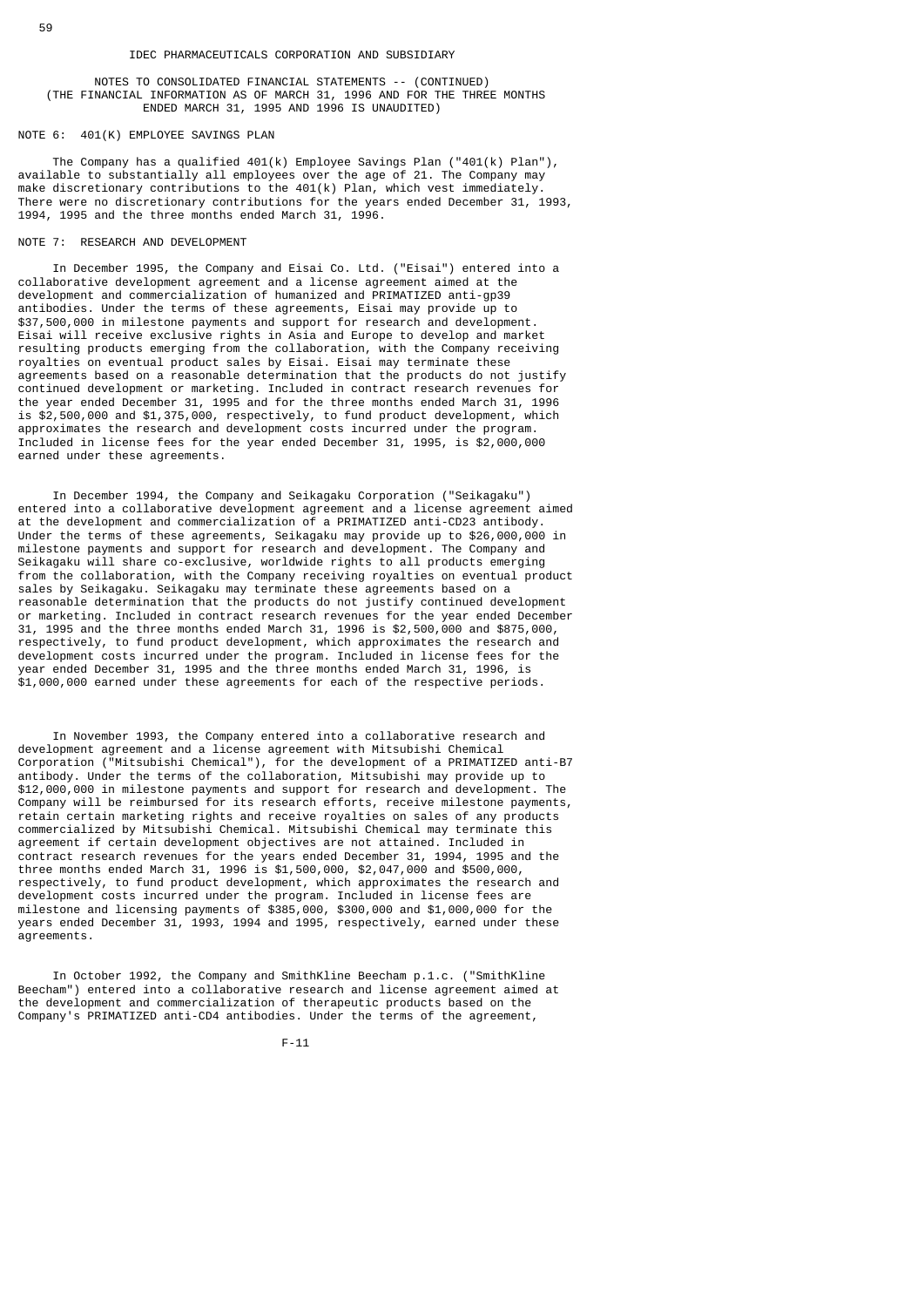NOTES TO CONSOLIDATED FINANCIAL STATEMENTS -- (CONTINUED) (THE FINANCIAL INFORMATION AS OF MARCH 31, 1996 AND FOR THE THREE MONTHS ENDED MARCH 31, 1995 AND 1996 IS UNAUDITED)

the Company will receive aggregate payments that have the potential of reaching in excess of \$60,000,000, subject to the attainment of certain milestones. The Company will receive funding for anti-CD4 related research and development programs, royalties and a share of co-promotion profits (in North America) on sales of products which may be commercialized as a result of the agreement. SmithKline Beecham may terminate this agreement based on a reasonable determination that the products do not justify continued development or marketing. Included in contract research revenues for the years ended December 31, 1993, 1994 and 1995 is \$3,700,000, \$3,201,000 and \$3,488,000, respectively, to fund product development, which approximates the research and development costs incurred under the program. Included in license fees are milestone and licensing payments of \$8,000,000, and \$2,000,000, for the years ended December 31, 1993 and 1994, respectively, earned under the agreement.

 The Company performed research under certain other contracts and, accordingly, realized revenues and recognized expenses in the accompanying consolidated statements of operations.

 Related Party Arrangements: In March 1995, the Company and Genentech, Inc. ("Genentech") entered into a collaborative agreement for the clinical development and commercialization of the Company's anti-CD20 monoclonal antibody, IDEC-C2B8, for the treatment of non-Hodgkin's B-cell lymphomas. In February 1996, Genentech exercised its option to extend its collaboration with the Company to include two radioconjugates, IDEC-Y2B8 and IDEC-In2B8, also for the treatment of B-cell lymphomas. Concurrent with the collaborative agreement the Company and Genentech also entered into an expression technology license agreement for a proprietary gene expression technology developed by the Company and a preferred stock purchase agreement providing for certain equity investments in the Company by Genentech, see Note 8. Under the terms of these agreements, the Company may receive payments totaling \$57,000,000, subject to the attainment of certain milestones. In addition, the Company and Genentech will co-promote IDEC-C2B8 in the United States and the Company and Genentech or its sublicensee will co-promote IDEC-C2B8 in Canada, with the Company receiving a share of profits. Under the terms of separate agreements with Genentech, commercialization of IDEC-C2B8 outside the United States will be the responsibility of F. Hoffmann-La Roche Ltd, one of the world's largest pharmaceuticals firms, except in Japan where Zenyaku Kogyo Co., Ltd will be responsible for development, marketing and sales. The Company will receive royalties on sales outside the U.S. and Canada. Additionally, the Company will receive royalties on sales of Genentech products manufactured using the Company's proprietary gene expression system. Genentech may terminate this agreement for any reason beginning on the date of availability of data from the first Phase III clinical trial of IDEC-C2B8. Included in contract research revenues for year ended December 31, 1995 is \$1,083,000 to fund specific product development, which approximates the research and development costs incurred for the services provided. Included in license fees are payments of \$5,500,000, and \$1,500,000, for the year ended December 31, 1995 and the three months ended March 31, 1996, respectively, earned under the agreement.

 In June 1991, the Company and Zenyaku Kogyo Co., Ltd. ("Zenyaku") entered into a product rights agreement and a stock purchase agreement under which the Company granted Zenyaku a license to manufacture, use and sell certain products for cancer and autoimmune therapeutic applications. In November 1995, the Company and Zenyaku terminated the product rights agreement and concurrently the Company, Zenyaku and Genentech entered into a joint development, supply and license agreement where Zenyaku received exclusive rights to develop, market and sell IDEC-C2B8 in Japan which resulted in the Company recognizing \$2,000,000 in license fees from Zenyaku for the year ended December 31, 1996. Included in contract research revenues for the three months ended March 31, 1996 is \$23,000 to fund specific product development, which approximates the research and development costs incurred for the services provided.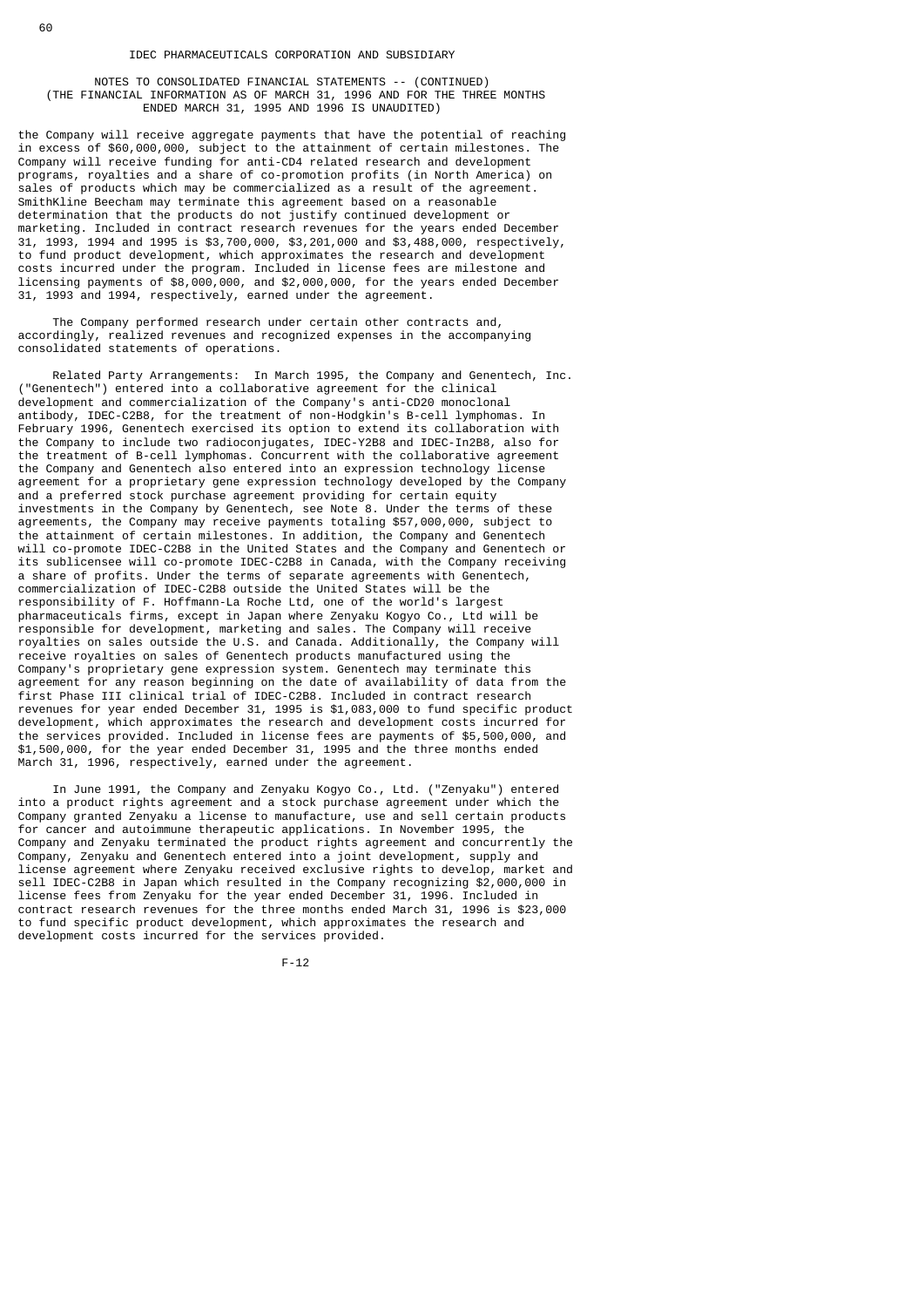# NOTES TO CONSOLIDATED FINANCIAL STATEMENTS -- (CONTINUED) (THE FINANCIAL INFORMATION AS OF MARCH 31, 1996 AND FOR THE THREE MONTHS ENDED MARCH 31, 1995 AND 1996 IS UNAUDITED)

# NOTE 8: SHAREHOLDERS' EQUITY

 Convertible Preferred stock: In March 1995, the Company entered into an agreement to issue 1,000,000 shares of its common stock and 69,000 shares of 10 percent Series B Nonvoting Cumulative Convertible Preferred Stock ("Series B Preferred Stock") for the repurchase of all Merrill Lynch/Morgan Stanley, L.P. ("ML/MS") rights in the Company's lymphoma products. The stock issuances resulted in a non-cash charge to operating expenses of \$11,437,000, representing the purchase of the acquired technology rights. The Series B Preferred Stock is recorded on the balance sheet at its liquidation preference of \$100 per share. Dividends shall accrue until March 15, 1997, thereafter, accrued dividends shall be payable quarterly. No dividends or other distribution shall be paid or declared, other than common stock dividends on the Company's common stock, or on Series A-7 Convertible Preferred Stock which is not yet issued, unless and until accrued dividends on the Series B Preferred Stock have been paid. On March 16, 1997, the Series B Preferred Stock and accrued dividends will automatically be converted into common stock. Cumulative dividends in arrears at March 31, 1996 totaled \$724,000 or \$10.49 per share. Each share of Series B Preferred Stock is convertible into the number of shares of common stock as equals 100 divided by the higher of \$3.75 or the average closing price of the Company's common stock as reported by the Nasdaq National Market for the 20 trading days ending on March 1, 1997.

 Additionally, the Company issued 100,000 shares of its Series A-1 Nonvoting Convertible Preferred Stock ("Series A-1 Preferred Stock") in April 1995, 38,000 shares of its Series A-2 Nonvoting Convertible Preferred Stock ("Series A-2 Preferred Stock") in August 1995 and 23,000 shares of its Series A-3 Nonvoting Convertible Preferred Stock ("Series A-3 Preferred Stock") in March 1996, to Genentech pursuant to the terms of a preferred stock purchase agreement. The preferred stock purchase agreement was entered into concurrently with a collaboration agreement as described in Note 7. The Series A-1 Preferred Stock, Series A-2 Preferred Stock and Series A-3 Preferred Stock are recorded on the balance sheet at their liquidation preference per share of \$50, \$67 and \$217, respectively, net of issuance costs. Each share of Series A-1 Preferred Stock, Series A-2 Preferred Stock and Series A-3 Preferred Stock is convertible at any time into ten shares of common stock.

 Common stock: In March 1995, the Company issued 1,000,000 shares of its common stock for the repurchase of all ML/MS rights in the Company's lymphoma products, see convertible preferred stock above. In May 1994, the shareholders approved an increase in the number of authorized common shares to 25,000,000 shares. In June 1994, the Company completed a public offering of 2,800,000 shares of its common stock resulting in net proceeds of \$6,821,000. In December 1994, the Company issued 1,441,000 shares of its common stock pursuant to the terms of a collaborative research and license agreement with SmithKline Beecham resulting in net proceeds of \$3,335,000.

Stock Option Plans: The Company has two active stock option plans.

 The 1988 Employee Stock Option Plan (the "Option Plan") was approved by the shareholders in 1988 and was amended in 1992, 1993, 1994 and 1995. Under the Option Plan, options for the purchase of the Company's common stock may be granted to key employees (including officers), directors and outside consultants. Options may be designated as incentive stock options or as nonqualified stock options and generally vest over four years, except under a provision of the plan which allows them to accelerate their vesting under certain conditions. Options under the Option Plan, which have a term of up to ten years, are exercisable at a price per share not less than the fair market value (85 percent of fair market value for nonqualified options) on the date of grant. The aggregate number of shares authorized for issuance under the Option Plan is 3,480,000. At March 31, 1996, 1,029,000 options were vested and exercisable.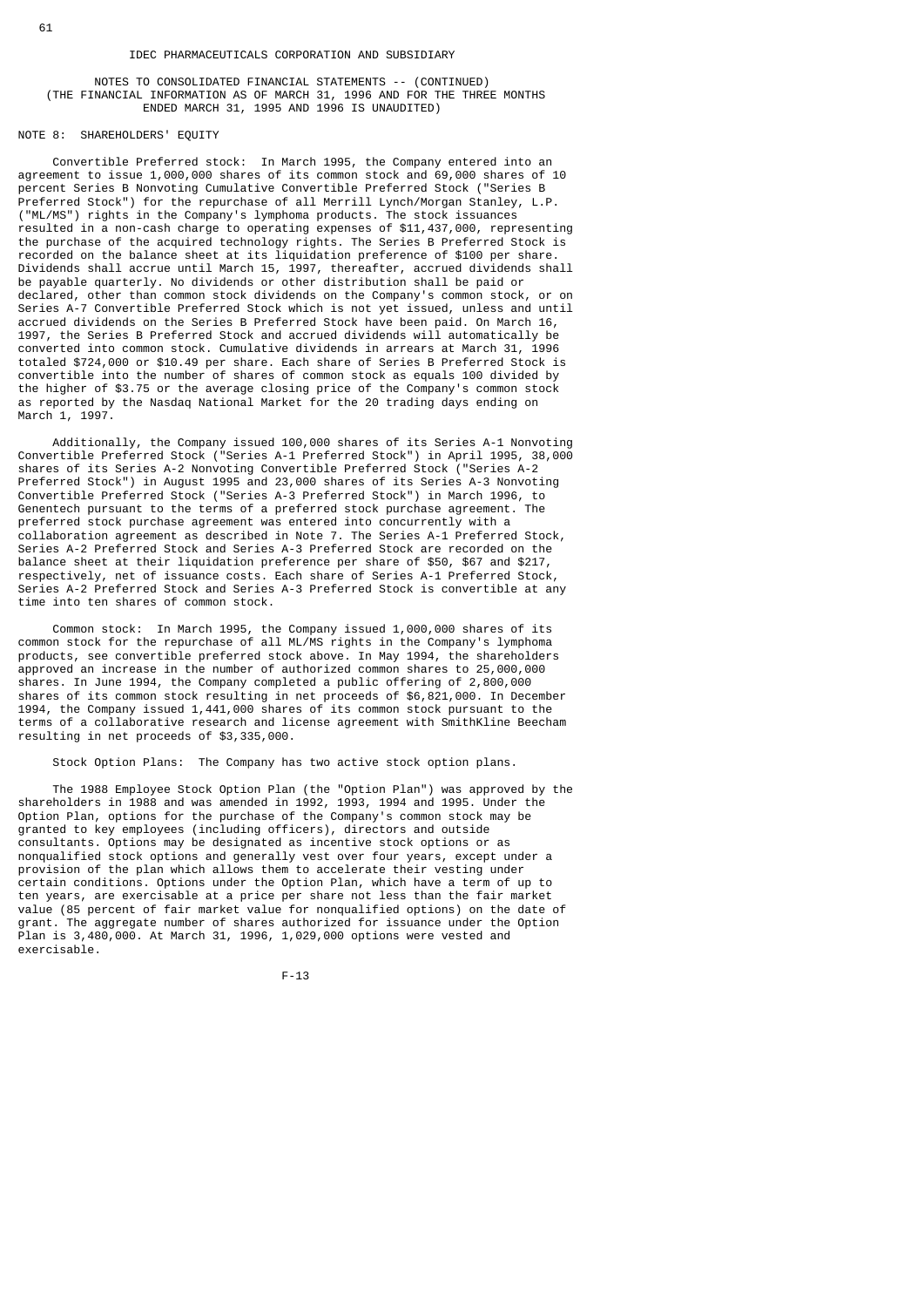## NOTES TO CONSOLIDATED FINANCIAL STATEMENTS -- (CONTINUED) (THE FINANCIAL INFORMATION AS OF MARCH 31, 1996 AND FOR THE THREE MONTHS ENDED MARCH 31, 1995 AND 1996 IS UNAUDITED)

 In September 1993, the Company adopted the 1993 Non-Employee Directors Stock Option Plan (the "Directors Plan"), which was approved by the shareholders in May 1994 and was amended in 1995. A total of 250,000 shares of common stock are reserved for issuance to individuals who serve as non-employee members of the Board of Directors. Options under the Directors Plan, which have a term of up to ten years, are exercisable at a price per share not less than the fair market value on the date or grant and vest over four years. At March 31, 1996 and December 31, 1995, 50,000 and 25,000 options, respectively, were vested and exercisable.

 The following table summarizes the activity under the Company's option plans during 1995, 1994 and 1993 (table in thousands, except per share amounts):

|                                                                                                                                                                               | DIRECTORS PLAN           |                                      |                                              | OPTION PLAN                                                                                  |
|-------------------------------------------------------------------------------------------------------------------------------------------------------------------------------|--------------------------|--------------------------------------|----------------------------------------------|----------------------------------------------------------------------------------------------|
|                                                                                                                                                                               | $- - - - - -$            | SHARES PRICE<br><u>.</u>             | --------------<br>$\frac{1}{2}$              | SHARES PRICE<br><u>.</u>                                                                     |
| Outstanding at December 31, 1992<br>$Granded \ldots \ldots \ldots \ldots \ldots \ldots \ldots \ldots$<br>$Exercised. \ldots \ldots \ldots \ldots \ldots \ldots \ldots \ldots$ |                          | \$<br>$ -$                           | 1,489<br>487<br>(117)                        | \$ 0.88 to 18.25<br>4.25 to 7.50<br>3.75 to 7.75                                             |
| Cancelled                                                                                                                                                                     |                          | $- -$                                | (128)                                        | 0.88 to 18.25                                                                                |
| Outstanding at December 31, 1993<br>$Granded \ldots \ldots \ldots \ldots \ldots \ldots \ldots \ldots$<br>Exercised<br>Cancelled                                               | $ -$<br>35               | $- -$<br>$- -$<br>$- -$              | 1,731<br>5.63 2,052<br>(24)<br>(1, 413)      | 0.88 to 18.25<br>2.50 to 6.19<br>0.88 to 2.56<br>0.88 to 18.25<br>- - - - - - - - - - - - -  |
| Outstanding at December 31, 1994<br>$Granded \ldots \ldots \ldots \ldots \ldots \ldots \ldots \ldots \ldots$<br>Exercised<br>Cancelled                                        | 35<br>70<br>(10)<br>(10) | 5.63<br>2.38 to 4.38<br>5.63<br>2.38 | 2,346<br>311<br>(157)<br>(33)<br>- - - - - - | 0.88 to 7.75<br>2.56 to 12.38<br>0.88 to 7.75<br>1.50 to 7.75<br>- - - - - - - - - - - - - - |
| Outstanding at December 31, 1995<br>$Granded \ldots \ldots \ldots \ldots \ldots \ldots \ldots \ldots$<br>Exercised<br>Cancelled                                               | 85<br>35                 | 2.38 to 5.63<br>19.13<br>$- -$       | 2,467<br>1,003<br>(150)<br>(172)             | \$ 0.88 to 12.38<br>20.13<br>0.88 to 5.75<br>2.50 to 20.13                                   |
| Outstanding at March 31, $1996$                                                                                                                                               | 120<br>$==$              | \$ 2.38 to 19.13<br>==============   | 3,148<br>$=$ $=$ $=$ $=$ $=$ $=$             | $$0.88$ to 20.13<br>==============                                                           |

 Employee Stock Purchase Plan: In May 1993, the shareholders adopted the Company's Employee Stock Purchase Plan (the "Purchase Plan"), which was amended in 1995. A total of 345,000 shares of common stock are reserved for issuance. For the years ended December 31, 1993, 1994, 1995 and the three months ended March 31, 1996, 16,000, 38,000, 63,000 and 43,000 shares, respectively, were issued under the Purchase Plan.

 Stock Warrants: Under an investment agreement and in part subject to the Company's accomplishment of certain research and development objectives, SR One Limited, SmithKline Beecham's venture capital subsidiary, purchased 200,000 common stock warrants in each of 1992 and 1993 for \$566,000 and \$600,000, respectively, net of issuance costs, which was recorded as additional paid-in capital. Such warrants have a seven-year term and are exercisable at \$12 per share. The warrants are immediately exercisable and the Company has the right to require that the warrants be automatically exercised if the closing price of the Company's stock exceeds \$15 per share for 90 consecutive trading days.

 In December 1994 and August 1995, concurrent with the completion of a debt financing, the Company issued warrants for the purchase of 294,000 and 46,000 shares, respectively, of common stock. Such warrants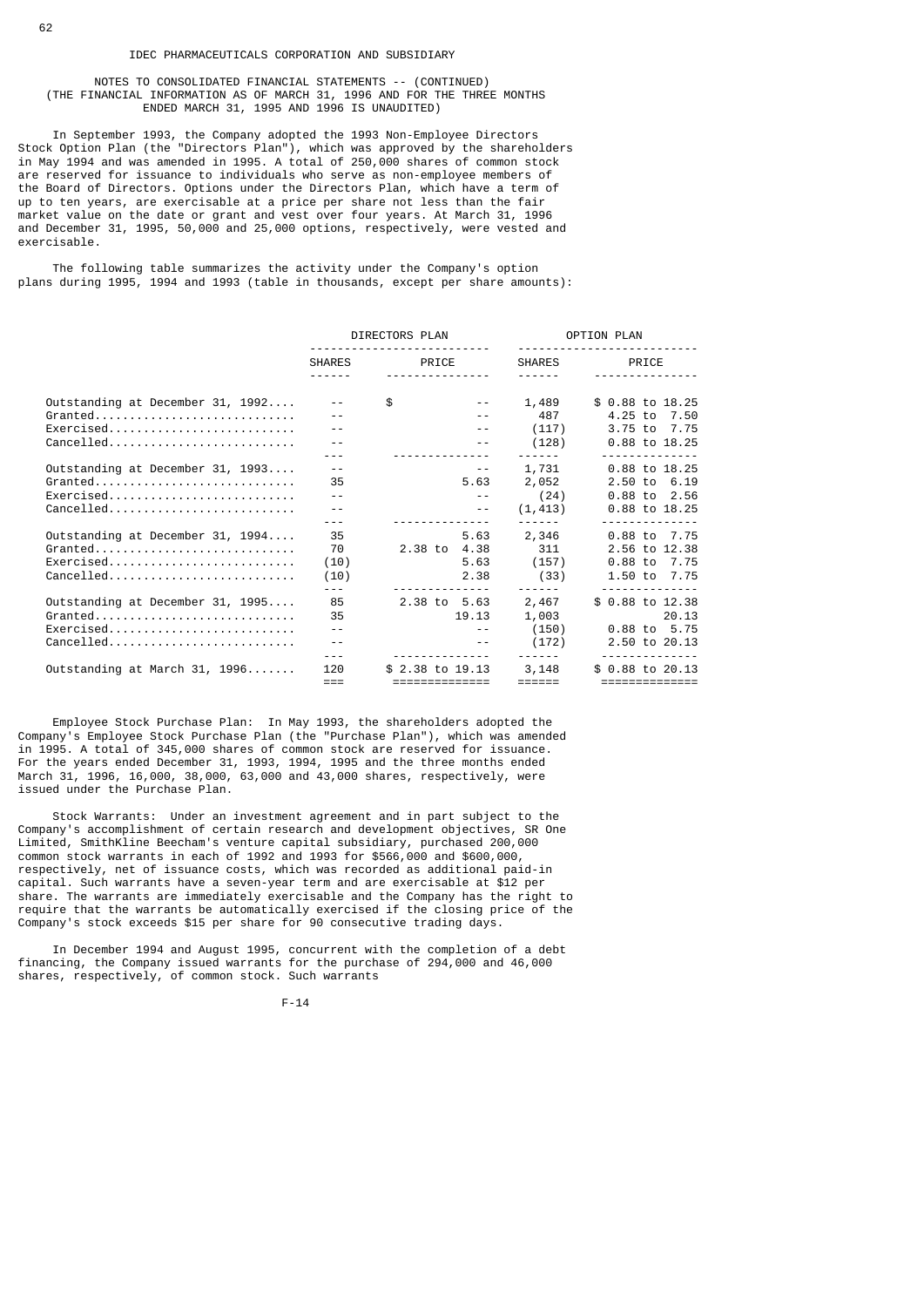## NOTES TO CONSOLIDATED FINANCIAL STATEMENTS -- (CONTINUED) (THE FINANCIAL INFORMATION AS OF MARCH 31, 1996 AND FOR THE THREE MONTHS ENDED MARCH 31, 1995 AND 1996 IS UNAUDITED)

have a six-year term and are immediately exercisable at prices ranging between \$2.29 and \$6.22 per share. The holders of the warrants have the option to exchange their warrants, without the payment of cash or consideration, for a number of common shares equal to the difference between the number of shares resulting by dividing the aggregate exercise price of the warrants by the fair market value of the common stock on the date of exercise and the number of shares that would have been otherwise issued under the exercise. The excess, if any, of the fair market value of the warrants on each measurement date over the exercise price is amortized over the remaining periods of the related debt as a non-cash charge to interest expense.

 At March 31, 1996, 740,000 warrants to purchase common stock were outstanding.

### NOTE 9: INCOME TAXES

 The following table summarizes the tax effects of temporary differences that give rise to significant portions of the deferred tax assets and deferred tax liabilities at December 31, 1994 and 1995 (table in thousands):

|                                                          | 1994                    |     | 1995              |
|----------------------------------------------------------|-------------------------|-----|-------------------|
|                                                          |                         |     |                   |
| Deferred tax assets:                                     |                         |     |                   |
|                                                          | 253                     | \$  | 253               |
|                                                          | 451                     |     | 270               |
| Deferred contract research revenue                       | $ -$                    |     | 812               |
|                                                          | 4,591                   |     |                   |
| Capitalized state research and experimentation costs     | 1,883                   |     | 1,655             |
| Research and experimentation credit                      | 3,907                   |     | 3,283             |
| Net operating loss carryforwards                         | 22,938                  |     | 20,566            |
|                                                          | 541                     |     | 253               |
|                                                          |                         |     | $- - - - - - - -$ |
| Total gross deferred tax assets                          | 34,564                  |     | 27,092            |
|                                                          | $(34, 564)$ $(26, 912)$ |     |                   |
|                                                          |                         |     | 180               |
| Deferred tax liabilities:                                |                         |     |                   |
| Property and equipment, principally due to difference in |                         |     |                   |
|                                                          |                         |     | (180)             |
|                                                          |                         |     |                   |
| Total gross deferred tax liabilities                     |                         |     | (180)             |
|                                                          |                         |     |                   |
|                                                          |                         | \$. |                   |
|                                                          |                         |     |                   |

 In 1995, the Company recognized an increase in the valuation allowance of \$7,652,000.

 As of December 31, 1995, the Company had net operating loss and research and experimentation tax credit carryforwards for Federal income tax purposes of approximately \$61,821,000 and \$2,804,000, respectively, which expire between 1999 and 2010.

 Net operating loss carryforwards and research and experimentation tax credit carryforwards as of December 31, 1995 for state income tax purposes are approximately \$20,638,000 and \$1,102,000, respectively. The net operating loss carryforwards expire between 1996 and 2000 and the research and experimentation tax credit carryforwards expire between 2004 and 2010.

 The utilization of net operating losses and tax credits incurred prior to the Company's initial public offering in 1991, may be subject to an annual limitation under the Internal Revenue Code, due to a cumulative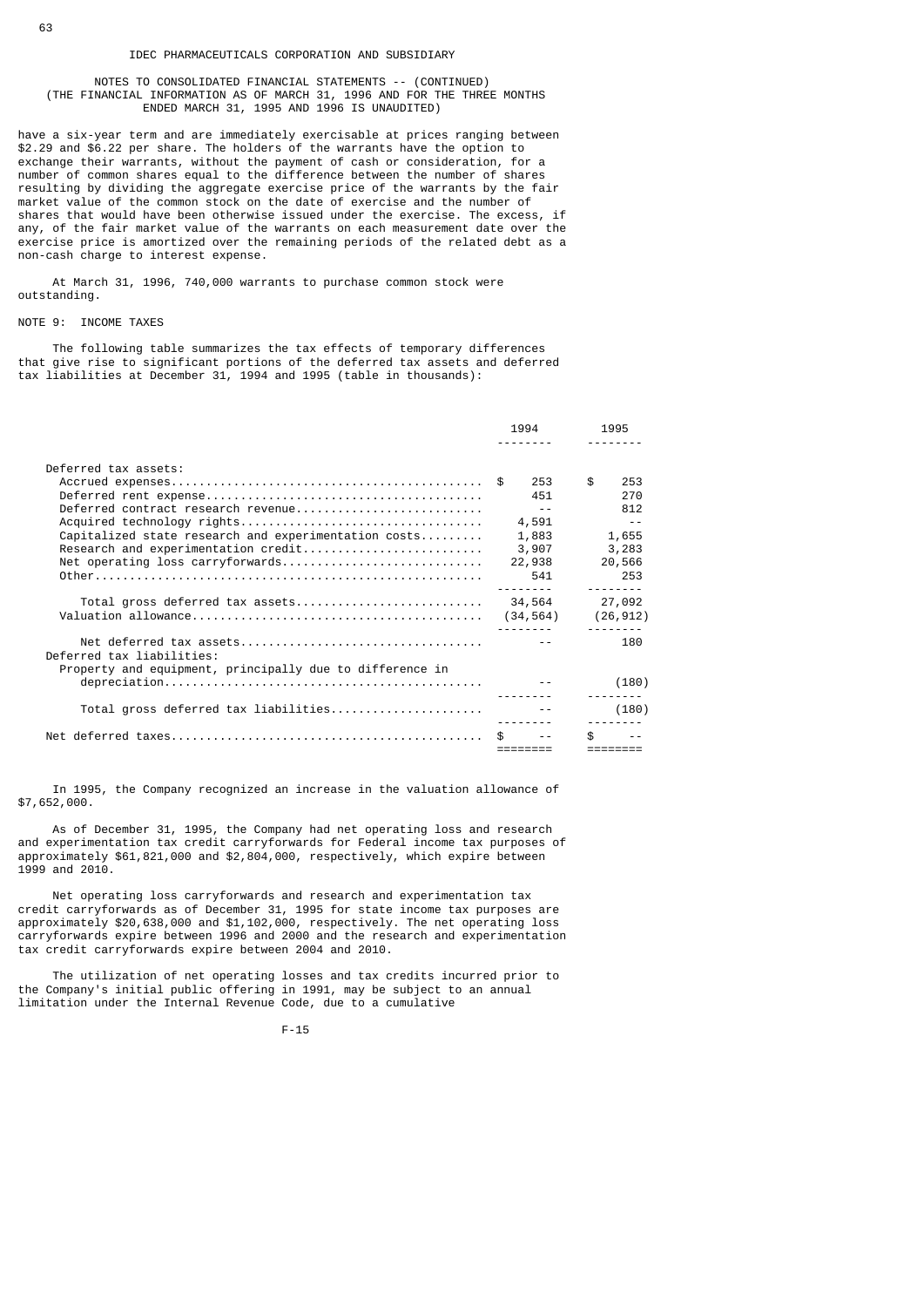NOTES TO CONSOLIDATED FINANCIAL STATEMENTS -- (CONTINUED) (THE FINANCIAL INFORMATION AS OF MARCH 31, 1996 AND FOR THE THREE MONTHS ENDED MARCH 31, 1995 AND 1996 IS UNAUDITED)

change in ownership of more than 50 percent. However, the Company believes that such limitations will not have a material impact upon the utilization of such net operating loss carryforwards.

# NOTE 10: COMMITMENTS

 Lease Commitments: In July 1992, the Company entered into a 15-year operating lease for its headquarters, which commenced in 1993. The Company has the option to extend the term of the lease for two additional periods of five years each. In addition to the monthly lease payments, the lease agreement provides for the Company to pay all operating costs associated with the facility. The lease agreement provides for scheduled rental increases; accordingly lease expense is recognized on a straight-line basis over the term of the lease. In connection with the lease agreement, the Company loaned \$3,200,000 to the landlord (Note 4). The Company also leases laboratory and office equipment and another facility under several noncancellable operating leases expiring at various dates through 1997.

 Future minimum lease payments under all operating leases as of December 31, 1995, are as follows (table in thousands):

|  | \$3,299  |
|--|----------|
|  | 3,245    |
|  | 2,757    |
|  | 2,867    |
|  | 2,982    |
|  | 24, 233  |
|  |          |
|  | 39,383   |
|  | (1, 498) |
|  |          |
|  |          |
|  |          |

 Lease expense under all operating leases totaled \$2,305,000, \$3,076,000, \$3,097,000 and \$797,158 for the years ended December 31, 1993, 1994, 1995, and the three months ended March 31, 1996, respectively.

 License Agreements: In connection with its research and development efforts, the Company has entered into various license agreements with unrelated parties which provide the Company with rights to develop, produce and market products using certain know-how, technology and patent rights maintained by the parties. Terms of the various license agreements require the Company to pay royalties from future sales, if any, on specified products using the resulting technology. As of December 31, 1995, such royalties have not commenced on the aforementioned license agreements.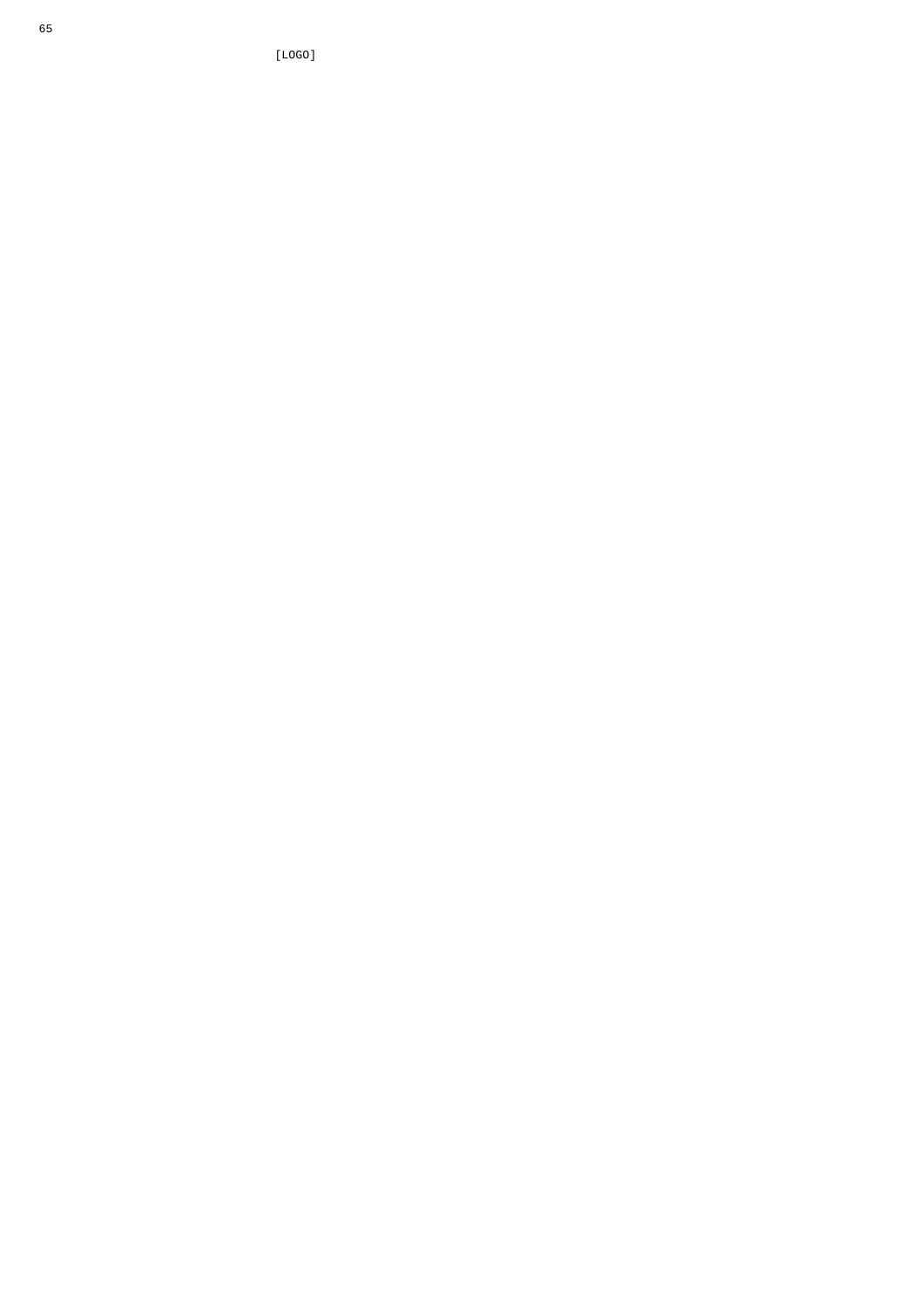#### PART II

### INFORMATION NOT REQUIRED IN PROSPECTUS

ITEM 14. OTHER EXPENSES OF ISSUANCE AND DISTRIBUTION.

 The following table sets forth all expenses, other than underwriting discounts and commissions, payable by the Registrant in connection with the sale of the Common Stock being registered. All the amounts shown are estimates, except for the registration fee and the NASD filing fee.

| 17,500   |
|----------|
| 5,481    |
| 10,000   |
| 60,000   |
| 100,000  |
| 50,000   |
| 5,000    |
| 9,843    |
| <u>.</u> |
|          |
|          |

ITEM 15. INDEMNIFICATION OF OFFICERS AND DIRECTORS.

 (i) Section 317 of the California General Corporation Law provides for the indemnification to officers and directors of the Company and the Subsidiary against expenses, judgments, fines and amounts paid in settlement under certain conditions and subject to certain limitations.

 (ii) Article V, Section 7 of the Bylaws of the Company provides that the Company shall have power to indemnify any person who is or was an agent of the Company as provided in Section 317 of the California General Corporation Law. The rights to indemnity thereunder continue as to a person who has ceased to be a director, officer, employee or agent and shall inure to the benefit of the heirs, executors and administrators of the person. In addition, expenses incurred by a director or officer in defending a civil or criminal action, suit or proceeding by reason of the fact that he or she is or was a director or officer of the Company (or was serving at the Company's request as a director or officer of another corporation) shall be paid by the Company in advance of the final disposition of such action, suit or proceeding upon receipt of an undertaking by or on behalf of such director or officer to repay such amount if it shall ultimately be determined that he or she is not entitled to be indemnified by the Company as authorized by the relevant section of the California General Corporation Law.

 (iii) Article IV of the Company's Amended and Restated Articles of Incorporation ("Restated Articles") provides that the liability of the directors of the Company for monetary damages shall be eliminated to the fullest extent permissible under California law. Accordingly, a director will not be liable for monetary damages for breach of duty to the Company or its shareholders in any action brought by or in the right of the Company. However, a director remains liable to the extent required by law (i) for acts or omissions that involve intentional misconduct or a knowing and culpable violation of law, (ii) for acts or omissions that a director believes to be contrary to the best interests of the Company or its shareholders or that involve the absence of good faith on the part of the director, (iii) for any transaction from which a director derived an improper personal benefit, (iv) for acts or omissions that show a reckless disregard for the director's duty to the Company or its shareholders in circumstances in which the director was aware, or should have been aware, in the ordinary course of performing a director's duties, of a risk of serious injury to the Company or its shareholders, (v) for acts or omissions that constitute an unexcused pattern of inattention that amounts to an abdication of the director's duty to the Company or its shareholders, (vi) for any act or omission occurring prior to the date when the exculpation provision became effective and (vii) for any act or omission as an officer, notwithstanding that the officer is also a director or that his or her actions, if negligent or

II-1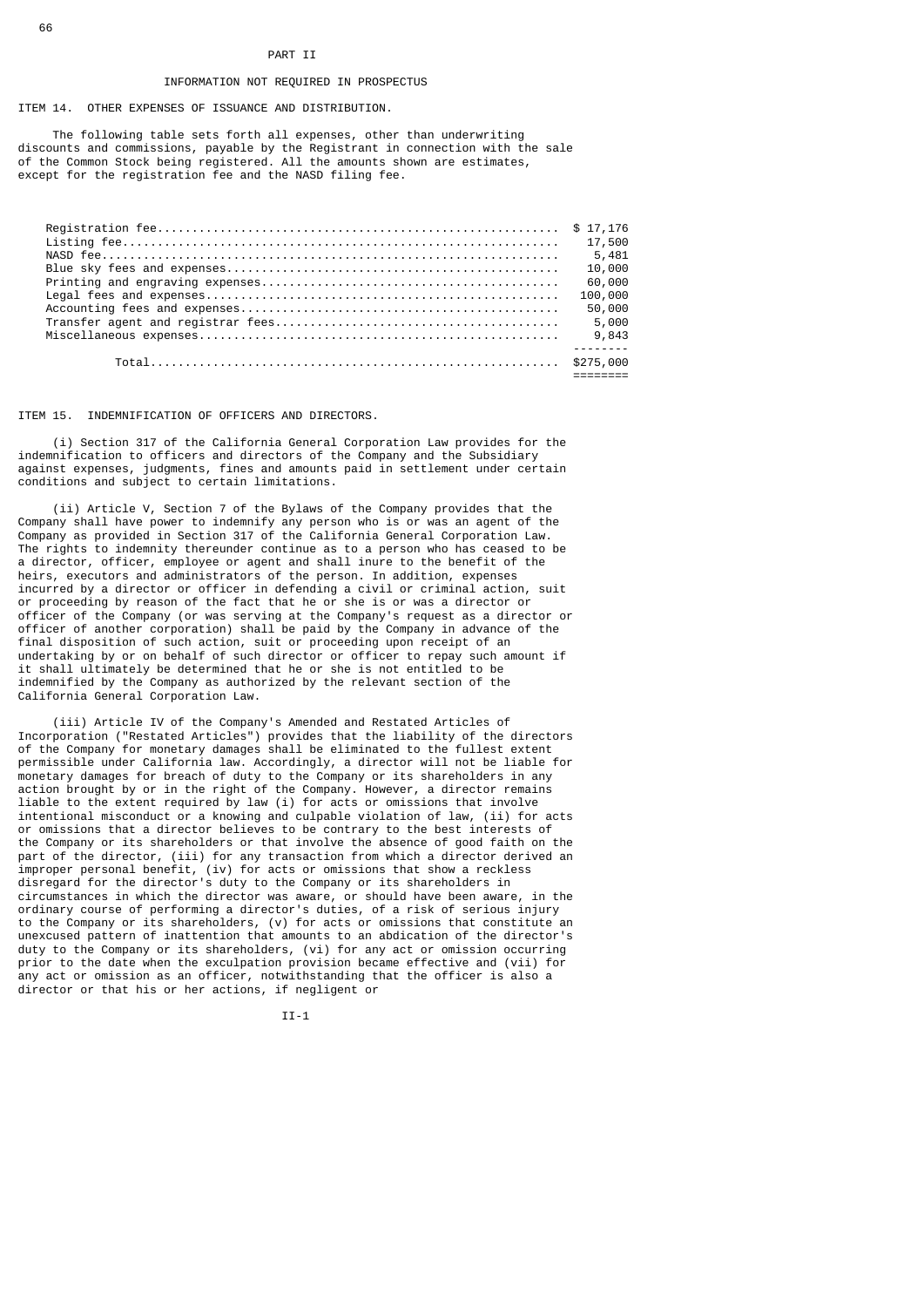improper, have been ratified by the directors. The effect of the provisions in the Restated Articles is to eliminate the rights of the Company and its shareholders (through shareholders' derivative suits on behalf of the Company) to recover monetary damages against a director for breach of duty as a director, including breaches resulting from negligent behavior in the context of transactions involving a change of control of the Company or otherwise, except in the situations described in clauses (i) through (vii) above. These provisions will not alter the liability of directors under federal securities laws.

 (iv) Pursuant to authorization provided under the Restated Articles, the Company has entered into indemnification agreements with each of its present and certain of its former directors. The Company has also entered into similar agreements with certain of the Company's executive officers who are not directors. Generally, the indemnification agreements attempt to provide the maximum protection permitted by California law as it may be amended from time to time. Moreover, the indemnification agreements provide for certain additional indemnification. Under such additional indemnification provisions, however, an individual will not receive indemnification for judgments, settlements or expenses if he or she is found liable to the Company (except to the extent the court determines he or she is fairly and reasonably entitled to indemnity for expenses), for settlements not approved by the Company or for settlements and expenses if the settlement is not approved by the court. The indemnification agreements provide for the Company to advance to the individual any and all reasonable expenses (including legal fees and expenses) incurred in investigating or defending any such action, suit or proceeding. In order to receive an advance of expenses, the individual must submit to the Company copies of invoices presented to him or her for such expenses. Also, the individual must repay such advances upon a final judicial decision that he or she is not entitled to indemnification. The Company's Bylaws contain a provision of similar effect relating to advancement of expenses to a director or officer, subject to an undertaking to repay if it is ultimately determined that indemnification is unavailable.

 (v) The Underwriting Agreement (Exhibit 1.1 hereto) contains provisions by which the Underwriters have agreed to indemnify the Company, each person, if any, who controls the Company within the meaning of Section 15 of the Act, each director of the Company, and each officer of the Company who signs this Registration Statement, with respect to information furnished in writing by or on behalf of the Underwriters for use in the Registration Statement.

 (vi) There is directors and officers liability insurance now in effect which insures directors and officers of the Company. The policy expires on July 22, 1996 and provides limits of \$5,000,000 per policy year. The policy covers 75% of loss as defined in the policy up to \$5,000,000 and in excess of a self-insured retention of claims against the Company of \$250,000 and with no retention against individual directors and officers. Under the policy, the directors and officers are insured against loss arising from claims made against them due to wrongful acts while acting in their individual and collective capacities as directors and officers, subject to certain exclusions. The policy also insures the Company against loss as to which its directors and officers are entitled to indemnification.

ITEM 16. EXHIBITS AND FINANCIAL STATEMENT SCHEDULES.

Exhibits.

EXHIBIT NUMBER - ------

- 
- 1.1 Form of Underwriting Agreement.<br>\* 5.1 Opinion of Brobeck, Phleger & H Opinion of Brobeck, Phleger & Harrison, LLP with respect to the Common Stock being registered.<br>23.1 Consent of
- Consent of Brobeck, Phleger & Harrison, LLP (contained in their opinion filed as  $\begin{array}{r} \text{Exhibit 5.1)}\\ \text{23.2} \end{array}$
- 23.2 Independent Auditors' Consent, KPMG Peat Marwick LLP.<br>24.1 Power of Attorney.
- Power of Attorney.

- ---------------

\* Incorporated by reference to the same numbered exhibit to the Registration Statement on Form S-3 (No. 333-4424) filed with the Commission on May 3, 1996.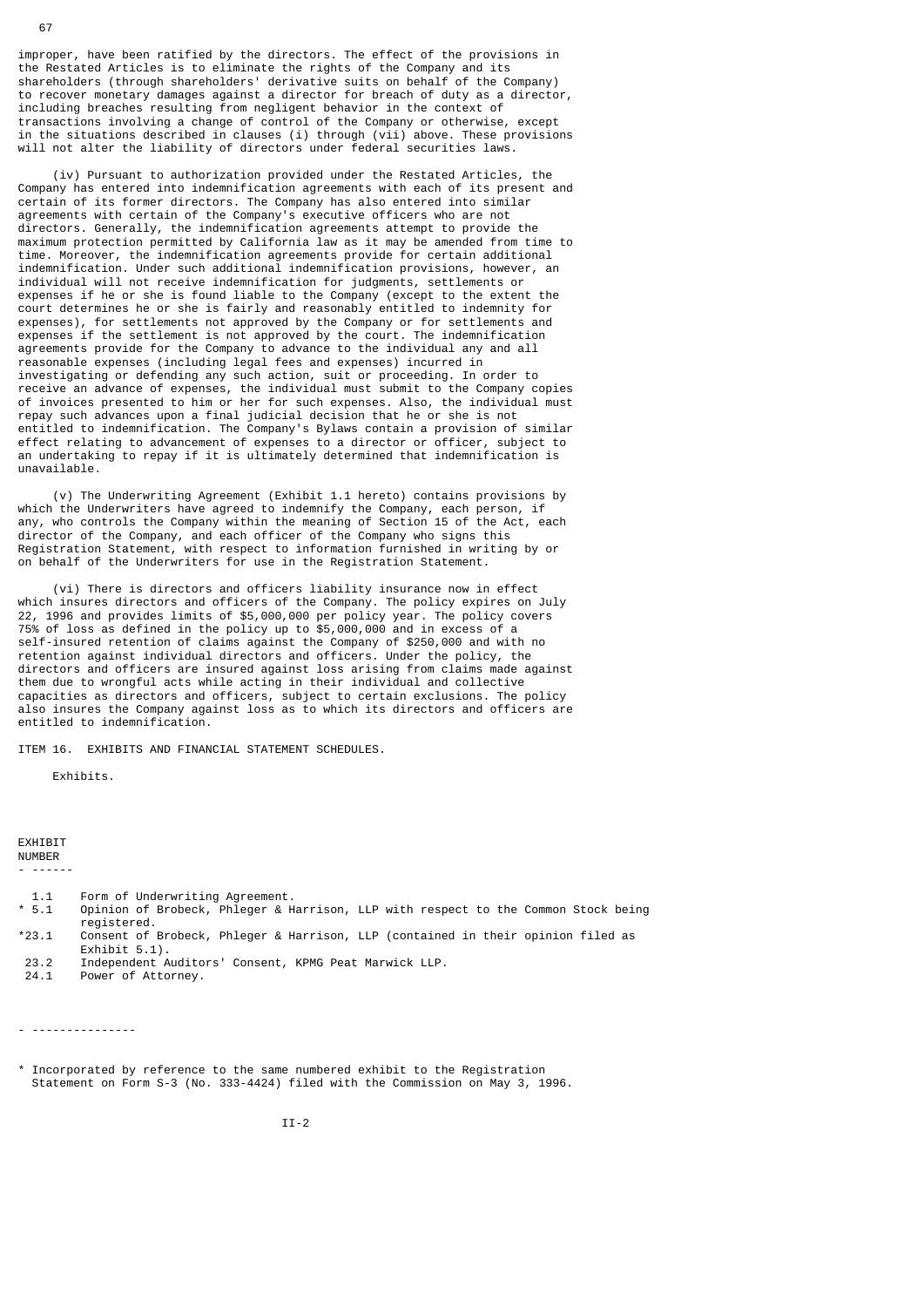#### ITEM 17. UNDERTAKINGS.

 The undersigned Registrant hereby undertakes that, for purposes of determining any liability under the Securities Act of 1933, each filing of the Registrant's annual report pursuant to Section 13(a) or Section 15(d) of the Securities Exchange Act of 1934 (and, where applicable, each filing of an employee benefit plan's annual report pursuant to Section 15(d) of the Securities Exchange Act of 1934) that is incorporated by reference in the Registration Statement shall be deemed to be a new registration statement relating to the securities offered therein, and the offering of such securities at that time shall be deemed to be the initial bona fide offering thereof.

 The undersigned Registrant hereby undertakes to deliver or cause to be delivered with the Prospectus, to each person to whom the Prospectus is sent or given, the latest annual report to security holders that is incorporated by reference in the Prospectus and furnished pursuant to and meeting the requirements of Rule 14a-3 or Rule 14c-3 under the Securities Exchange Act of 1934; and, where interim financial information required to be presented by Article 3 of Regulation S-X is not set forth in the Prospectus, to deliver, or cause to be delivered to each person to whom the Prospectus is sent or given, the latest quarterly report that is specifically incorporated by reference in the Prospectus to provide such interim financial information.

 Insofar as indemnification for liabilities arising under the Securities Act of 1933 may be permitted to directors, officers and controlling persons of the Company pursuant to the provisions described in Item 15, or otherwise, the Company has been advised that in the opinion of the Securities and Exchange Commission such indemnification is against public policy as expressed in the Act and is, therefore, unenforceable. In the event that a claim for indemnification against such liabilities (other than the payment by the Company of expenses incurred or paid by a director, officer or controlling person of the Company in the successful defense of any action, suit or proceeding) is asserted by such director, officer or controlling person in connection with the securities being registered, the Company will, unless in the opinion of its counsel the matter has been settled by controlling precedent, submit to a court of appropriate jurisdiction the question whether such indemnification by it is against public policy as expressed in the Act and will be governed by the final adjudication of such issue.

The undersigned registrant hereby undertakes that:

 (1) For purposes of determining any liability under the Securities Act of 1933, the information omitted from the form of prospectus filed as part of this registration statement in reliance upon Rule 430A and contained in a form of prospectus filed by the registrant pursuant to Rule  $424(b)(1)$  or (4) or 497(h) under the Securities Act shall be deemed to be part of this registration statement as of the time it was declared effective.

 (2) For the purpose of determining any liability under the Securities Act of 1933, each post-effective amendment that contains a form of prospectus shall be deemed to be a new registration statement relating to the securities offered therein, and the offering of such securities at that time shall be deemed to be the initial bona fide offering thereof.

II-3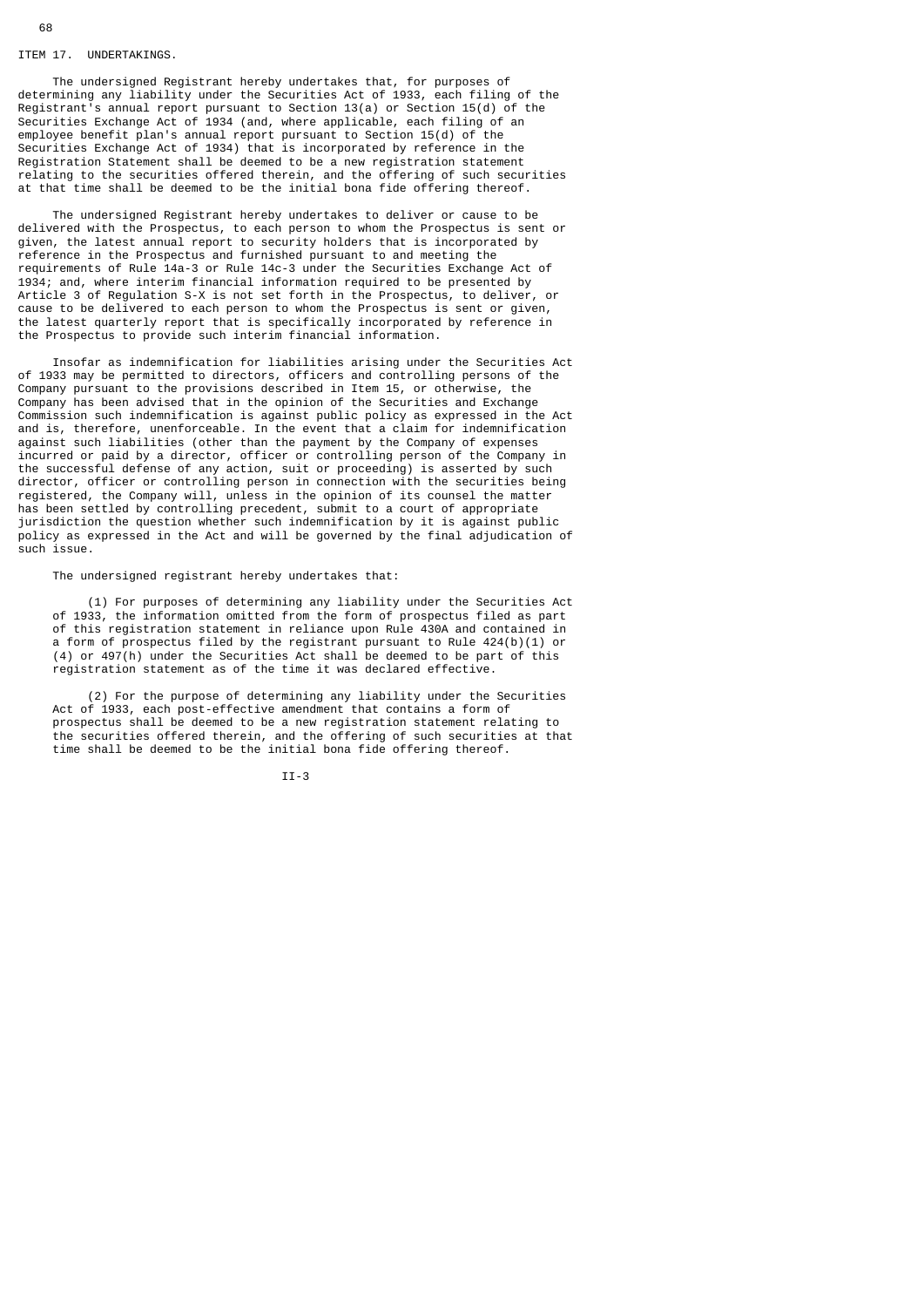### SIGNATURES

 Pursuant to the requirements of the Securities Act of 1933, the Company certifies that it has reasonable grounds to believe that it meets all of the requirements for filing on Form S-3 and has duly caused this Registration Statement to be signed on its behalf by the undersigned, thereunto duly authorized, in the City of San Diego, State of California, on the 20th day of May, 1996.

IDEC PHARMACEUTICALS CORPORATION

By: /s/ WILLIAM H. RASTETTER

 -------------------------------------- William H. Rastetter President and Chief Executive Officer

 Pursuant to the requirements of the Securities Act of 1933, this Registration Statement has been signed below by the following persons in the capacities and on the dates indicated.

| SIGNATURE                                                       | TITLE                                                                   | DATE |  |              |
|-----------------------------------------------------------------|-------------------------------------------------------------------------|------|--|--------------|
|                                                                 | /s/ WILLIAM H. RASTETTER President, Chief Executive Officer and         |      |  | May 20, 1996 |
| (William H. Rastetter)                                          |                                                                         |      |  |              |
| /s/ PHILIP M. SCHNEIDER<br>------------------------------------ | Vice President, and Chief Financial<br>Officer (Principal Financial and |      |  | May 20, 1996 |
| (Philip M. Schneider)                                           | Accounting Officer)                                                     |      |  |              |
| $\star$<br>.                                                    | Chairman of the Board                                                   |      |  | May 20, 1996 |
| (Brook H. Byers)                                                |                                                                         |      |  |              |
|                                                                 | Director                                                                |      |  | , 1996       |
| (Charles C. Edwards, M.D.)                                      |                                                                         |      |  |              |
|                                                                 |                                                                         |      |  |              |
| . <u>.</u> .                                                    | Director                                                                |      |  | May 20, 1996 |
| (John Groom)                                                    |                                                                         |      |  |              |
|                                                                 | Director                                                                |      |  | May 20, 1996 |
| (Kazuhiro Hashimoto)                                            |                                                                         |      |  |              |
|                                                                 |                                                                         |      |  |              |
|                                                                 | Director                                                                |      |  | May 20, 1996 |
| (Peter Barton Hutt)                                             |                                                                         |      |  |              |
|                                                                 | Director                                                                |      |  | May 20, 1996 |
|                                                                 |                                                                         |      |  |              |
| (Franklin P. Johnson, Jr.)                                      |                                                                         |      |  |              |
| $\star$                                                         | Director                                                                |      |  | May 20, 1996 |
| (John P. McLaughlin)                                            |                                                                         |      |  |              |
|                                                                 |                                                                         |      |  |              |
| ------------------------------                                  | Director                                                                |      |  | , 1996       |
| (Lynn Schenk)                                                   |                                                                         |      |  |              |
| * /s/ WILLIAM H. RASTETTER                                      |                                                                         |      |  |              |
| <u> - - - - - - - - - - - - -</u> -<br>William H. Rastetter     |                                                                         |      |  |              |
| Attorney-in-Fact                                                |                                                                         |      |  |              |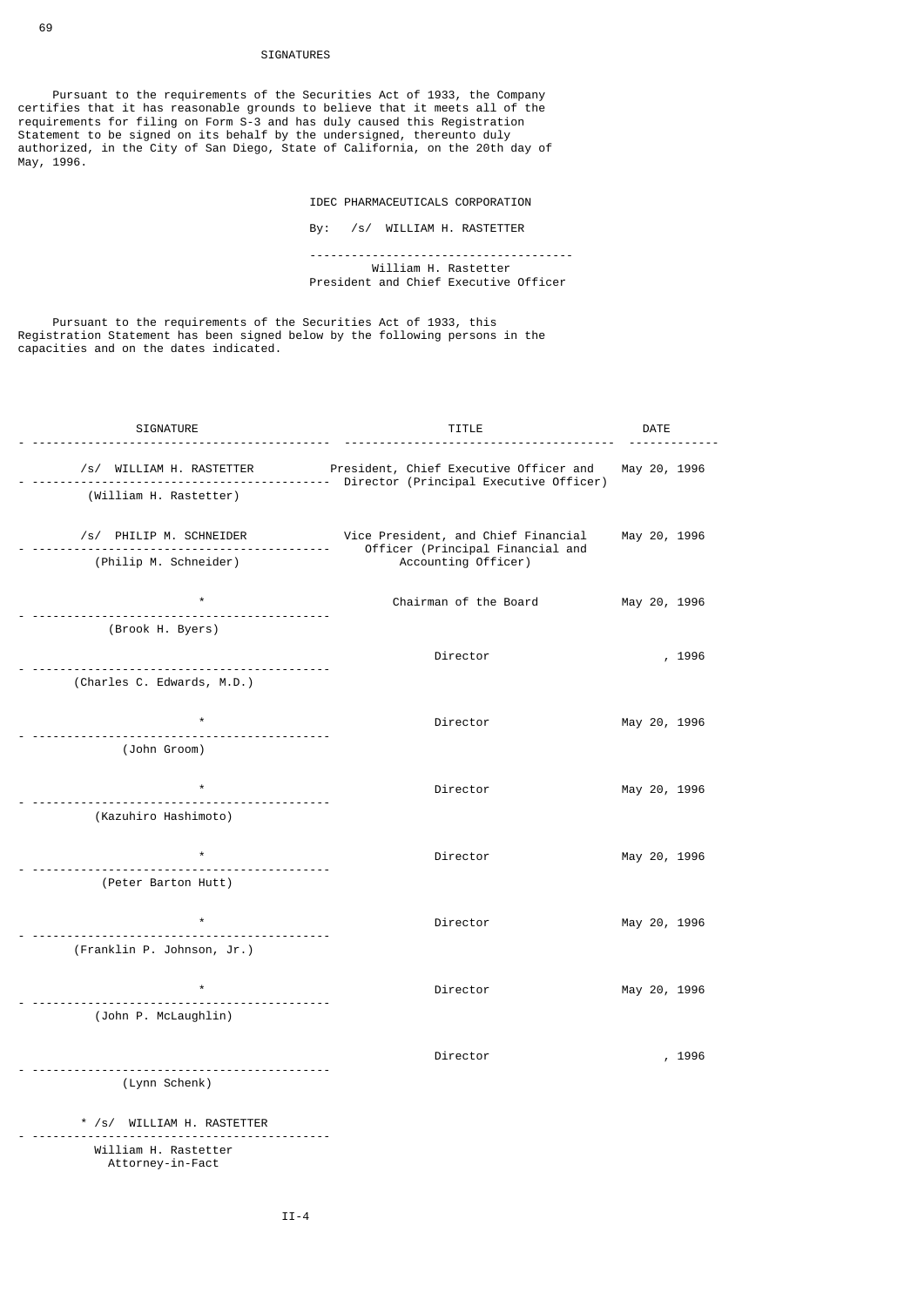|              |                                                                                                           | SEQUENTIALLY |  |
|--------------|-----------------------------------------------------------------------------------------------------------|--------------|--|
| EXHIBIT      |                                                                                                           | NUMBERED     |  |
| NUMBER       | DESCRIPTION                                                                                               | PAGE         |  |
|              |                                                                                                           |              |  |
| -1.1<br>* 51 | Form of Underwriting Agreement.<br>Oninion of Brobeck, Phlaner & Harrison, IIP with respect to the Common |              |  |

- \* 5.1 Opinion of Brobeck, Phleger & Harrison, LLP with respect to the Common Stock being registered.
- \*23.1 Consent of Brobeck, Phleger & Harrison, LLP (contained in their opinion filed as Exhibit 5.1).
- 23.2 Independent Auditors' Consent, KPMG Peat Marwick LLP. 23.2 Independent Audito<br>24.1 Power of Attorney.

- ---------------

\* Incorporated by reference to the same numbered exhibit to the Registration Statement on Form S-3 (No. 333-4424) filed with the Commission on May 3, 1996.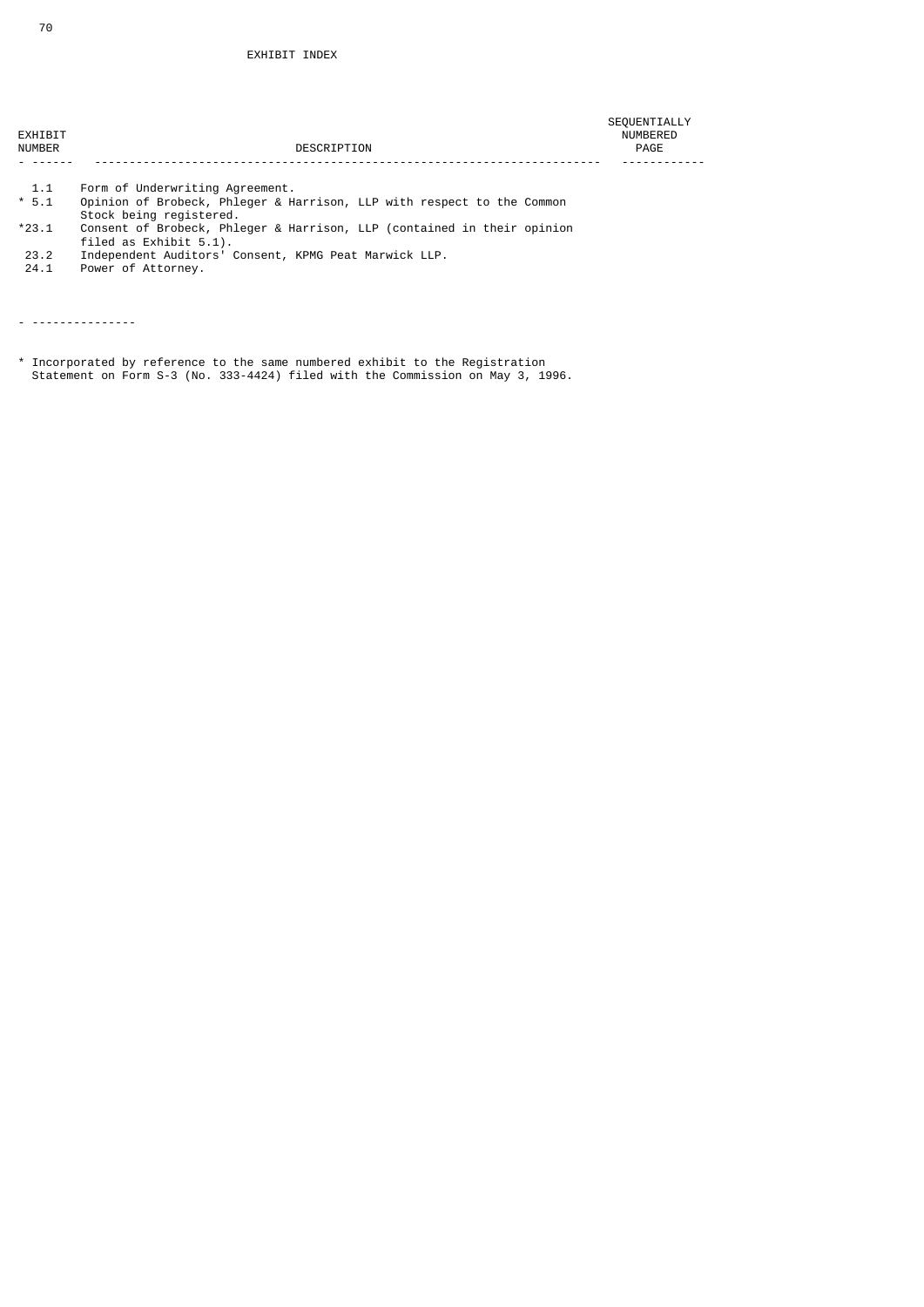Morgan Stanley & Co. Incorporated Punk, Ziegel & Knoell c/o Morgan Stanley & Co. Incorporated 1585 Broadway

New York, New York 10036

# Dear Sirs and Mesdames:

 IDEC Pharmaceuticals Corporation, a California corporation (the "Company"), proposes to issue and sell to the several Underwriters named in Schedule I hereto (the "Underwriters"), an aggregate of 1,500,000 shares of the Common Stock, no par value of the Company (the "Firm Shares").

 The Company also proposes to issue and sell to the several Underwriters not more than an additional 225,000 shares of its Common Stock, no par value (the "Additional Shares") if and to the extent that you, as Managers of the offering, shall have determined to exercise, on behalf of the Underwriters, the right to purchase such shares of common stock granted to the Underwriters in Section 2 hereof. The Firm Shares and the Additional Shares are hereinafter collectively referred to as the "Shares." The shares of Common Stock, no par value, of the Company to be outstanding after giving effect to the sales contemplated hereby are hereinafter referred to as the "Common Stock."

 The Company has filed with the Securities and Exchange Commission (the "Commission") a registration statement, including a prospectus, relating to the Shares. The registration statement as amended at the time it becomes effective, including the information (if any) deemed to be part of the registration statement at the time of effectiveness pursuant to Rule 430A under the Securities Act of 1933, as amended (the "Securities Act"), is hereinafter referred to as the "Registration Statement"; the prospectus in the form first used to confirm sales of Shares is hereinafter referred to as the "Prospectus." If the Company files an abbreviated registration statement to register additional shares of Common Stock pursuant to Rule 462(b) under the Securities Act (the "Rule 462 Registration Statement"), then any reference herein to the term "Registration Statement" shall be deemed to include such Rule 462 Registration Statement, in each case as amended from time to time.

 1. REPRESENTATIONS AND WARRANTIES OF THE COMPANY. The Company represents and warrants to and agrees with each of the Underwriters that:

 (a) The Registration Statement has become effective; no stop order suspending the effectiveness of the Registration Statement is in effect, and no proceedings for such purpose are pending before or, to the Company's best knowledge, threatened by the Commission.

 (b) (i) The Registration Statement, when it became effective, did not contain and, as amended or supplemented, if applicable, will not contain any untrue statement of a material fact or omit to state a material fact required to be stated therein or necessary to make the statements therein not misleading, (ii) the Registration Statement and the Prospectus comply and, as amended or supplemented, if applicable, will comply in all material respects with the Securities Act and the applicable rules and regulations of the Commission thereunder and (iii) the Prospectus does not contain and, as amended or supplemented, if applicable, will not contain any untrue statement of a material fact or omit to state a material fact necessary to make the statements therein, in the light of the circumstances under which they were made, not misleading, except that the representations and warranties set forth in this paragraph l(b) do not apply to statements or omissions in the Registration Statement or the Prospectus based upon information relating to any Underwriter furnished to the Company in writing by such Underwriter through you expressly for use therein.

 (c) The Company has been duly incorporated, is validly existing as a corporation in good standing under the laws of the jurisdiction of its incorporation, has the corporate power and authority to own its property and to conduct its business as described in the Prospectus and, except to the extent that the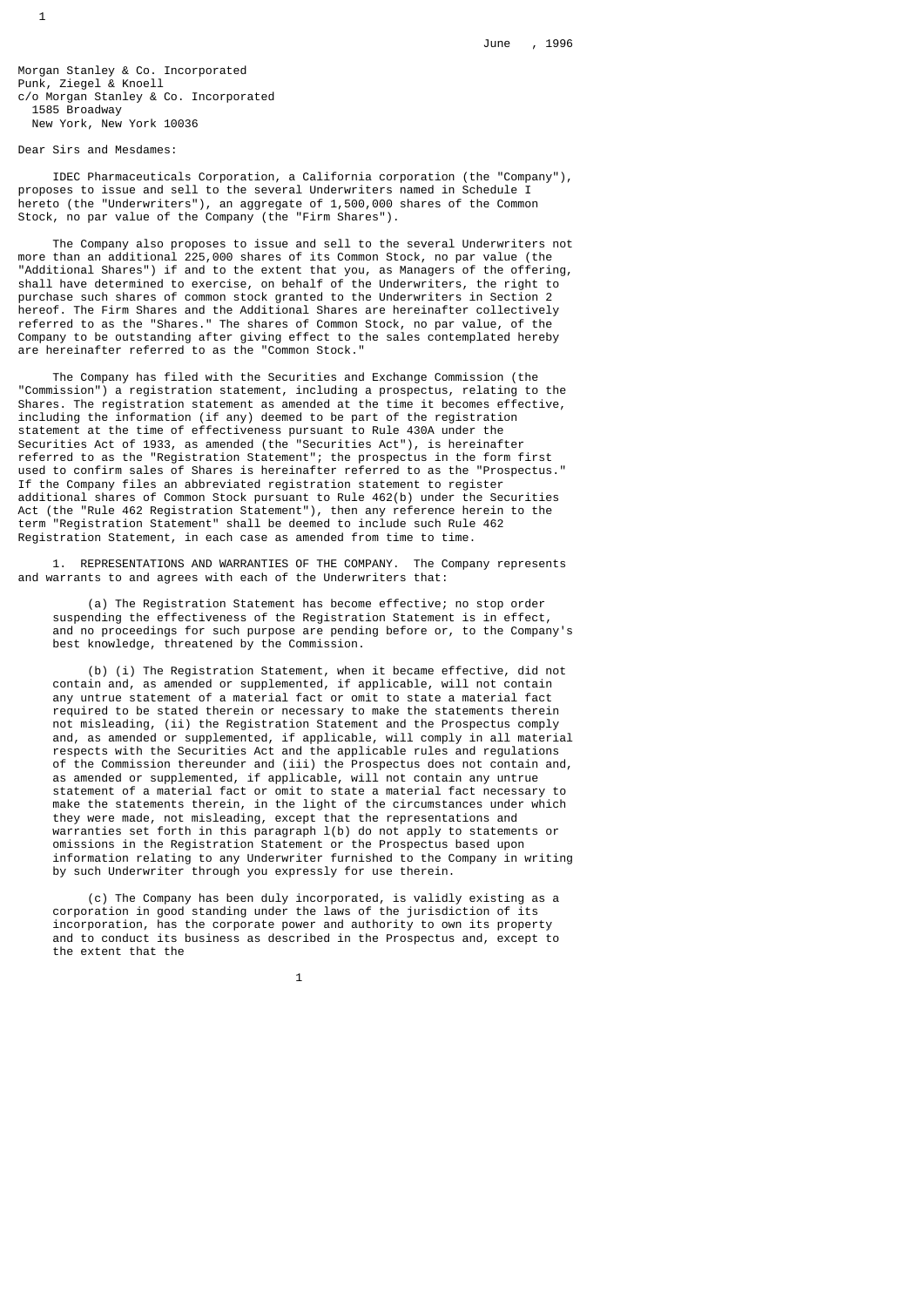failure to be so qualified or to be in good standing would not have a material adverse effect on the Company and its subsidiary, taken as a whole is duly qualified to transact business and is in good standing in each jurisdiction in which the conduct of its business or its ownership or leasing of property requires such qualification.

 (d) Each subsidiary of the Company has been duly incorporated, is validly existing as a corporation in good standing under the laws of the jurisdiction of its incorporation, has the corporate power and authority to own its property and to conduct its business as described in the Prospectus and is duly qualified to transact business and is in good standing in each jurisdiction in which the conduct of its business or its ownership or leasing of property requires such qualification, except to the extent that the failure to be so qualified or to be in good standing would not have a material adverse effect on the Company and its subsidiary, taken as a whole.

 (e) Neither the Company nor any of its subsidiaries owns any real properties. The Company and its subsidiaries have good and marketable title to all personal property owned by them which is material to their business, taken as a whole, in each case free and clear of all liens, encumbrances and defects except such as are described in the Prospectus or such as do not materially affect the value of such property and do not interfere with the use made and proposed to be made of such property by the Company and its subsidiaries; and any real property and building held under lease by the Company and its subsidiaries are held by them under valid, subsisting and enforceable leases with such exceptions as are not material and do not interfere with the use made and proposed to be made of such real property and buildings by the Company and its subsidiary in each case except as described in or contemplated by the Prospectus.

 (f) This Agreement has been duly authorized, executed and delivered by the Company.

 (g) The shares of Common Stock outstanding prior to the issuances of the Shares to be sold by the Company have been duly authorized and are validly issued, fully paid and non-assessable. Except as set forth in the Prospectus and other than options granted to employees after March 31, 1996 pursuant to the Company's 1988 Employee Stock Option Plan or the 1993 Non-Employee Directors Stock Option Plan each as described in the Prospectus, neither the Company nor any subsidiary has outstanding any options to purchase, or any preemptive rights or other rights to subscribe for or to purchase, any securities or obligations convertible into, or any contracts or commitments to issue or sell, shares of its capital stock or any such options, rights, convertible securities or obligations. All outstanding shares of capital stock and options and other rights to acquire capital stock have been issued in compliance with the registration and qualification provisions of all applicable securities laws and were not issued in violation of any preemptive rights, rights of first refusal and other similar rights.

 (h) The authorized capital stock of the Company conforms as to legal matters to the description thereof contained in the Prospectus.

 (i) The Shares to be sold by the Company have been duly authorized and, when issued and delivered in accordance with the terms of this Agreement, will be validly issued, fully paid and non-assessable, and the issuance of such Shares will not be subject to any preemptive or similar rights.

 (j) The execution and delivery by the Company of, and the performance by the Company of its obligations under, this Agreement will not contravene any provision of applicable law or the articles of incorporation or by-laws of the Company or any agreement or other instrument binding upon the Company or any of its subsidiaries that is material to the Company and its subsidiaries, taken as a whole, or any judgment, order or decree of any governmental body, agency or court having jurisdiction over the Company or any subsidiary, and no consent, approval, authorization or order of, or qualification with, any governmental body or agency is required for the performance by the Company of its obligations under this Agreement, except such as may be required by the securities or Blue Sky laws of the various states in connection with the offer and sale of the Shares.

 (k) There has not occurred any material adverse change, or any development involving a prospective material adverse change, in the condition, financial or otherwise, or in the earnings, business or operations of the Company and its subsidiaries, taken as a whole, from that set forth in the Prospectus.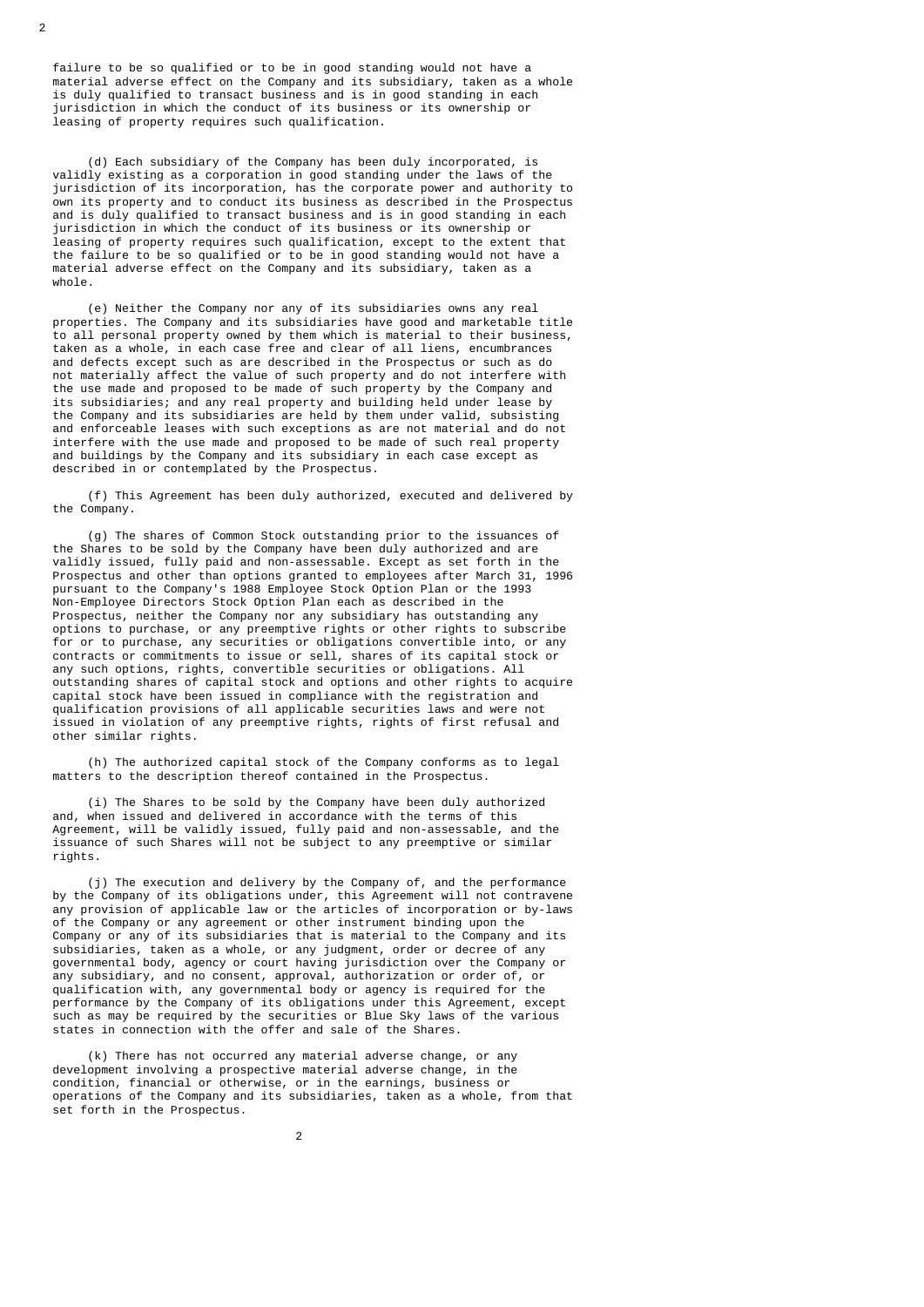(l) Subsequent to the respective dates as of which information is given in the Registration Statement and the Prospectus, (i) the Company and its subsidiaries have not incurred any material liability or obligation, direct or contingent, nor entered into any material transaction not in the ordinary course of business; (ii) the Company has not purchased any of its outstanding capital stock, nor declared, paid or otherwise made any dividend or distribution of any kind on its capital stock other than ordinary and customary dividends except certain net purchases of options issued and shares issued on exercise of options under the Company's stock option plans in accordance with the terms of such option plans; and (iii) there has not been any material change in the capital stock, short-term debt or long-term debt of the Company and its consolidated subsidiaries, except in each case as described in or contemplated by the Prospectus.

 (m) There are no legal or governmental proceedings pending or threatened to which the Company or any of its subsidiaries is a party or to which any of the properties of the Company or any of its subsidiaries is subject that are required to be described in the Registration Statement or the Prospectus and are not so described or any statutes, regulations, contracts or other documents that are required to be described in the Registration Statement or the Prospectus or to be filed as exhibits to the Registration Statement that are not described or filed as required.

 (n) Each preliminary prospectus filed as part of the Registration Statement as originally filed or as part of any amendment thereto, or filed pursuant to Rule 424 or Rule 462 under the Securities Act, complied when so filed in all material respects with the Securities Act and the applicable rules and regulations of the Commission thereunder.

 (o) The Company is not and, after giving effect to the offering and sale of the Shares and the application of the proceeds thereof as described in the Prospectus, will not be an "investment company" as such term is defined in the Investment Company Act of 1940, as amended.

 (p) There is no owner of any securities of the Company who has any right, not effectively satisfied or waived, to require registration of any shares of capital stock of the Company in connection with the filing of the Registration Statement or the sale of any shares thereunder.

 (q) The Company and its subsidiaries (i) are in compliance with any and all applicable foreign, federal, state and local laws and regulations relating to the protection of human health and safety, the environment or hazardous or toxic substances or wastes, pollutants or contaminants ("Environmental Laws"), (ii) have received all permits, licenses or other approvals required of them under applicable Environmental Laws to conduct their respective businesses and (iii) are in compliance with all terms and conditions of any such permit, license or approval, except where such noncompliance with Environmental Laws, failure to receive required permits, licenses or other approvals or failure to comply with the terms and conditions of such permits, licenses or approvals would not, singly or in the aggregate, have a material adverse effect on the Company and its subsidiaries, taken as a whole.

 (r) The Company has conducted a limited review of the effect of Environmental Laws on the business, operations and properties of the Company and its subsidiaries. On the basis of such review, the Company has reasonably concluded that any costs and liabilities required for clean-up, closure of properties or compliance with Environmental Laws would not, singly or in the aggregate, have a material adverse effect on the Company and its subsidiaries, taken as a whole.

 (s) There are no contracts, agreements or understandings between the Company and any person granting such person the right to require the Company to file a registration statement under the Securities Act with respect to any securities of the Company or to require the Company to include such securities with the Shares registered pursuant to the Registration Statement.

 (t) The Company has complied with all provisions of Section 517.075, Florida Statutes relating to doing business with the Government of Cuba or with any person or affiliate located in Cuba.

 $\sim$  3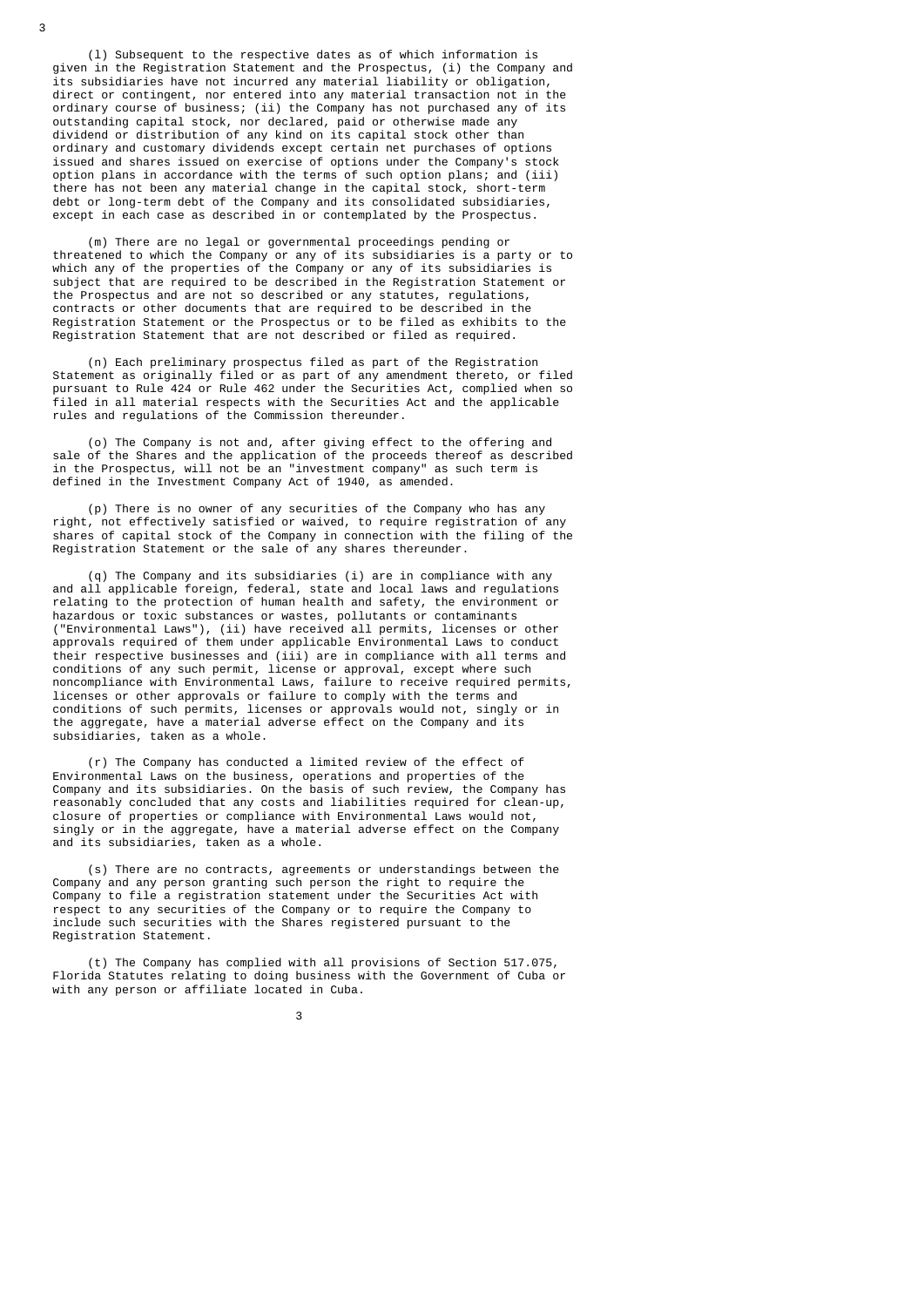2. AGREEMENTS TO SELL AND PURCHASE. The Company hereby agrees to sell to the several Underwriters, and each Underwriter, upon the basis of the representations and warranties herein contained, but subject to the conditions hereinafter stated, agrees, severally and not jointly, to purchase from the Company at \$ a share (the "Purchase Price") the number of Firm Shares set forth in Schedule I hereto opposite the name of such Underwriter.

 On the basis of the representations and warranties contained in this Agreement, and subject to its terms and conditions, the Company agrees to sell to the Underwriters the Additional Shares, and the Underwriters shall have a one-time right to purchase, severally and not jointly, up to 225,000 Additional Shares at the Purchase Price. If you, on behalf of the Underwriters, elect to exercise such option, you shall so notify the Company in writing not later than 30 days after the date of this Agreement, which notice shall specify the number of Additional Shares to be purchased by the Underwriters and the date on which such shares are to be purchased. Such date may be the same as the Closing Date (as defined below) but not earlier than the Closing Date nor later than ten business days after the date of such notice. Additional Shares may be purchased as provided in Section 4 hereof solely for the purpose of covering over-allotments made in connection with the offering of the Firm Shares. If any Additional Shares are to be purchased, each Underwriter agrees, severally and not jointly, to purchase the number of Additional Shares (subject to such adjustments to eliminate fractional shares as you may determine) that bears the same proportion to the total number of Additional Shares to be purchased as the number of Firm Shares set forth in Schedule I hereto opposite the name of such Underwriter bears to the total number of Firm Shares.

 The Company hereby agrees that, without the prior written consent of Morgan Stanley & Co. Incorporated on behalf of the Underwriters, it will not, during the period ending 90 days after the date of the Prospectus, (i) offer, pledge, sell, contract to sell, sell any option or contract to purchase, purchase any option or contract to sell, grant any option, right or warrant to purchase, or otherwise transfer or dispose of, directly or indirectly, any shares of Common Stock or any securities convertible into or exercisable or exchangeable for Common Stock or (ii) enter into any swap or other arrangement that transfers to another, in whole or in part, the economic consequences of ownership of the Common Stock, whether any such transaction described in clause (i) or (ii) above is to be settled by delivery of Common Stock or such other securities, in cash or otherwise, other than (a) the Shares to be offered hereunder, (b) any shares of Common Stock sold or issued upon exercise of an option or warrant or the conversion of a security outstanding on the date hereof described in the Prospectus or of which the Underwriters have been advised in writing, (c) shares of Common Stock registered pursuant to a Registration Statement on Form S-8 (No.<br>33. (d) the grant of ontions pursuant to the Company's 1988 ), or (d) the grant of options pursuant to the Company's 1988 Employee Stock Option Plan or the 1993 Non-Employee Directors Stock Option Plan as to shares reserved for issuance under such plans as of the Closing, including any shares subject to outstanding options which become available for future grant under such plans upon termination of previously issued options. The foregoing sentence shall not apply to the Shares to be sold hereunder.

 3. TERMS OF PUBLIC OFFERING. The Company is advised by you that the Underwriters propose to make a public offering of their respective portions of the Shares as soon after the Registration Statement and this Agreement have become effective as in your judgment is advisable. The Company is further advised by you that the Shares are to be offered to the public initially at a share (the "Public Offering Price") and to certain dealers selected by you at a price that represents a concession not in excess of  $\frac{1}{2}$  a share under the Public Offering Price, and that any Underwriter may allow, and such dealers may reallow, a concession, not in excess of \$ a share, to such dealers may reallow, a concession, not in excess of  $$$ any Underwriter or to certain other dealers.

 4. PAYMENT AND DELIVERY. Payment for the Firm Shares to be sold by the Company shall be made to the Company in Federal or other funds immediately available in New York City against delivery of such Firm Shares for the respective accounts of the several Underwriters at 10:00 A.M., New York City

time, on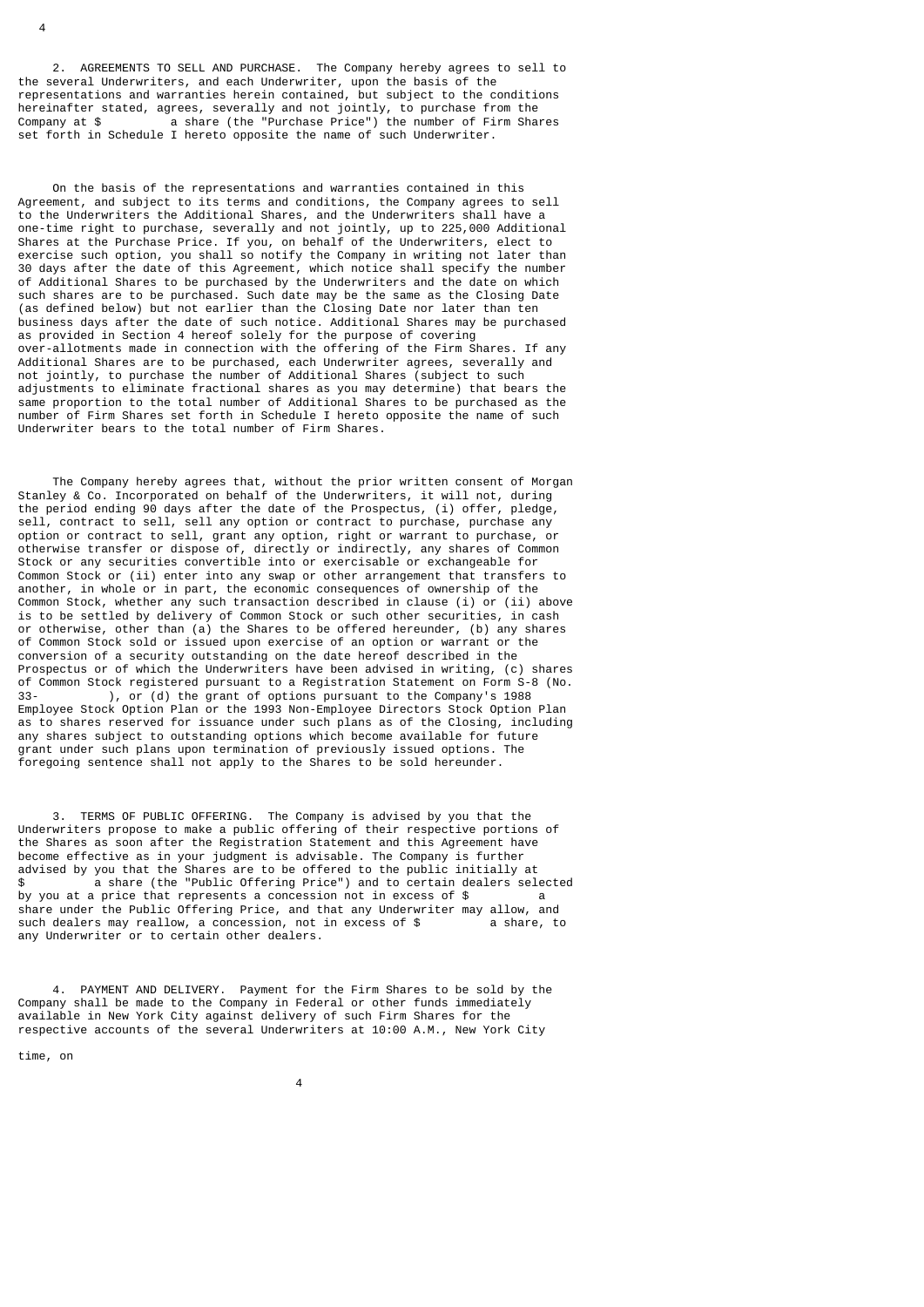, 19 ,(1) or at such other time on the same or such other date, not later than , 19 , (2) as shall be designated in writing by you. The time and date of such payment are hereinafter referred to as the "Closing Date."

 Payment for any Additional Shares shall be made to the Company in Federal or other funds immediately available in New York City against delivery of such Additional Shares for the respective accounts of the several Underwriters at 10:00 A.M., New York City time, on the date specified in the notice described in Section 2 or on such other date, in any event not later than (3) as shall be designated in writing by you. The time and date of such payment are hereinafter referred to as the "Option Closing Date.

 Certificates for the Firm Shares and Additional Shares shall be in definitive form and registered in such names and in such denominations as you shall request in writing not later than one full business day prior to the Closing Date or the Option Closing Date, as the case may be. The certificates evidencing the Firm Shares and Additional Shares shall be delivered to you on the Closing Date or the Option Closing Date, as the case may be, for the respective accounts of the several Underwriters, with any transfer taxes payable in connection with the transfer of the Shares to the Underwriters duly paid, against payment of the Purchase Price therefor.

 5. CONDITIONS TO THE UNDERWRITER' OBLIGATIONS. The obligations of the Company to sell the Shares to the Underwriters and the several obligations of the Underwriters to purchase and pay for the Shares on the Closing Date are subject to the condition that the Registration Statement shall have become<br>effective not later than (New York City time) the date hereof. (New York City time) the date hereof.

 The several obligations of the Underwriters are subject to the following further conditions:

 (a) Subsequent to the execution and delivery of this Agreement and prior to the Closing Date:

 (i) there shall not have occurred any downgrading, nor shall any notice have been given of any intended or potential downgrading or of any review for a possible change that does not indicate the direction of the possible change, in the rating accorded any of the Company's securities by any "nationally recognized statistical rating organization," as such term is defined for purposes of Rule 436(g)(2) under the Securities Act; and

(ii) there shall not have occurred any change, or any development involving a prospective change, in the condition, financial or otherwise, or in the earnings, business or operations of the Company and its subsidiaries, taken as a whole, from that set forth in the Prospectus that, in your judgment, is material and adverse and that makes it, in your judgment, impracticable to market the Shares on the terms and in the manner contemplated in the Prospectus.

 (b) The Underwriters shall have received on the Closing Date a certificate, dated the Closing Date and signed by an executive officer of the Company, to the effect set forth in clause (a)(i) above and to the effect that the representations and warranties of the Company contained in this Agreement are true and correct as of the Closing Date and that the Company has complied with all of the agreements and satisfied all of the conditions on its part to be performed or satisfied hereunder on or before the Closing Date.

 The officer signing and delivering such certificate may rely upon the best of his or her knowledge as to proceedings threatened.

(1) Insert date 3 business days or, in the event the offering is priced after 4:30 p.m. Eastern Time (and T+4 settlement is deemed to apply to secondary sales), 4 business days after the date of the Underwriting Agreement.

(2) Insert date 5 business days after the date inserted in accordance with note 1 above.

(3) Insert date 10 business days after the expiration of the green shoe option.

5

- ---------------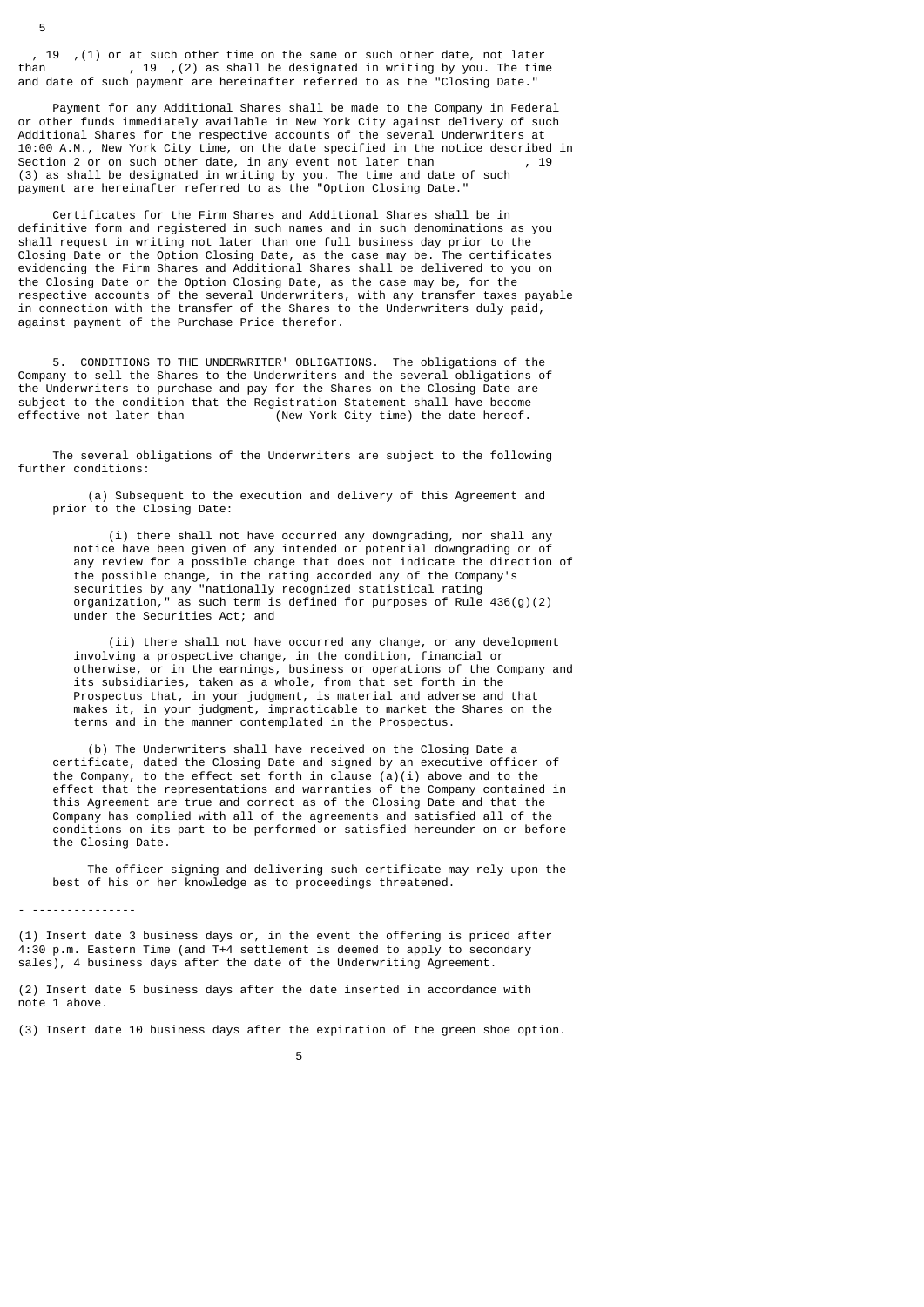(c) The Underwriters shall have received on the Closing Date an opinion of Brobeck, Phleger & Harrison LLP, outside counsel for the Company, dated the Closing Date, to the effect that:

> (i) the Company has been duly incorporated and is validly existing as a corporation in good standing under the laws of the State of California, with full corporate power and authority to own or lease its properties and conduct its business as described in the Registration Statement and Prospectus;

 (ii) other than IDEC Seiyaku, a Japanese corporation, the Company has no subsidiaries;

 (iii) the authorized capital stock of the Company conforms as to legal matters in all material respects to the description thereof contained in the Registration Statement and Prospectus;

 (iv) the outstanding shares of capital stock of the Company have been duly and validly authorized and issued, and are not subject to any preemptive or similar rights;

 (v) the shares to be sold by the Company have been duly authorized and, when issued and delivered in accordance with the terms of this and, then control and securities are accordance higher the crime of the agreement, will be duly and validly authorized and issued, fully paid and nonassessable, and will not be subject to any preemptive or similar rights;

 (vi) to the best of such counsel's knowledge, after due inquiry, no holders of securities of the Company have rights against the Company which have not been waived to the registration of shares of Common Stock or other securities because of the filing of the Registration Statement by the Company or the offering contemplated thereby;

 (vii) this agreement has been duly authorized, executed and delivered by the Company;

 (viii) the execution and delivery by the Company of, and the performance by the Company of its obligations under this agreement will not contravene any provision of applicable law or the articles of incorporation or bylaws of the Company or its subsidiary, or, to the best of such counsel's knowledge, any judgment, order or decree of any governmental body, agency or court having jurisdiction over the Company or any of its property or its subsidiary or any of their property, or, to the best of such counsel's knowledge, constitute a breach or default under any agreement or other instrument binding upon the Company or its subsidiary and identified to such counsel by the Company as material as set forth in an exhibit to such opinion, and no consent, approval, authorization or order of or qualification with any governmental body or agency is required for the performance by the Company of its obligations under this agreement, except such as may be required by the securities or blue sky laws of the various states (on which such counsel expresses no opinion) in connection with the purchase and distribution of the shares by the Underwriters;

 (ix) the statements (a) in the Prospectus under the captions "Description of Capital Stock" and "Business -- Strategic Alliances" and (b) in the Registration Statement in Item 15, in each case insofar as such statements constitute summaries of the legal matters, documents or proceedings referred to therein, fairly present the information called for with respect to such legal matters, documents and proceedings and fairly summarize the matters referred to therein;

 (x) such counsel does not know of any legal or governmental proceeding pending or threatened to which the Company or its subsidiary is or may become a party or to which any of the properties of the Company or any of the properties of its subsidiary is or may become subject that is required to be described in the Registration Statement or the Prospectus and is not so described, or of any statute, regulation, contract or other document that is required to be described in the Registration Statement or the Prospectus or to be filed as an exhibit to the Registration Statement that is not described or filed as required;

 (xi) the Registration Statement has become effective under the Securities Act of 1933, as amended (the "Act"), and no stop order proceedings suspending the effectiveness of the Registration Statement have been instituted or threatened or are pending under the Act and any required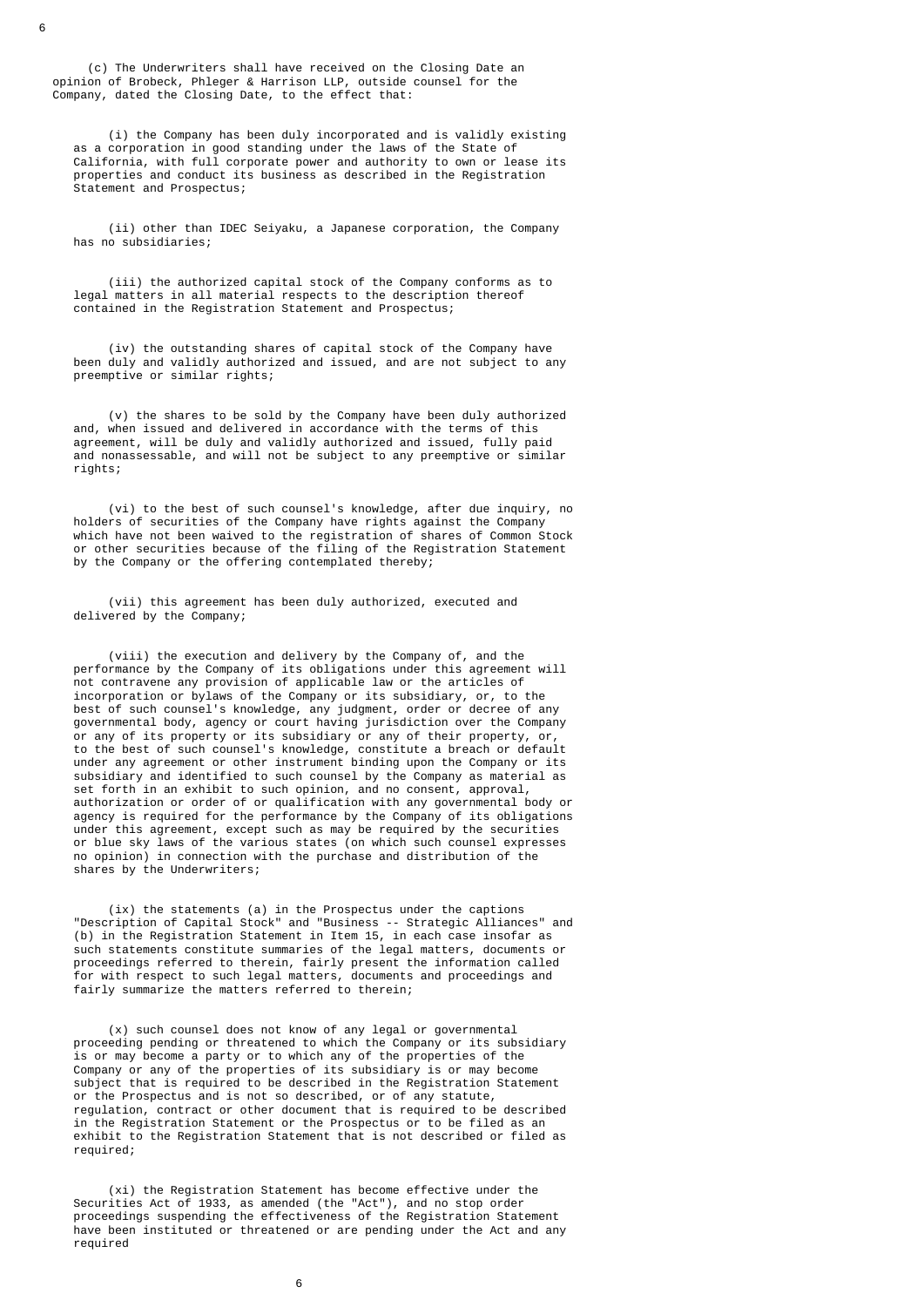filing of the Prospectus and any supplement thereto pursuant to Rule 424(b) under the Act has been made in the manner and within the time period required by such Rule 424(b);

 (xii) in addition to rendering legal advice and assistance to the Company in the course of the preparation of the Registration Statement and the Prospectus, involving, among other things, discussions and inquiries concerning various legal matters and the review of certain corporate records, documents and proceedings such counsel also participated in conferences with certain officers and other representatives of the Company, including its independent public accountants and with the Underwriters and their counsel at which the contents of the Registration Statement, the Prospectus (but not including the incorporated documents) and related matters were discussed and have generally reviewed and discussed with such persons the content of the incorporated documents. Such counsel has not, however, except with respect to matters expressly covered by this opinion, independently checked or verified the accuracy, completeness or fairness of the information contained in the Registration Statement, the Prospectus and the incorporated documents.

 (d) You shall have received on the Closing Date the opinion of the intellectual property counsel for the Company, dated the Closing Date, to the effect that:

 (i) to the best of such counsel's knowledge, such counsel is not aware of any legal actions, claims or proceedings pending or threatened against the Company alleging that the Company is infringing or otherwise violating any patents or trade secrets owned by others and to the best of such counsel's knowledge, the Company has not received any communication in which it is alleged that the Company is infringing or violating the patent rights of third parties;

 (ii) the portions of the Registration Statement entitled "Risk Factors -- Patents and Proprietary Rights" and "Business -- Patents and Proprietary Rights" (collectively, the "Intellectual Property Portion") contains accurate and complete descriptions of the Company's patent applications, issued and allowed patents, and patents licensed to the Company and fairly summarized the legal matters, documents and proceedings relating thereto;

 (iii) to the best of such counsel's knowledge, at least one United States patent has issued to the Company, and that the Company is the Assignee of record, and that the patent is being maintained by the Company;

 (iv) to the best of such counsel's knowledge, at least 18 additional U.S. patent applications have been filed by the Company in the U.S. Patent and Trademark Office; that those pending patent applications have been properly prepared as to form and have been assigned to the Company which Assignments are either recorded in the U.S. Patent and Trademark Office or have been submitted for recording in the U.S. Patent and Trademark Office; and that each of these patent applications is being pursued by the Company;

 (v) to the best of such counsel's knowledge, numerous foreign counterpart patent applications have been filed on behalf of the Company;

 (vi) to the extent that the Intellectual Property Portion contains descriptions which constitute matters of law or legal conclusions, these descriptions are correct in all material respects and fairly present the patent situation of the Company;

 (vii) to the best of such counsel's knowledge, there are no legal or governmental proceedings other than patent applications pending, relating to patent rights of the Company to which the Company is a party and, to such counsel's knowledge, no such proceedings are threatened or contemplated by governmental authorities or others;

 (viii) although such counsel has not conducted all necessary freedom of operation opinions, to the best of such counsel's knowledge, all patents held by third parties, of which such counsel is aware, that could prevent the Company from manufacturing and selling, in the United States and abroad, the compositions and methods claimed in the patent applications described in an exhibit to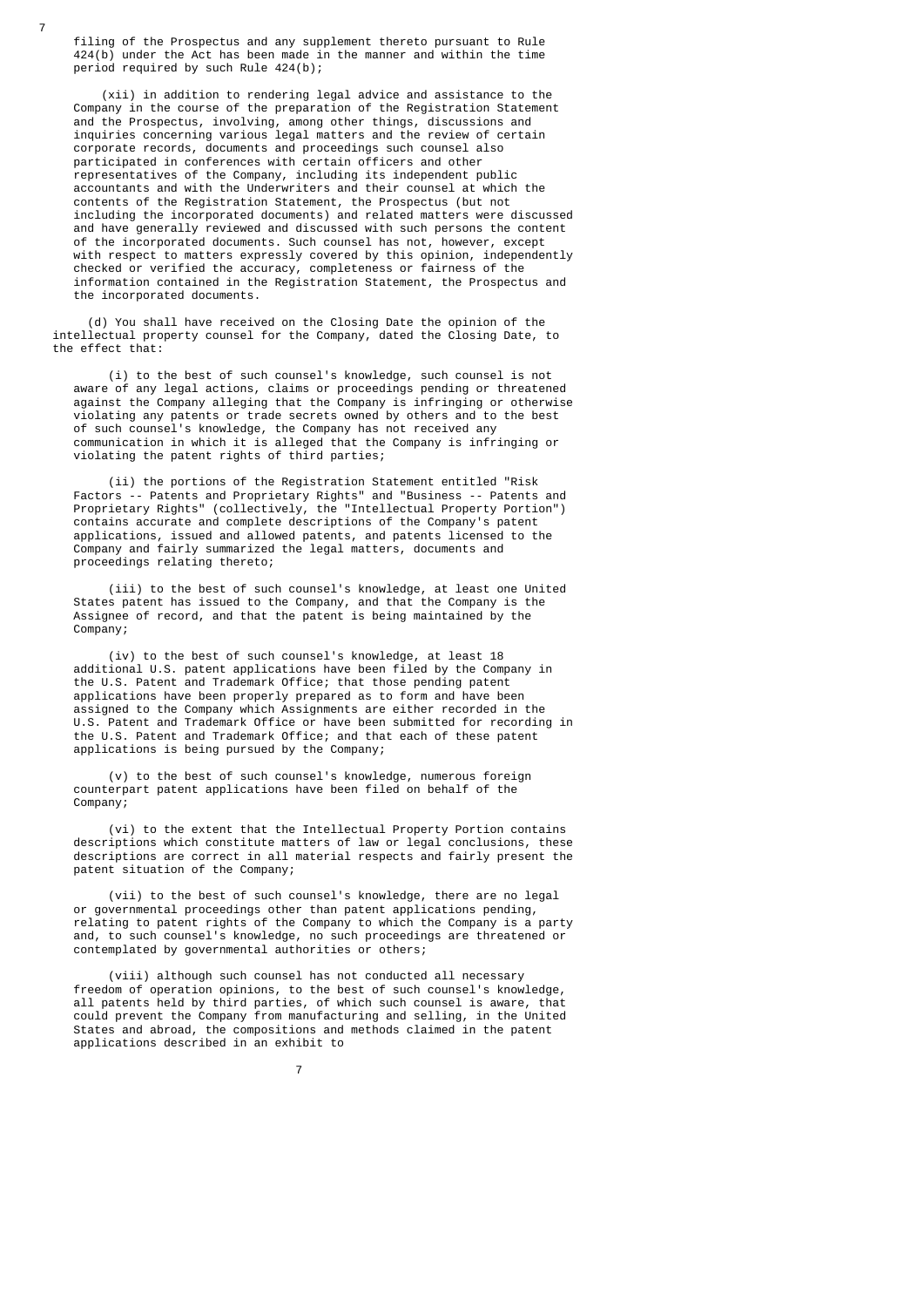such counsel's opinion, have been disclosed by such counsel in the Registration Statement or the Prospectus;

 (ix) in addition, although such counsel has not independently verified the accuracy, completeness or fairness of the statements contained in the Registration Statement or the Prospectus, nothing has come to such counsel's attention that leads such counsel to believe that the statements in the Intellectual Property Portion in (a) the Registration Statement, at the time it became effective or at the Closing Date, contained or contain an untrue statement of a material fact or omit or omitted to state a material fact required to be stated therein or necessary to make the statements therein not misleading as to intellectual property matters, or (b) the Prospectus, as of the date of the Prospectus or at the Closing Date, contained or contain an untrue statement of a material fact or omitted or omit to state a material fact required to be stated therein or necessary to make the statements therein, in light of the circumstances under which they were made, not misleading as to intellectual property matters (it being understood that such counsel has not participated in the negotiation of or reviewed the Company's license agreements and such counsel has not undertaken any independent investigation as to whether the Company is infringing any patents or other rights of others or whether the Company owns or possesses sufficient licenses or other rights to use all patents or other rights necessary for the conduct of the Company's business).

 (e) you shall have received on the Closing Date an opinion of Buc & Beardsley, regulatory affairs counsel for the Company, dated the Closing Date, to the effect that:

 (i) the statements in the Prospectus under the captions "Risk Factors -- Lengthy Regulatory Process; No Assurance of Regulatory Approvals" and "Business -- Government Regulation," and footnote one to the table under "Business -- Products Under Development" (the "Regulatory Portion") insofar as they refer to statements summarizing applicable provisions of the Federal Food, Drug, and Cosmetic Act (FDCA), Public Health Service Act (PHSA), and implementing regulations are correct in all material respects.

 (ii) in addition, although such counsel has made no independent inquiry, nothing has come to such counsel's attention that would lead such counsel to believe that the statements in the Regulatory Portion of (a) the Registration Statement, at the time it became effective or at the Closing Date, contained or contain an untrue statement of a material fact or omit or omitted to state a material fact required to be stated therein or necessary to make the statements therein not misleading, or (b) the Prospectus, as of the date of the Prospectus or at the Closing Date, contained or contain an untrue statement of a material fact or omitted or omit to state a material fact required to be stated therein or necessary to make the statements therein, in light of the circumstances under which they were made, not misleading.

 (f) You shall have received on the Closing Date an opinion of Gunderson Dettmer Stough Villeneuve Franklin & Hachigian, LLP, counsel for the Underwriters, dated the Closing Date, covering the matters referred to in subparagraphs (v), (vii), (ix) (but only as to the statements in the Prospectus under "Description of Capital Stock" and "Underwriters"), and (xv) of paragraph (c) above.

 With respect to subparagraph (ix) of paragraph (c) above and paragraph (f) above, Brobeck, Phleger & Harrison LLP and Gunderson Dettmer Stough Villeneuve Franklin & Hachigian, LLP may state that their opinion and belief are based upon their participation in the preparation of the Registration Statement and Prospectus and any amendments or supplements thereto and review and discussion of the contents thereof, but are without independent check or verification, except as specified.

 The opinions of Burns, Doane, Sweeker & Mathis and Buc, Leavitt & Beardsley described in paragraphs (d) and (e) above shall be rendered to the Underwriters at the request of the Company and shall so state therein.

 (g) The Underwriters shall have received, on each of the date hereof and the Closing Date, a letter dated the date hereof or the Closing Date, as the case may be, in form and substance satisfactory to the Underwriters, from KPMG Peat Marwick LLP, independent public accountants, containing statements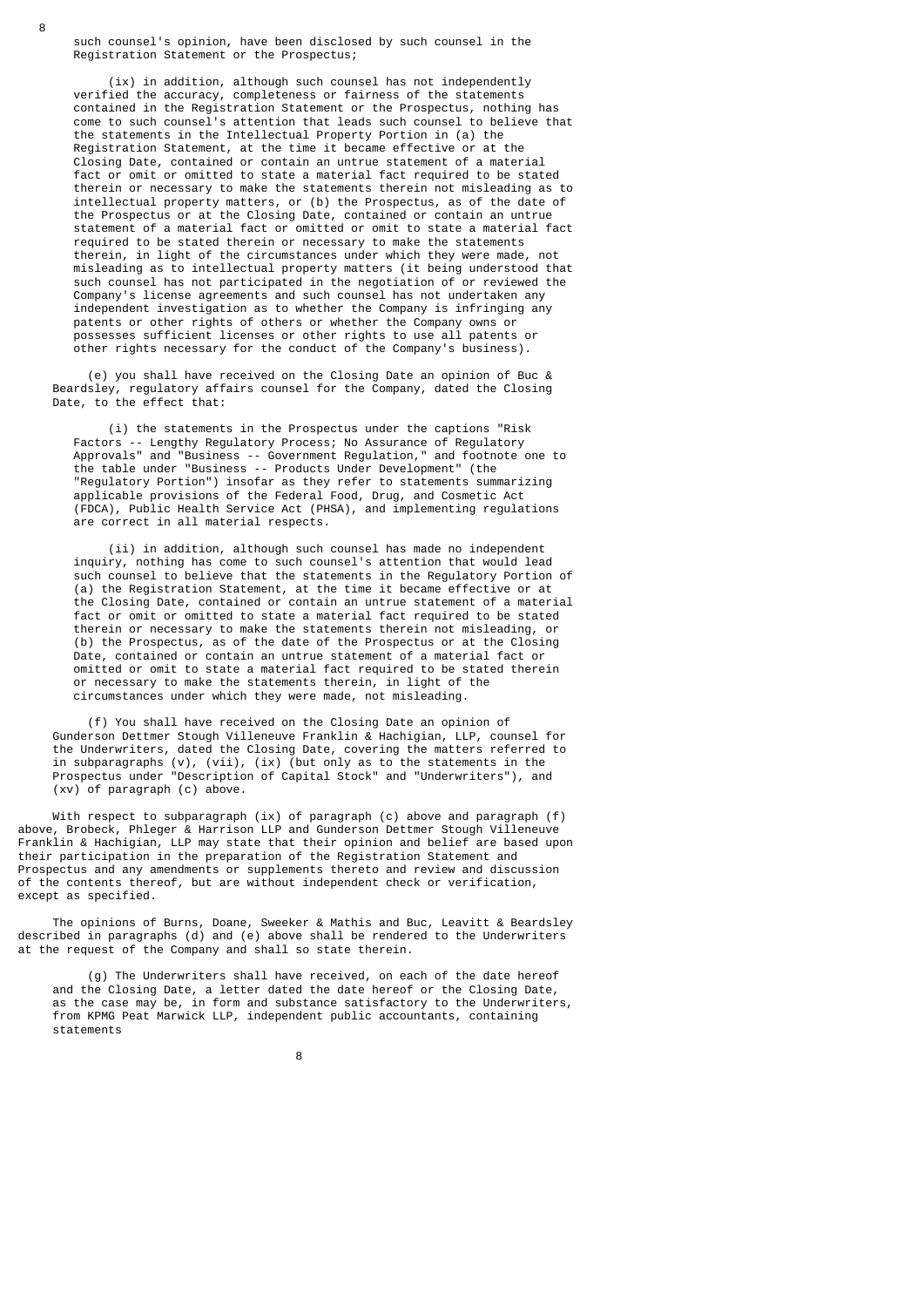and information of the type ordinarily included in accountants' "comfort letters" to underwriters with respect to the financial statements and certain financial information contained in the Registration Statement and the Prospectus; provided that the letter delivered on the Closing Date shall use a "cut-off date" not earlier than the date hereof.

 (h) The "lock-up" agreements, each substantially in the form of Exhibit A hereto, between you and certain shareholders, officers and directors of the Company relating to sales and certain other dispositions of shares of Common Stock or certain other securities, delivered to you on or before the date hereof, shall be in full force and effect on the Closing Date.

 The several obligations of the Underwriters to purchase Additional Shares hereunder are subject to the delivery to you on the Option Closing Date of such documents as you may reasonably request with respect to the good standing of the Company, the due authorization and issuance of the Additional Shares and other matters related to the issuance of the Additional Shares.

 6. COVENANTS OF THE COMPANY. In further consideration of the agreements of the Underwriters herein contained, the Company covenants with each Underwriter as follows:

 (a) To furnish to you, without charge, three (3) signed copies (in original or by facsimile) of the Registration Statement (including exhibits thereto) and for delivery to each other Underwriter a conformed copy of the Registration Statement (without exhibits thereto) and to furnish to you in New York City, without charge, prior to 3:00 P.M. New York City time on the business day next succeeding the date of this Agreement and during the period mentioned in paragraph (c) below, as many copies of the Prospectus and any supplements and amendments thereto or to the Registration Statement as you may reasonably request.

 (b) Before amending or supplementing the Registration Statement or the Prospectus, to furnish to you a copy of each such proposed amendment or supplement and not to file any such proposed amendment or supplement to which you reasonably object, and to file with the Commission within the applicable period specified in Rule 424(b) under the Securities Act any prospectus required to be filed pursuant to such Rule.

 (c) If, during such period after the first date of the public offering of the Shares as in the reasonable opinion of counsel for the Underwriters the Prospectus is required by law to be delivered in connection with sales by an Underwriter or dealer, any event shall occur or condition exist as a result of which it is necessary to amend or supplement the Prospectus in order to make the statements therein, in the light of the circumstances when the Prospectus is delivered to a purchaser, not misleading, or if, in the opinion of counsel for the Underwriters, it is necessary to amend or supplement the Prospectus to comply with applicable law, forthwith to prepare, file with the Commission and furnish, at its own expense, to the Underwriters and to the dealers (whose names and addresses you will furnish to the Company) to which Shares may have been sold by you on behalf of the Underwriters and to any other dealers upon request, either amendments or supplements to the Prospectus so that the statements in the Prospectus as so amended or supplemented will not, in the light of the circumstances when the Prospectus is delivered to a purchaser, be misleading or so that the Prospectus, as amended or supplemented, will comply with law.

 (d) To endeavor to qualify the Shares for offer and sale under the securities or Blue Sky laws of such jurisdictions as you shall reasonably request.

 (e) To make generally available to the Company's security holders and to you as soon as practicable an earning statement covering the twelve-month period ending June 30, 1997 that satisfies the provisions of Section 11(a) of the Securities Act and the rules and regulations of the Commission thereunder.

 (f) Whether or not the transactions contemplated in this Agreement are consummated or this Agreement is terminated, to pay or cause to be paid all expenses incident to the performance of its obligations under this Agreement, including: (i) the fees, disbursements and expenses of the Company's counsel and the Company's accountants in connection with the registration and delivery of the Shares under the Securities Act and all other fees or expenses in connection with the preparation and filing of the

9 and 20 and 20 and 20 and 20 and 20 and 20 and 20 and 20 and 20 and 20 and 20 and 20 and 20 and 20 and 20 and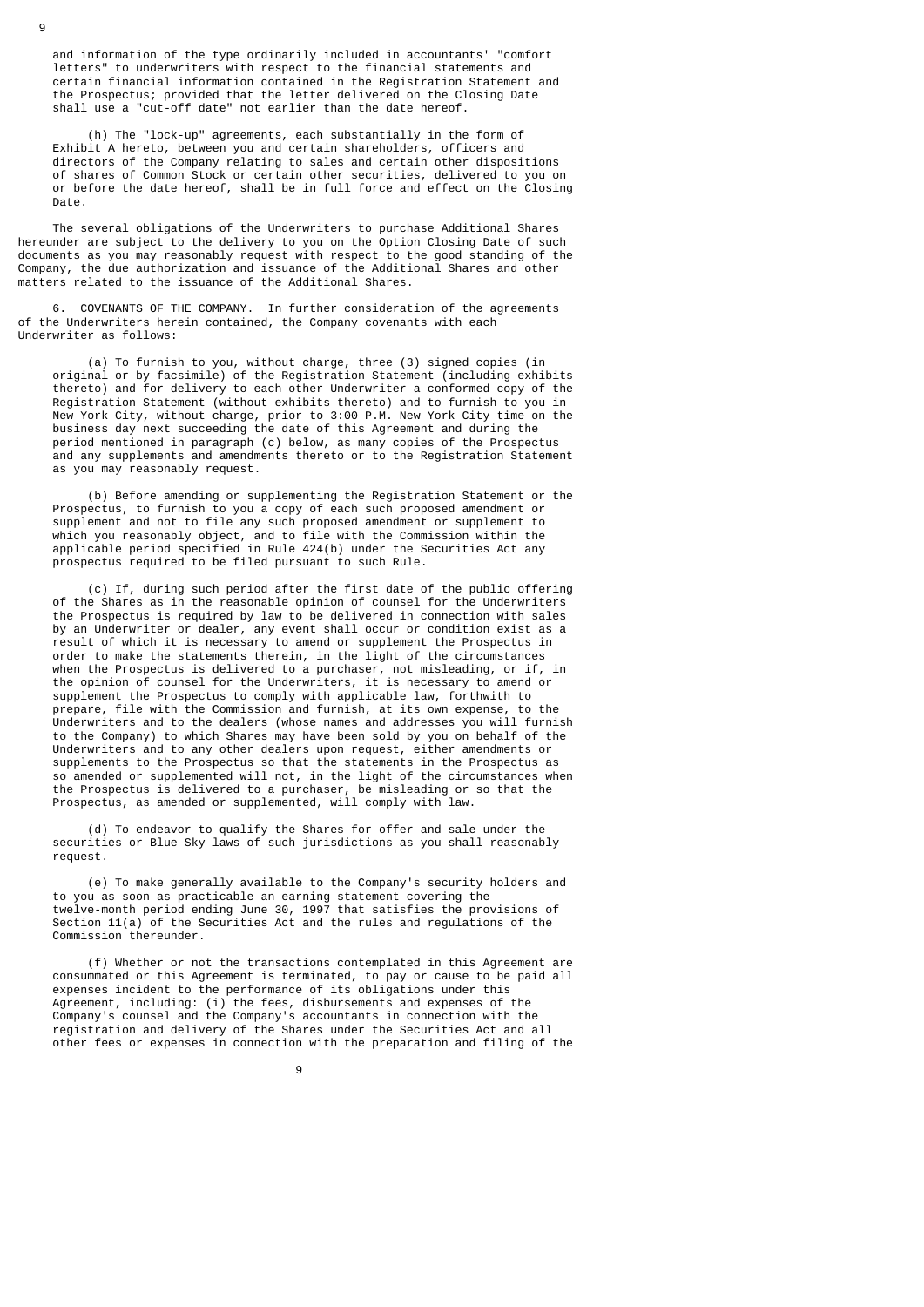Registration Statement, any preliminary prospectus, the Prospectus and amendments and supplements to any of the foregoing, including all printing costs associated therewith, and the mailing and delivering of copies thereof to the Underwriters and dealers, in the quantities hereinabove specified, (ii) all costs and expenses related to the transfer and delivery of the Shares to the Underwriters, including any transfer or other taxes payable thereon, (iii) the cost of printing or producing any Blue Sky or Legal Investment memorandum in connection with the offer and sale of the Shares under state securities laws and all expenses in connection with the qualification of the Shares for offer and sale under state securities laws as provided in Section 6(d) hereof, including filing fees and the reasonable fees and disbursements of counsel for the Underwriters in connection with such qualification and in connection with the Blue Sky or Legal Investment memorandum, (iv) all filing fees and disbursements of counsel to the Underwriters incurred in connection with the review and qualification of the offering of the Shares by the National Association of Securities Dealers, Inc., (v) all costs and expenses incident to listing the Shares on Nasdaq National Market, (vi) the cost of printing certificates representing the Shares, (vii) the costs and charges of any transfer agent, registrar or depositary, (viii) the costs and expenses of the Company relating to investor presentations on any "road show" undertaken in connection with the marketing of the offering of the Shares, including, without limitation, expenses associated with the production of road show slides and graphics, fees and expenses of any consultants engaged in connection with the road show presentations with the prior approval of the Company, travel and lodging expenses of the representatives and officers of the Company and any such consultants, and the cost of any aircraft chartered in connection with the road show, and (ix) all other costs and expenses incident to the performance of the obligations of the Company hereunder for which provision is not otherwise made in this Section. It is understood, however, that except as provided in this Section, Section 7 entitled "Indemnity and Contribution", and the last paragraph of Section 9 below, the Underwriters will pay all of their costs and expenses, including fees and disbursements of their counsel, stock transfer taxes payable on resale of any of the Shares by them and any advertising expenses connected with any offers they may make.

## 7. INDEMNITY AND CONTRIBUTION.

 (a) The Company agrees to indemnify and hold harmless each Underwriter and each person, if any, who controls any Underwriter within the meaning of either Section 15 of the Securities Act or Section 20 of the Securities Exchange Act of 1934, as amended (the "Exchange Act"), from and against any and all losses, claims, damages and liabilities (including, without limitation, any legal or other expenses reasonably incurred by any Underwriter or any such controlling person in connection with defending or investigating any such action or claim) caused by any untrue statement or alleged untrue statement of a material fact contained in the Registration Statement or any amendment thereof, any preliminary prospectus or the Prospectus (as amended or supplemented if the Company shall have furnished any amendments or supplements thereto), or caused by any omission or alleged omission to state therein a material fact required to be stated therein or necessary to make the statements therein not misleading, except insofar as such losses, claims, damages or liabilities are caused by any such untrue statement or omission or alleged untrue statement or omission based upon information relating to any Underwriter furnished to the Company in writing by such Underwriter through you expressly for use therein; provided, however, that the foregoing indemnity agreement with respect to any preliminary prospectus shall not inure to the benefit of any Underwriter, or any person controlling such Underwriter, from whom that person asserting any such losses, claims, damages or liabilities purchased Shares, if a copy of the Prospectus (as then amended or supplemented if the Company shall have furnished any amendments or supplements thereto) was not sent or given by or on behalf of such Underwriter to such person, if required by law so to have been delivered, at or prior to the written confirmation of the sale of the Shares to such person, and if the Prospectus (as so amended or supplemented) would have cured the defect giving rise to such loss, claim, damage or liability.

 (b) Each Underwriter agrees, severally and not jointly, to indemnify and hold harmless the Company, each of the directors of the Company, each of the officers of the Company who sign the Registration Statement and each person, if any, who controls the Company within the meaning of either Section 15 of the Securities Act or Section 20 of the Exchange Act from and against any and all losses, claims, damages and liabilities (including, without limitation, any legal or other expenses reasonably incurred in connection with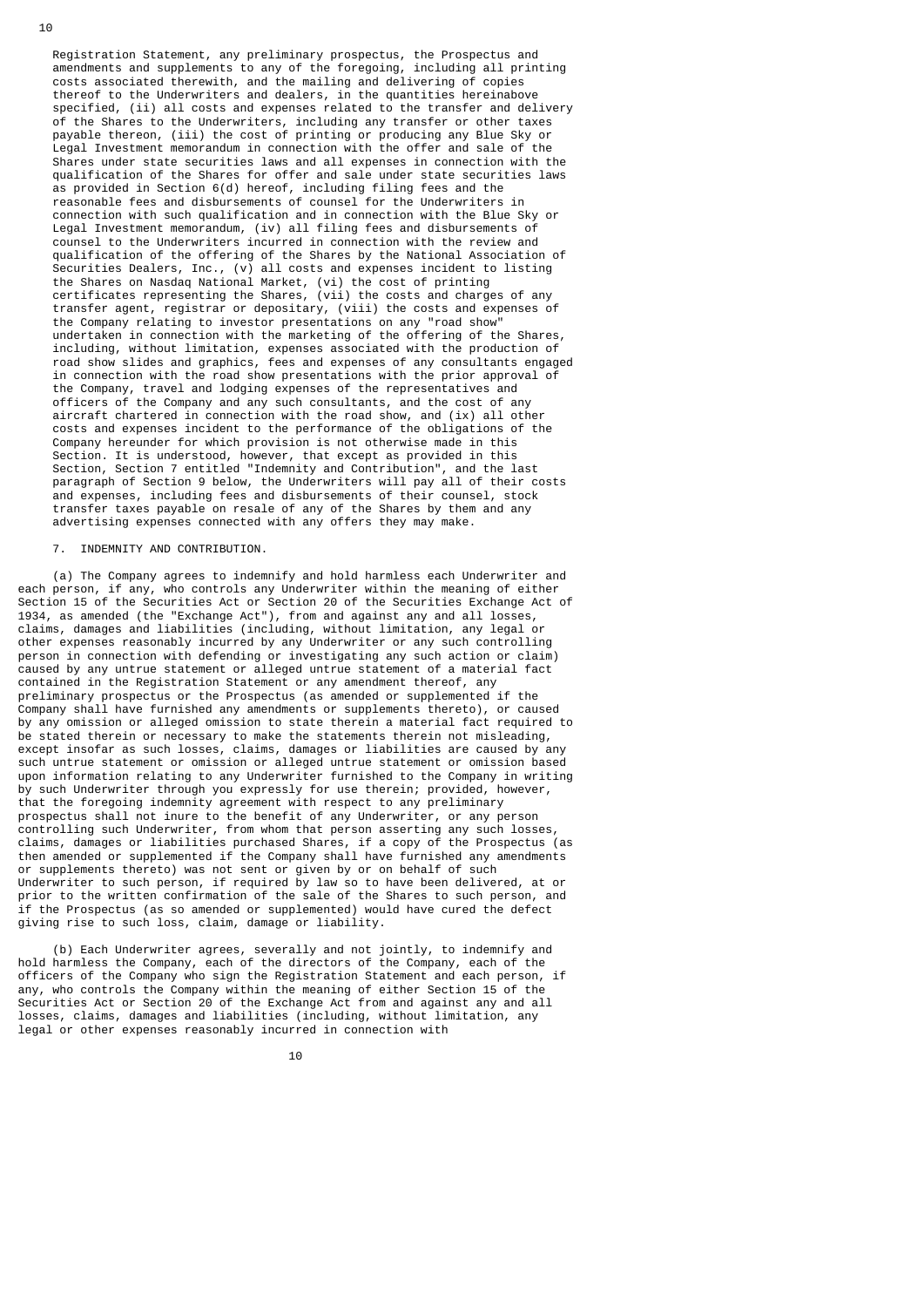defending or investigating any such action or claim) caused by any untrue statement or alleged untrue statement of a material fact contained in the Registration Statement or any amendment thereof, any preliminary prospectus or the Prospectus (as amended or supplemented if the Company shall have furnished any amendments or supplements thereto), or caused by any omission or alleged omission to state therein a material fact required to be stated therein or necessary to make the statements therein not misleading, but only with reference to information relating to such Underwriter furnished to the Company in writing by such Underwriter through you expressly for use in the Registration Statement, any preliminary prospectus, the Prospectus or any amendments or supplements thereto.

 (c) In case any proceeding (including any governmental investigation) shall be instituted involving any person in respect of which indemnity may be sought pursuant to paragraph (a) or (b) of this Section 7, such person (the "indemnified party") shall promptly notify the person against whom such indemnity may be sought (the "indemnifying party") in writing and the indemnifying party, upon request of the indemnified party, shall retain counsel reasonably satisfactory to the indemnified party to represent the indemnified party and any others the indemnifying party may designate in such proceeding and shall pay the fees and disbursements of such counsel related to such proceeding. In any such proceeding, any indemnified party shall have the right to retain its own counsel, but the fees and expenses of such counsel shall be at the expense of such indemnified party unless (i) the indemnifying party and the indemnified party shall have mutually agreed to the retention of such counsel or (ii) the named parties to any such proceeding (including any impleaded parties) include both the indemnifying party and the indemnified party and representation of both parties by the same counsel would be inappropriate due to actual or potential differing interests between them. It is understood that the indemnifying party shall not, in respect of the legal expenses of any indemnified party in connection with any proceeding or related proceedings in the same jurisdiction, be liable for the fees and expenses of more than one separate firm (in addition to any local counsel) for (i) all Underwriters and all persons, if any, who control any Underwriter within the meaning of either Section 15 of the Securities Act or Section 20 of the Exchange Act, and (ii) the Company, its directors, its officers who sign the Registration Statement and each person, if any, who controls the Company within the meaning of either such Section and that all such fees and expenses shall be reimbursed as they are incurred. In the case of any such separate firm for the Underwriters and such control persons of the Underwriters, such firm shall be designated in writing by Morgan Stanley & Co. Incorporated. In the case of any such separate firm for the Company, and such directors, officers and control persons of the Company, such firm shall be designated in writing by the Company. The indemnifying party shall not be liable for any settlement of any proceeding effected without its written consent, but if settled with such consent or if there be a final judgment for the plaintiff, the indemnifying party agrees to indemnify the indemnified party from and against any loss or liability by reason of such settlement or judgment. Notwithstanding the foregoing sentence, if at any time an indemnified party shall have requested an indemnifying party to reimburse the indemnified party for fees and expenses of counsel as contemplated by the second and third sentences of this paragraph, the indemnifying party agrees that it shall be liable for any settlement of any proceeding effected without its written consent if (i) such settlement is entered into more than 30 days after receipt by such indemnifying party of the aforesaid request and (ii) such indemnifying party shall not have reimbursed the indemnified party in accordance with such request prior to the date of such settlement. No indemnifying party shall, without the prior written consent of the indemnified party, effect any settlement of any pending or threatened proceeding in respect of which any indemnified party is or could have been a party and indemnity could have been sought hereunder by such indemnified party, unless such settlement includes an unconditional release of such indemnified party from all liability on claims that are the subject matter of such proceeding.

 (d) To the extent the indemnification provided for in paragraph (a) or (b) of this Section 7 is unavailable to an indemnified party or insufficient in respect of any losses, claims, damages or liabilities referred to therein, then each indemnifying party under such paragraph, in lieu of indemnifying such indemnified party thereunder, shall contribute to the amount paid or payable by such indemnified party as a result of such losses, claims, damages or liabilities (i) in such proportion as is appropriate to reflect the relative benefits received by the indemnifying party or parties on the one hand and the indemnified party or parties on the other hand from the offering of the Shares or (ii) if the allocation provided by clause (i) above is not permitted by applicable law, in such proportion as is appropriate to reflect not only the relative benefits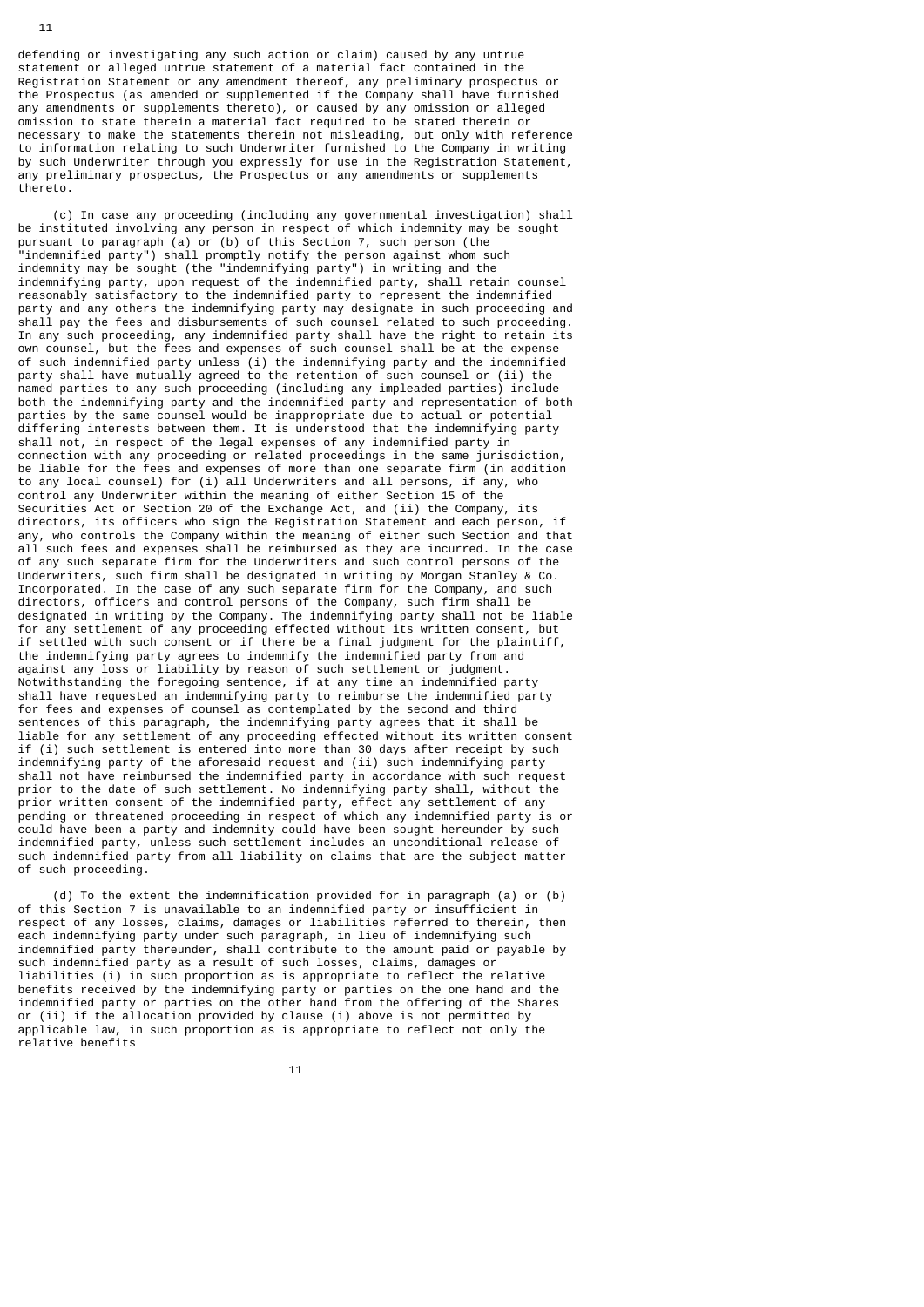referred to in clause (i) above but also the relative fault of the indemnifying party or parties on the one hand and of the indemnified party or parties on the other hand in connection with the statements or omissions that resulted in such losses, claims, damages or liabilities, as well as any other relevant equitable considerations. The relative benefits received by the Company on the one hand and the Underwriters on the other hand in connection with the offering of the Shares shall be deemed to be in the same respective proportions as the net proceeds from the offering of the Shares (before deducting expenses) received by the Company and the total underwriting discounts and commissions received by the Underwriters, in each case as set forth in the table on the cover of the Prospectus, bear to the aggregate Public Offering Price of the Shares. The relative fault of the Company on the one hand and the Underwriters on the other hand shall be determined by reference to, among other things, whether the untrue or alleged untrue statement of a material fact or the omission or alleged omission to state a material fact relates to information supplied by the Company or by the Underwriters and the parties' relative intent, knowledge, access to information and opportunity to correct or prevent such statement or omission. The Underwriters' respective obligations to contribute pursuant to this Section 7 are several in proportion to the respective number of Shares they have purchased hereunder, and not joint.

 (e) The Company and the Underwriters agree that it would not be just or equitable if contribution pursuant to this Section 7 were determined by pro rata allocation (even if the Underwriters were treated as one entity for such purpose) or by any other method of allocation that does not take account of the equitable considerations referred to in paragraph (d) of this Section 7. The amount paid or payable by an indemnified party as a result of the losses, claims, damages and liabilities referred to in the immediately preceding paragraph shall be deemed to include, subject to the limitations set forth above, any legal or other expenses reasonably incurred by such indemnified party in connection with investigating or defending any such action or claim. Notwithstanding the provisions of this Section 7, no Underwriter shall be required to contribute any amount in excess of the amount by which the total price at which the Shares underwritten by it and distributed to the public were offered to the public exceeds the amount of any damages that such Underwriter has otherwise been required to pay by reason of such untrue or alleged untrue statement or omission or alleged omission. No person guilty of fraudulent misrepresentation (within the meaning of Section 11(f) of the Securities Act) shall be entitled to contribution from any person who was not guilty of such fraudulent misrepresentation. The remedies provided for in this Section 7 are not exclusive and shall not limit any rights or remedies which may otherwise be available to any indemnified party at law or in equity.

 (f) The indemnity and contribution provisions contained in this Section 7 and the representations, warranties and other statements of the Company contained in this Agreement shall remain operative and in full force and effect regardless of (i) any termination of this Agreement, (ii) any investigation made by or on behalf of any Underwriter or any person controlling any Underwriter, or the Company, its officers or directors or any person controlling the Company and (iii) acceptance of and payment for any of the Shares.

 8. TERMINATION. This Agreement shall be subject to termination by notice given by you to the Company, if (a) after the execution and delivery of this Agreement and prior to the Closing Date (i) trading generally shall have been suspended or materially limited on or by, as the case may be, any of the New York Stock Exchange, the American Stock Exchange, the National Association of Securities Dealers, Inc., the Chicago Board of Options Exchange, the Chicago Mercantile Exchange or the Chicago Board of Trade, (ii) trading of any securities of the Company shall have been suspended on any exchange or in any over-the-counter market, (iii) a general moratorium on commercial banking activities in New York shall have been declared by either Federal or New York State authorities or (iv) there shall have occurred any outbreak or escalation of hostilities or any change in financial markets or any calamity or crisis that, in your judgment, is material and adverse and (b) in the case of any of the events specified in clauses (a) (i) through (iv), such event, singly or together with any other such event, makes it, in your judgment, impracticable to market the Shares on the terms and in the manner contemplated in the Prospectus.

 9. EFFECTIVENESS: DEFAULTING UNDERWRITERS. This Agreement shall become effective upon the execution and delivery hereof by the parties hereto.

 If, on the Closing Date or the Option Closing Date, as the case may be, any one or more of the Underwriters shall fail or refuse to purchase Shares that it has or they have agreed to purchase hereunder on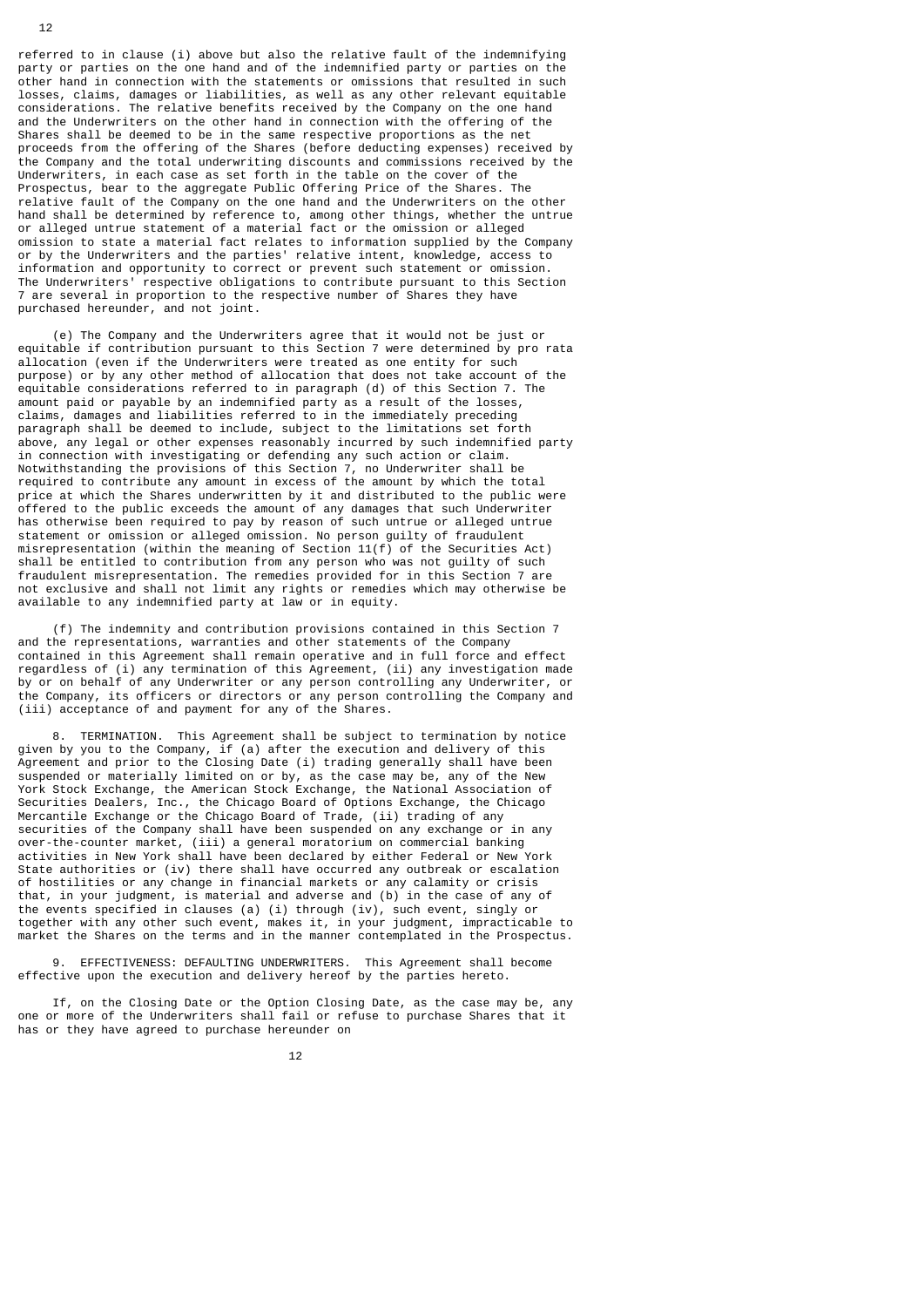such date, and the aggregate number of Shares which such defaulting Underwriter or Underwriters agreed but failed or refused to purchase is not more than one-tenth of the aggregate number of the Shares to be purchased on such date, the other Underwriters shall be obligated severally in the proportions that the number of Firm Shares set forth opposite their respective names in Schedule I bears to the aggregate number of Firm Shares set forth opposite the names of all such non-defaulting Underwriters, or in such other proportions as you may specify, to purchase the Shares which such defaulting Underwriter or Underwriters agreed but failed or refused to purchase on such date; provided that in no event shall the number of Shares that any Underwriter has agreed to purchase pursuant to this Agreement be increased pursuant to this Section 9 by an amount in excess of one-ninth of such number of Shares without the written consent of such Underwriter.

 If, on the Closing Date, any Underwriter or Underwriters shall fail or refuse to purchase Firm Shares and the aggregate number of Firm Shares with respect to which such default occurs is more than one-tenth of the aggregate number of Firm Shares to be purchased, and arrangements satisfactory to you and the Company for the purchase of such Firm Shares are not made within 36 hours after such default, this Agreement shall terminate without liability on the part of any non-defaulting Underwriter or the Company. In any such case you shall have the right to postpone the Closing Date, but in no event for longer than seven days, in order that the required changes, if any, in the Registration Statement and in the Prospectus or in any other documents or arrangements may be effected. If, on the Option Closing Date, any Underwriter or Underwriters shall fail or refuse to purchase Additional Shares and the aggregate number of Additional Shares with respect to which such default occurs is more than one-tenth of the aggregate number of Additional Shares to be purchased, the non-defaulting Underwriters shall have the option to (i) terminate their obligation hereunder to purchase Additional Shares or (ii) purchase not less than the number of Additional Shares that such non-defaulting Underwriters would have been obligated to purchase in the absence of such default. Any action taken under this paragraph shall not relieve any defaulting Underwriter from liability in respect of any default of such Underwriter under this Agreement.

 If this Agreement shall be terminated by the Underwriters, or any of them, because of any failure or refusal on the part of the Company to comply with the terms or to fulfill any of the conditions of this Agreement, or if for any reason the Company shall be unable to perform its obligations under this Agreement, the Company will reimburse the Underwriters or such Underwriters as have so terminated this Agreement with respect to themselves, severally, for all out-of-pocket expenses (including the fees and disbursements of their counsel) reasonably incurred by such Underwriters in connection with this Agreement or the offering contemplated hereunder.

 10. COUNTERPARTS. This Agreement may be signed in two or more counterparts, each of which shall be an original, with the same effect as if the signatures thereto and hereto were upon the same instrument.

 11. APPLICABLE LAW. This Agreement shall be governed by and construed in accordance with the internal laws of the State of New York.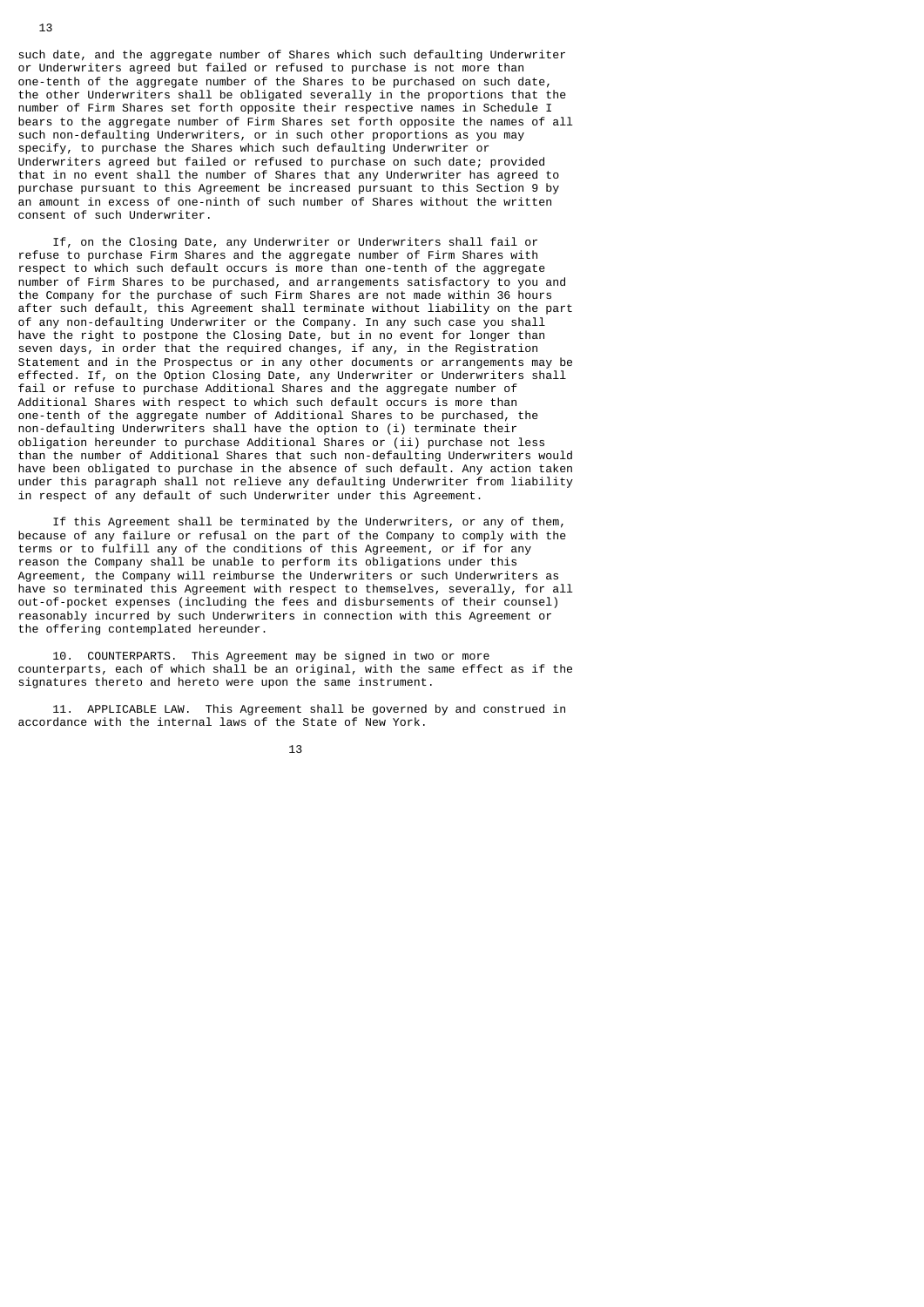12. HEADINGS. The headings of the sections of this Agreement have been inserted for convenience of reference only and shall not be deemed a part of this Agreement.

Very truly yours,

IDEC PHARMACEUTICALS CORPORATION

By:

 ------------------------------------ Name: Title:

Accepted as of the date hereof

Morgan Stanley & Co. Incorporated Punk, Ziegel & Knoell

Acting severally on behalf of themselves and the several underwriters named in Schedule I hereto.

 By Morgan Stanley & Co. Incorporated

By:

 -------------------------------------------------- Name: Title: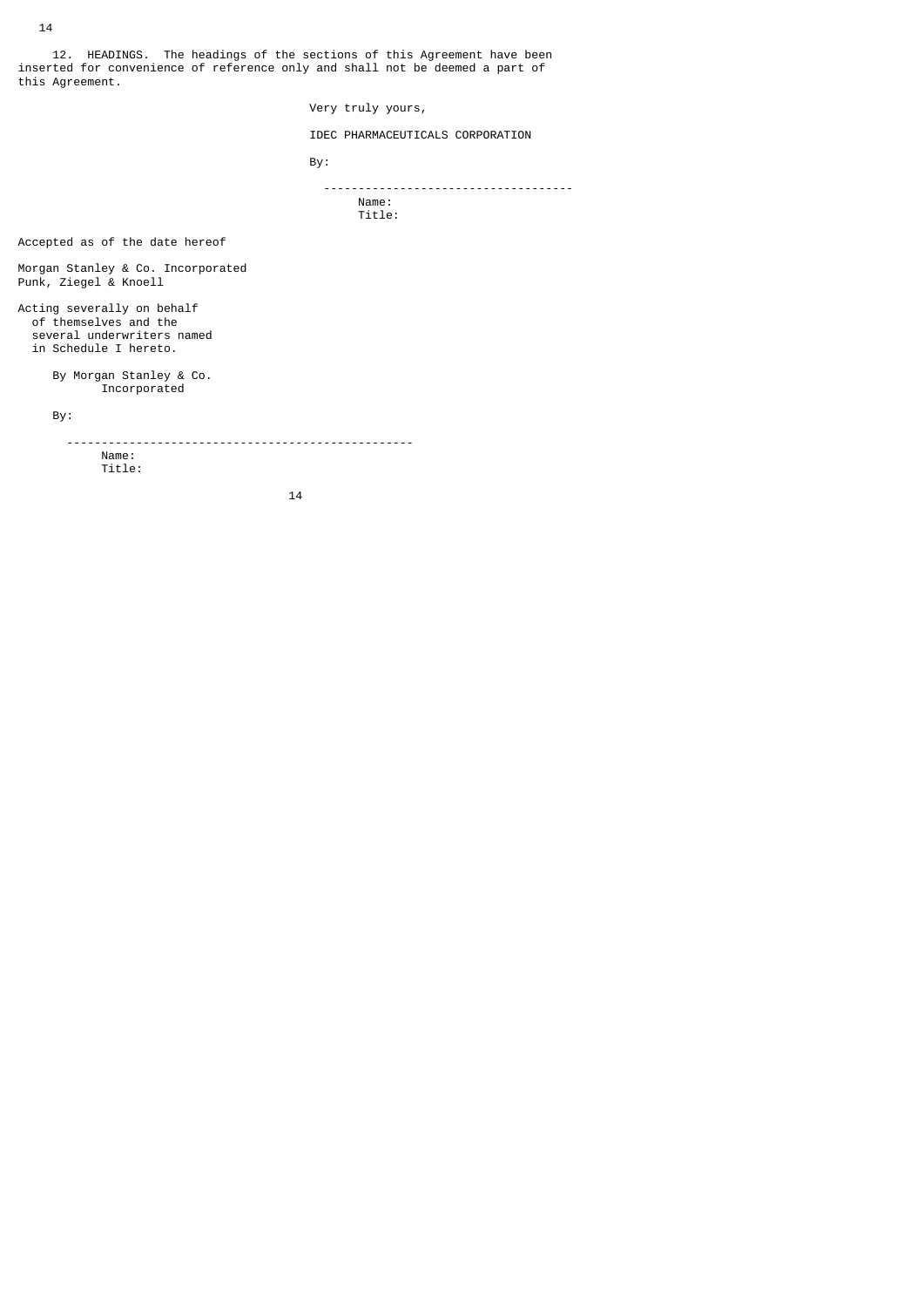| UNDERWRITER | NUMBER OF<br><b>FIRM SHARES</b><br>TO BE PURCHASED |
|-------------|----------------------------------------------------|
|             |                                                    |
|             |                                                    |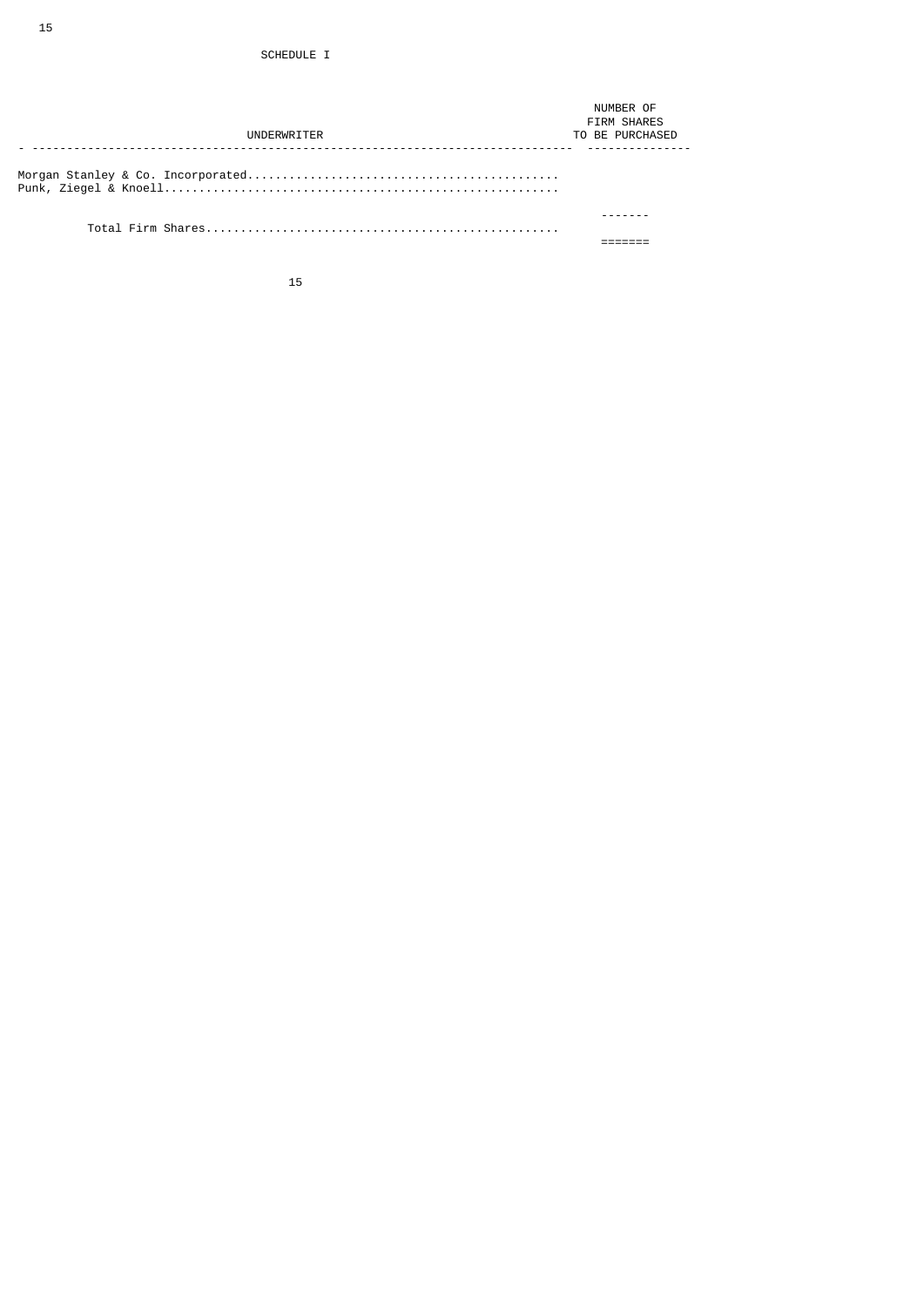IDEC PHARMACEUTICALS CORPORATION LOCK-UP LETTER

,  $1996$ 

Morgan Stanley & Co. Incorporated Punk, Ziegel & Knoell c/o Morgan Stanley & Co. Incorporated 1585 Broadway New York, NY 10036

### Ladies and Gentlemen:

 The undersigned understands that you, as representatives (the "Representatives") of the several underwriters (the "Underwriters"), propose to enter into an Underwriting Agreement with IDEC Pharmaceuticals Corporation (the "Company") providing for the public offering (the "Public Offering") by the several Underwriters, including yourselves, of common stock of the Company (the "Common Stock").

 To induce the Underwriters that may participate in the Public Offering of the Company's Common Stock to continue their efforts in connection with the Public Offering, the undersigned hereby agrees that, without the prior written consent of Morgan Stanley & Co. Incorporated on behalf of the Underwriters, it will not, during the period ending ninety (90) days after the date of the Prospectus, (1) offer, pledge, sell, contract to sell, sell any option or contract to purchase, purchase any option or contract to sell, grant any option, right or warrant to purchase, or otherwise transfer or dispose of, directly or indirectly, any shares of Common Stock or any securities convertible into or exercisable or exchangeable for Common Stock, or (2) enter into any swap or other arrangement that transfers to another, in whole or in part, the economic consequences of ownership of the Common Stock, whether any such transaction described in clause (1) or (2) above is to be settled by delivery of Common Stock or such other securities, in cash or otherwise. The foregoing sentence shall not apply to the sale of any shares to the Underwriters pursuant to the Underwriting Agreement. In addition, the undersigned agrees that, without the prior written consent of Morgan Stanley & Co. Incorporated on behalf of the Underwriters, it will not, during the period ending ninety (90) days after the date of the final Prospectus for the Public Offering, make any demand for or exercise any right with respect to, the registration of any shares of Common Stock or any security convertible into or exercisable or exchangeable for Common Stock.

 The undersigned confirms that the agreements of the undersigned are irrevocable and shall be binding upon the undersigned's legal representatives successors and assigns. The undersigned agrees and consents to the entry of stop transfer instructions with the Company's transfer agent against the transfer of securities of the Company held by the undersigned except in compliance with the terms and condition of this Agreement.

A-1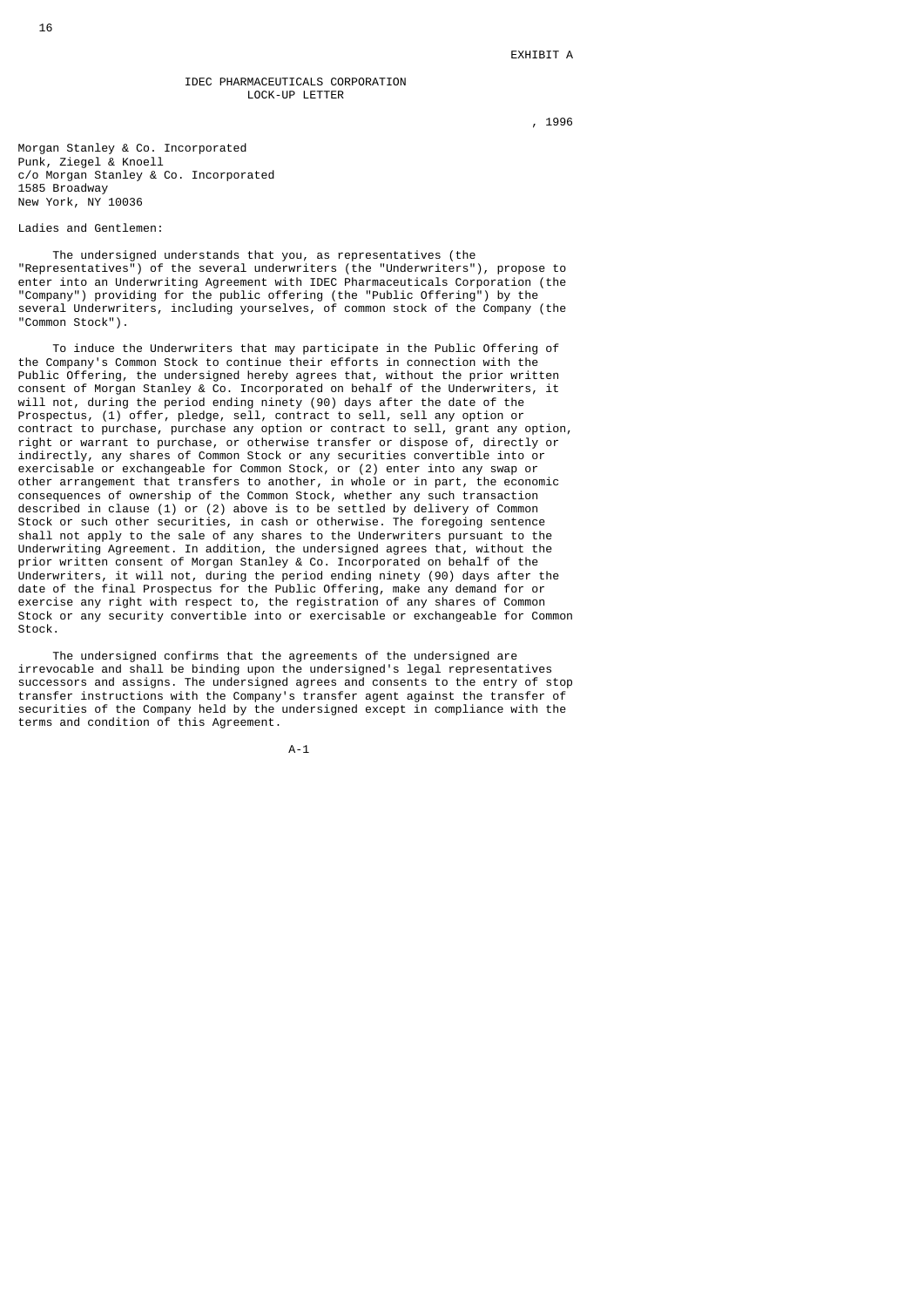Whether or not the Public Offering actually occurs depends on a number of factors, including market conditions. Any Public Offering will only be made pursuant to an Underwriting Agreement, the terms of which are subject to agreement between the Company and the Underwriters.

> Very truly yours, -------------------------------------- (Signature) -------------------------------------- (Print Name) Address: -------------------------------------- --------------------------------------

A-2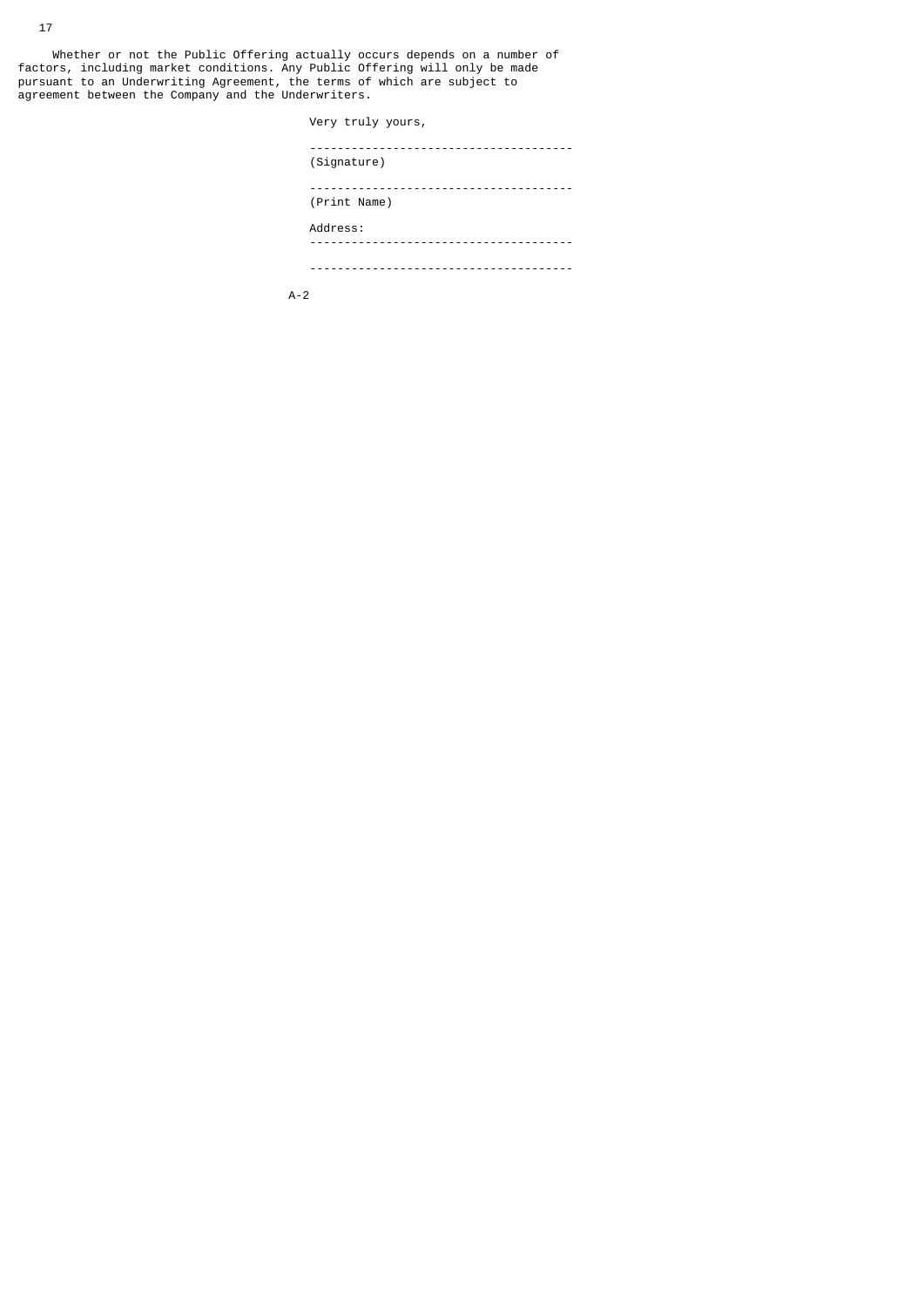## INDEPENDENT AUDITORS' CONSENT

The Board of Directors IDEC Pharmaceuticals Corporation:

 We consent to the use of our report included herein and our reports incorporated herein by reference and to the references to our firm under the headings "Experts" and "Selected Consolidated Financial Data" in the prospectus.

KPMG PEAT MARWICK LLP

San Diego, California May 20, 1996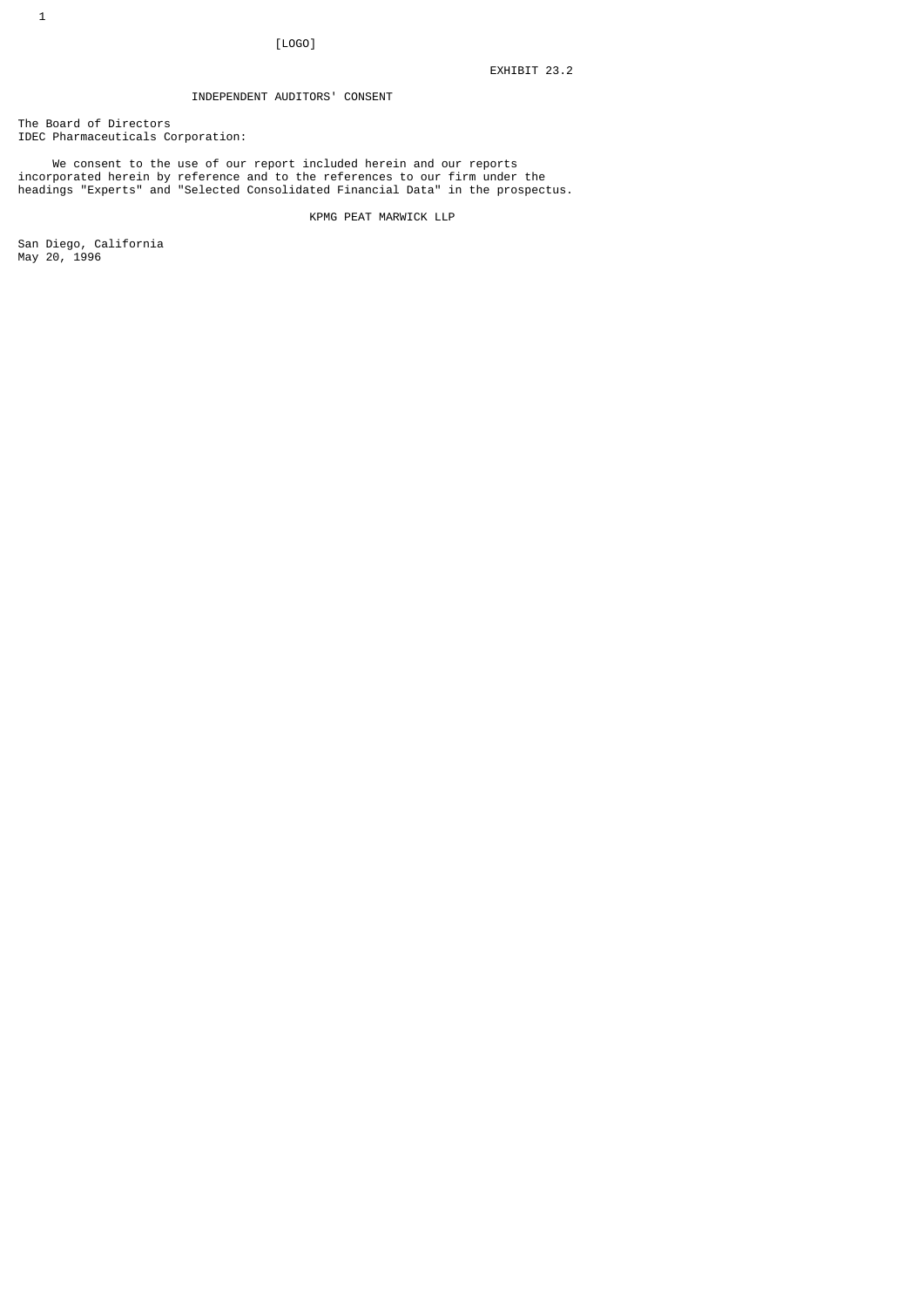### SIGNATURES

 Pursuant to the requirements of the Securities Act of 1933, the Company certifies that it has reasonable grounds to believe that it meets all of the requirements for filing on Form S-3 and has duly caused this Registration Statement to be signed on its behalf by the undersigned, thereunto duly authorized, in the City of San Diego, State of California, on the day of May, 1996.

IDEC PHARMACEUTICALS CORPORATION

By:

--------------------------------------

William H. Rastetter

President and Chief Executive<br>Officer Officer

 KNOW ALL MEN BY THESE PRESENTS, that each person whose signature appears below constitutes and appoints William H. Rastetter and Kenneth J. Woolcott, or either of them, as his or her true and lawful attorneys-in-fact and agents, with full power of substitution, for him or her and in his or her name, place and stead, in any and all capacities, to sign the Registration Statement filed herewith and any and all amendments to said Registration Statement (including post-effective amendments and registration statements filed pursuant to Rule 462 and otherwise), and to file the same, with all exhibits thereto, and other documents in connection therewith, with the Securities and Exchange Commission, granting unto said attorneys-in-fact and agents, full power and authority to do and perform each and every act and thing requisite and necessary to be done in connection therewith as fully to all intents and purposes as he might or could do in person, hereby ratifying and confirming all that said attorneys-in-fact and agents, or their substitute or substitutes may lawfully do or cause to be done by virtue hereof.

 Pursuant to the requirements of the Securities Act of 1933, this Registration Statement has been signed below by the following persons in the capacities and on the dates indicated.

| <b>SIGNATURE</b>                                           | TITLE                                                                                          | <b>DATE</b>                 |
|------------------------------------------------------------|------------------------------------------------------------------------------------------------|-----------------------------|
| (William H. Rastetter)                                     | President, Chief Executive Officer<br>and Director<br>(Principal Executive Officer)            | , 1996<br>May               |
| (Phillip M. Schneider)                                     | Vice President, and Chief Financial<br>Officer (Principal Financial and<br>Accounting Officer) | , 1996<br>May               |
| (Brook H. Byers)                                           | Chairman of the Board                                                                          | 1996<br>May<br>$\mathbf{r}$ |
| ----------------------------<br>(Charles C. Edwards, M.D.) | Director                                                                                       | , 1996<br>May               |
| (John Groom)                                               | Director                                                                                       | , 1996<br>May               |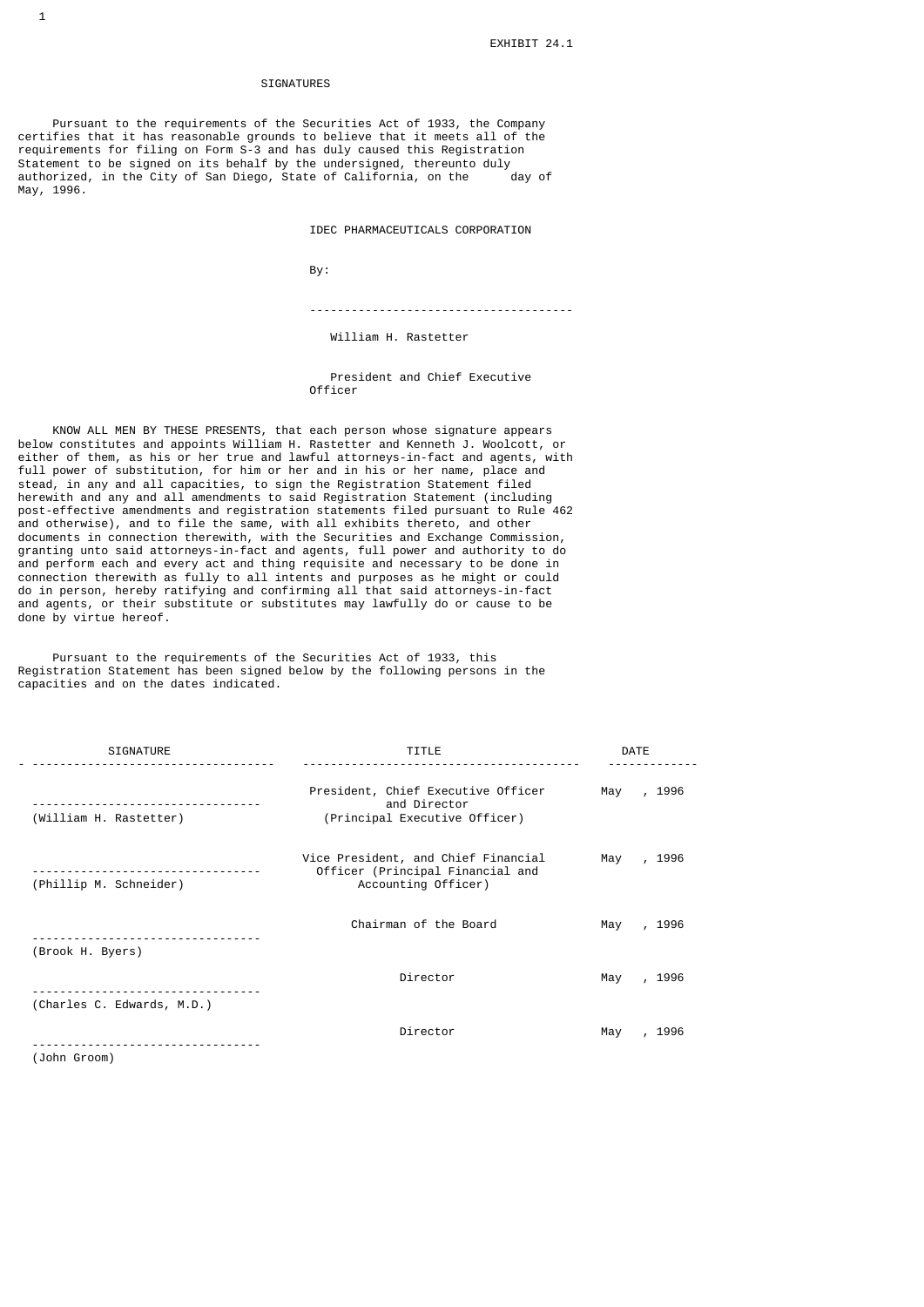| <b>SIGNATURE</b>                                | TITLE    | DATE         |
|-------------------------------------------------|----------|--------------|
| /s/ KAZUHIRO HASHIMOTA                          | Director | May 20, 1996 |
| (Kazuhiro Hashimota)                            | Director | 1996<br>May  |
| (Peter Barton Hutt)<br>------------------------ | Director | May<br>1996  |
| (Franklin P. Johnson, Jr.)                      | Director | 1996<br>May  |
| (John P. McLaughlin)                            | Director | 1996<br>May  |

(Lynn Schenk)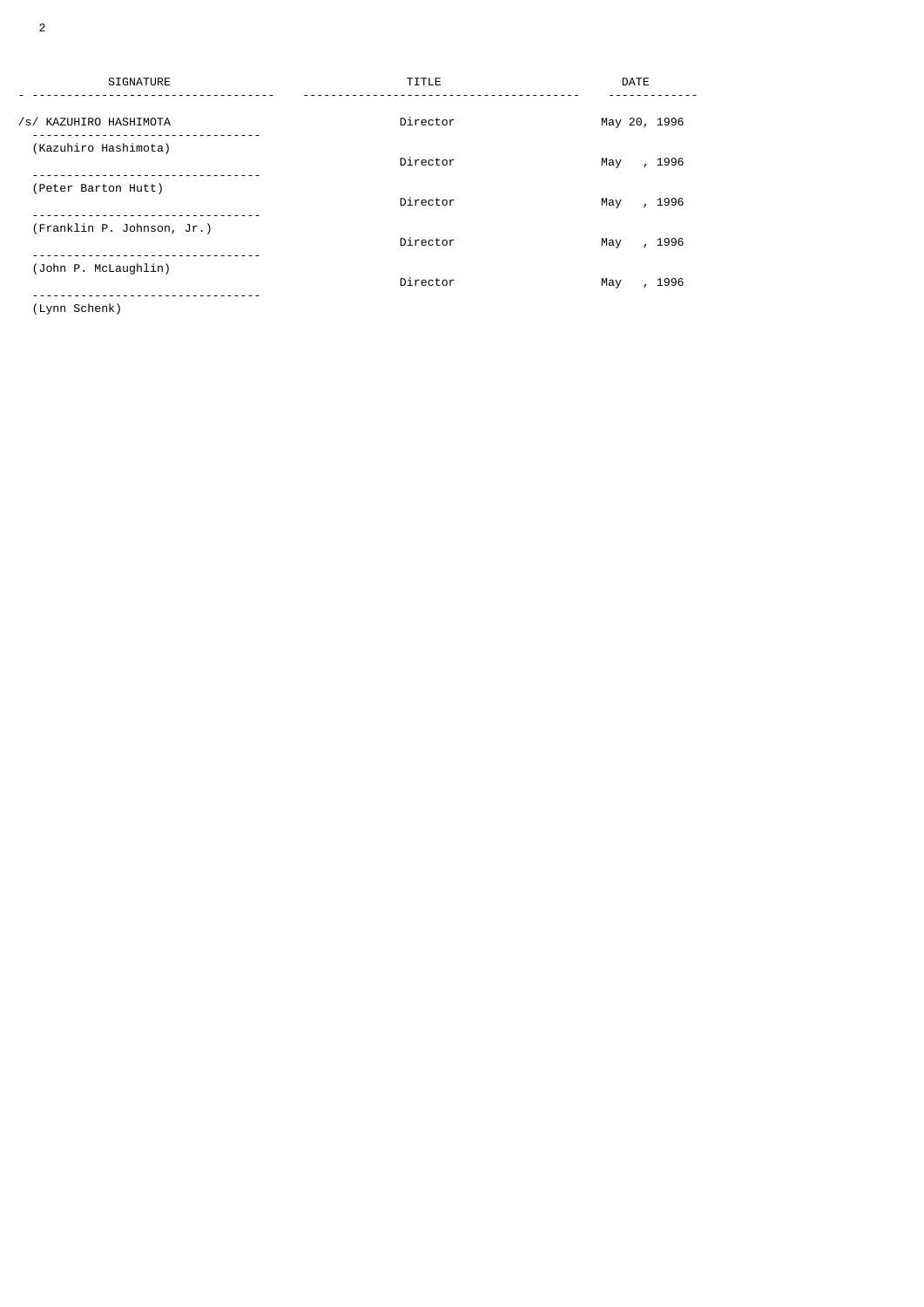#### SIGNATURES

 Pursuant to the requirements of the Securities Act of 1933, the Company certifies that it has reasonable grounds to believe that it meets all of the requirements for filing on Form S-3 and has duly caused this Registration Statement to be signed on its behalf by the undersigned, thereunto duly<br>authorized, in the City of San Diego, State of California, on the day of May, authorized, in the City of San Diego, State of California, on the 1996.

IDEC PHARMACEUTICALS CORPORATION

By:

 ------------------------------------ William H. Rastetter President and Chief Executive Officer

 KNOW ALL MEN BY THESE PRESENTS, that each person whose signature appears below constitutes and appoints William H. Rastetter and Kenneth J. Woolcott, or either of them, as his or her true and lawful attorneys-in-fact and agents, with full power of substitution, for him or her and in his or her name, place and stead, in any and all capacities, to sign the Registration Statement filed herewith and any and all amendments to said Registration Statement (including post-effective amendments and registration statements filed pursuant to Rule 462 and otherwise), and to file the same, with all exhibits thereto, and other documents in connection therewith, with the Securities and Exchange Commission, granting unto said attorneys-in-fact and agents, full power and authority to do and perform each and every act and thing requisite and necessary to be done in connection therewith as fully to all intents and purposes as he might or could do in person, hereby ratifying and confirming that all said attorneys-in-fact and agents, or their substitute or substitutes may lawfully do or cause to be done by virtue hereof.

 Pursuant to the requirements of the Securities Act of 1933, this Registration Statement has been signed below by the following persons in the capacities and on the dates indicated.

| <b>SIGNATURE</b><br><u> - - - - - - - - - - -</u>      | TITLE                                                                                          |     | <b>DATE</b>          |
|--------------------------------------------------------|------------------------------------------------------------------------------------------------|-----|----------------------|
| (William H. Rastetter)                                 | President, Chief Executive Officer<br>and Director<br>(Principal Executive Officer)            | May | , 1996               |
| (Phillip M. Schneider)                                 | Vice President, and Chief Financial<br>Officer (Principal Financial and<br>Accounting Officer) | May | , 1996               |
| __________________________________<br>(Brook H. Byers) | Chairman of the Board                                                                          | May | , 1996               |
| (Charles C. Edwards, M.D.)                             | Director                                                                                       | May | , 1996               |
| (John Groom)                                           | Director                                                                                       | May | 1996<br>$\mathbf{r}$ |